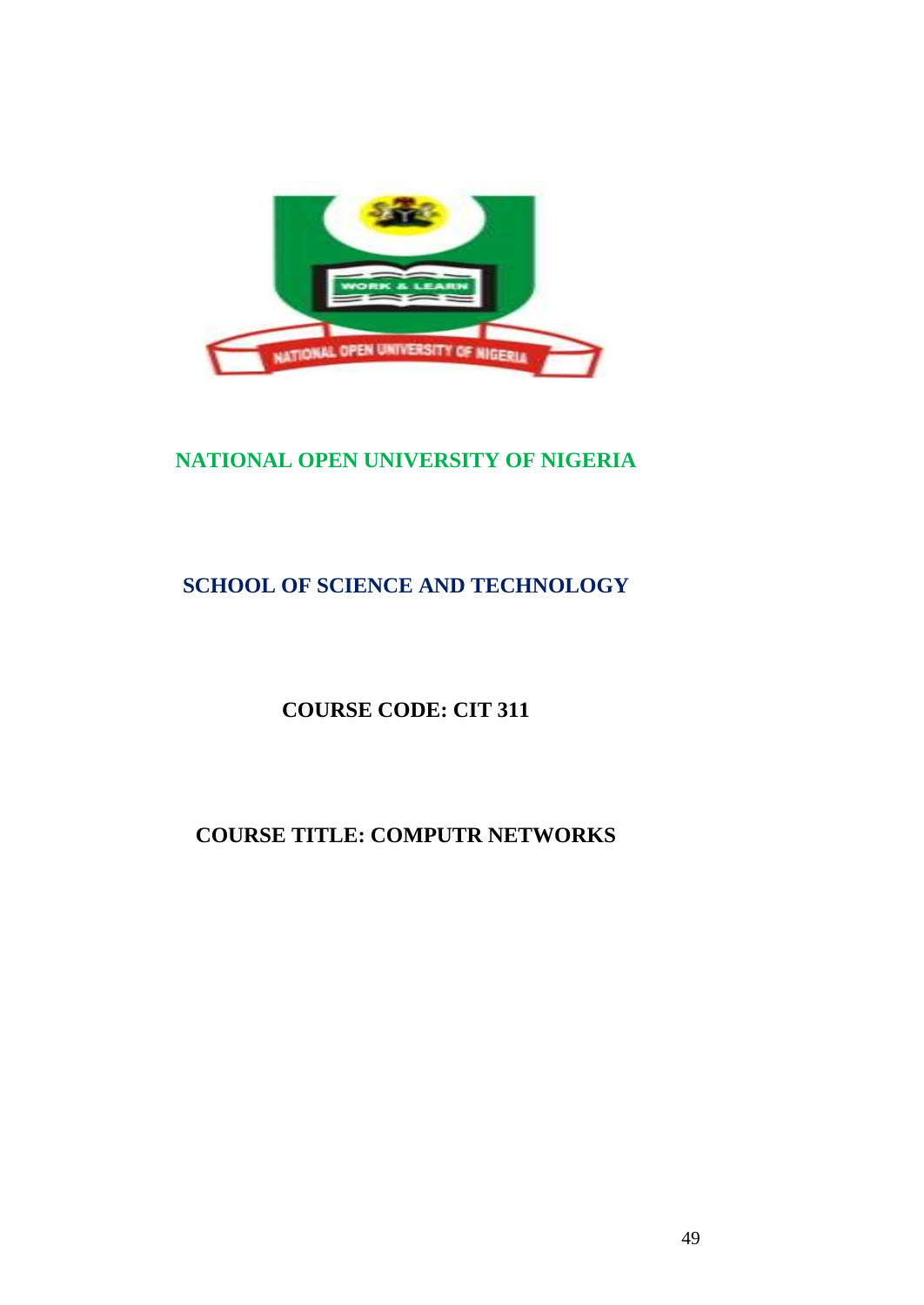# **COURSE GUIDE**

# **CIT 311 COMPUTER NETWORKS**

**Course Team (**Course Developer/Writer) (Programme Leader) (Course Co-ordinator)

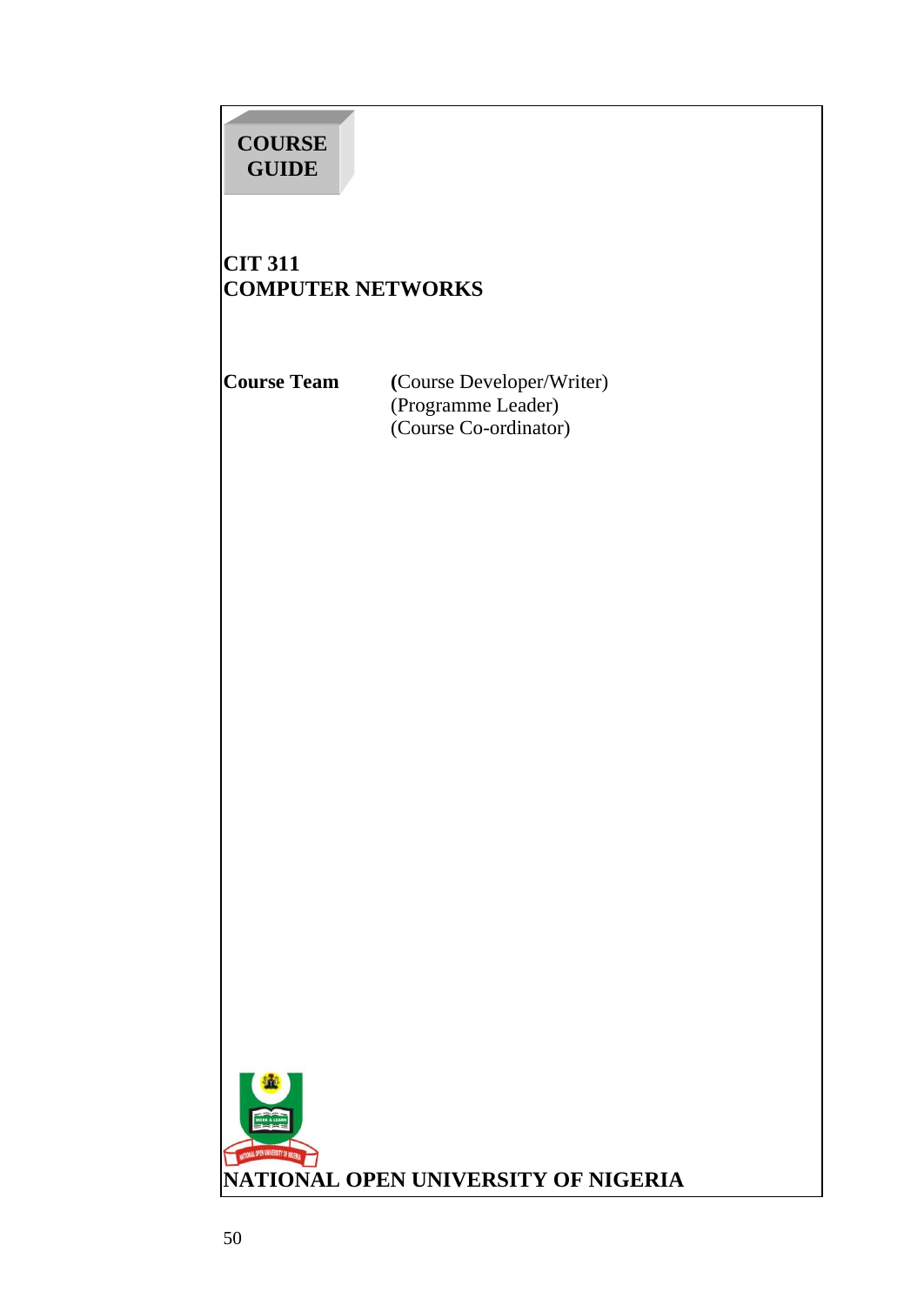National Open University of Nigeria **Headquarters** 14/16 Ahmadu Bello Way Victoria Island, Lagos

Abuja Office: 5 Dar–es–Salaam Street Off Aminu Kano Crescent Wuse II, Abuja

E-mail: [centralinfo@nou.edu.ng](mailto:centralinfo@nou.edu.ng) URL: [www.nou.edu.ng](http://www.nou.edu.ng/)

Published by National Open University of Nigeria

Printed 2009

Reprinted 2014

ISBN: 978-058-848-X

All Rights Reserved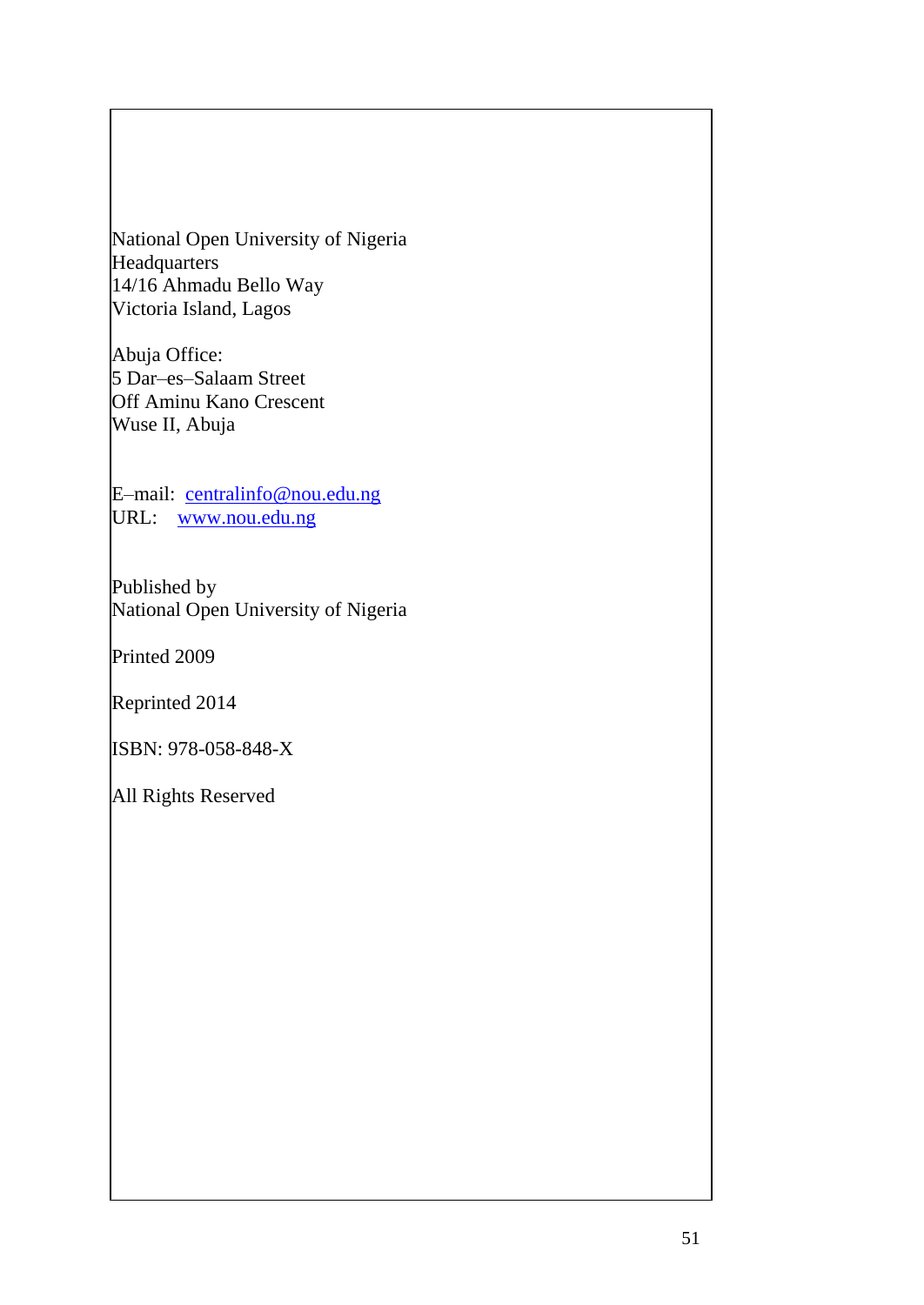# **CONTENTS**

## **PAGE**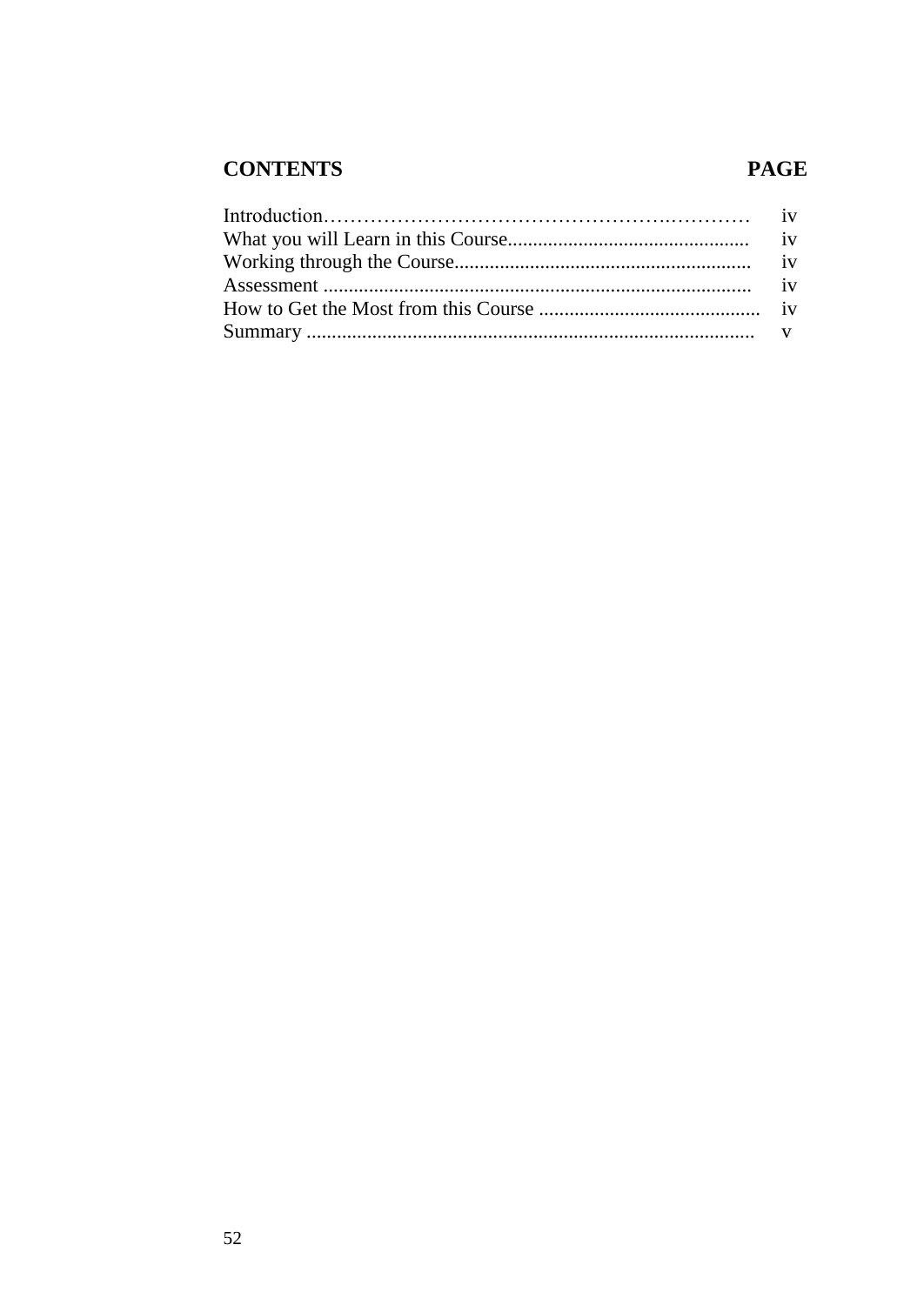## **INTRODUCTION**

The aim and objective of computer networks as a course is computer literacy. Information Technology is the frontier hero of the new century, driven by ambition and full of courage, replicating itself like a virus and sweeping all before it. So in order not to be marginalized one needs to get involved as Information Technology influences virtually all the areas of human endeavour.

## **WHAT YOU WILL LEARN IN THIS COURSE**

This course will give you in brief what you need to know in Computer Science and Technology. At the end of the course you will be an expert of some sort in Computer Science and Technology.

## **WORKING THROUGH THIS COURSE**

Each module, each unit, in the course contains notes as well as set exercises. The set exercises are listed in form of a table. The table has two volumes. The last column contains the heading "what you do" while the right column is headed "comments/prompts". The left column contains the steps that you must follow. The right column serves as additional information.

Computers will be provided at study centres and will be equipped with the required programs. If you have the means, buy your PC and the stipulated software.

Each unit contains a *Tutor-Marked Assignment*, which must be done as stipulated and handed to the tutor on schedule.

### **ASSESSMENT**

The final grade in the course will have two components; continuous assessment and final examination. Basically, the tutor-marked assignment will form the continuous assessments while NOUN will inform you about the final examination.

### **HOW TO GET THE MOST FROM THIS COURSE**

In distance learning, the study units replace the University lecturer. This is one of the great advantages of distance learning, you can read and work through specially designed study materials at your own pace, and at a time and place that suits you best. Think of it as reading the lecture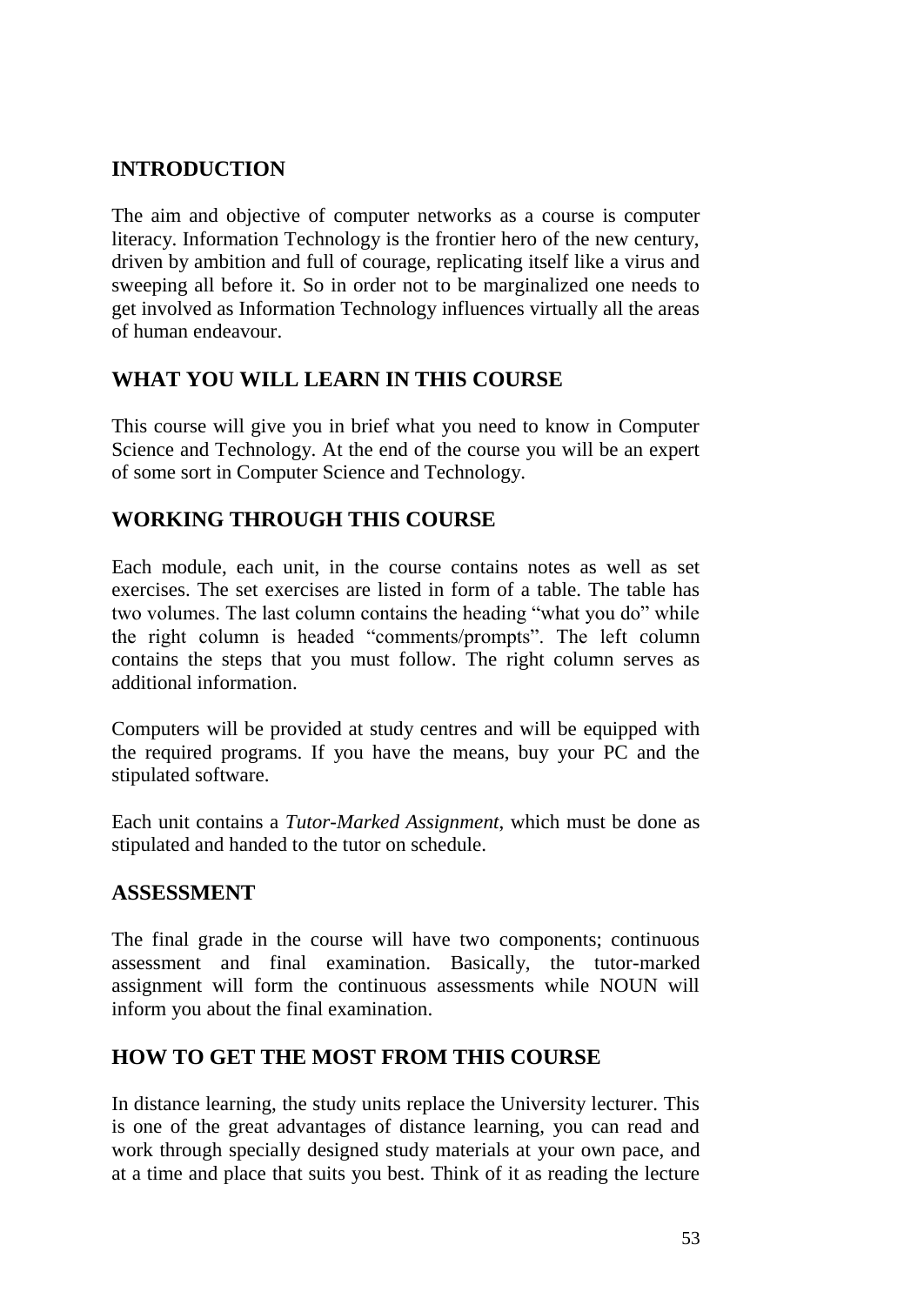instead of listening to a lecturer. Just as a lecturer might give you an inclass exercise, your study units provide exercises for you to do at appropriate points.

Working through the assignments and exercises will help you to achieve the objectives of the unit and prepare you for the final examination. If you run into trouble, arrange to meet your training tutor. Note the following:

- 1. Read this course guide thoroughly
- 2. Organise a study schedule. Whatever method you choose to use, you should decide on it and write in your own dates for working on each.
- 3. Once you have created your own study schedule, do everything you can to stick to it. The major reason that students fail is that they get behind with their course work.
- 4. For each unit, read the introduction and the objectives.
- 5. Read through the materials. Work through the unit.
- 6. At the end of the unit, review the objective and see how many of them you have achieved.
- 7. Do the tutor-marked assignment and submit as required.
- 8. Proceed unit by unit throughout the course.

#### **SUMMARY**

Computers in Society intend to make you computer literate. At the end of the course you will achieve the objective if you follow the instructions and do what you are expected to do.

We wish you a huge success.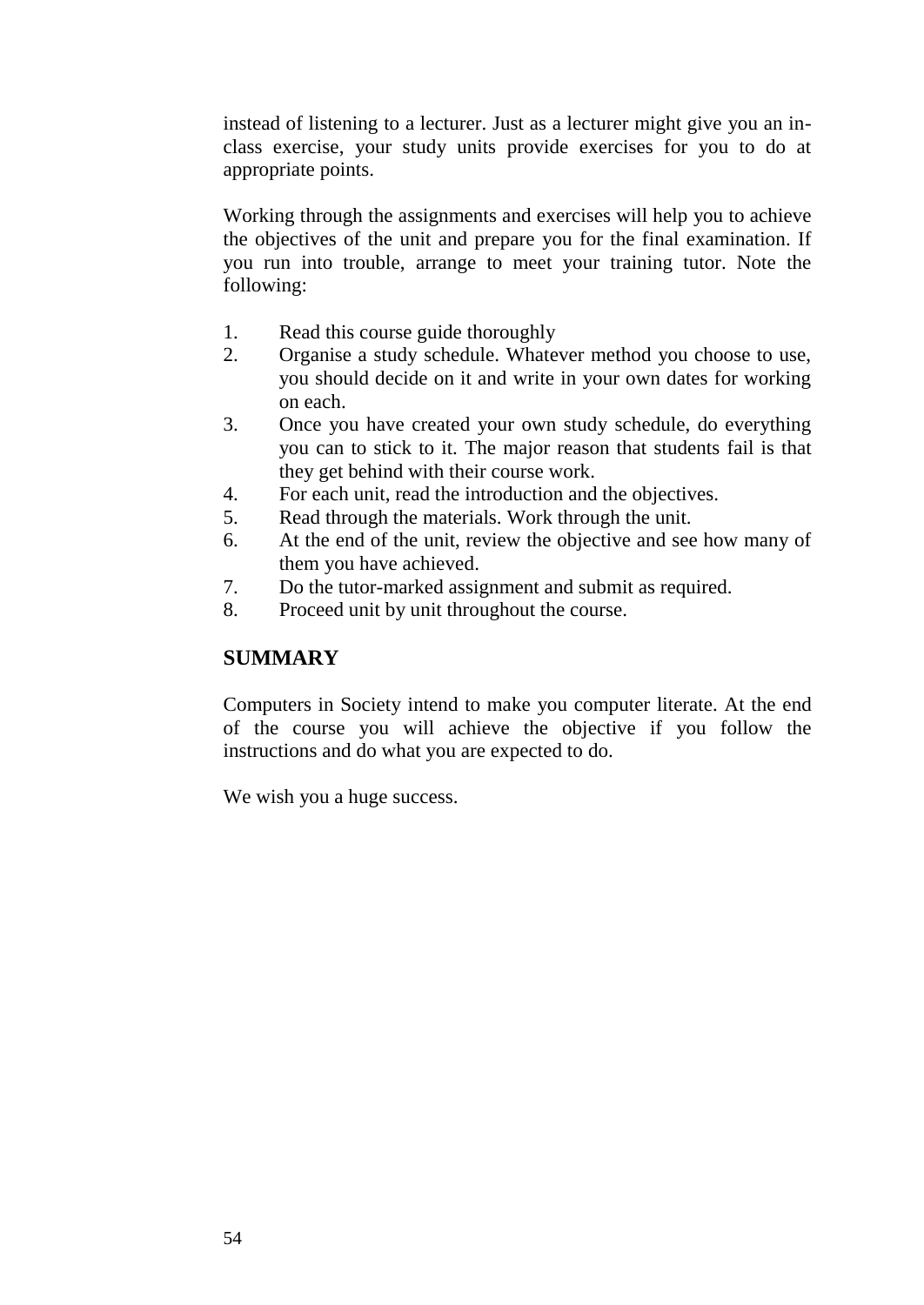# **MAIN COURSE**

# **CONTENTS PAGE**

|                 | Module 1 An Introduction to Computer Networks |     |
|-----------------|-----------------------------------------------|-----|
| Unit 1          | <b>Network Classification and Reference</b>   |     |
|                 |                                               |     |
| Unit 2          | Data Transmission and Multiplexing            | -17 |
| Unit 3          | Medium Access Control and Data Link Layer25   |     |
| Unit 4          | Network, Transport and Application Layers 33  |     |
| <b>Module 2</b> | <b>Network Devices &amp; Technology</b>       | 49  |
| Unit 1          |                                               | 49  |
| Unit 2          |                                               | 62  |
| Unit 3          | Integrated Service Digital Network (ISDN)     | 75  |
| Unit 4          | Asynchronous Transfer Mode (ATM)              | 85  |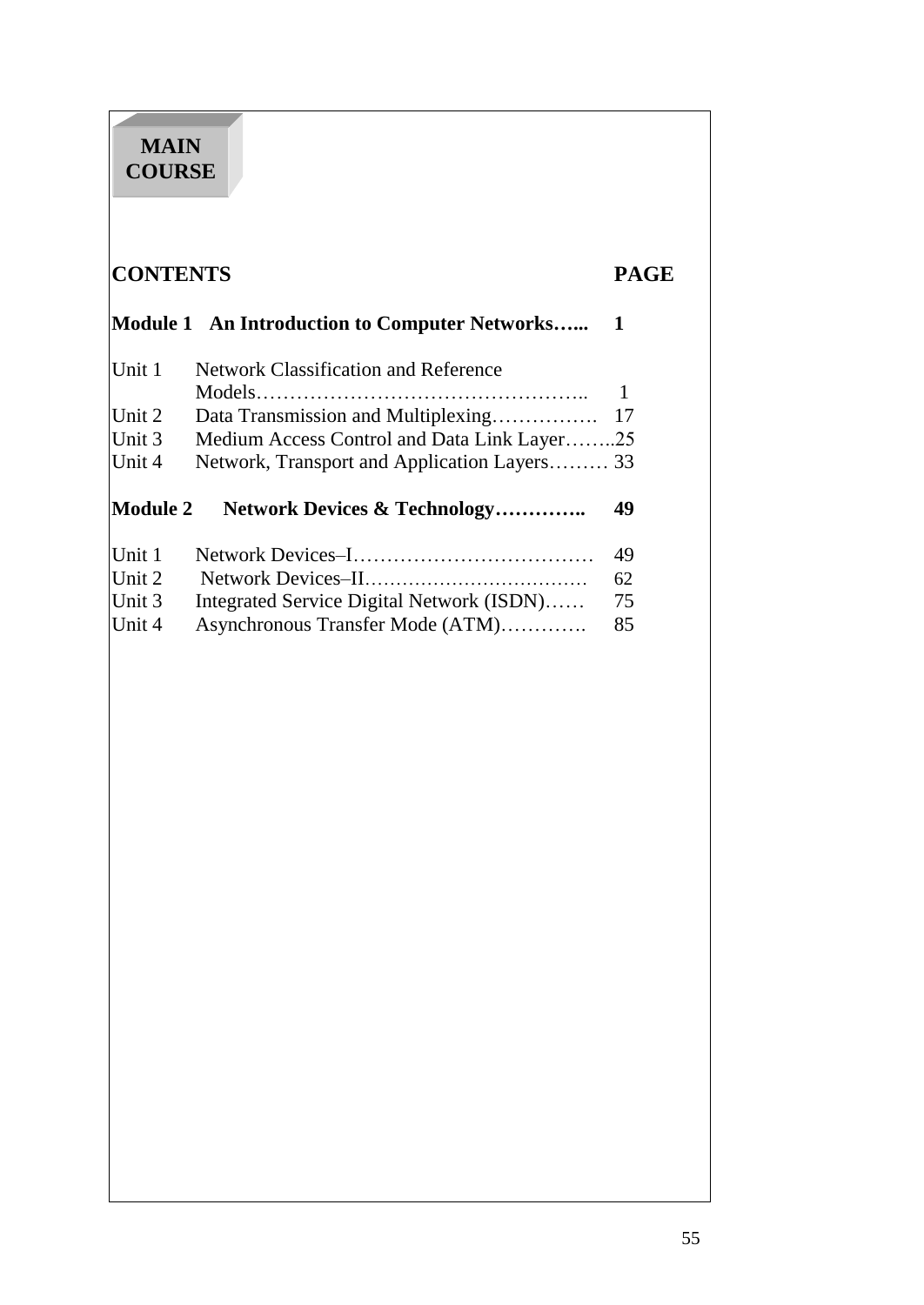## **MODULE 1 AN INTRODUCTION TO COMPUTER NETWORKS**

- Unit 1 Network classification and reference models
- Unit 2 Data transmission and multiplexing
- Unit 3 Medium access control and data link layer
- Unit 4 Network, transport and application layers

#### **UNIT 1 NETWORK CLASSIFICATION AND REFERENCE MODELS**

#### **CONTENTS**

- 1.0 Introduction
- 2.0 Objectives
- 3.0 Main Content
	- 3.1 What is a network?
		- 3.1.1 Classification of networks
		- 3.1.2 Local area network
		- 3.1.3 Metropolitan area network
		- 3.1.4 Wide area network
	- 3.2 Computer network goals / motivation
	- 3.3 Applications of networks
	- 3.4 Types of networks
		- 3.4.1 Point–to–Point network
		- 3.4.2 Broadcast network
	- 3.5 Reference model
		- 3.5.1 OSI reference model
			- 3.5.1.1 The Physical Layer
			- 3.5.1.2 The Data Link Layer
			- 3.5.1.3 The Network Layer
			- 3.5.1.4 The Transport Layer
			- 3.5.1.5 The Session Layer
			- 3.5.1.6 The Presentation Layer
			- 3.5.1.7 The Application Layer
		- 3.5.2 TCP Reference Model
		- 3.5.3 Difference between OSI Reference Model and TCP Reference Model
	- 3.6 IEEE Standards for LANs
- 4.0 Conclusion
- 5.0 Summary
- 6.0 Tutor–Marked Assignments
- 7.0 References/Further Reading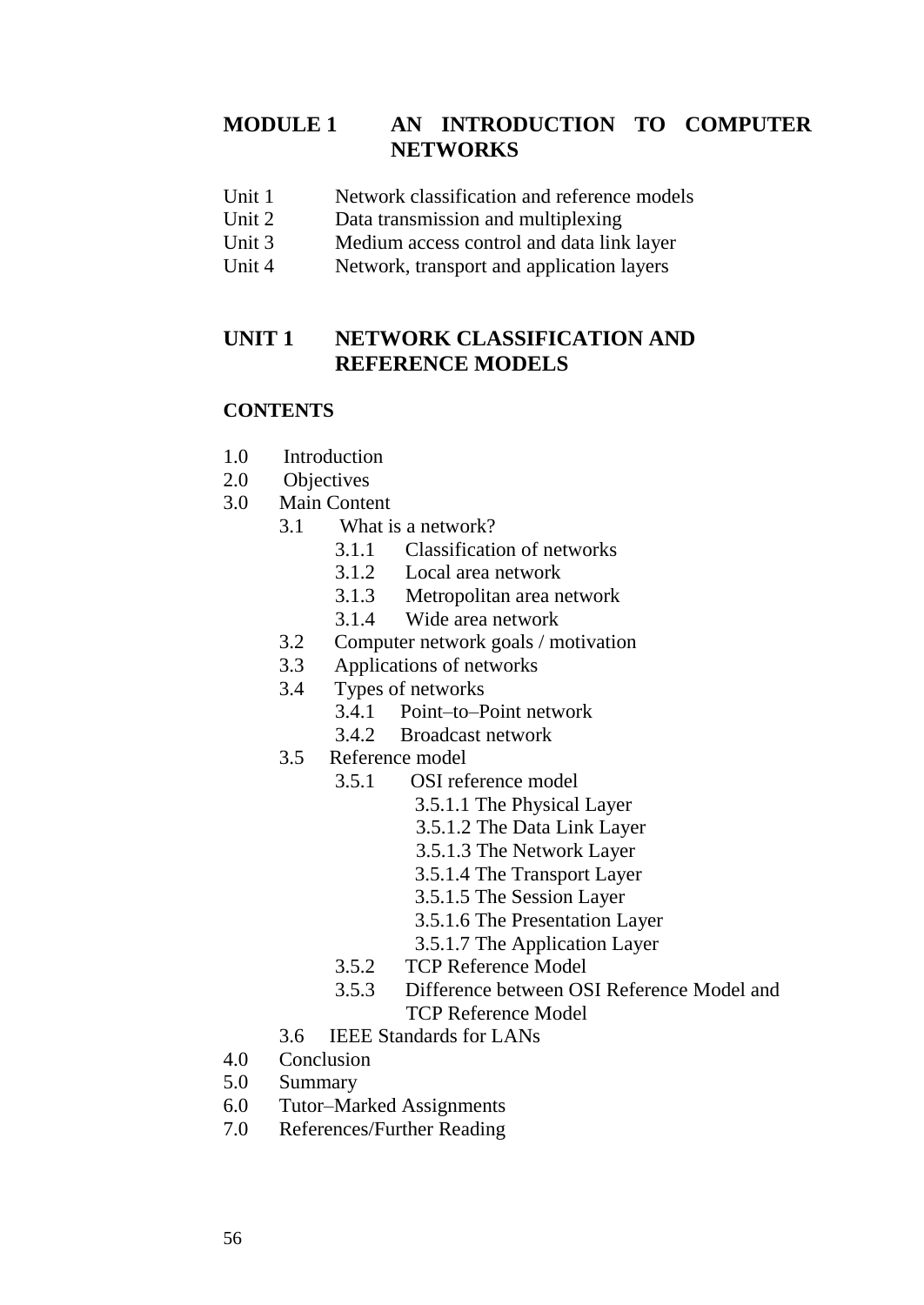## **1.0 INTRODUCTION**

Earlier computers used to be stand alone. Different computers were used for information gathering, processing or distribution. Due to rapid technological progress, the areas of information gathering, processing and distribution are rapidly converging and differences between them are quickly disappearing. In this unit, we will learn about the different types of networks, their applications, networking models and topologies. We will also examine references, the various layers and functions of each layer.

## **2.0 OBJECTIVES**

At the end of this unit, you should be able to:

- define and classify network
- distinguish between different types of networks
- understand what OSI model is, and TCP reference model and functions of each layer.

## **3.0 MAIN CONTENT**

## **3.1 What Is A Network**

In the simplest form, data transfer can take place between two devices which are directly connected by some form of communication medium. But it is not practical for two devices to be directly Point–to–Point connected. This is due to the following reasons:

- (i)The devices are very far apart.
- (ii) There is a set of devices, each of which may require to connect to others at various times.

Solution to this problem is to connect each device to a communication network. Computer network means interconnected set of autonomous systems that permit distributed processing of information.

In order to meet the needs of various applications, networks are available with different interconnection layouts and pLANs, method of access, protocols and media. Networks can be classified on the basis of geographical coverage.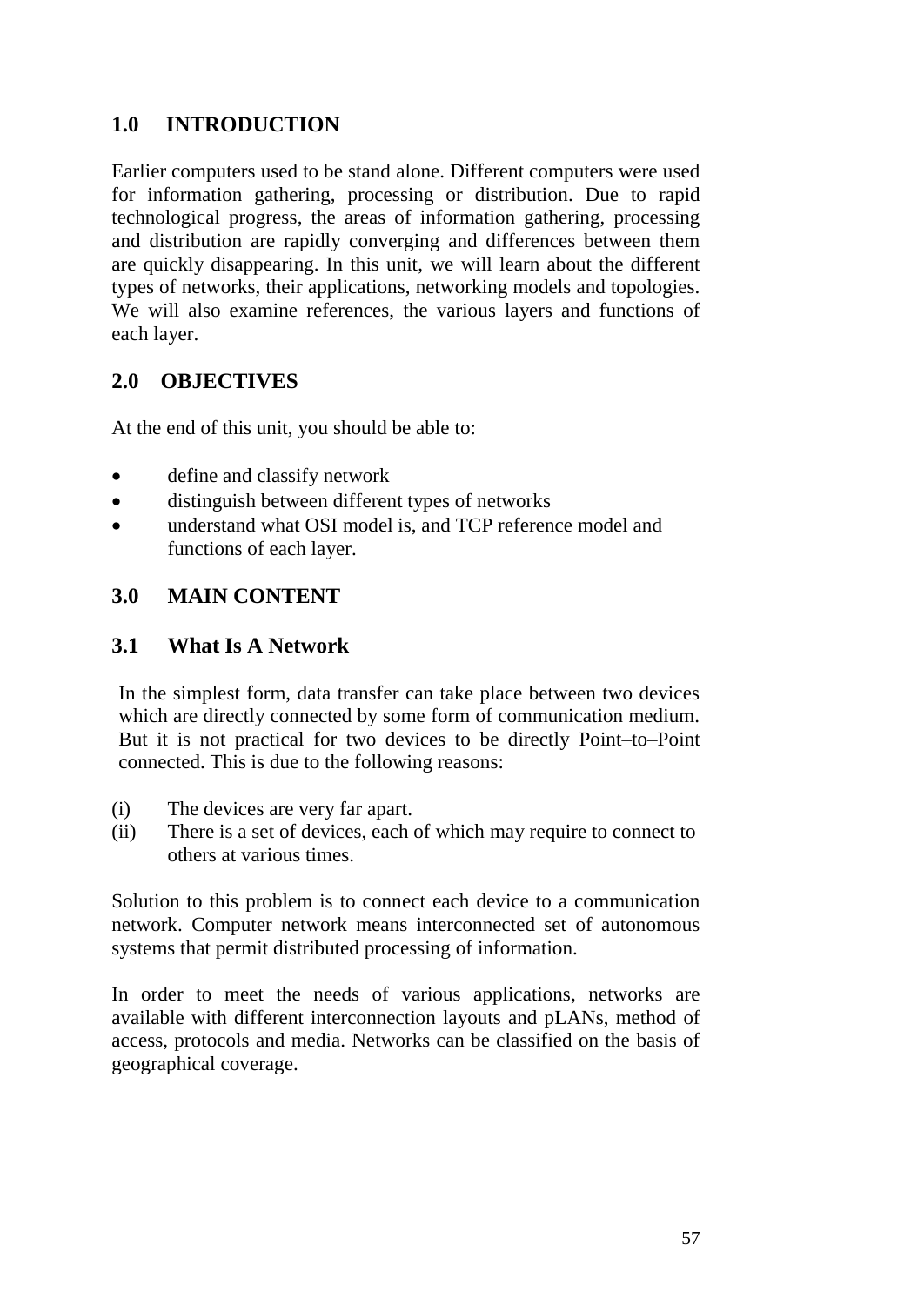## **3.1.1 Classification of Networks**

- Local Area Network (LAN)
- Metropolitan Area Network (MAN)
- Wide Area Network (WAN)

## **3.1.2 Local Area Network (LAN)**

A local area network is a relatively smaller and privately owned network with maximum span of 10km to provide local connectivity within a building or small geographical area. The LANs are distinguished from other kinds of networks by three characteristics:

- (i) Size
- (ii) Transmission technology, and
- (iii) Topology

Accordingly, there are many LAN standards known as IEEE area standards 802 x.

## **3.1.3 Metropolitan Area Network (MAN)**

Metropolitan Area Network is defined as less than 50km and provides regional connectivity typically within a campus or small geographical area. It is designed to extend over an entire city. It may be a single network, such as cable television network, or it may be a means of connecting a number of LANs into a large network, so that resources may be shared LAN–to–LAN as well as device to device. For example, a company can use a MAN to connect to the LANs in all of its offices throughout a city.

### **3.1.4 Wide Area Network (WAN)**

Wide Area Network provides no limit of distance. In most WAN, the subnet consists of two distinct components. Transmission lines, also called circuits or channels, and routers. Transmission lines are used for moving bits between machines, whereas routers are used to connect two or more transmission lines

A WAN provides long distance transmission of data, voice, image and video information over large geographical areas that may comprise a country, a continent or even the whole world.

In contrast to LANs (which depend on their own hardware for transmission), WANs may utilise public, leased or private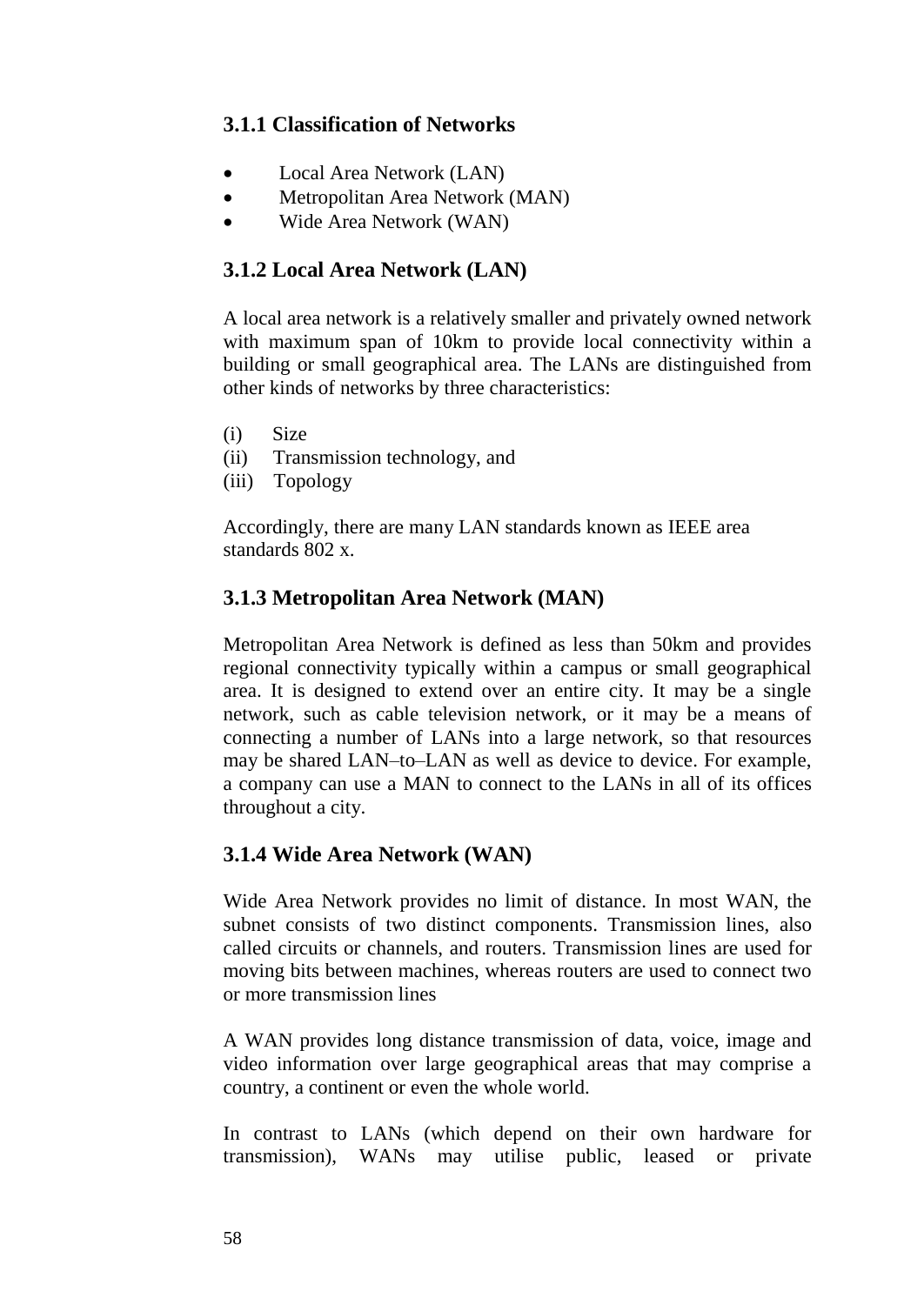communication devices usually in combination, and span own unlimited number of miles.

A WAN that is wholly owned by a single company is often referred to as an enterprise network.

## **3.2 Computer Network Goals/Motivation**

The main goal of a computer network is to enable its users to share resources and to access these resources (i.e hard disks, high quality expensive laser printer, modems, peripheral devices, licensed software. etc.), regardless of their physical locations. Physical locations may be a few feet or even thousands of miles apart, but users exchange data and programs in the same way. In other words, distance is removed as a barrier for the above application. The computer network thus creates a global environment for its users and computers. Another goal is to provide communication services (such as E–mail) and in general, to provide robust transport network. i.e., (highway) over which application can be built.

## **3.3 Applications of Networks**

The following is the list of some applications of computer network.

### **Generic application**

- Resource sharing (CPU, peripherals, information and software)
- Personal communication (text+graphics+audio+video)
- Network wide information discovery and retrieval.

We are now moving from personalized computing to network computing. Therefore, its applications are increasing everyday.

### **3.4 Types of Network**

There are basically two types of network based on whether the network contains switching elements or not. These are Point–to–Point network and Broadcast network.

## **3.5.1 Point–to–Point Network or Switch Network**

Point–to–Point networks consist of many connections between individual pairs of machines. To go from the to the source destination, a packet on this type of network may have to first visit one or more intermediate machine routers. When a packet is sent from one router to another intermediate router, the entire packet is stored at each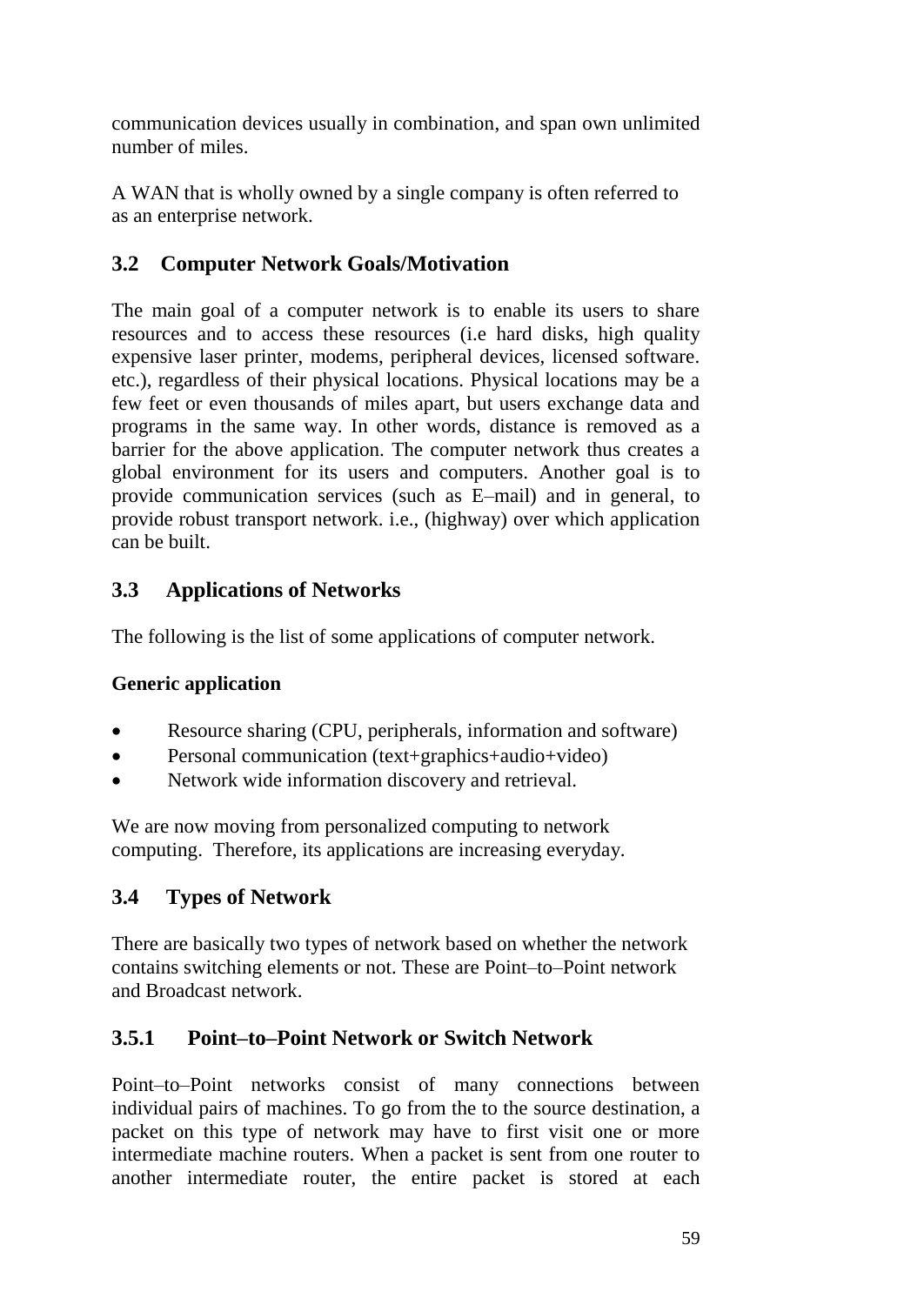intermediate router, till the output line is free and then forwarded. A subnet using this principle is called Point–to–Point or Packet switched network.



Some possible topologies for a Point–to–Point subnet are:

#### **Star**

In a star topology, each device has a dedicated Point–to–Point link only to a central controller, usually called a hub. These devices are not linked to each other. If one device wants to send data to another, it sends to the hub which then relays the data to the other connected devices. In a star, each device needs only one link and one I/O Port to connect it to any number of other devices. This factor makes it easy to install and configure. Far less cabling need to be housed and additions, moves and deletions involve only one connection between that device and the hub.

#### **Tree**

A tree topology is a variation of a star. As in a star modes in a tree are linked to a central hub that controls the traffic to the network. However, not every device plugs directly into the central hub. The majority of devices connect to a secondary hub that in turn is connected to the central hub.

The advantages and disadvantages of a tree topology are generally the same as those of stars. The addition of secondary hubs, however, brings two further advantages. First, it allows more devices to be attached to a single central hub and can, therefore, increase the distance a signal can travel between devices. Second, it isolates the network and prioritizes communication from different computers.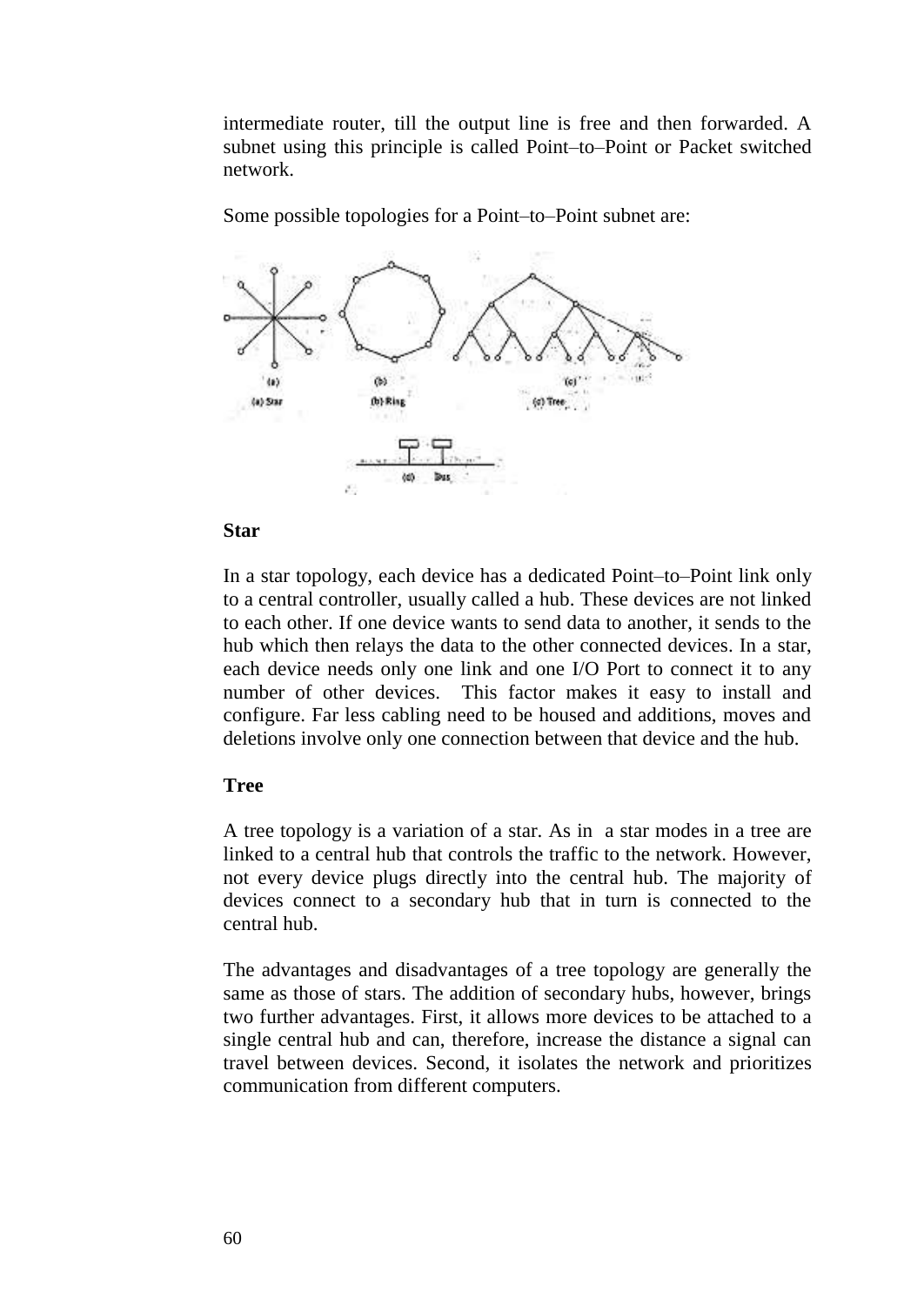## **Ring**

In a ring topology, each device has a dedicated Point–to–Point line configuration only, with the two devices on either side of it. A signal is passed along the ring in one direction from device to device, until it reaches its destination. Each device in the ring incorporates a repeater. When a device receives a signal intended for another device, its repeater regenerates the bits and passes them along.

A ring is relatively easy to install and reconfigure. Each device is linked to its immediate neighbours. However, unidirectional traffic can be a disadvantage. In a simple ring, a break in ring can disable the entire network. This weakness can be solved by using a dual ring or switch capable of closing off the break.

### **Bus**

Bus, unlike other topologies, is a multi–point configuration. One long cable acts as a backbone to link all the devices in the network. Advantages of a bus topology include use of installation. A disadvantage includes difficult reconfiguration and fault isolation.

## **3.4.2 Broadcast Networks**

Broadcast networks have a single communication channel that is shared by all the machines on the network. Short messages, called packets, sent by any machine are received by all the others. An address field within the packet specifies for when it is intended. Upon receiving a packet, a machine checks the address field. If the packet is intended for itself, it processes the packet; if the packet is intended for some other machine, it is just ignored.

Broadcast systems generally also allow the possibility of addressing a packet to all destinations by using a special code in the address field. When a packet with this code is transmitted, it is received and processed by very machine on the network, and this mode of operation is called broadcasting. Some broadcast systems also support transmission to a subset of the machines, something known as multicasting. One possible scheme is to reserve one bit multicasting. The remaining  $(n-1)$  address bits can hold a group number. Each machine can "subscribe" to any or all of the groups. When a packet is sent to a certain group, it is delivered to all machines subscribing to that group.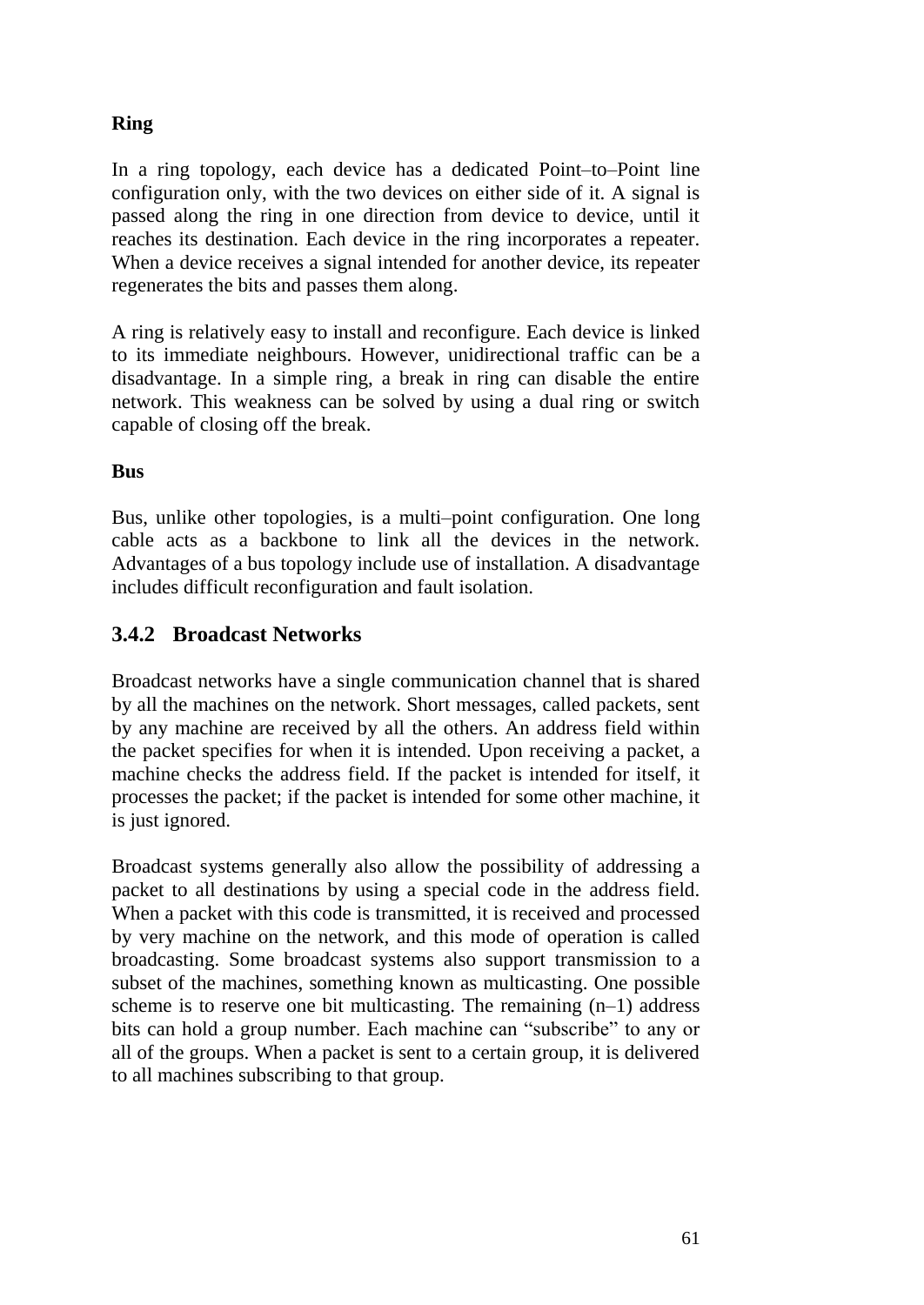## **3.5 Reference Model**

In this section, we will discuss two important network architectures: the OSI reference model and the TCP/IP reference model.

## **3.5.1 OSI (Open System Interconnection) Reference Model**

The OSI model is based on a proposal developed by the International Standards Organisation as a first step towards international standardization of the protocols used in the various layers. The model is called the ISO – OSI (International Standard Organisation–Open Systems Interconnection) Reference Model because it deals with connecting open systems – that is, systems that are open for communication with other systems.

Its main objectives were to:

- (i) Allow the manufacture of different systems to interconnect equipment through standard interfaces.
- (ii) Allow software and hardware to integrate well and be portable on different systems.

The OSI model has seven layers shown in figure 2. The principles that were applied to arrive at the seven layers are as follows:

- 1. Each layer should perform a well–defined function.
- 2. The function of each layer should be chosen with an eye toward defining internationally standardized protocols.
- 3. The layer boundaries should be chosen minimize the information flow across the interfaces.

The seven layers of ISO OSI Reference Model are:

- (a) Physical Layer
- (b) Data Link Layer
- (c) Network Layer
- (d) Transport Layer
- (e) Session Layer
- (f) Presentation Layer
- (g) Application Layer.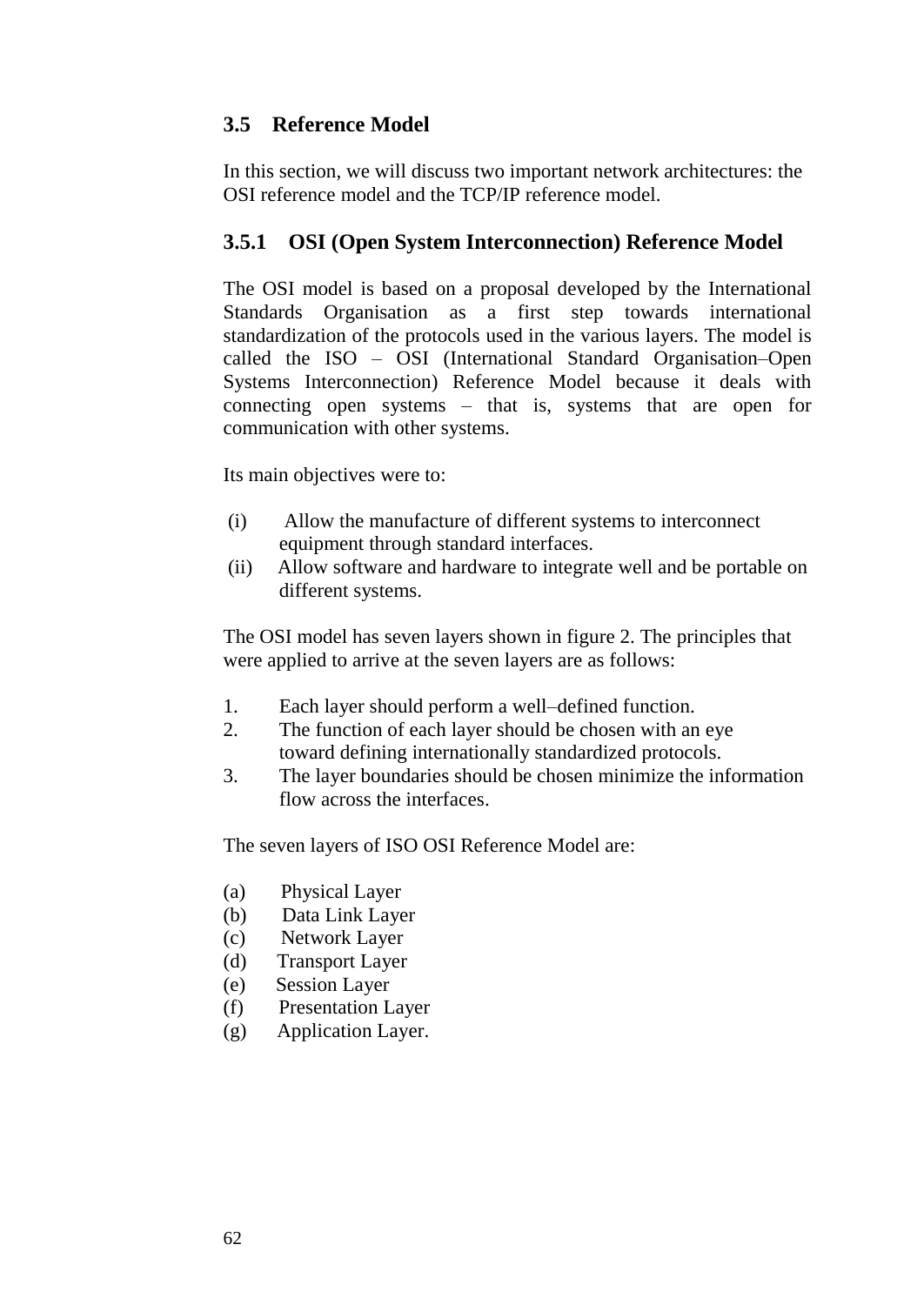#### **Layer**



### **3.5.1.1 The Physical Layer**

Physical Layer defines electrical and mechanical specifications of cables, connectors and signaling options that physically link two nodes on a network.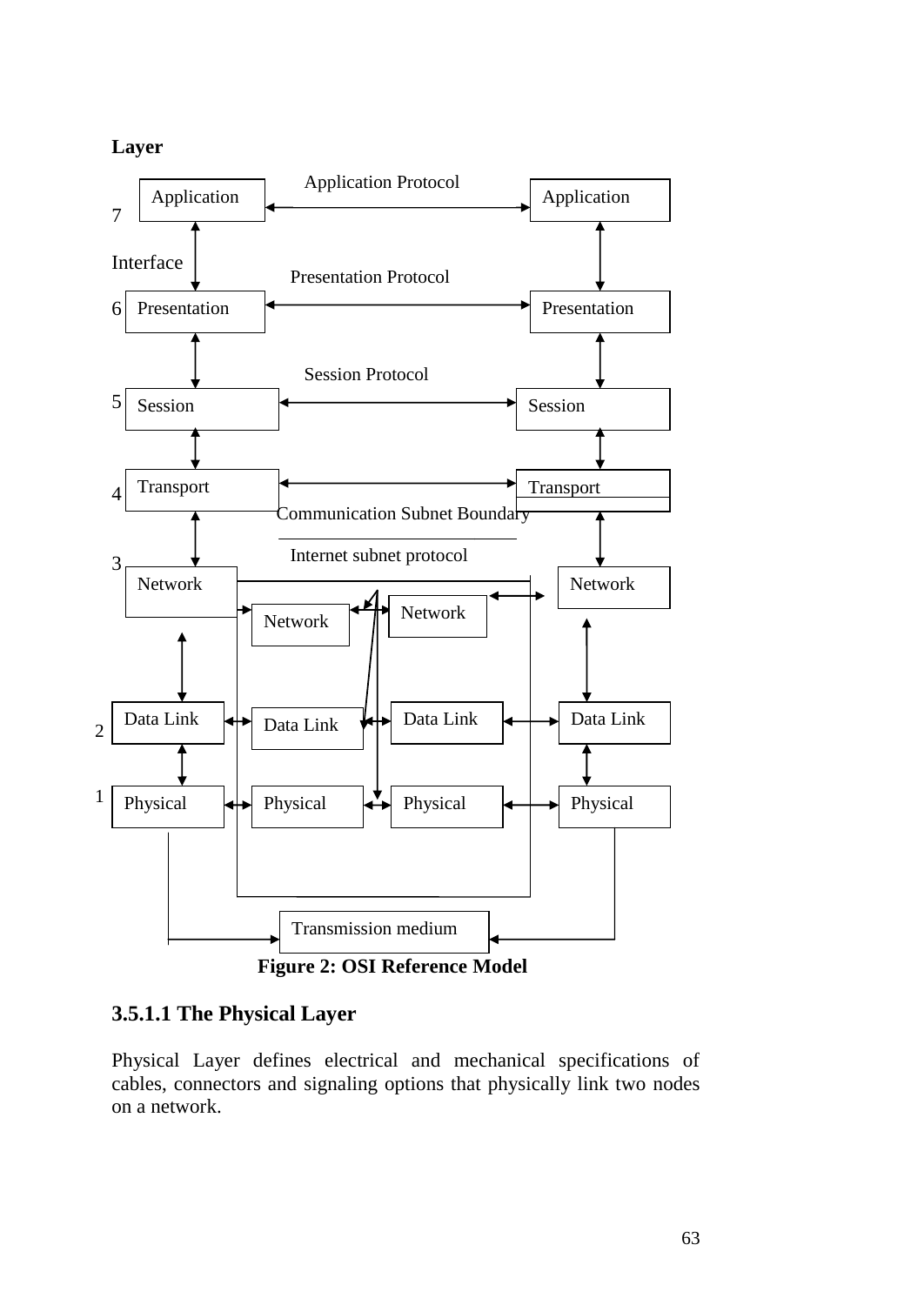## **3.5.1.2 The Data Link Layer**

The main task of the Data Link Layer is to provide error free transmission. It accomplishes this task by having the sender break the input data up into data frames, transmit the frames sequentially, and process the acknowledgement frames sent back to the receiver.

The Data Link Layer creates and recognises frame boundaries. This can be accomplished by attaching special bit patterns to the beginning and end of the frame. If these bit patterns can accidentally occur in the data, special care must be taken to make sure these patterns are not incorrectly interpreted as frame delimiters

### **3.5.1.3 The Network Layer**

Whereas the Data Link Layer is responsible for end to end delivery, the network layer ensures that each packet travels from its source to destination successfully and efficiently. A key design issue is determining how packets are routed from source to destination. Routes can be based on static tables that are "wired into" the network and rarely changed.

They can also be determined at the start of each conversation, for example, a terminal session. Finally, they can be highly dynamic, being determined anew for each packet, to reflect the current network load.

When a packet has to travel from one network to another to get to its destination, many problems can arise. The addressing used by the second network may be different from the first one. The second one may not accept the packet at all because it is too large. The protocols may differ, and so on. It is up to the network layer to overcome all these problems to allow heterogeneous networks to be interconnected.

#### **3.5.1.4 The Transport Layer**

The basic function of the transport layer is to accept data from the session layer, split it up into smaller units if need be, pass these to the Network Layer, and ensure the pieces all arrive correctly at the other end. Furthermore, all this must be done efficiently, and in a way that isolates the upper layers from the inevitable changes in the hardware technology.

The transport layer provides location and media independent data transfer service to session and upper layers.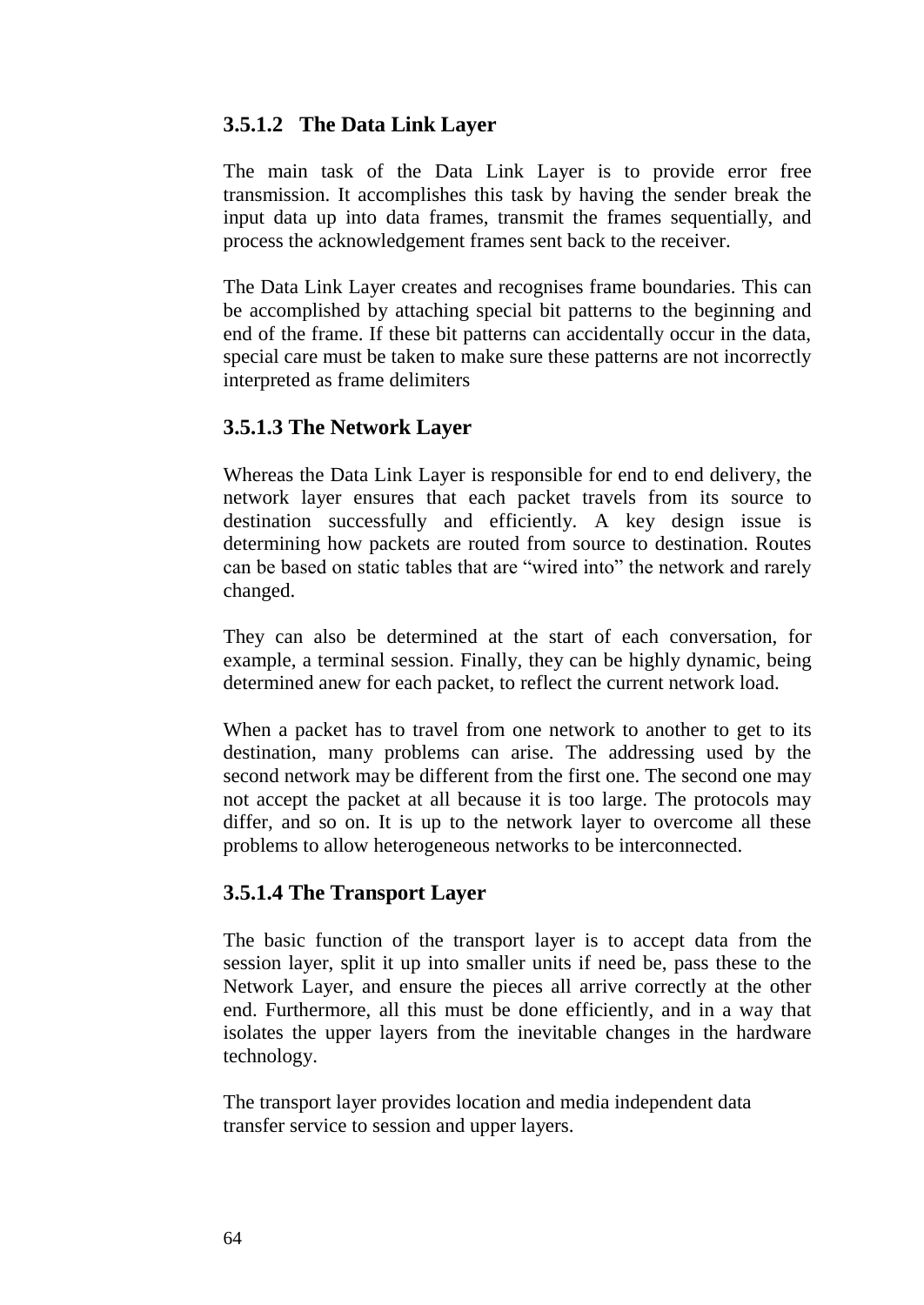## **3.5.1.5 The Session Layer**

The main tasks of the session layer are to provide:

- Session establishment
- Session Release– Orderly or Abort
- Data Exchange
- Expedited Data Exchange.

The session layer allows users on different machines to establish sessions between them. A session allows ordinary data transport, as does the transport layer, but it also provides enhanced services useful in some applications. A session might be used to allow a user to log into a remote time sharing system or to transfer a file between two machines.

One of the services of the session layer is to manage dialogue control. Sessions can allow traffic to go in both directions at the same time, or in only one direction at a time. If traffic can only go one way at a time (analogous to a single railroad track), the session layer can help keep track of whose turn it is.

A related session service is token management. For some protocols, it is essential that both sides do not attempt the same operation at the same time. To manage these activities, the session layer provides tokens that can be exchanged. Only the side holding the token may perform the critical operation.

Another session service is synchronization. Consider the problem that might occur when trying to do a two–hour file transfer between two machines with a one hour mean time between crashes. After each transfer is aborted, the whole transfer would have to start over again and would probably fail again the next time as well. To eliminate this problem, the session layer provides a way to insert after the last checkpoint has to be repeated.

## **3.5.1.6 The Presentation Layer**

Unlike all the lower layers which are just interested in moving bits reliably from here to there, the presentation layer is concerned with the syntax and semantics of the information transmitted.

A typical example of a presentation service is encoding data in a standard agreed upon way. Most user programs do not exchange random binary bit strings, they exchange things such as people's names, dates, amounts of money and invoices. These items are represented as character strings, integers, floating–point number, and data structures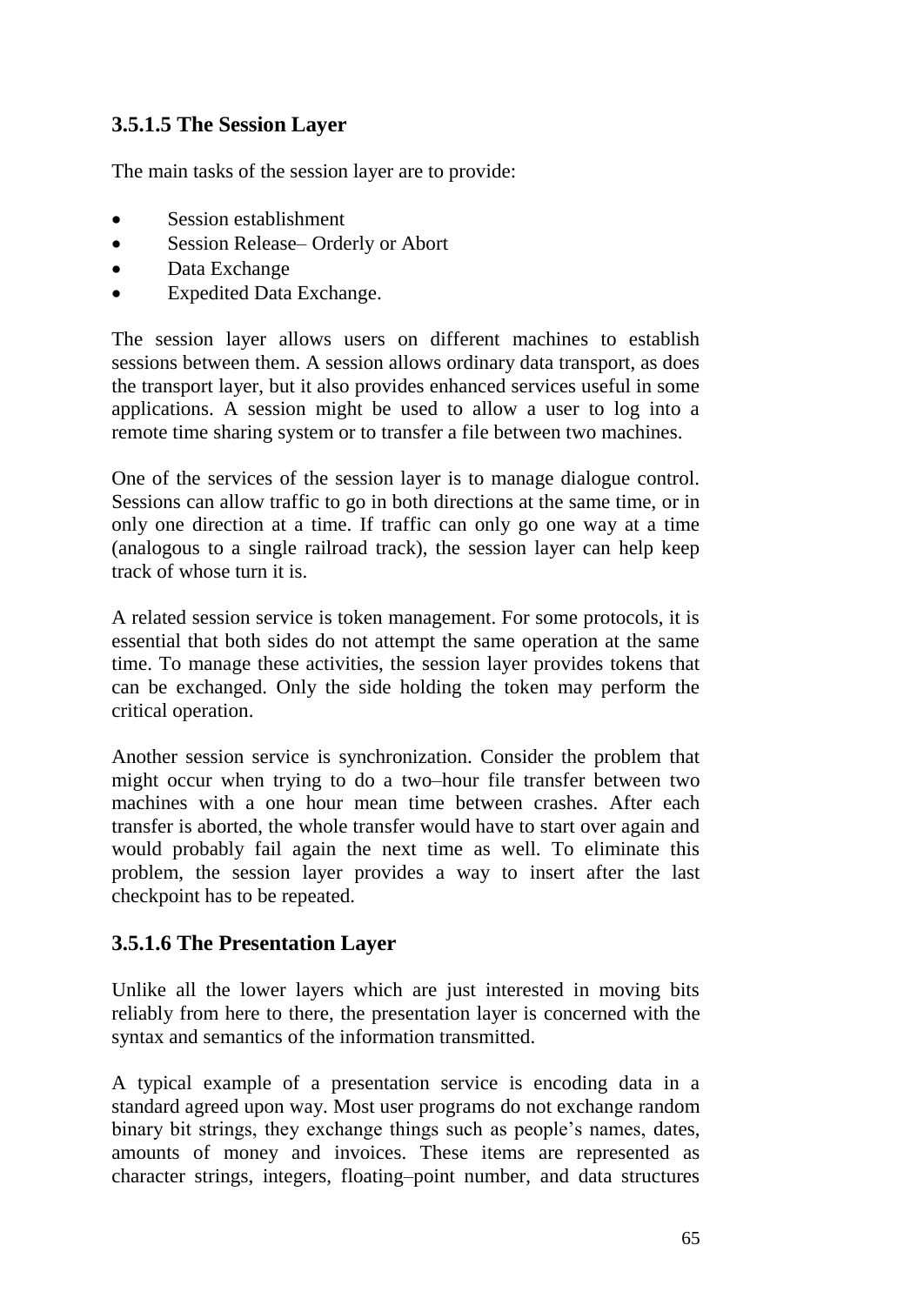composed of several simpler items. Different computers have different codes for representing character strings, (e.g., ASCII and Unicode), integers (e.g., one's complement and two's complement), and so on. In order to make it possible for computers with different representations to communicate, the data structure to be exchanged can be defined in an abstract way, along with a standard encoding to be used "on the wire". The presentation layer manages these abstract data structure and converts from the representation used inside the computer to the network standard representation and back.

#### **3.5.1.7 Application Layer**

Application layer supports functions that control and supervise OSI application processes such as start/maintain/stop application, allocate/de–allocate OSI resources, accounting, check point and recovering. It also supports remote job execution, file transfer protocol, message transfer and virtual terminal.

### **3.5.2 TCP Reference Model**

The TCP/IP network architecture is a set of protocols that allow communication across multiple device networks. The architecture evolved out of research that had the original objective of transferring packets across three different packet networks: the **ARPANET** packet– switching networks, a packet radio network, and a packet satellite network. The military orientation of the research placed a premium on robustness with regards to failures in the network and on flexibility in operating over diverse networks. The environment led to a set of protocols that are highly effective in enabling communication among the many different types of computer systems and networks. Today, the internet has become the primary fabric for interconnecting the world's computers. In this section, we introduce the TCP/IP network architecture and TCP/IP is the main protocol for carrying information.

Figure 3 shows the TCP/IP network architecture, which consists of four layers. The Application Layer provides services that can be used by other applications. For example, protocols have been developed for remote login, for e–mail, for file transfer, and for network management.

The Application Layer programs are intended to run directly over the transport layer. Two basic types of services are offered in the transport layer. The first service consists of reliable connection–oriented transfer of a byte stream, which is provided by the **Transmission Control Protocol** (TCP). The second service consists of best-effort connectionless transfer of individual messages, which is provided by the **User Datagram Protocol** (UDP). This service provides no mechanisms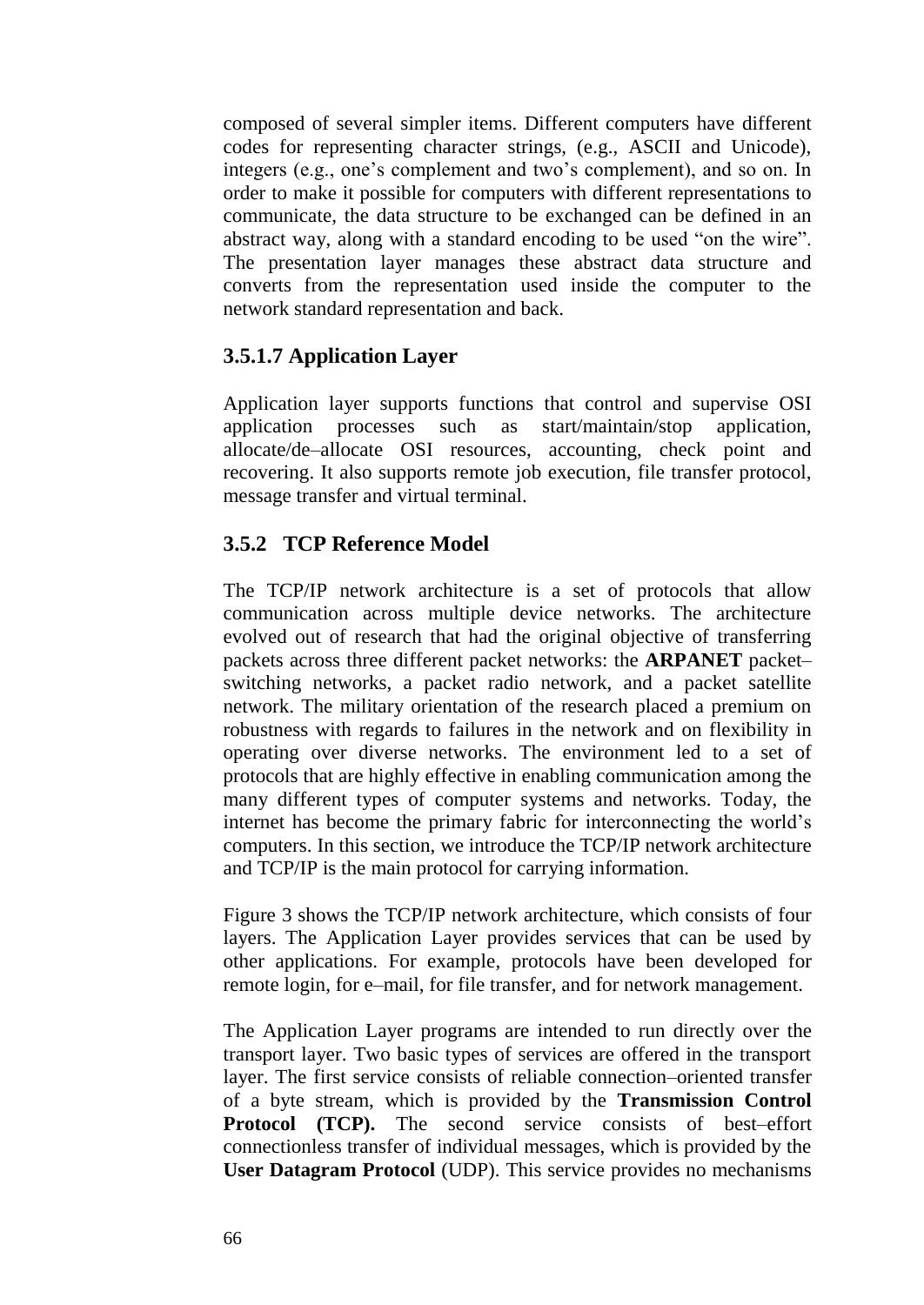for error recovery or flow control. UDP is used for applications that require quick but necessary or flow control. UDP is used for application that require but necessarily reliable delivery layer.

| <b>Application</b>     |
|------------------------|
| Layer                  |
| <b>Transport</b>       |
| Layer                  |
| <b>Internet</b>        |
| Layer                  |
| <b>Network</b>         |
| <b>Interface Layer</b> |

#### **Figure 3: TCP/IP Network Architecture**

The TCP/IP model does not require strict layering. In other words, the application layer has the option or bypassing intermediate layers. For example, an application layer may run directly over the internet.

The **Internet Layer** handles the transfer of information across multiple networks through the use of gateways of routers, as shown in figure 4. The Internet Layer corresponds to the part of the OSI network layer that is concerned with the transfer of packets between machines that are connected to different networks. It must, therefore, deal with the routing of packets across these networks as well as with the control of congestion. A key aspect of the internet layer is the definition of globally unique addresses for machines that are attached to the Internet. The internet layer provides a single service, namely: best–effort connectionless packet transfer. IP packets are exchanged between routers without a connection set up; the packets are routed independently, and so they may traverse different paths. For this reason, IP packets also called **datagrams.** The connectionless approach makes the system robust; that is, if failures occur in the network, the packets are routed around the points of failure; there is no need to set up the connections. The gateways that interconnect the intermediate networks may discard packets when congestion occurs. The responsibility for recovery from these losses is passed on to the transport layer.

Finally, the Network Interface layer is concerned with the network– specific aspects of the transfer of packets. As such, it must deal with the part of the OSI network layer and data link layer. Various interfaces are available for connecting end computer systems to specific networks such as X.25, ATM, frame relay, Ethernet, and token ring.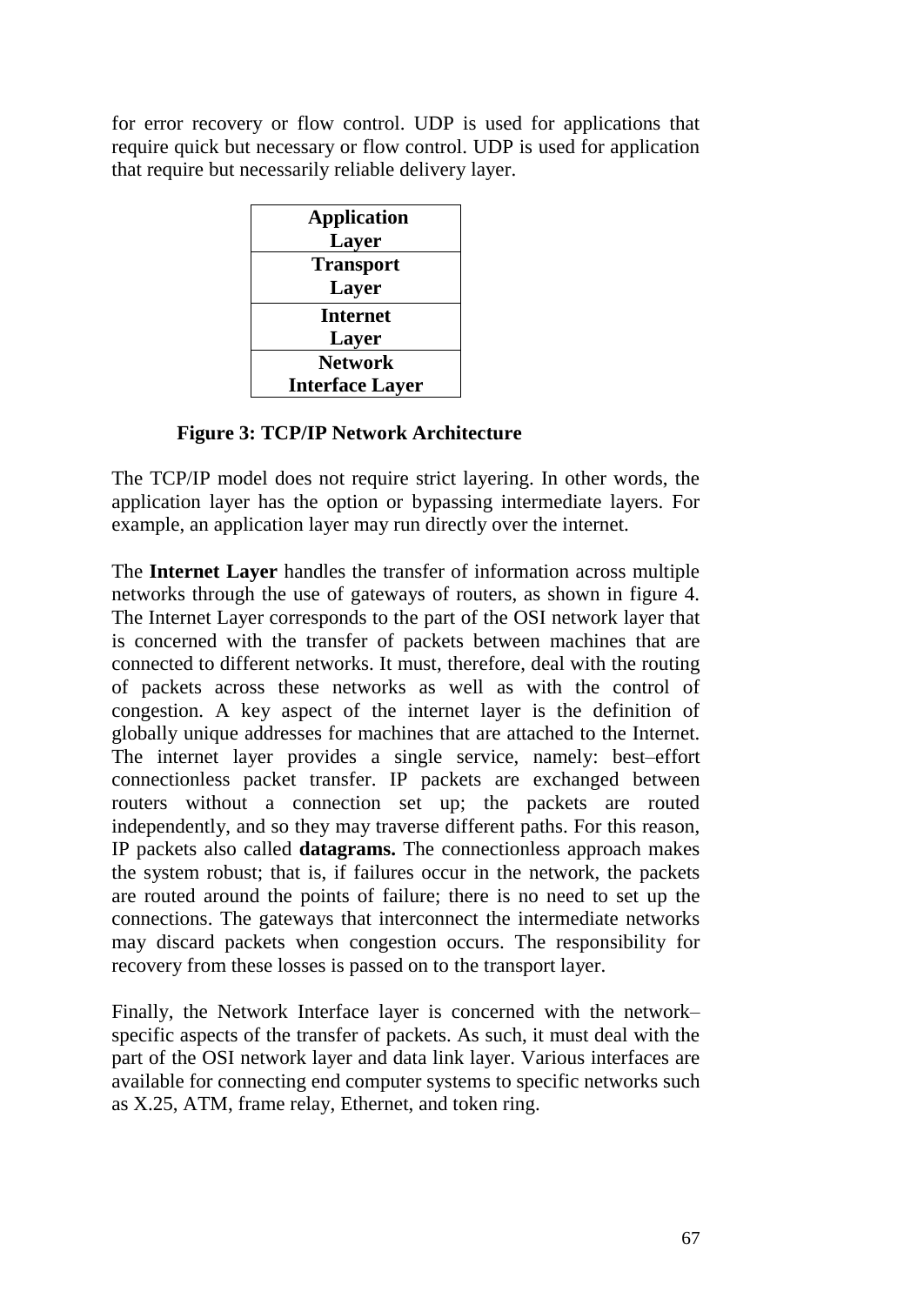

**Figure 4: The Internet Layer and Network Interface Layers**

The network interface layer is particularly concerned with the protocols that access the intermediate networks. At each gateway, the network access protocol encapsulates the IP packet into a packet or frame of the underlying network or link. The IP packet is recovered at the exit gateway of the given network. This gateway must then encapsulate the IP packet into a packet or frame of the type of the next network or link.

This approach provides a clear separation of the internet layer from the technology dependent network interface layer. This approach also allows the internet layer to provide a data transfer service that is transparent sense of not depending on the details of the underlying networks. The next section provides a detailed example of how IP operates over the underlying networks.

Figure 5 shows some of the protocols of the TCP/IP protocol suite. The figure shows two of the many protocols that operate over TCP, namely, HTTP and SMTP. The figure also shows DNS and Real time Protocol (RTP), which operate over UDP. The transport layer protocols TCP and UDP, on the other hand, operate over IP. Many network interfaces are defined to support IP. The salient part of figure 5 is that all higher–layer protocols access the network interfaces through IP. This feature provides the capability to operate over multiple networks. The IP protocol is complemented by additional protocols (ICMP, IGMP, ARP, and RARP) that are required to operate an internet.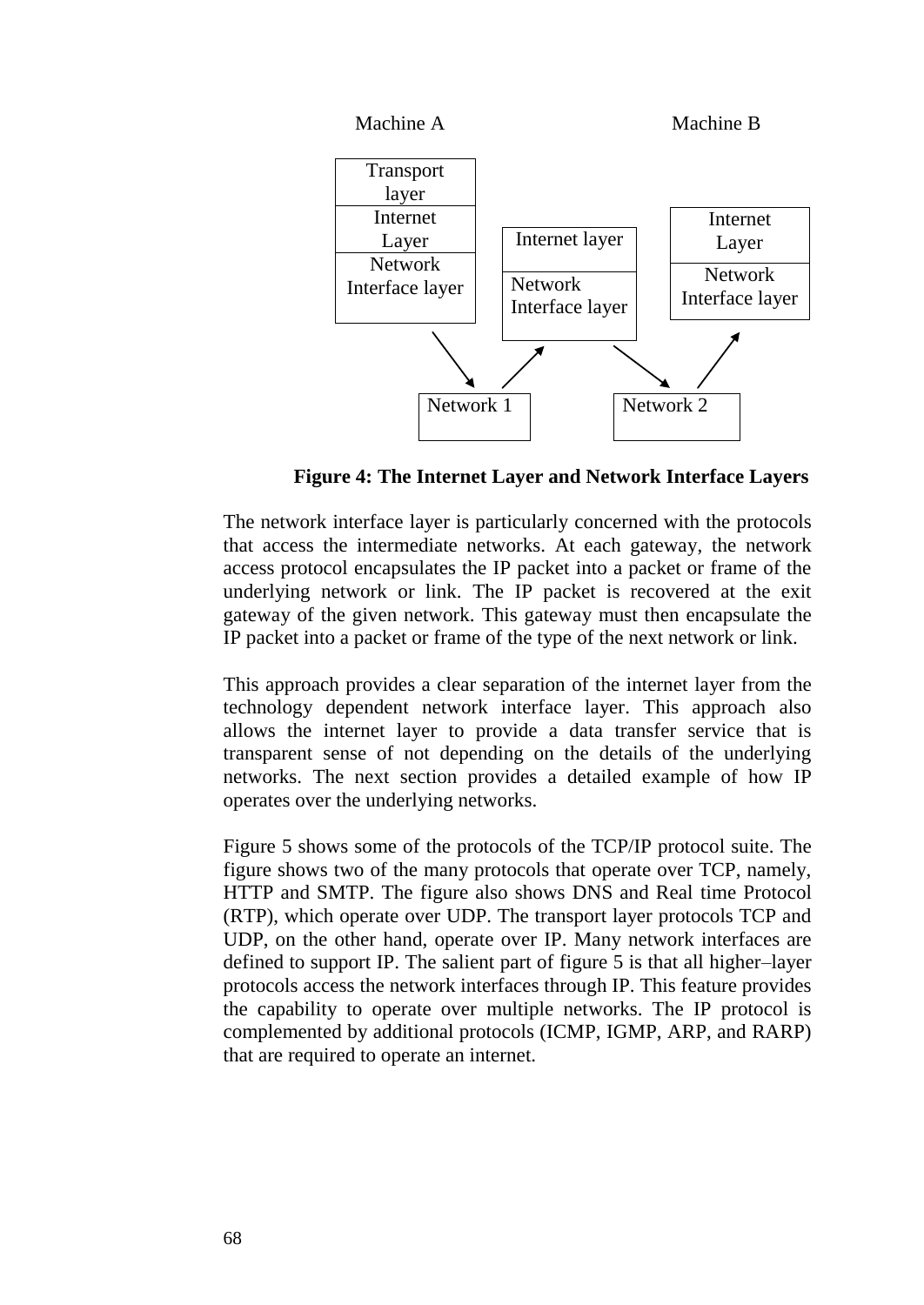

**Figure 5: TCP/IP Protocol Graph**

The hourglass shape of the TCP/P protocol graph underscores the features that make TCP/IP so powerful. The operation of the single IP protocol over various networks provides independence from the underlying network technologies. The communication services of TCP and UDP provide a network independent platform on which applications can be developed. By allowing multiple network technologies to coexist, the internet is able to provide ubiquitous connectivity and to achieve enormous economies of scale.

### **3.5.3 Difference between OSI Reference Model & TCP Reference Model**

| <b>OSI Reference Model</b>                                                                                                                                                                                                                                                                                                                                           | <b>TCP Reference Model</b>                                                                                                                                                                                                                                                                                  |
|----------------------------------------------------------------------------------------------------------------------------------------------------------------------------------------------------------------------------------------------------------------------------------------------------------------------------------------------------------------------|-------------------------------------------------------------------------------------------------------------------------------------------------------------------------------------------------------------------------------------------------------------------------------------------------------------|
| 1. Seven layers                                                                                                                                                                                                                                                                                                                                                      | 1.4 layers                                                                                                                                                                                                                                                                                                  |
| 2. It distinguishes between service,<br>interface and protocol.<br>3. First comes description of model and<br>protocol comes next<br>4. Both have Network<br>5. supports connectionless and<br>connection oriented communication<br>in network layer and only<br>connection–oriented communication<br>in transport layer $(Co2 T.$ service is<br>visual to the User) | 2. Does not clearly distinguish<br>between service, interface<br>and protocol<br>3. protocol comes first and<br>description of model later.<br>4. Transport and Application<br>layer.<br>5. TCP/IP has only one mode in<br>Network layer (connectionless)<br>but supports both modes in<br>Transport layer. |
| 6. Protocol in OSI model are better<br>hidden and can be replaced relatively<br>easily (No Transparency)                                                                                                                                                                                                                                                             | 6. Protocols in TCP/IP are not<br>hidden and thus, cannot be<br>easily replaced.<br>(Transparency)                                                                                                                                                                                                          |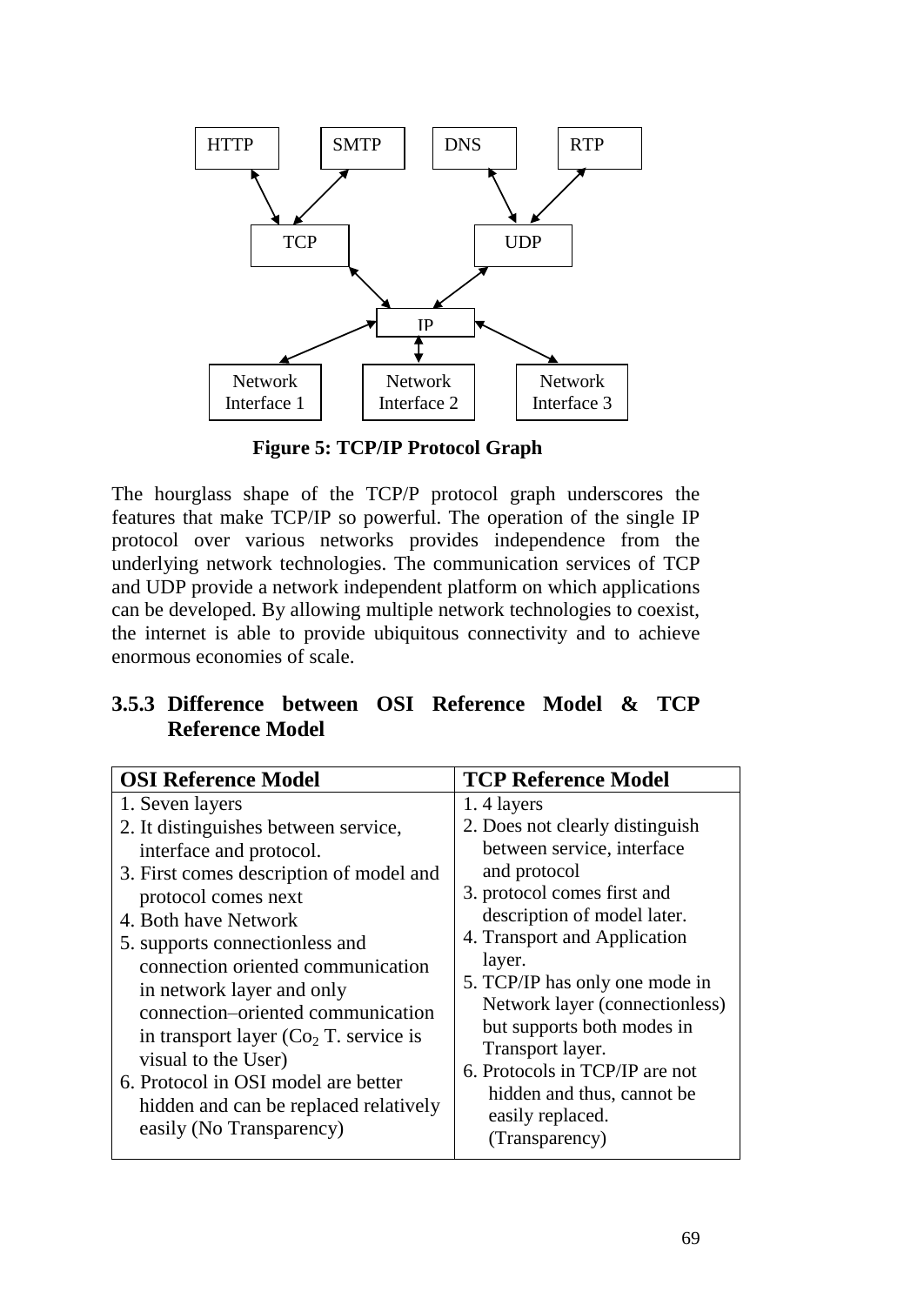## **3.6 IEEE Standards for LAN**

Although there are many standards, we will configure here to just three of them:

- IEEE Standard 802.3 and Ethernet
- **IEEE Standard 804 Token Bus**
- IEEE Standard 802.5 Token Ring

#### **IEEE Standard 802.3 and Ethernet**

- 1. 802.3 is a simple protocol, Station can be installed on fly without taking network down. A passive cable is used and modems are not required. Delay at low load is practically zero. A station does not have to wait for a token, they just transmit immediately. Each station has to be able to detect the signal of the weakest station even when it is transmitting itself and all of the collision detect circuiting in the transceiver is analog. Minimum valid frame is 64 bytes.
- 2. 802.4 Bus It uses highly reliable cable envision equipment which is available from numerous vendors. It is more deterministic than 802.3 although repeated losses of the token at critical moments can introduce more uncertainty than its supporters like to admit–Token Bus also supports priorities.
- 3 Token Ring–Point–to–Point connection means that the engineering is easy and can be fully digital. Ring can be built virtually in a transmission medium from carrier pigeon to fibre optics. The standard twisted pair is cheap and simple to install like the Token bus in token ring priorities are possible.

### **4.0 CONCLUSION**

This unit has introduced you to Computer Networks. We have classified the different types of networks, goal and motivation of Computer Networks. This unit has introduced you to the two types of network models as well as the difference between these two. The unit has also done a good job of defining various standards of LANs.

### **5.0 SUMMARY**

A communication system that supports many udders is called a network. In a network, many computers are connected to each other by various topologies like star, ring, complete, interconnected or irregular.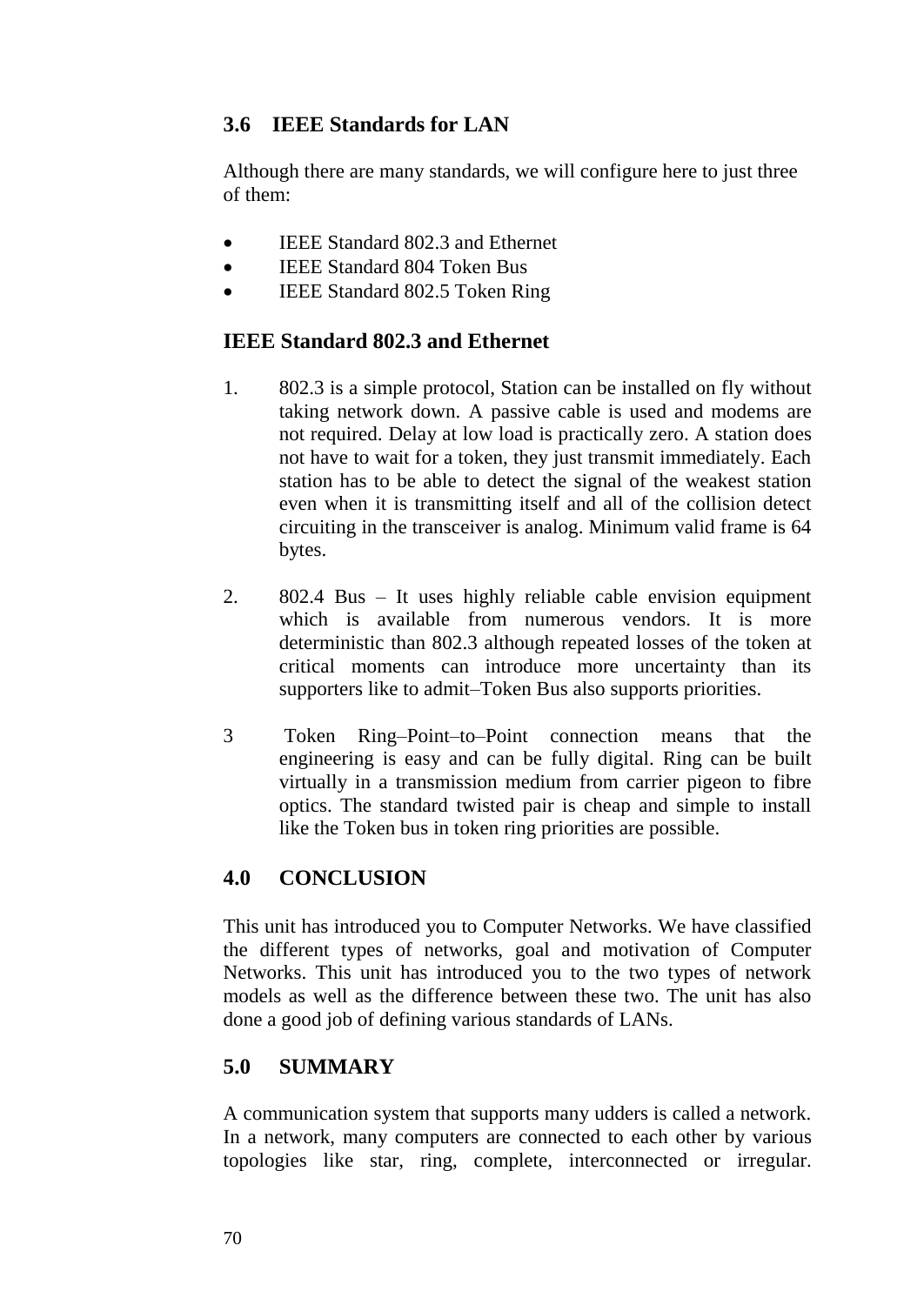Depending on the area of coverage, a network can be classified as LAN, MAN, or WAN. A network is required for better utilisation of expensive resources, sharing information, collaboration among different groups, multimedia communication and video conferencing.

Two different types of networking models OSI and TCP/IP exist. The difference between these models was discussed in detail.

## **6.0 TUTOR–MARKED ASSIGNMENT**

- i. What are the various types of networks?
- ii. What is the difference between broadcasting and multicasting?

## **7.0 REFERENCES/FURTHER READING**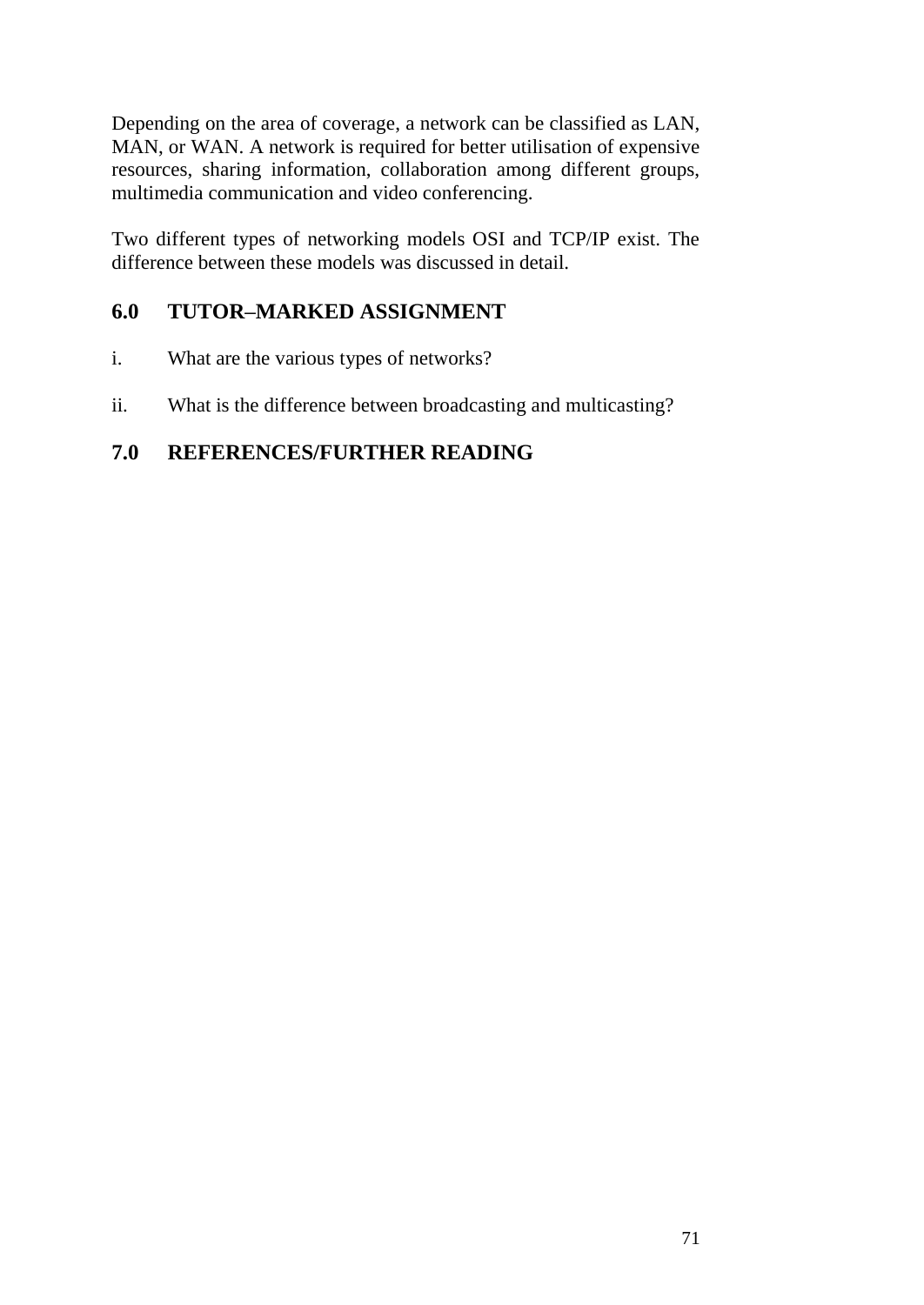### **CONTENTS**

- 1.0 Introduction
- 2.0 Objectives
- 3.0 Main Content
	- 3.1 Transmission
		- 3.1.1 Time Domain Concepts
		- 3.1.2 Frequency Domain Concepts
		- 3.1.3 Relationship between Data rate and Bandwidth
	- 3.2 Analog and digital Data Transmission
		- 3.2.1 Data
		- 3.2.2 Signals
		- 3.2.3 Transmissions
	- 3.3 Transmission Media
		- 3.3.1 Twisted Pair
		- 3.3.2 Baseband Coaxial Cable
		- 3.3.3 Broadband Coaxial Cable
	- 3.4 Multiplexing
- 4.0 Conclusion
- 5.0 Summary
- 6.0 Tutor–Marked Assignment
- 7.0 References/Further Reading

## **1.0 INTRODUCTION**

In the previous unit, the basics of computer network were discussed. This unit covers topics related to the physical layer, which will comprise the difference between data rate and bandwidth, analog and digital and finally, characteristics of different transmission media.

## **2.0 OBJECTIVES**

At the end of this unit, you should be able to:

- types of transmission
- domain concepts time and frequency
- difference between analog & digital signal
- type of transmission impairments
- transmission media.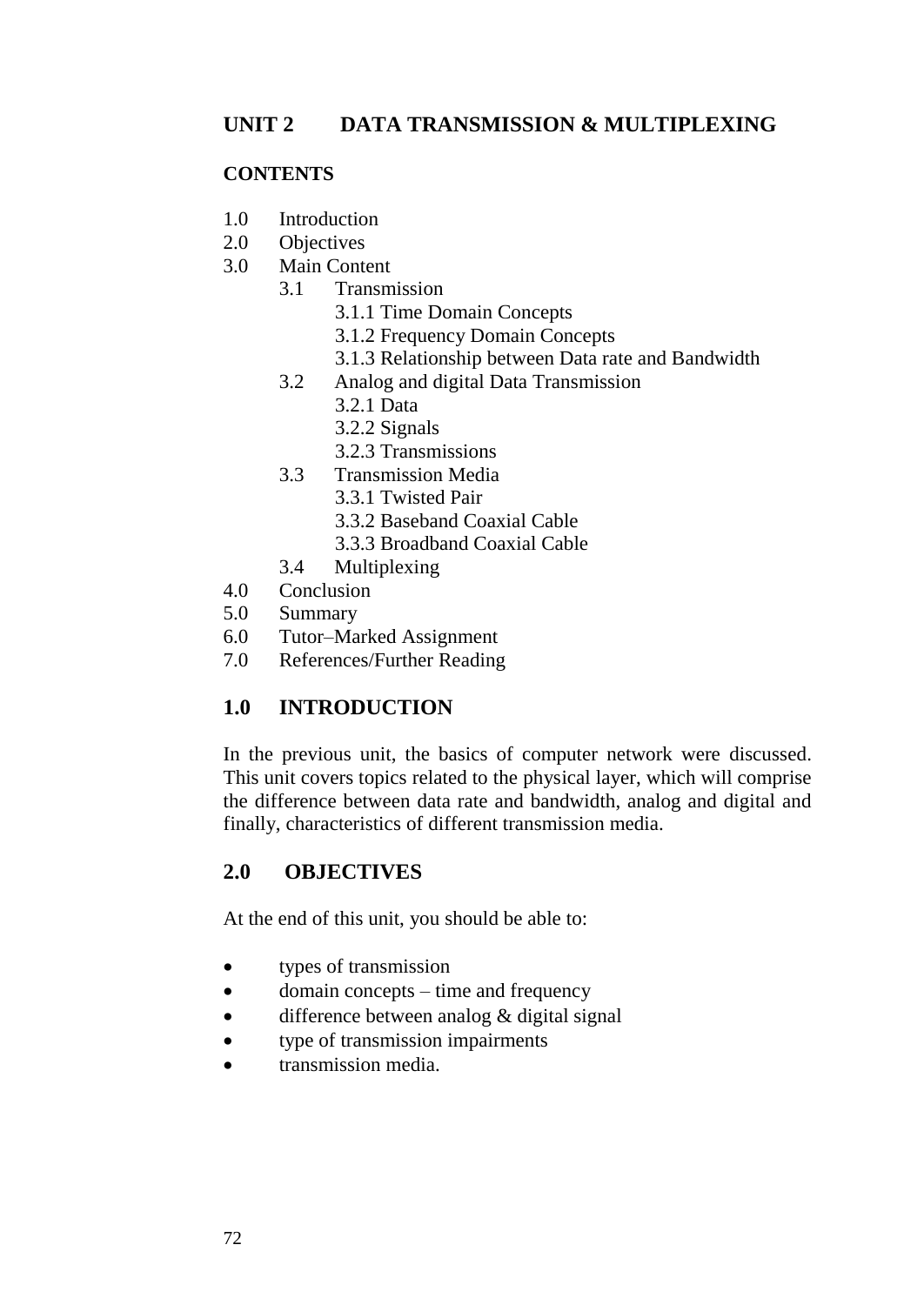## **3.0 MAIN CONTENT**

### **3.1 Transmission Terminology**

Data transmission occurs between transmitters and receivers over some transmission medium.

Transmission media may be classified as:

- Guided
- Unguided
- In both cases, communication is in the form of electromagnetic waves.

With guided media, the waves are guided along a physical path. Examples of guided media are twisted pair, coaxial cable, and optical fibre. Unguided media provide a means for transmitting electromagnetic waves but do not guide them; examples are propagation through air, vacuum and seawater. In this unit, we will discuss about guided media only.

A transmission may be

- Simplex
- Half–duplex
- Full duplex

In simplex transmissions, signals are transmitted in only one direction; one station is a transmitter and the other is the receiver. In the half– diplex operation, both stations may transmit but only one at a time. In full–duplex, operation, both stations may transmit simultaneously. In the latter case, the medium is carrying signals in both directions at the same time.

### **3.1.1 Time–Domain Concept**

As a function of time, an electromagnetic signal can be either continuous or discrete. A continuous signal is one in which the signal intensity varies in smooth fashion over time. There are no breaks or discontinuities in the signal. A discrete signal is one in which the signal intensity maintains a constant level for some period of time and then changes to another constant level.

### **3.1.2 Frequency Domain Concepts**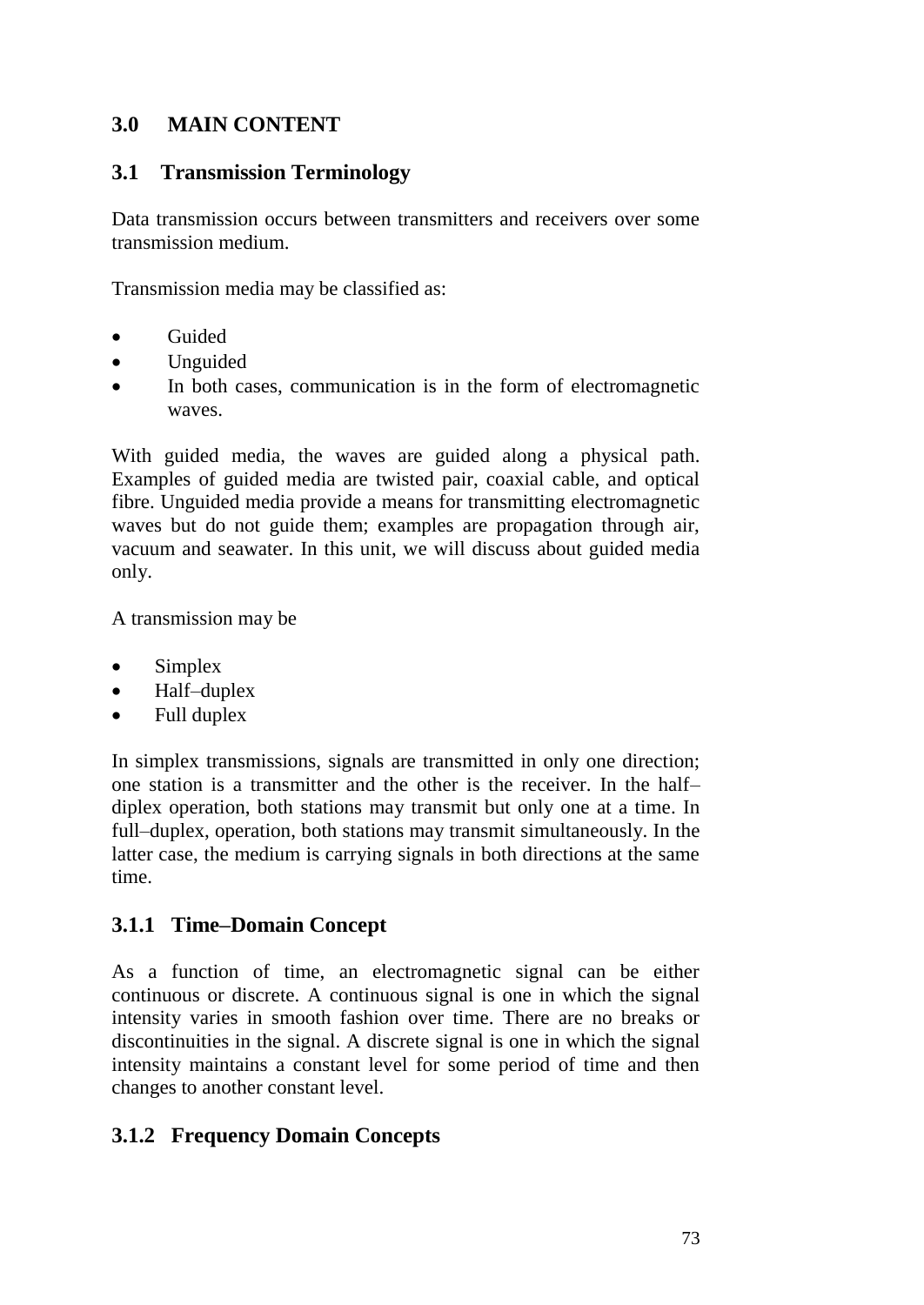In practice, an electromagnetic signal will be made up of many frequencies.

It can be shown, using a discipline known as Fourier analysis, that any signal is made up of components at various frequencies, in which each component is sinusoidal.

So, we can say that for each signal, there is a time–domain function (t) that specifies the amplitude of the signal at each instance of time. Similarly, there is a frequency–domain function S(t) that specifies the constituent frequency of the signal. The spectrum of the signal is the range of frequencies that it contains.

## **3.1.3 Relationship between Data Rate and Bandwidth**

The concept of effective bandwidth is somewhat a fuzzy one. It is the band within which most of the energy is confined. The term "most" in this context is somewhat arbitrary. The important issue here is that, although a given waveform may contain frequencies over a very broad range, as a practical matter, any transmission medium that is used will be able to accommodate only a limited band of frequencies. This, in turn, limits the data rate that can be carried on the transmission.

### **3.2 Analog and Digital Data Transmission**

The terms 'analog' and 'digital' correspond, roughly, to continuous and discrete, respectively. These two terms are used frequently in data communications at least in three contexts:

- Data
- Signaling
- Transmission

### **3.2.1 Data**

Analog signal takes on continuous values on some interval. For example, voice and video are continuously varying patterns of intensity. Most data collected by sensors, such as temperature and pressure, take on continuous values. Digital data take on discrete values; examples are text and integers.

## **3.2.2 Signals**

In a communication system, data are propagated from one point to another by means of electrical signals. An analog signal is a continuously varying electromagnetic wave that may be propagated over a variety of media, depending on spectrum.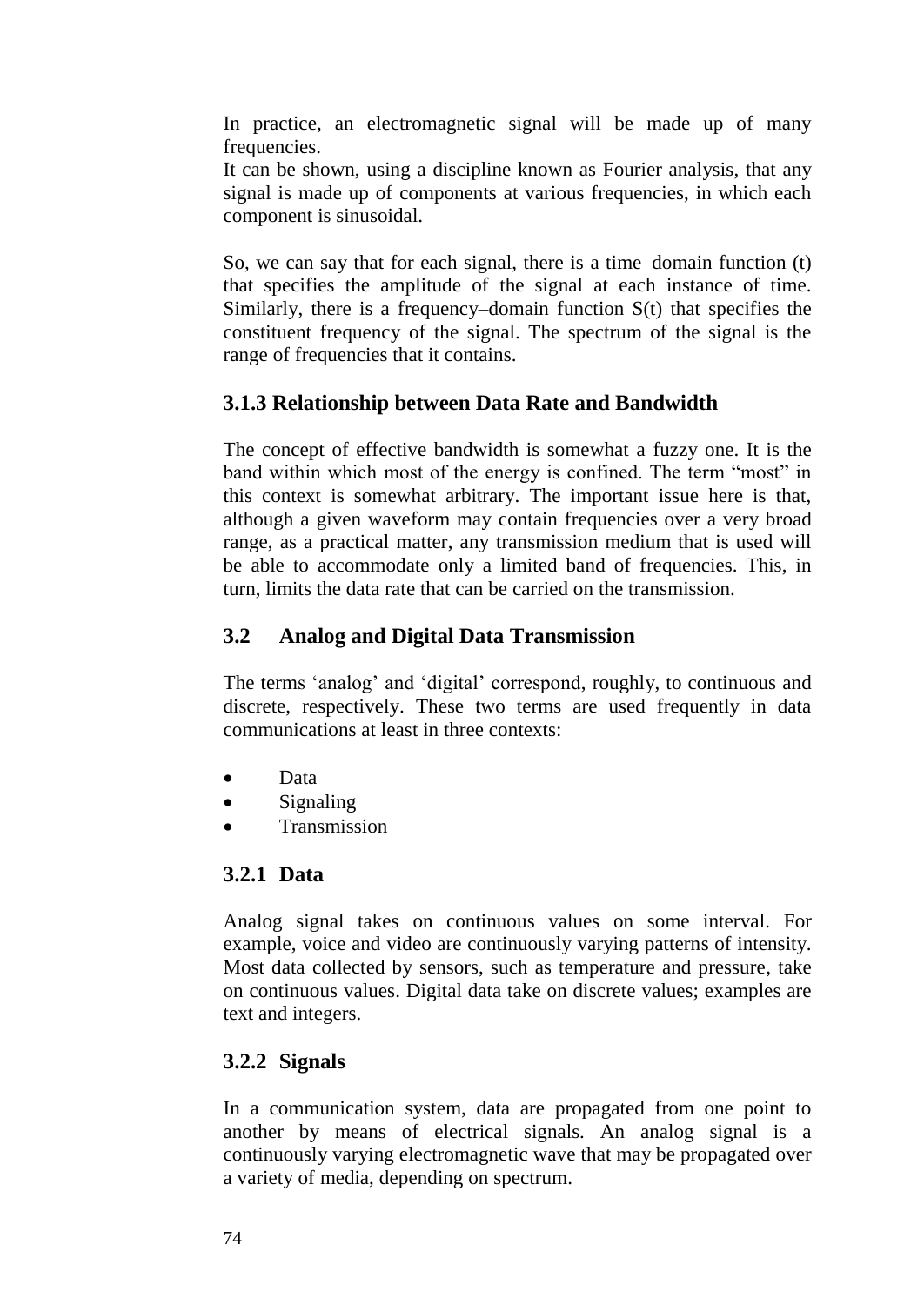A digital signal is a sequence of voltage pulses that may be transmitted over a wire medium; for example, a constant positive voltage level may represent binary 1, and a constant negative voltage level may represent binary 0.

### **3.2.3 Transmissions**

Both analog and digital signals may be transmitted on suitable transmission media. Analog transmission is a means of transmitting analog signal without regard to their context.

| Analog          | Analog signal                                                                                                                                                             | Digital signal                                                                                                                                                                                  |
|-----------------|---------------------------------------------------------------------------------------------------------------------------------------------------------------------------|-------------------------------------------------------------------------------------------------------------------------------------------------------------------------------------------------|
| data            | Signal occupies<br>$\bullet$<br>the same<br>spectrum as the<br>analog data.<br>Analog data are<br>$\bullet$<br>encoded to<br>occupy different<br>portions<br>of spectrum. | Analog data are encoded<br>$\bullet$<br>using a<br>codec to produce a digital bit<br>stream                                                                                                     |
| Digital<br>Data | Digital data are<br>$\bullet$<br>encoded<br>using a modem<br>to produce<br>Analog signal                                                                                  | Signal consists of two voltage<br>$\bullet$<br>levels to represent the two<br>binary values<br>Digital data are encoded to<br>$\bullet$<br>produce a digital signal with<br>desired properties. |

## **3.3 Transmission Media**

The purpose of the physical layer is to transport a raw bit stream from one machine to another. Various physical media can be used for the actual transmission. Each one has its own niche in terms of bandwidth, delay, cost, and ease of installation and maintenance. Media are roughly grouped into guided media, such as copper wire and fibre optics, and unguided media, such as radio and lasers through the air. We will look at these in this section and next one.

## **3.3.1 Twisted Pair**

Although the bandwidth characteristic of magnetic tape is excellent, the delay characteristics are poor. Transmission time is measured in minutes or hours, not milliseconds. For many applications, an on–line connection is needed. The oldest and still most common transmission medium is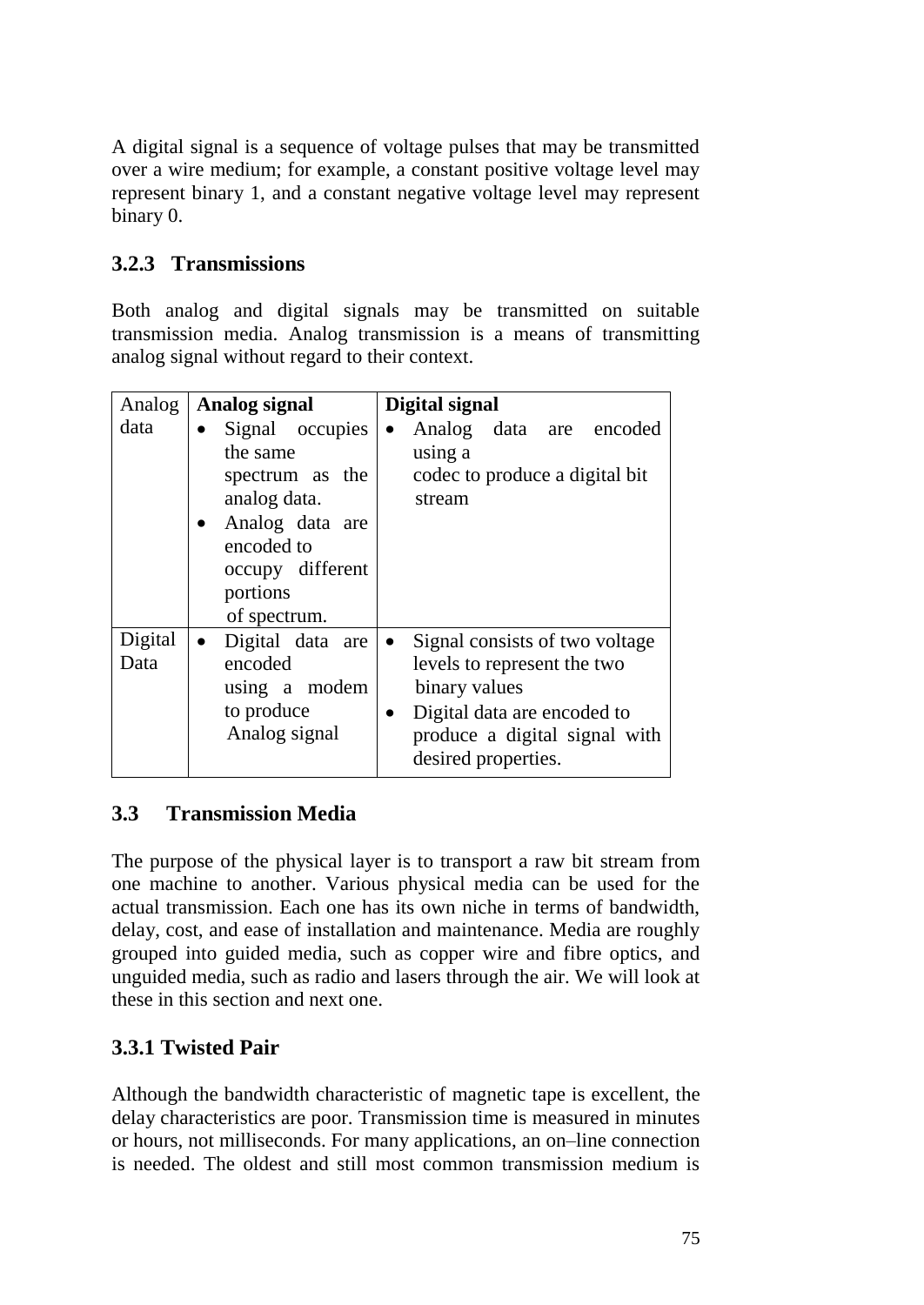twisted pair. A twisted pair consists of two insulated copper wires, typically about 1mm thick. The wires are twisted together in a helical form, just like a DNA molecule. The purpose of twisting the wires is to reduce electrical interference from similar pairs close by. The common application of the twisted pair is the telephone systems.

Twisted pairs can be used for either analog or digital transmission. The bandwidth depends on the thickness of the wire and the distance travelled, but several megabytes/sec can be achieved for a few kilometres in many cases. Due to their adequate performance and low cost, twisted pairs are widely used and are likely to remain so for years to come.

Twisted pair cabling comes in several varieties, two of which are important for computer networks Category 3 twisted pairs consist of two insulated wires gently twisted together. Four such pairs are typically grouped together in a plastic sheath for protection and to keep the eight wires together.

Starting around 1988, the more advanced category 5 twisted pairs were introduced. They are similar to Category 3 pairs, but with more twists per centimetres and insulation, which result in less cross talk and a better quality signal over longer distances, making them more suitable for high–speed computer communication. Both of these wiring types are often referred to as UTP (Unshielded Twisted Pair, to contrast them with the bulky, expensive, shielded twisted pair cables IBM introduced in the early 1980s, but which have not proven popular outside of IBM installations.

#### **3.3.2 Baseband Coaxial Cable**

Another communication transmission medium is the coaxial cable. It has better shielding than twisted pairs, so it can span longer distances at higher speeds. Two kinds of coaxial cable are widely used. One kind, 50–ohm cable is commonly used for digital transmission and is the subject of this section. The other kind, 75–ohm cable, is commonly used for analog transmission and will be described in the next section. This distinction is based on historical, rather than technical factor, (e.g., early dipole antennas had an impedance of 300 ohms, and it was easy to build 4:1 impedance matching transformers).

A coaxial cable consists of a stiff copper wire as the core, surrounded by an insulating material. The construction and shielding of the coaxial cable give it a good combination of high bandwidth and excellent noise immunity. The bandwidth possible depends on the cable length**.** For 1 km cables, a data rate of 1 or 2 Gbps is feasible. Longer cables can also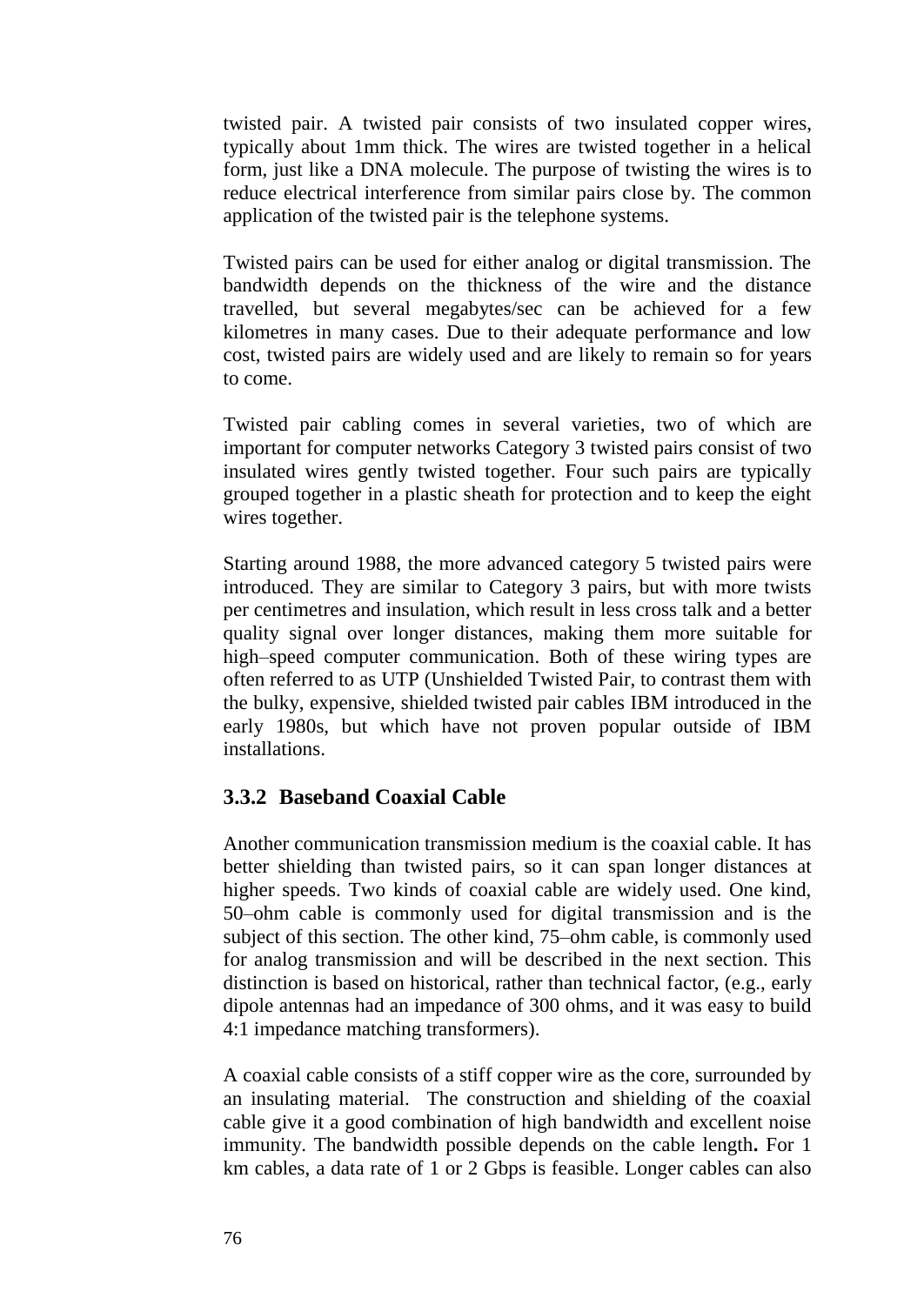be used, to be widely used within the telephone systems but have now largely been replaced by fibre optics on long–haul routes. In the United States alone, 1000 km of fibre is installed every day (counting a 100 km bundle with 10 strands of fibre as 1000 km). Sprint is already 100 per cent fibre, and the other major carriers are rapidly approaching that. Coax is still widely used for cable television and some local area networks.

## **3.3.3 Broadband Coaxial Cable**

The other kind of coaxial cable system uses analog transmission on standard cable television cabling. It is cabled broadband. Although the term "broadband" comes from the telephone world, where it refers to anything wider than 4kHz, in the computer networking world, "broadband cable" means any cable network using analog transmission.

Since broadband networks use standard cable television technology, the cables can be used up to 300 MHz (and up to 450 MHz) and can run for nearly 100 km due to the analog signaling, which is much less critical than digital signaling. To transmit digital signals on an analog network, each interface must contain electronics to convert the outgoing bit stream to an analog signal, and the incoming analog signal to a bit stream. Depending on the type of these electronics, 1 bps may occupy roughly 1 Hz of bandwidth. At higher frequencies, many bits per Hz are possible using advanced modulation techniques.

Broadband systems are divided up into multiple channels frequently, the 6MHz channels used for television broadcasting. Each channel can be used for analog television, CD–quality audio or a digital bit stream at, say, 3 Mbps, independent of the others. Television and data can be mixed on one cable.

# **3.4 Multiplexing**

In communication, multiplexing is a technique that transmits signals from several sources over a single communication channel. So in order to minimize the cost of communication bearer, various means of sharing a communication channel between several users, have been devised; these are known as multiplexing. In this section, we will discuss about two multiplexing techniques: FDM & TDM.

### **Frequency Division Multiplexing (FDM)**

In FDM, the frequency spectrum is divided among the logical channels with each user having exclusive possession of some frequency band.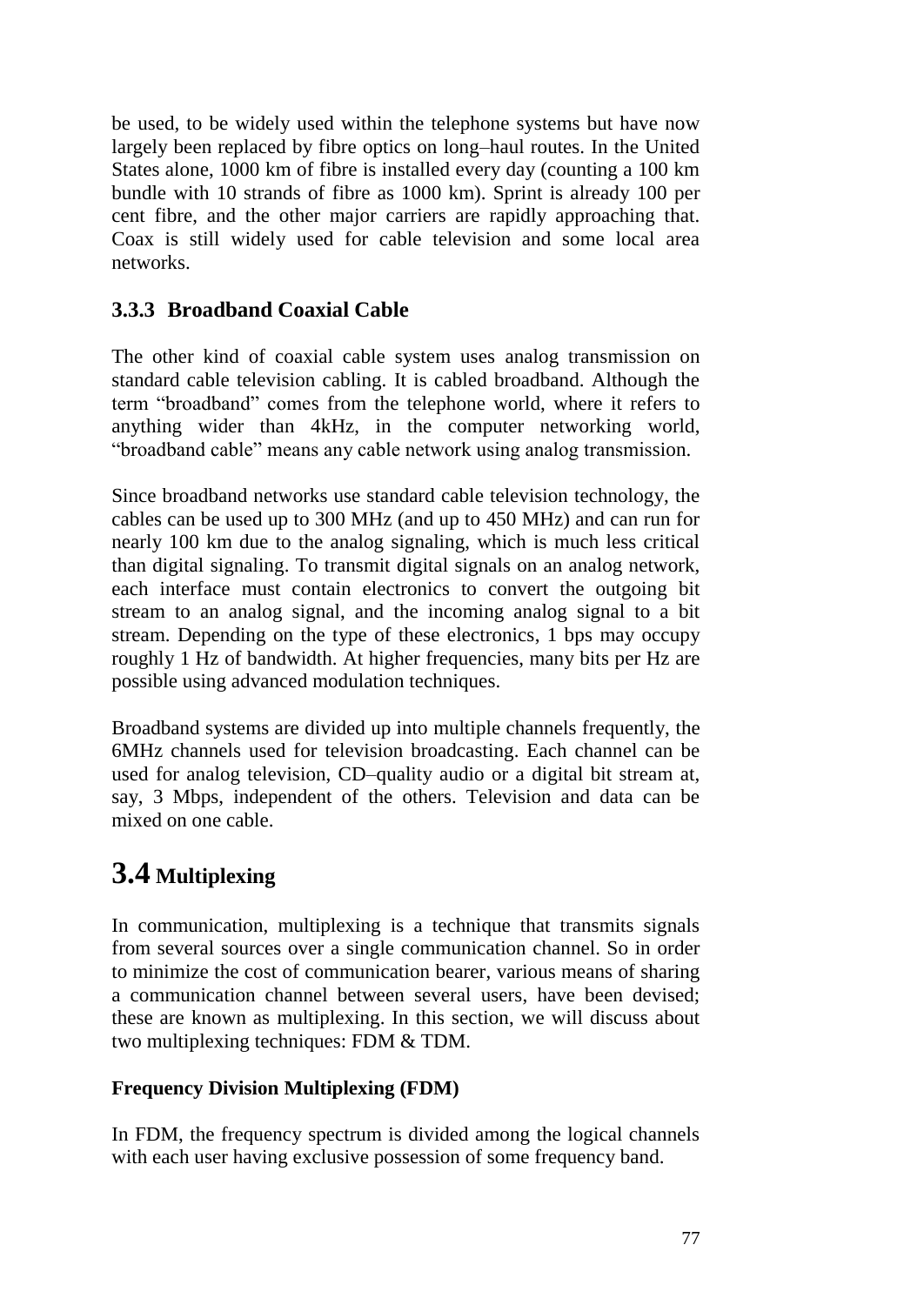#### **Time Division Multiplexing (TDM)**

In TDM, the users take turns (in a round robin), each one is periodically getting the entire bandwidth for a little burst of time. Television broadcasting provides an example of both kinds of multiplexing. Each TV channel operates in a different frequency range, which is a portion of the allocated spectrum, with the inter–channel separation great enough to prevent interference. This system is an example of FDM. During the transmission of any program (Serial/film), there is an advertisement as well. These two alternate in time on the same frequency. This is an example of TDM.

#### **4.0 CONCLUSION**

This unit covered topics relating to the physical layer, which comprises the difference between data rate and bandwidth, analog and digital transmission and characteristics of transmission media except wireless transmission.

Also, the unit has taken you through the types of transmission impairments and how to minimize them.

### **5.0 SUMMARY**

Transmissions can take place through the media of guided and unguided type and it can be simplex, half–duplex and full–duplex. In simplex, the data/signals are transmitted in one direction by a station i.e., by the sender; in half–duplex, the transmission can be done in one direction at a time whereas in full–duplex, the transmission can take place in directions. The concept of time domain and frequency domain deals with the electromagnetic signals and components at various frequencies spectrum. The concept of analog and digital transmission deals with data signaling and transmission which can be analog data i.e., signal occupies same spectrum and digital data are encoded using a modem to produce analog signal. The other type of signal is digital, which uses a bit stream.

Media used in transmission are of the magnetic type and it is one of the most common ways to store data physically on tapes, floppy disks and hard disks. Twisted pairs are used both for analog as well as digital transmission. Twisted pair can be Cat 3, or Cat 5. Both of them are UTP cables. Baseband cable is used for longer distances at high–speed 50 ohm and 75 ohm are normally used. Broadband Coaxial cable refers to anything wider than 4KHz. Broadband is divided into multiple channels and each channel can be used for analog signal also. It is used for CD– quality audio or a bit stream.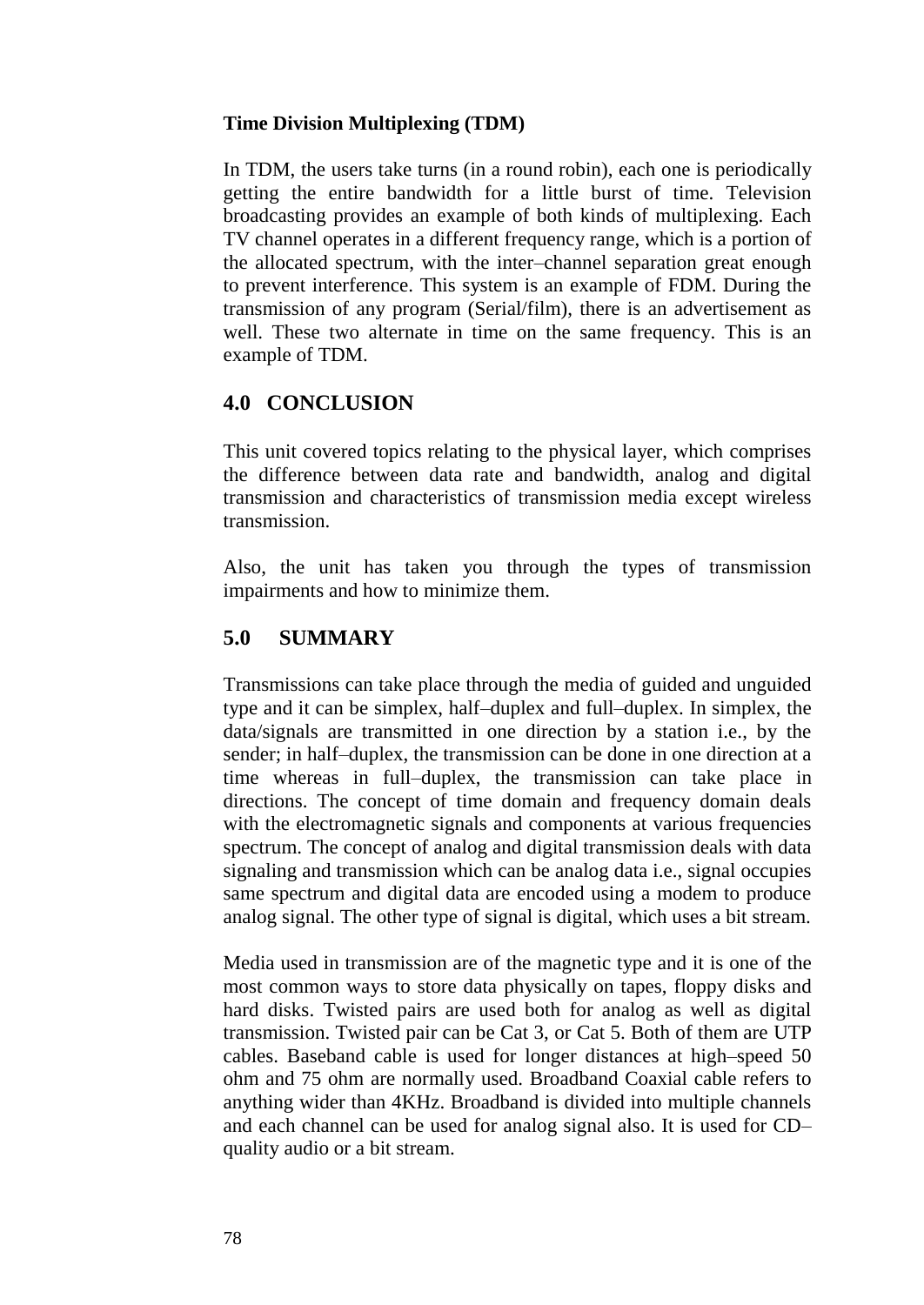# **6.0 TUTOR MARKED ASSIGNMENT**

| $\bullet$<br>$\mathbf{1}$ | What is the difference between data rate and bandwidth? |  |  |
|---------------------------|---------------------------------------------------------|--|--|
|                           |                                                         |  |  |
|                           |                                                         |  |  |
|                           |                                                         |  |  |
|                           |                                                         |  |  |
| $\cdot \cdot$<br>11.      | List the characteristics of broadband coaxial cable     |  |  |
|                           |                                                         |  |  |
|                           |                                                         |  |  |
|                           |                                                         |  |  |
|                           |                                                         |  |  |
|                           |                                                         |  |  |

# **7.0 REFERENCES/FURTHER READING**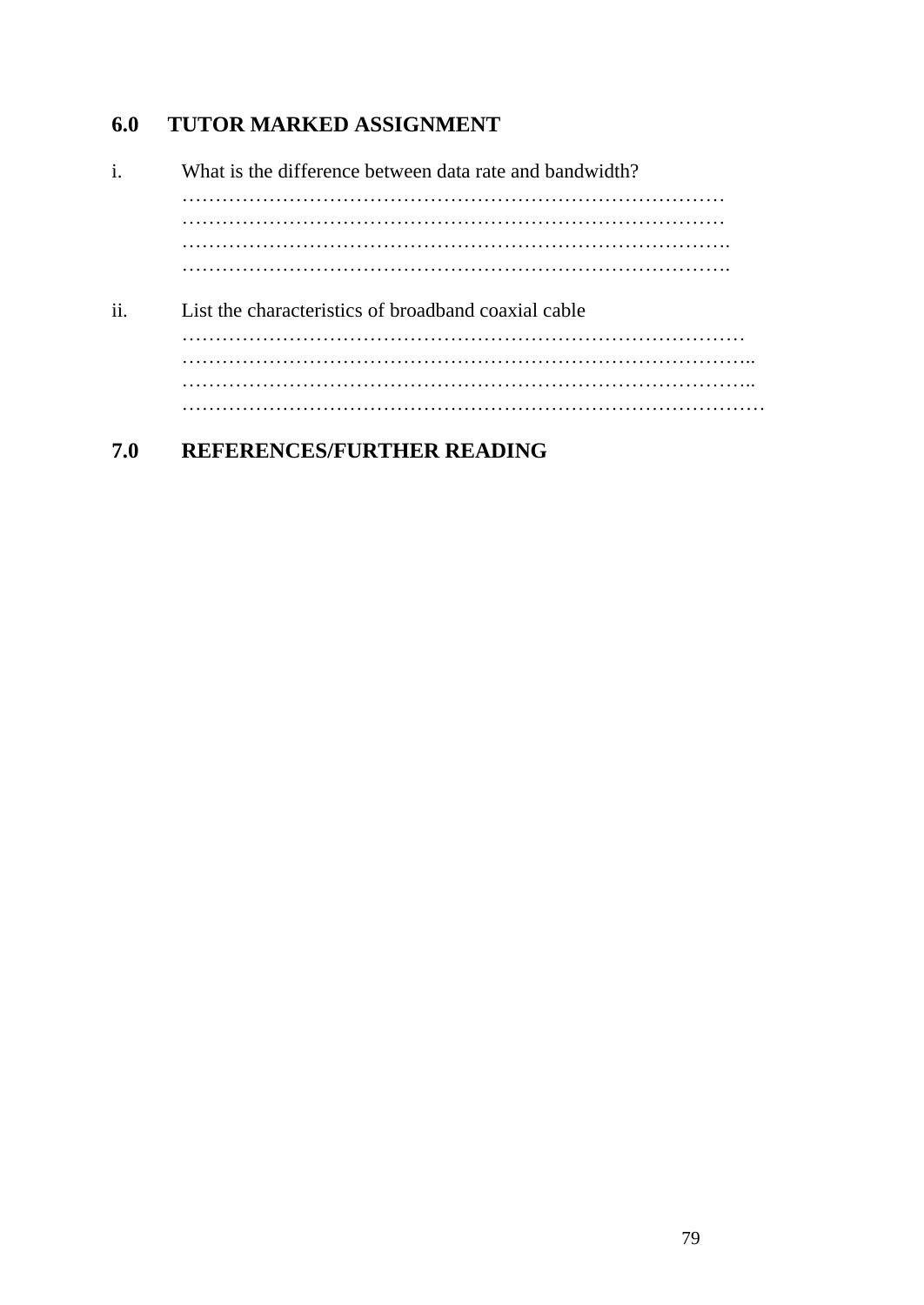## **UNIT 3 MEDIUM ACCESS CONTROL AND DATA LINK LAYER**

#### **CONTENTS**

- 1.0 Introduction
- 2.0 Objectives
- 3.0 Main Content
	- 3.1 Data Link Layer
		- 3.1.1 Services provided by Data Link Layer
		- 3.1.2 Retransmission Strategies
	- 3.2 Medium Access Control Sub Layer
		- 3.2.1 Contention–Based Media Access Protocols
		- 3.2.2 Polling Based Media Access Protocols
		- 3.2.3 IEEE Standard 802.3 and Ethernet
		- 3.2.4 IEEE Standard 802.4 Token bus
		- 3.2.5 IEEE Standard 802.5 Token Ring
- 4.0 Conclusion
- 5.0 Summary
- 6.0 Tutor–Marked Assignment
- 7.0 References/Further Reading

## **1.0 INTRODUCTION**

This unit introduces the design of Data Link Layer and its Medium Access Control Sublayer. This includes various protocols for achieving reliable, efficient communication. It also covers the study of nature of errors, causes and how they can be detected and corrected.

The MAC sublayer contains protocols which determine who goes next on a multi access channel.

### **2.0 OBJECTIVES**

At the end of this unit, you should be able to:

- understand various error–handling methods.
- explain the various flow control methods.
- Identify MAC sublayer protocols like CSMA/CD, Token Passing

### **3.0 MAIN CONTENT**

### **3.1 Data Link Layer**

To exchange digital information between devices A and B, we require an interconnecting transmission medium to carry the electrical signals; a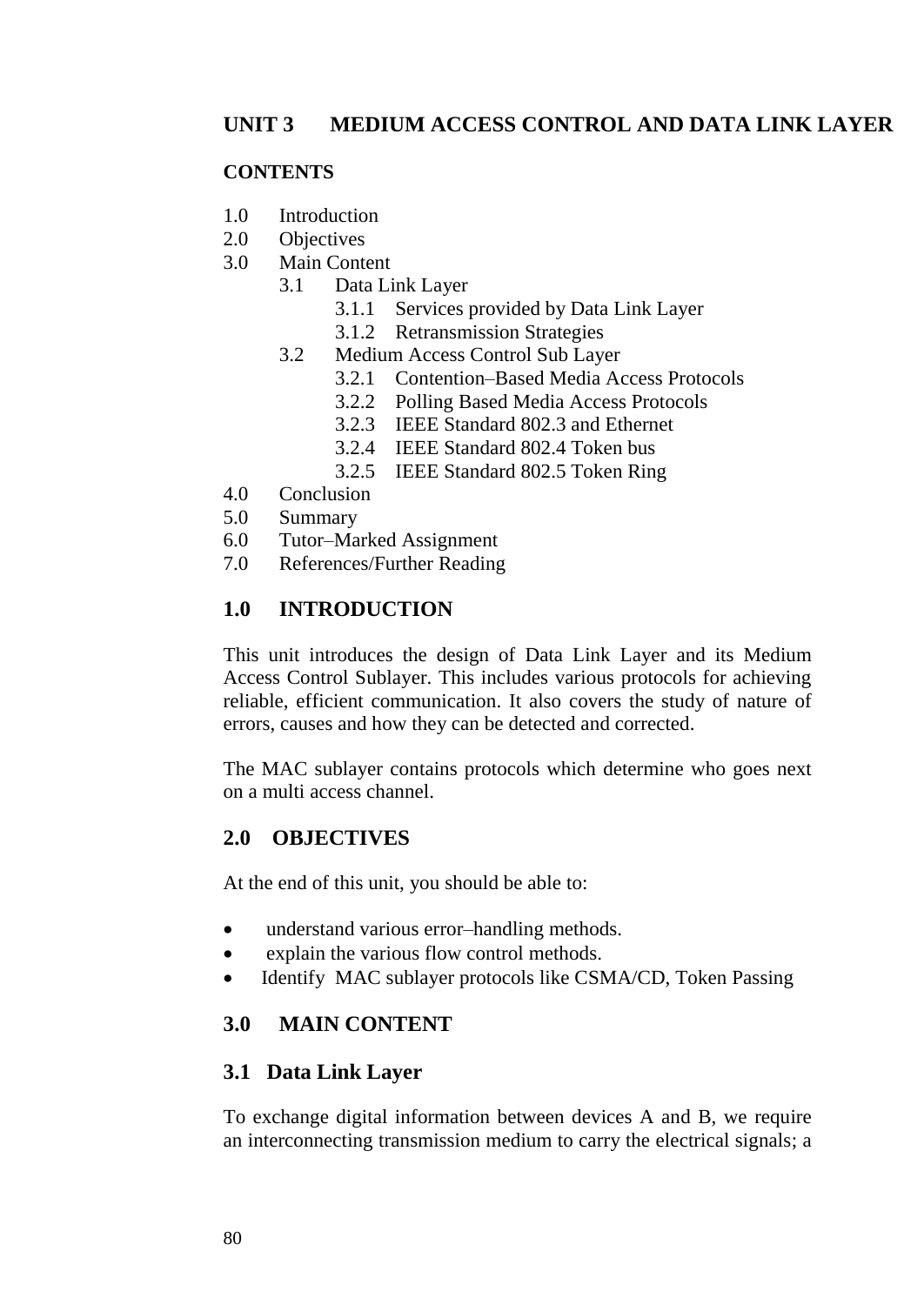standard interface and the physical layer to convert bits into electrical signals and vice–versa. This has certain limitations:

- If the electrical signal gets impaired due to the encountered interference with other signals or electromagnetic waves from external sources, error may be introduced in the data bits.
- Errors can also be introduced if the receiving device is not ready for the incoming signal, hence resulting in the loss of some information.

The Data Link Layer constitutes the second layer of the hierarchical OSI Model. The Data Link Layer together with Physical Layer and the interconnectivity medium provide a data link connection for reliable transfer of data bits over an imperfect physical connection.

It accomplishes the task by having the sender break the input data up into data frames, transmit the frames sequentially and process the acknowledgement frames sent back by the receiver. It is up to the Data Link Layer to create and recognise frame boundaries.

Another issue that arises in Data Link Layer is how to keep a fast transmitter from overflowing a slow receiver in data.

The Data Link Layer incorporates certain processes, which carry out error control, flow control and the associated link management functions. The data block along with the control bits is called a frame.

Data Link Layer is divided into two sublayers:

**Logical Link Control** (LLC) concerned with providing a reliable communication path between two devices. It is also involved with flow control and sequencing of class. The LLC is non–architecture–specific which is the same for all IEEE–defined LANs.

**Medium Access Control** focuses on methods of sharing a single transmission medium.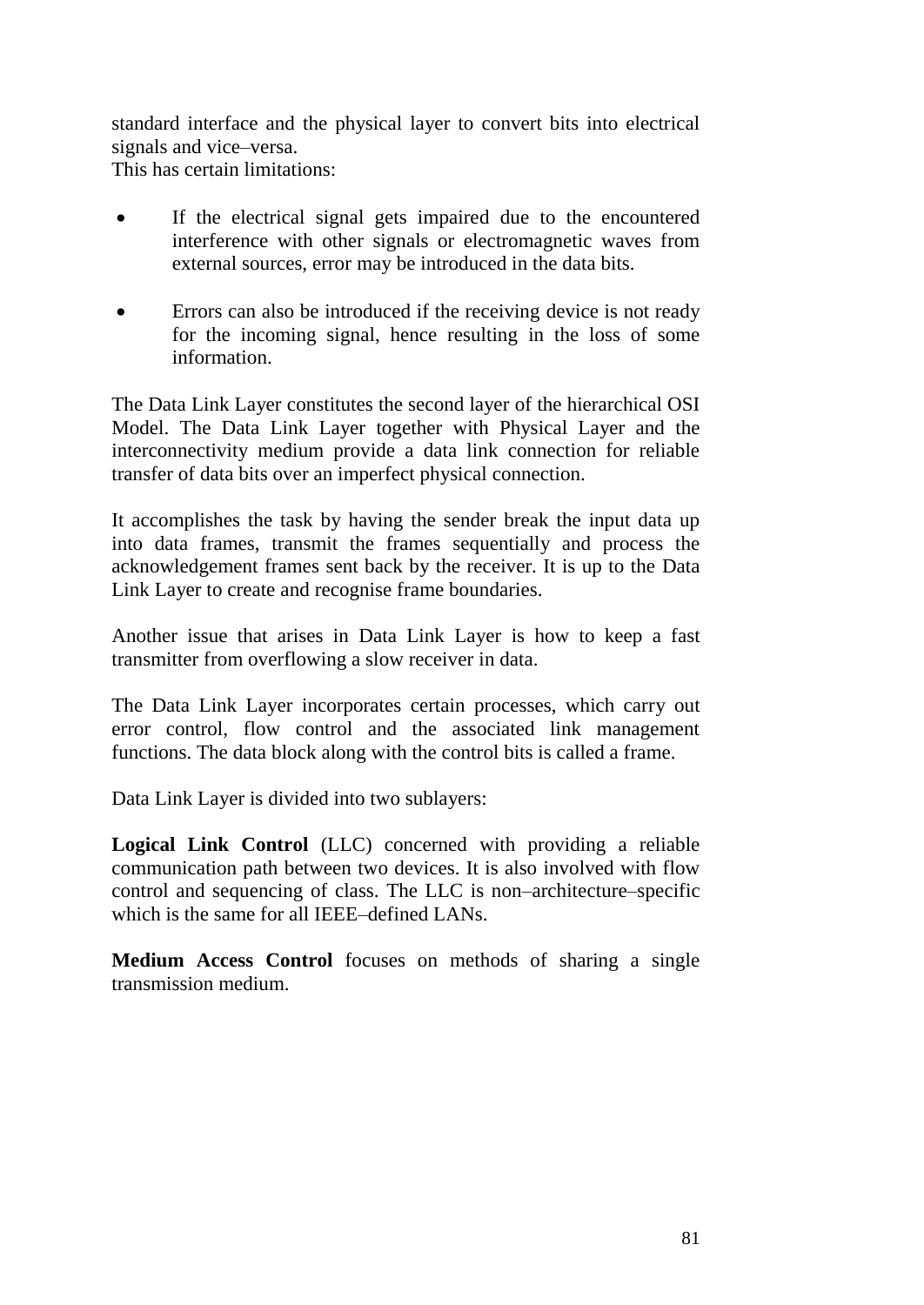## **3.1.1 Services Provided By Data Link Layer (Logical Link Control)**

- **Framing:** Some control bits are added to the data packets from network layer to mark the start and end of a frame. This is done using character count, character or bit stuffing.
- **Flow Control:** Flow Control deals with how to keep the fast sender from overflowing a slow receiver by buffer at the receiver sides and acknowledgement.
- **Error Detection and Correction Codes:** Various methods used for error detection and corrections are: parity bit, cyclic redundancy check, checksum, hamming code, etc.

### **3.1.2 Retransmission Strategies.**

In this section, we will discuss several retransmission strategies, which are also considered as a flow control and error control mechanism.

#### **Stop and Wait**

The sender allows one message to be transmitted, checked for errors and an appropriate ACK (Positive Acknowledgement) or NAK (Negative Acknowledgement) returned to the sending station. No other data messages can be transmitted until the receiving station sends back a reply, thus the same STOP & WAIT is derived from the originating station sending a message, stopping further transmission and waiting for a reply.

Its major drawback is the idle line time that results when the stations are in the waiting period. If the ACK is lost, then the master station retransmits the same message to the receiver side. The redundant transmission could possibly create a duplicate frame. A typical approach to solving this problem is the provision for a sequence number in the header of the message. The receiver can then check for the sequence number to determine if the message is a duplicate. The Stop and Wait mechanism requires a very small sequence number, since only one message is outstanding at any time. The sending and the receiving station only use a one bit alternating sequence of 0 and 1 to maintain the relationship of the transmitted message and its ACK/NAK status.

#### **Sliding Window**

The data control signals flow from sender to receiver in a more continuous manner and several messages can be outstanding at any one time.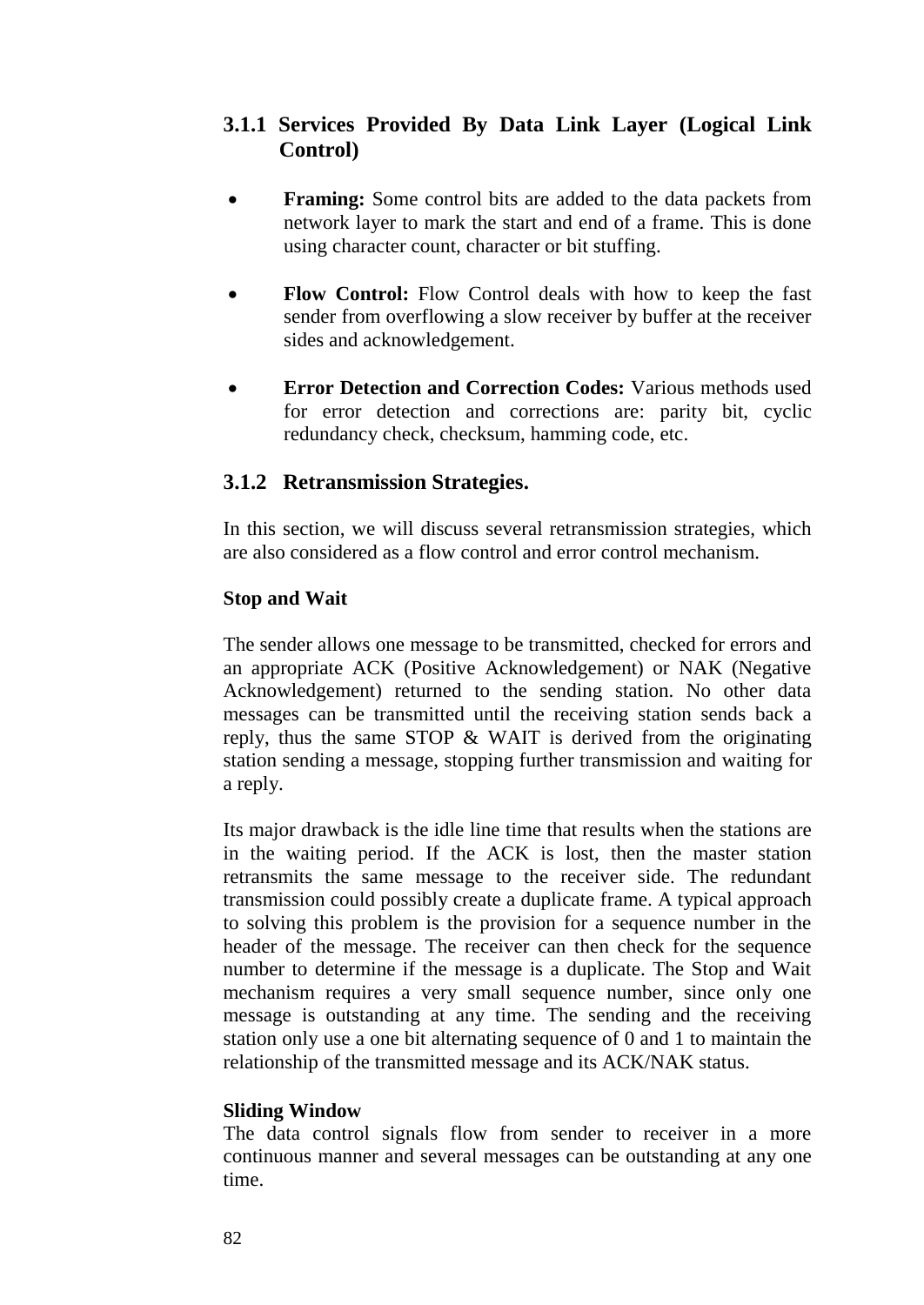The transmitting station maintains a sending window that maintains the number of frames it is permitted to send to the receiving station and the receiving station also maintains a receiving window that performs complementary functions. The two sides use the window to coordinate the flow of frames between each other. The window wrap around is used to reuse the same set of numbers for different frames. There are sliding window techniques:

- (1) Go Back N
- (2) Selective Repeat

The following two diagrams (Figure 1 and Figure 2) explain the function of Go Back N and Selective Repeat respectively.

#### **GO Back N**



This is a sliding window technique. It allows data and control messages to be transmitted continuously without waiting for its acknowledgement from the receiver. In the event, if an error is detected at the receiving side, the erroneous message is retransmitted, as well as all other frames that were transmitted after the erroneous message.

#### **Selective Repeat**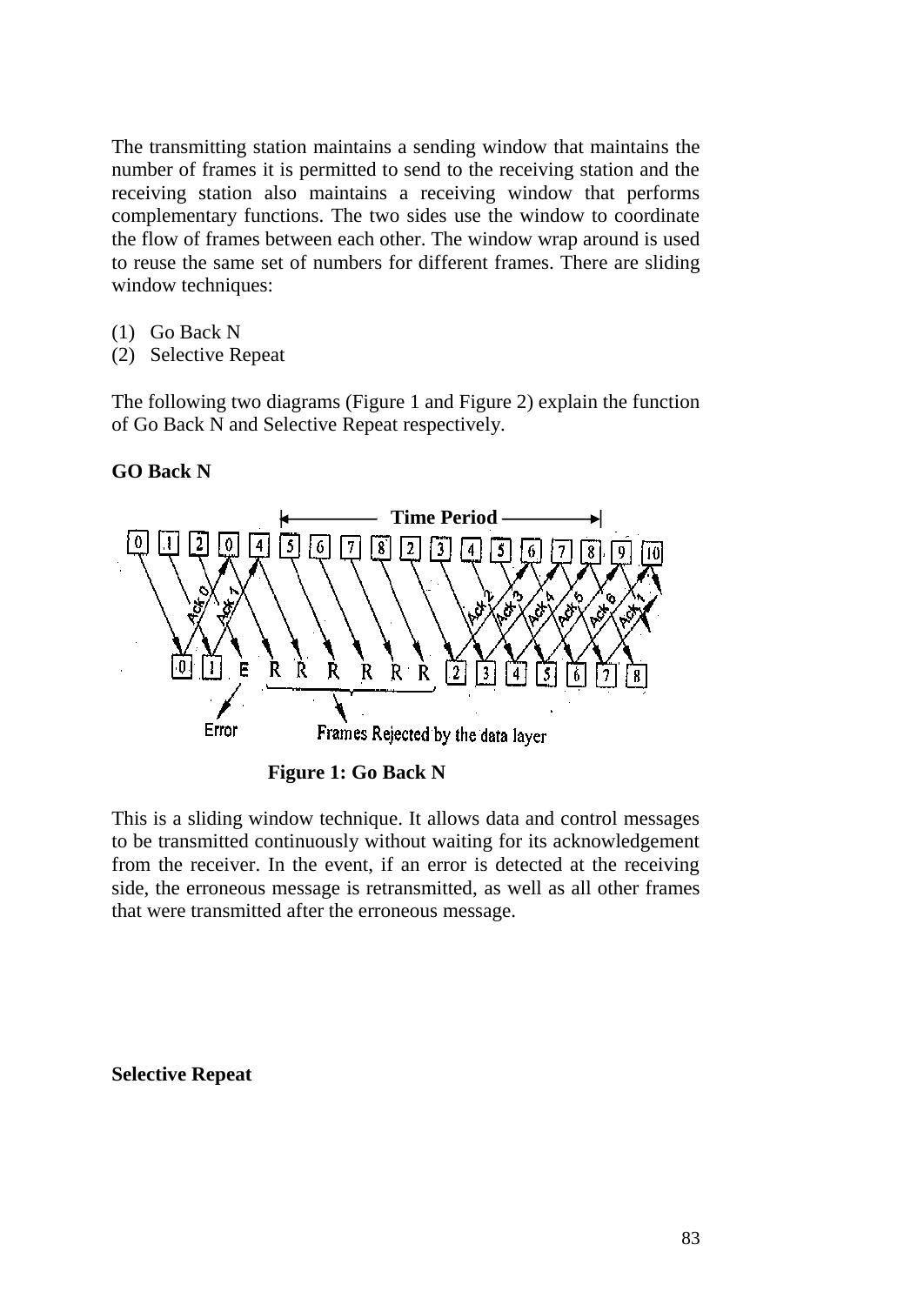

 **Figure 2: Selective Repeat**

This method provides for a more refined approach. In contrast to the Go Back N, the only messages retransmitted are those for which negative acknowledgement is received.

Studies reveal that the selective repeat mechanism obtains greater throughout than the Go Back N. Selective Repeat mechanism requires additional logic to maintain the sequence of the recent message and merge it into the proper place as they queue at the proper site.

### **3.2 Medium Access Control Sublayer**

In any broadcast network, the key issue is how to determine who gets to use the channel when there is competition for it. The protocols used to determine who goes next on a multi–access channel belong to a sub– layer of a Data Link Layer called MAC sublayer.

### **3.2.1 Contention Based Media Access Protocols**

Contention is what happens at a staff meeting when several people start to talk at the same time. In contention protocol, no policeman controls usage of the communication channel.

All workstations on a contention Network share a common transmission channel. Messages are broadcast on that channel and may be overheard by all attached workstations. A workstation responds only to a message with its address: Message intended for different modes are ignored.

Messages to be transmitted are converted to packets and are sent when ready, without verifying the availability of the channel. When transmission of a channel overlap with that of another, collision occurs. Colliding packets with their messages are destroyed.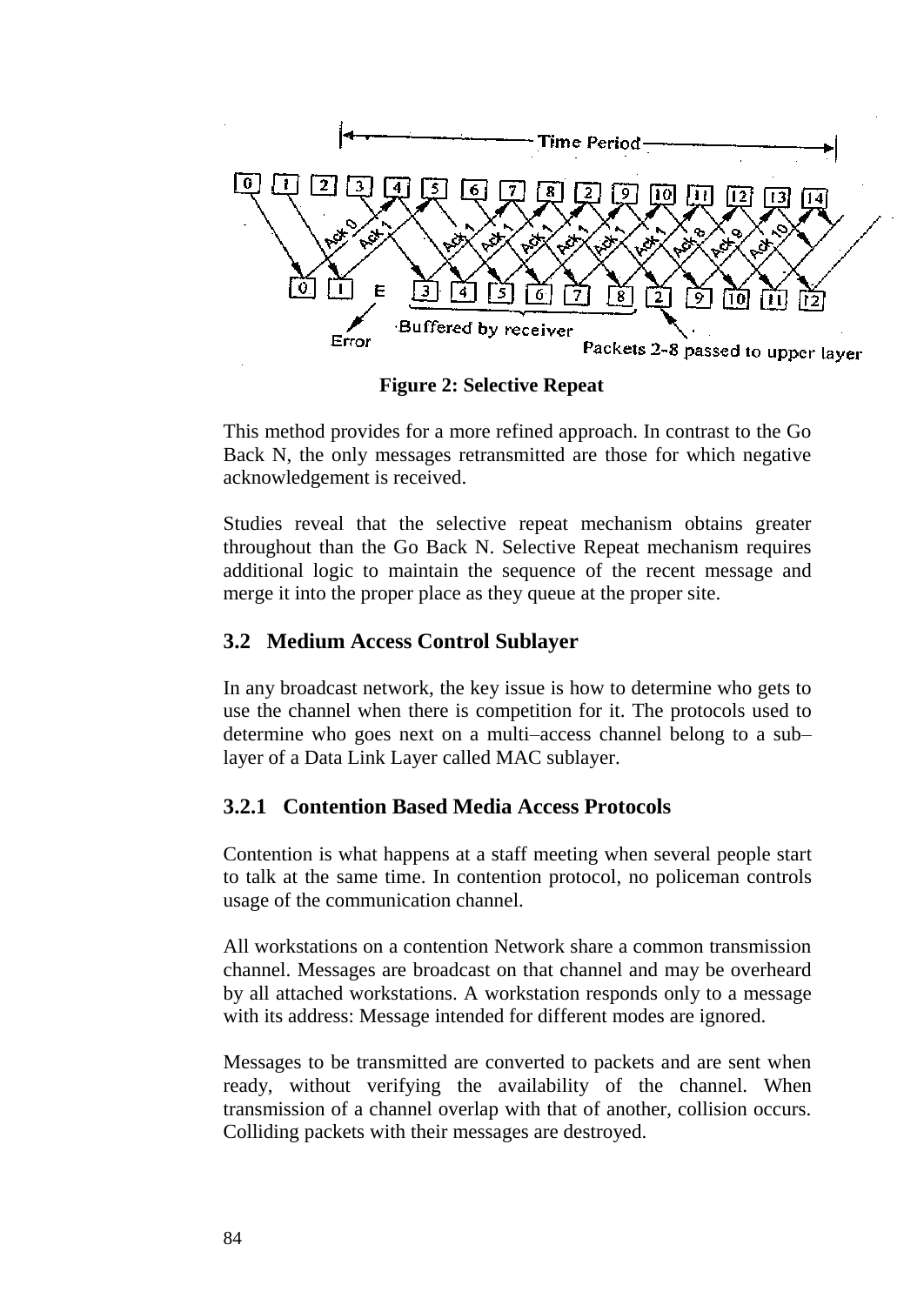## **3.2.2 Polling–Based MAC Protocols**

Polling involves the channel control of all workstations in a network. The primary workstation acts like a teacher going down the rows of the classroom asking each student for homework. When one student has answered, the next is given a chance to respond.

A polling network contains two classes of workstations, the primary workstation and the multiple secondary workstations connected to it. A buffer that can temporarily store messages is associated with each secondary workstation. When a workstation has information to transmit, the data is passed to the buffer. The frames are held until the central controller polls the workstation.

These are the two possibilities for the path of a message from source to destination workstation:

- All messages may require passing to the central workstation, which route them to their destination.
- Messages may be sent directly.

Polling technique can be said to maintain a tight control over the network than do contention–based protocols.

#### **Token Passing**

The network continuously circulates a special bit pattern known as a token, among all the modes in the network.

Each token contains network information, comprising a header, a data field and a trailer. Any mode willing to send a frame has to grass a token first. Now, let us talk about some standards.

### **3.2.3 IEEE Standard 802.3 and Ethernet**

It is for CSMA/CD LAN. When a station wants to transmit, it listens to the cable. If the cable is busy, the station waits until it goes idle, otherwise, it transmits immediately. If two or more stations simultaneously begin transmitting on an idle cable, they will collide. All colliding stations then terminate their transmissions, wait a random time and repeat the whole process all over again.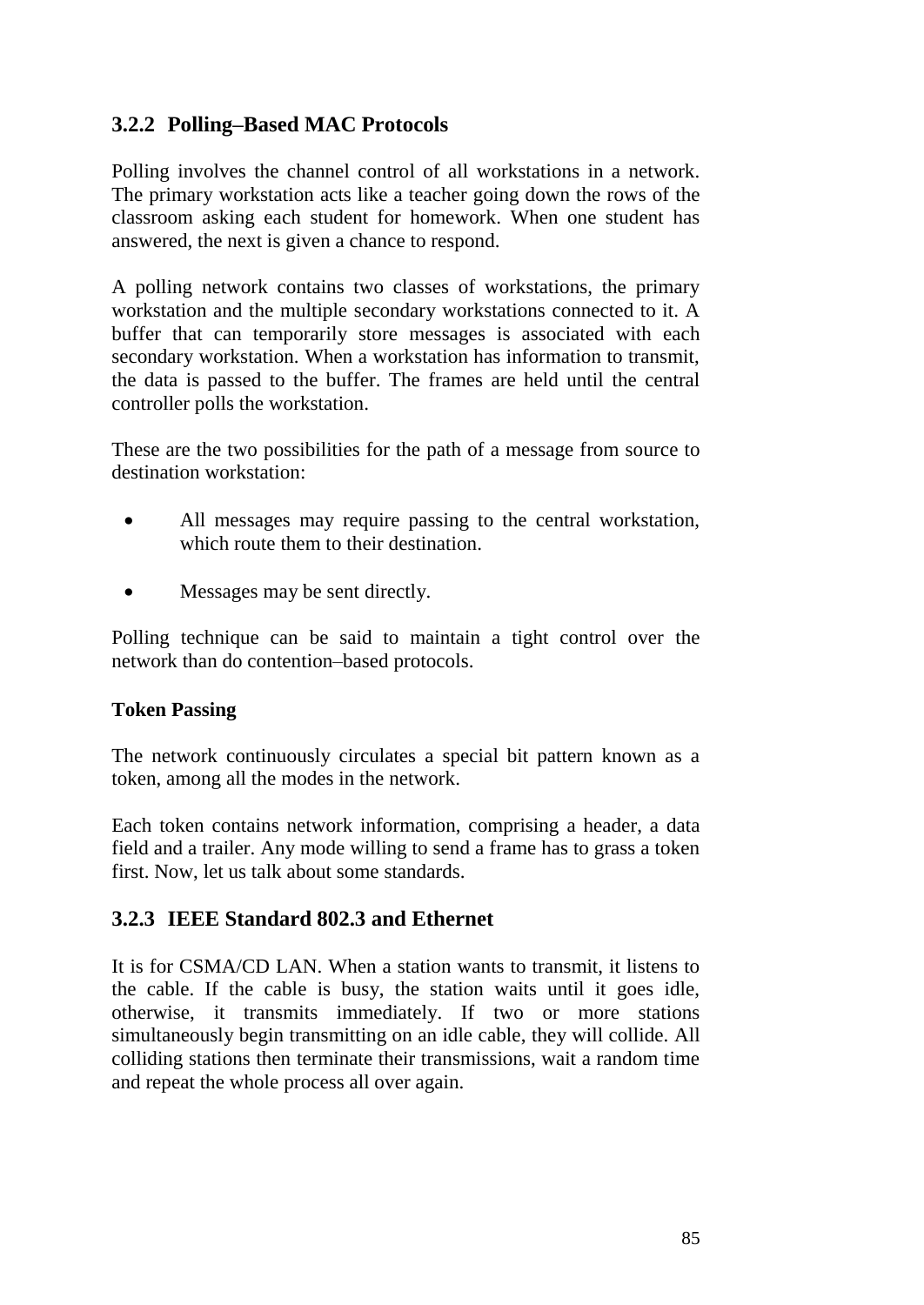### **3.2.4 IEEE Standard 802.4 Token Bus**

Token Bus combines features of Ethernet and token ring (discussed in the next section). It combines the physical configuration of Ethernet (bus topology) and collision–free (predictable delay) feature of token ring. Token bus is a physical bus that operates as logical ring using tokens.

It is a linear cable onto which the stations are attached. When the logical ring is initialized, the highest numbered station may send the first frame after it is done, it passes permission to its immediate neighbour by sending the neighbour a special control frame called a token.

#### **3.2.5 IEEE Standard 802.5 Token Ring**

In a token ring, the token circulates around the ring whenever all stations are idle. When a station wants to transmit a frame, it is required to seize the token and remove it from the ring before transmitting. This action is done by inverting a single bit in the 3–byte token which instantly changes it into the first 3 bytes of a normal data frame. Because there is only one token, only one station can transmit at a given instant, thus solving the channel access problem.

#### **4.0 CONCLUSION**

In this unit, you have been introduced to a number of protocols such as IEEE Standard 802.3 and Ethernet, IEEE Standard 802.4 Token Bus, IEEE Standard 802.5 Token Ring; etc. for MAC sub–layer, which is a part of data link layer.

Also, the unit has discussed issues relating to error handling methods.

### **5.0 SUMMARY**

In this unit, an introduction to issues of DLL and various methods for allocation of a common channel to the competing users were discussed. LANS are dominated by four types of architecture: Ethernet, Token Bus, Token Ring and Fibre Distributed Data Interface (FDDI). Each of them has its own advantages and disadvantages. Depending upon the requirements, the choice is made.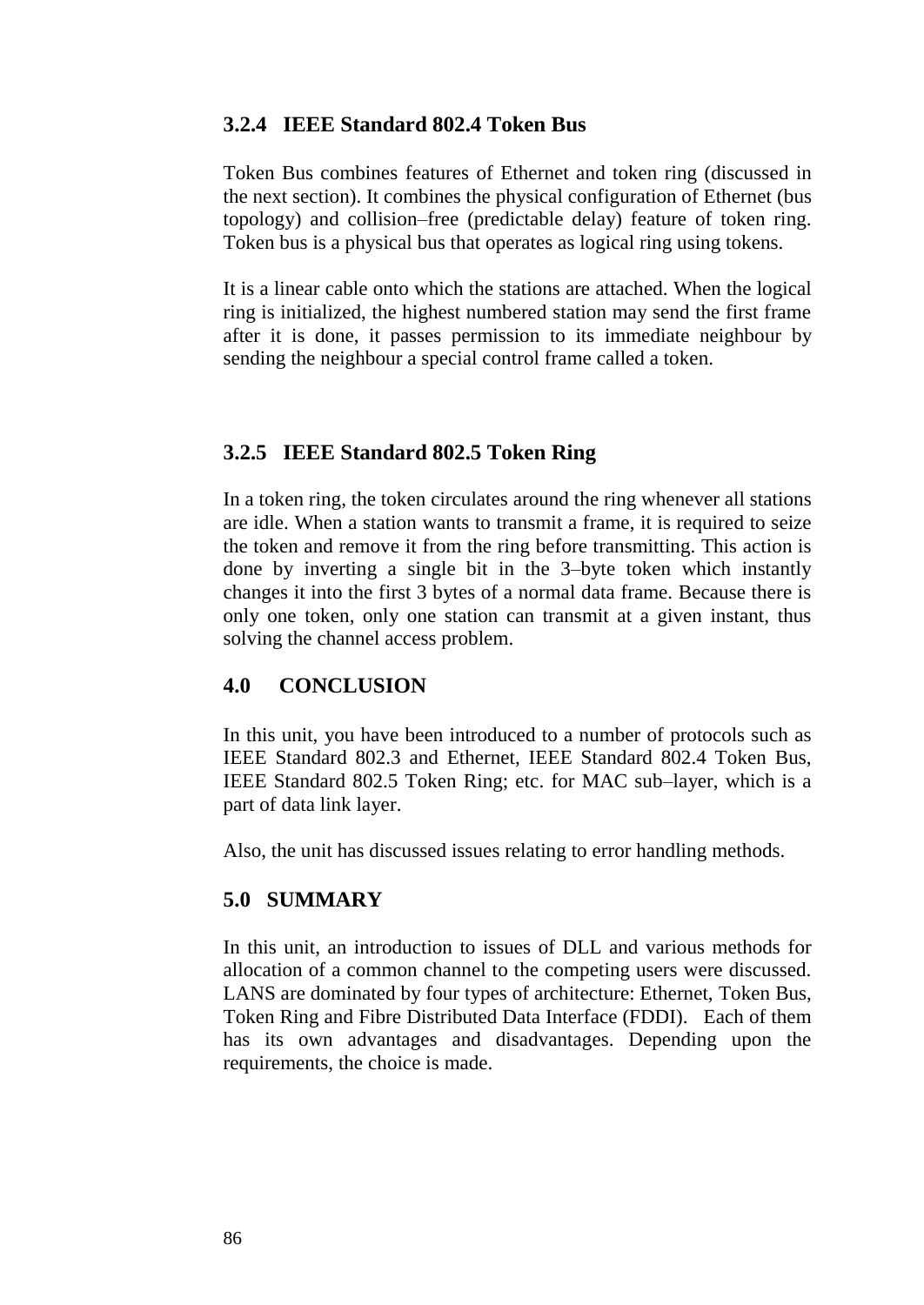## **6.0 TUTOR MARKED ASSIGNMENT**

i. How is Selective Repeat better than Go Back N? …………………………………………………………………… …………………………………………………………………… …………………………………………………………………… …………………………………………………………………… ii. What are the four LAN architectures? …………………………………………………………………… …………………………………………………………………… …………………………………………………………………… …………………………………………………………………… …………………………………………………………………… …………………………………………………………………..

## **7.0 REFERENCES/FURTHER READING**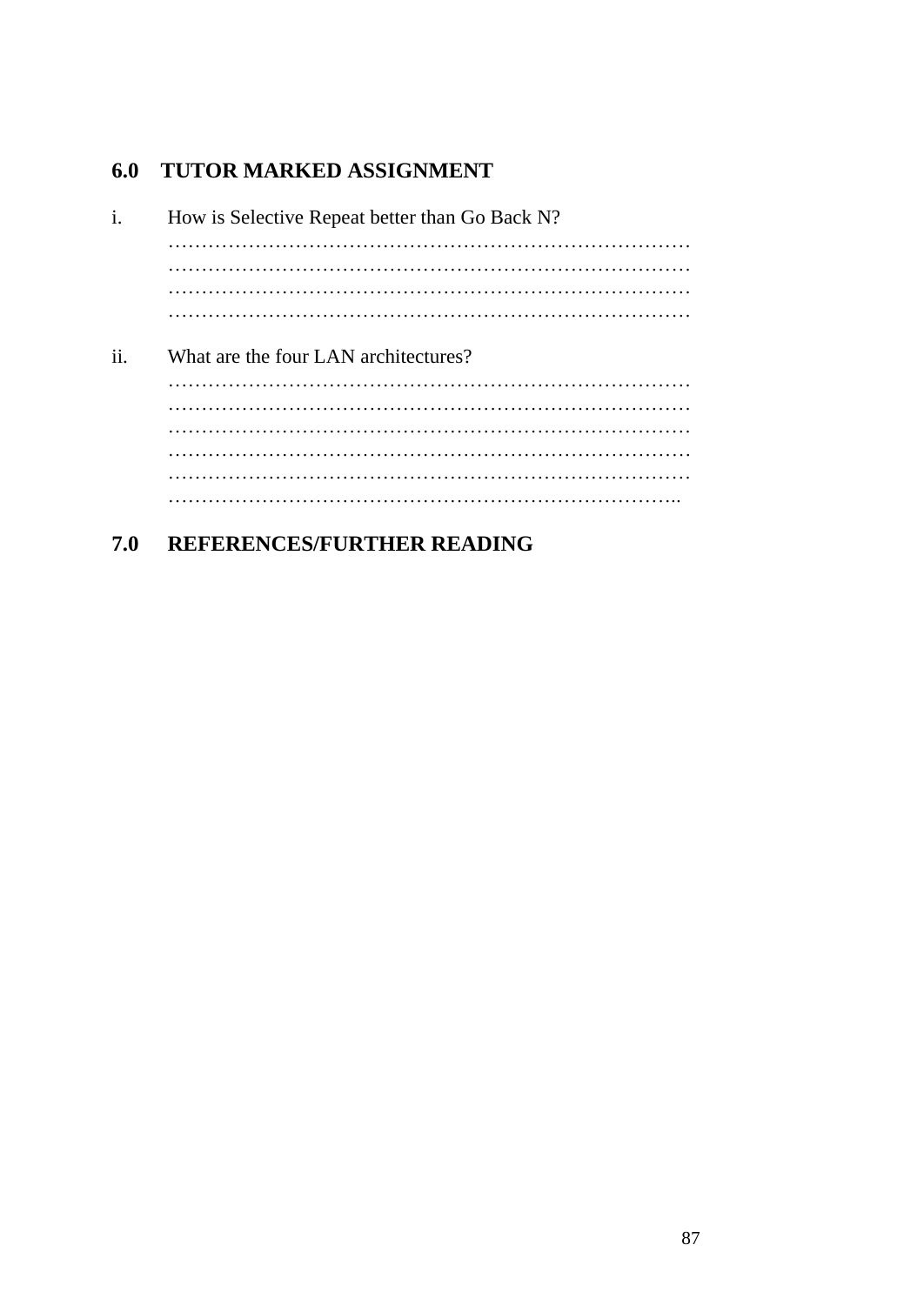### **UNIT 4 NETWORK, TRANSPORT (TCP/IP) AND APPLICATION LAYER**

#### **CONTENTS**

- 1.0 Introduction
- 2.0 Objectives
- 3.0 Main Content
	- 3.1 Network Layer
		- 3.1.1 Routing Algorithms
			- 3.1.1.1 Shortest path Routing
			- 3.1.1.2 Flooding
		- 3.1.2 Congestion Control Algorithms
		- 3.1.3 Comparison of Virtual Circuit and Datagram subsets
		- 3.1.4 Internetworking
			- 3.1.4.1 Repeaters
			- 3.1.4.2 Bridges
			- 3.1.4.3 Routers
	- 3.2 Transport Layer
		- 3.2.1 Transport Service and Mechanism
		- 3.2.2 Type of Service /Quality of Service
		- 3.2.3 Transport Control Mechanism
			- 3.2.3.1 Addressing
			- 3.2.3.2 Flow Control and Buffering
			- 3.2.3.3 Multiplexing
			- 3.2.3.4 Connection Establishment and Management
			- 3.2.3.5 Crash Recovery.
		- 3.2.4 TCP/UDP
			- 3.2.4.1 Transmission Control Protocol (TCP)
			- 3.2.4.2 Format of TCP Header
			- 3.2.4.3 User Data Protocol (UDP)
	- 3.3 Application Layer
		- 3.3.1 The Domain Name System (DNS)
		- 3.3.2 TCP/IP Internet Domain Name
		- 3.3.3 Electronic Mail
		- 3.3.4 World Wide Web (WWW)
		- 3.3.5 Mail–Based Applications
	- 3.4 Remote Procedure Call (RPC)
	- 3.5 File Transfer Protocol (FTP)
	- 3.6 Telnet
- 4.0 Conclusion
- 5.0 Summary
- 6.0 Tutor–Marked Assignment
- 7.0 References/Further Reading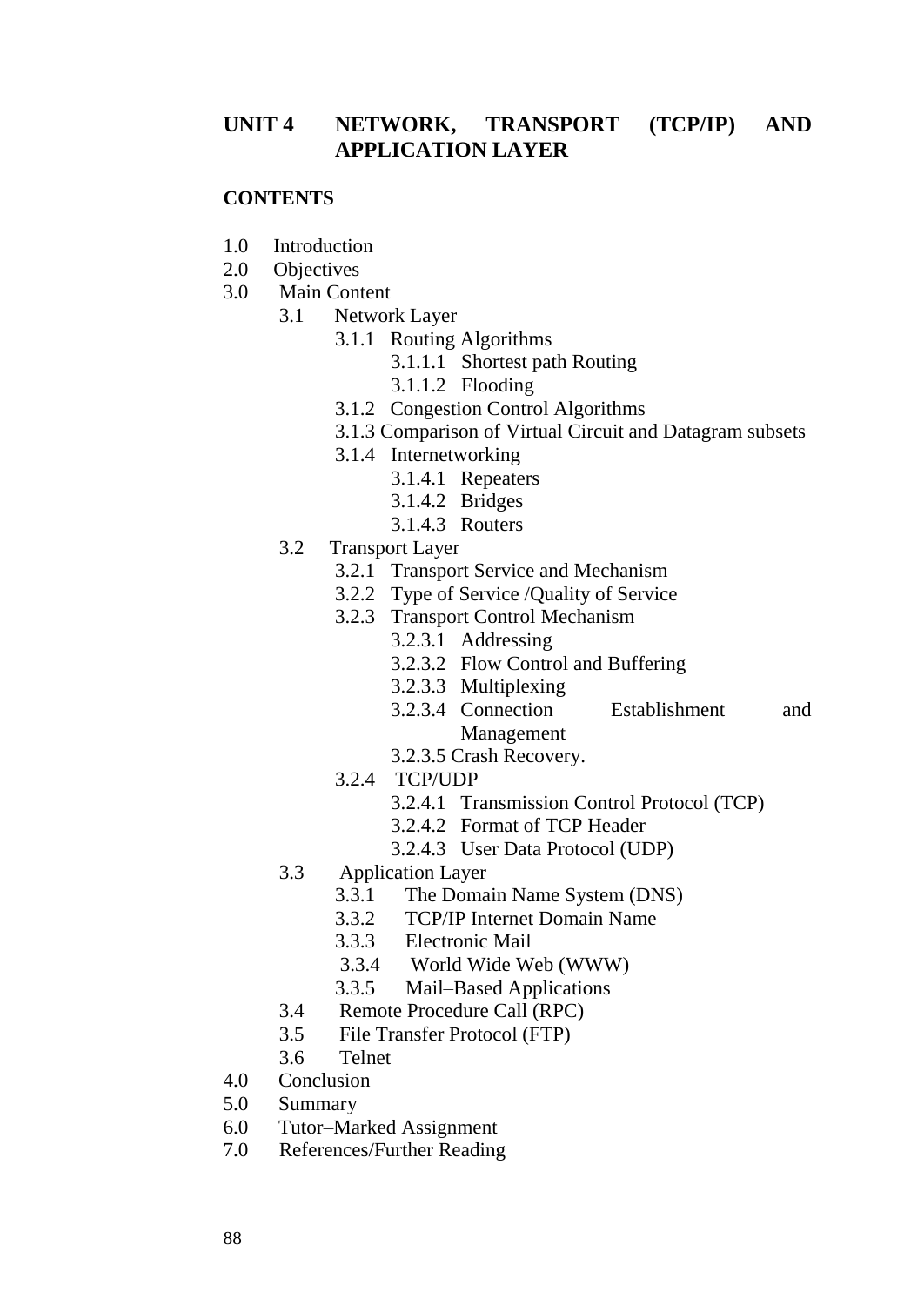# **1.0 INTRODUCTION**

This unit covers three important layers in networking, namely: the network, transport and the application layers. Important algorithms and mechanisms related to each layer are introduced. We will also discuss certain types of network devices.

# **2.0 OBJECTIVES**

At the end of this unit, you should be able to:

- to explain the difference between the network, transport and application layers
- to make use of the routing and congestion algorithms and explain transport control mechanisms.

## **3.0 MAIN CONTENT**

### **3.1 Network Layer**

The Network Layer provides services to the Transport Layer. It can be based on either virtual circuits or datagrams. In both cases, its main job is routing packets from the source to the destination. In virtual circuit subnets, a routing decision is made when the virtual circuit is set up. In datagram subnets, it is made on every packet.

The network layer services have been designed with the following goals:

- The services should be independent of the subnet technology.
- The transport layer should be shielded from the number, type, and topology of the subnets present.
- The network addresses made available to the transport layer should use a uniform numbering plan, even across LANs and WANs.

The discussion centres on the question of whether the network layer should provide connection – oriented service or connectionless service.

## **3.1.1 Routing Algorithms**

Many routing algorithms are used in computer networks. Static algorithms include shortest path routing, flooding, and flow–based routing. Dynamic algorithms include distance vector routing and link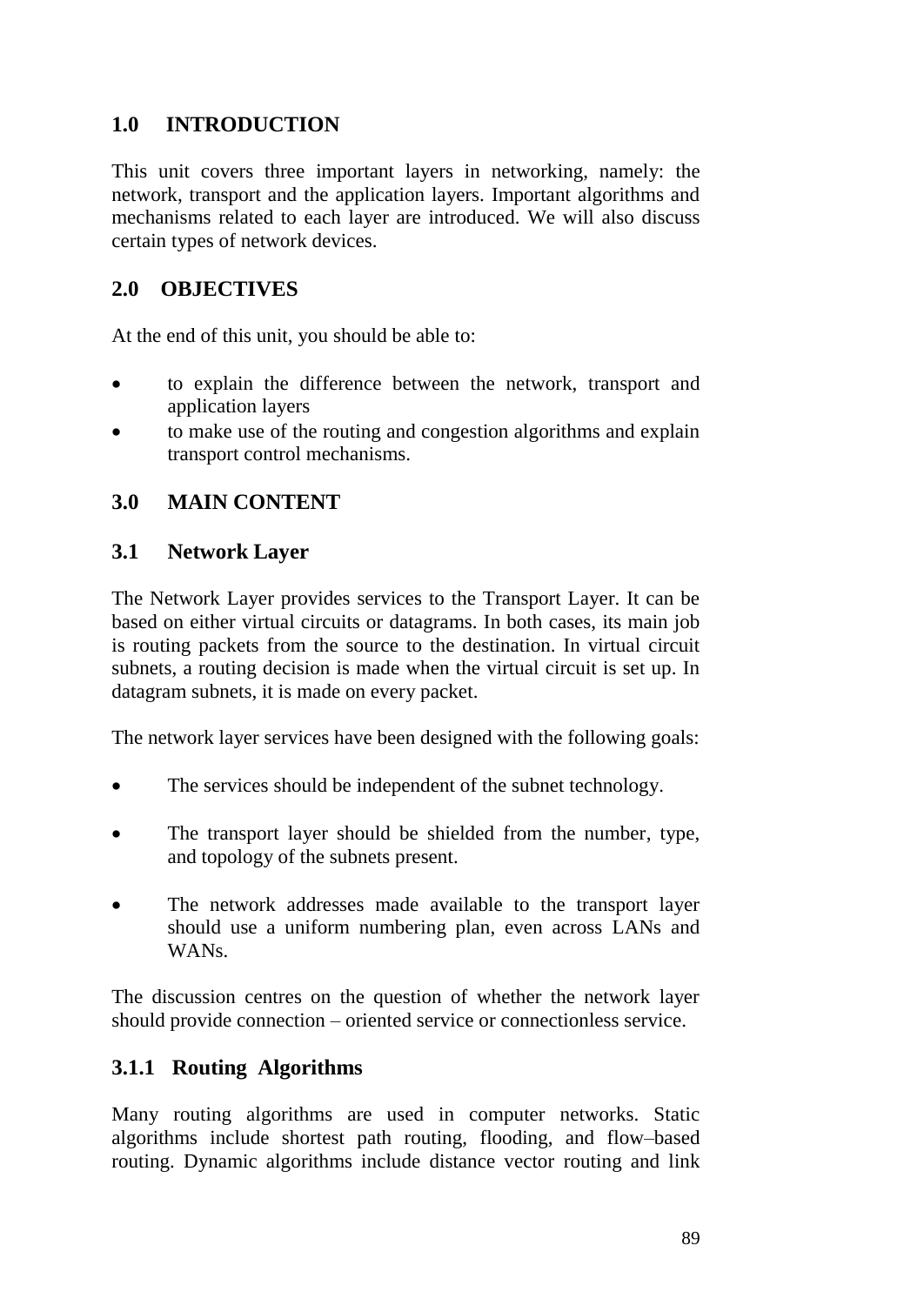state routing. Most actual networks use one of these. Other important routing topics are hierarchical routing, routing for mobile hosts, broadcast routing, and multicast routing.

The function of the network layer is routing packets from the source machine to the destination machine. In most subnets, packets will require multiple hops to make the journey. The only notable exception is for broadcast networks, but even here, routing is an issue if the source and destination are not on the same network. The algorithms that choose the routes and the data structures that they use are a major area of network layer design.

The routing algorithm is that part of the network layer software responsible for deciding which output line an incoming packet should be transmitted on.

Regardless of whether routes are chosen independently for each packet or only when new connection is established, there are certain properties that are desirable in a routing algorithm: correctness, simplicity, robustness, stability, fairness and optimality.

Stability is also an important goal for the routing algorithm. Routing algorithms can be grouped into two major classes: *non–adaptive* and *adaptive*. Non–adaptive algorithms do not base their routing decisions on measurements or estimates of the current traffic and topology. Instead, the choice of the route to use to get from I to J is computed in advance, off–line, and downloaded to the routers when the network is booted. This procedure is something called static routing.

Adaptive algorithms, in contrast, change their routing decisions to reflect changes in the topology, and usually the traffic as well. Adaptive algorithms differ in where they get their information (e.g., every sec, when the load changes, or when the topology changes), and what metric is used for optimization (e.g., distance, number of hops, or estimated transit time). In the following sections, we will introduce a variety of routing algorithms, both static and dynamic.

#### **3.1.1.1 Shortest Path Routing**

Let us begin our study of routing algorithms with a technique that is widely used in many forms because it is simple and easy to understand. The idea is to build a graph of the subnet, with each node of the graph representing a router and each arc of the graph representing a communication line. To choose a route between a given pair of routers, the algorithm just finds the shortest path between them on the graph. One way of measuring path length is the number of hops.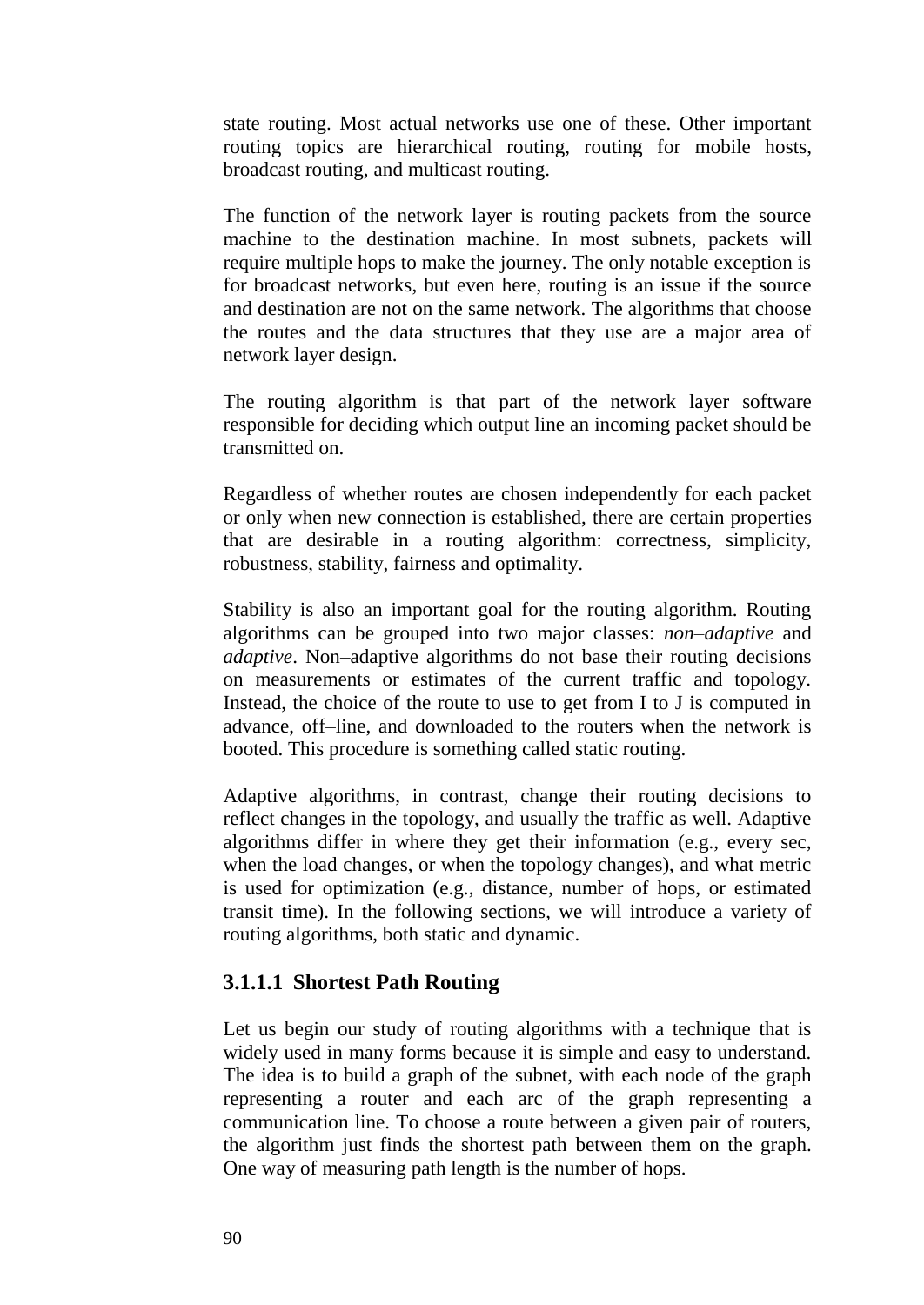## **3.1.1.2 Flooding**

Another static algorithm is flooding, in which every incoming packet is sent out on every outgoing line except the one it arrived on. Flooding obviously generates vast numbers of duplicate packets, in fact an infinite number unless some measures are taken, but it is one of the simplest routing algorithms.

Routers need to communicate with other routers so they can exchange routing information. Most network operating systems have associated routing protocols which support the transfer of routing information. Typical routing protocols and their associated network operating systems are:

- BGP (Border Gateway Protocol)–TCP/IP.
- EGP (Exterior Gateway Protocol)–TCP/IP.
- IS–IS (Immediate System to Intermediate System) DECent, OSI.
- NLSP (NetWare Link State Protocol) Net Ware 4.1
- OSPF (Open Shortest Path First) TCP/IP.
- RIP (Routing Information Protocols) XNS, Net Ware, TCP/IP.
- RTMP (Routing Table Maintenance Protocol) Apple Talk.

### **3.1.2 Congestion Control Algorithms**

The situation in which when too many packets are present in the subnet, performance degrades. This situation is called congestion.

Subnet can become congested, increasing the delay and lowering the throughput for packets. Network designers attempt to avoid congestion by proper design. Techniques include traffic shaping, flow specifications, and bandwidth reservation. If congestion does occur, it must be dealt with. Choke packets can be sent back, load can be shed, and other methods applied.

Congestion can be brought about by several factors.

 If all of a sudden, streams of packets begin arriving on three or four input lines and all need the same output line, a queue will build up. If there is insufficient memory to hold all of them, packets will be lost. If the router has an infinite amount of memory, congestion gets worse, not better, because by the time packets get to the front of the queue, they have already timed out and duplicates have been sent. All these packets will be dutifully forwarded to the next router, increasing the load all the way to the destination.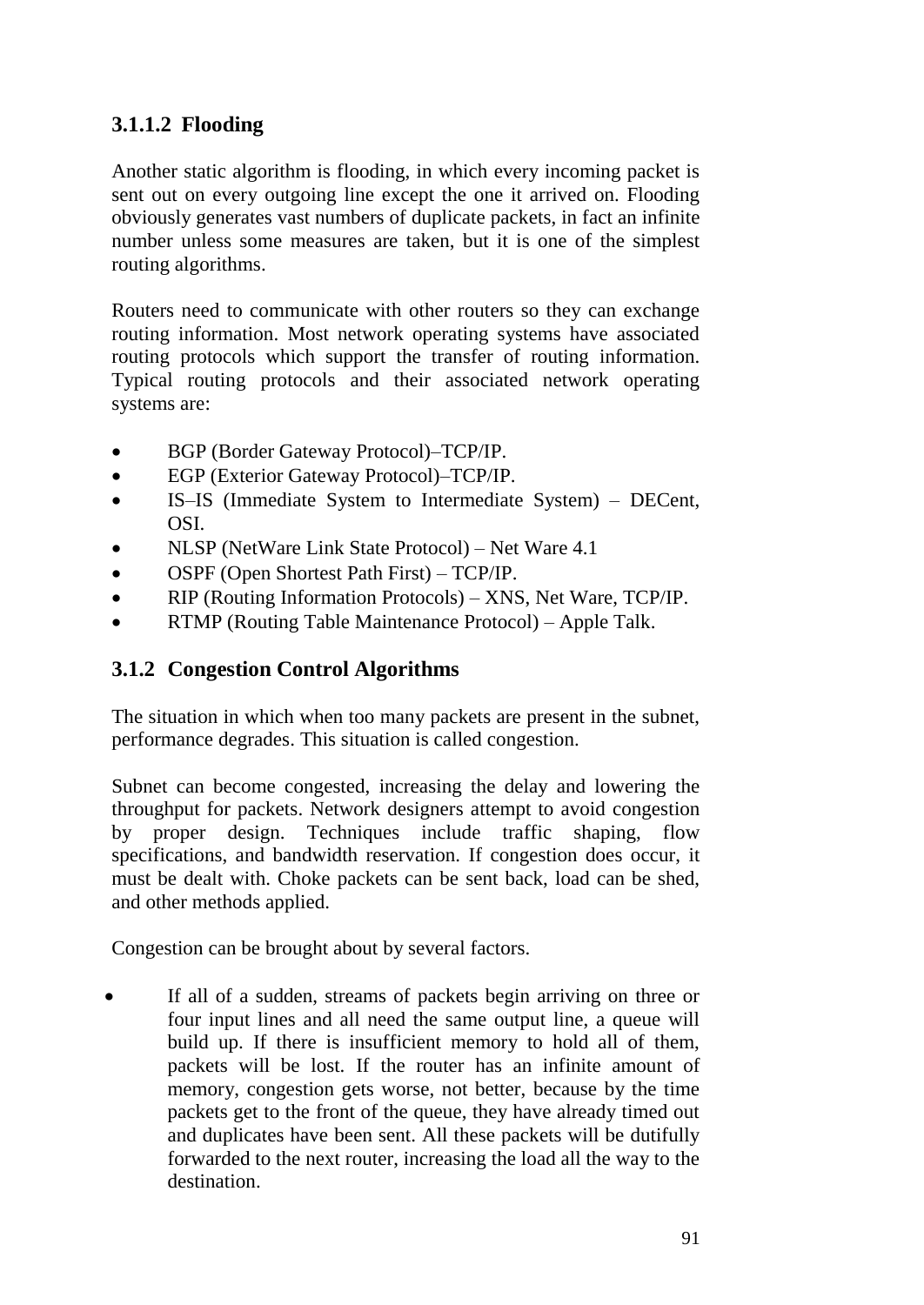- Slow processors can also cause congestion. If the routers; CPUs are slow at performing the book–keeping tastes required of them, queues can build up, even though there is excess line capacity. Similarly, low–bandwidth lines can also cause congestion.
- Congestion control has to do with making sure the subnet is able to carry the offered traffic. It is a global issue, involving the behavior of all the hosts, all the routers, the store and forwarding process within the routers, and all the other factors that tend to diminish the carrying capacity of the subnet.

### **3.1.3 Comparison of Virtual Circuit and Datagram Subnets.**

Inside the subnet, several trade–offs exist between virtual circuits and datagrams.

- One trade–off is between router memory space and bandwidth. Virtual circuits allow packets to contain circuit numbers instead of full destination addresses. If the packets tend to be fairly short, a full destination address in every packet may represent a significant amount of overhead, and hence, wasted bandwidth. The price paid for using virtual circuits internally is the table space within the routers. Depending upon the relative cost of communication circuits versus router memory, one or the other may be cheaper.
- Another trade–off is setup time versus address passing time. Using virtual circuit requires a setup phase, which takes time and consumes resources. However, figuring out what to do with a data packet in a virtual circuit subnet is easy: the router just uses the circuit number to index into a table to find out where the packet goes. In datagram subnet, a more complicated procedure is required to determine where the packet goes.
- Virtual circuits have some advantages in avoiding congestion within the subnet because resources can be reserved in advance, when the connection is established. Once the packets start arriving, the necessary bandwidth and router capacity will be there. With a datagram subnet, congestion avoidance is more difficult.
- For transaction processing systems, the overhead is required to set up and clear a virtual circuit. If the majority of the traffic is expected to be of this kind, the use of switched virtual circuits inside the subnet makes little sense. On the other hand,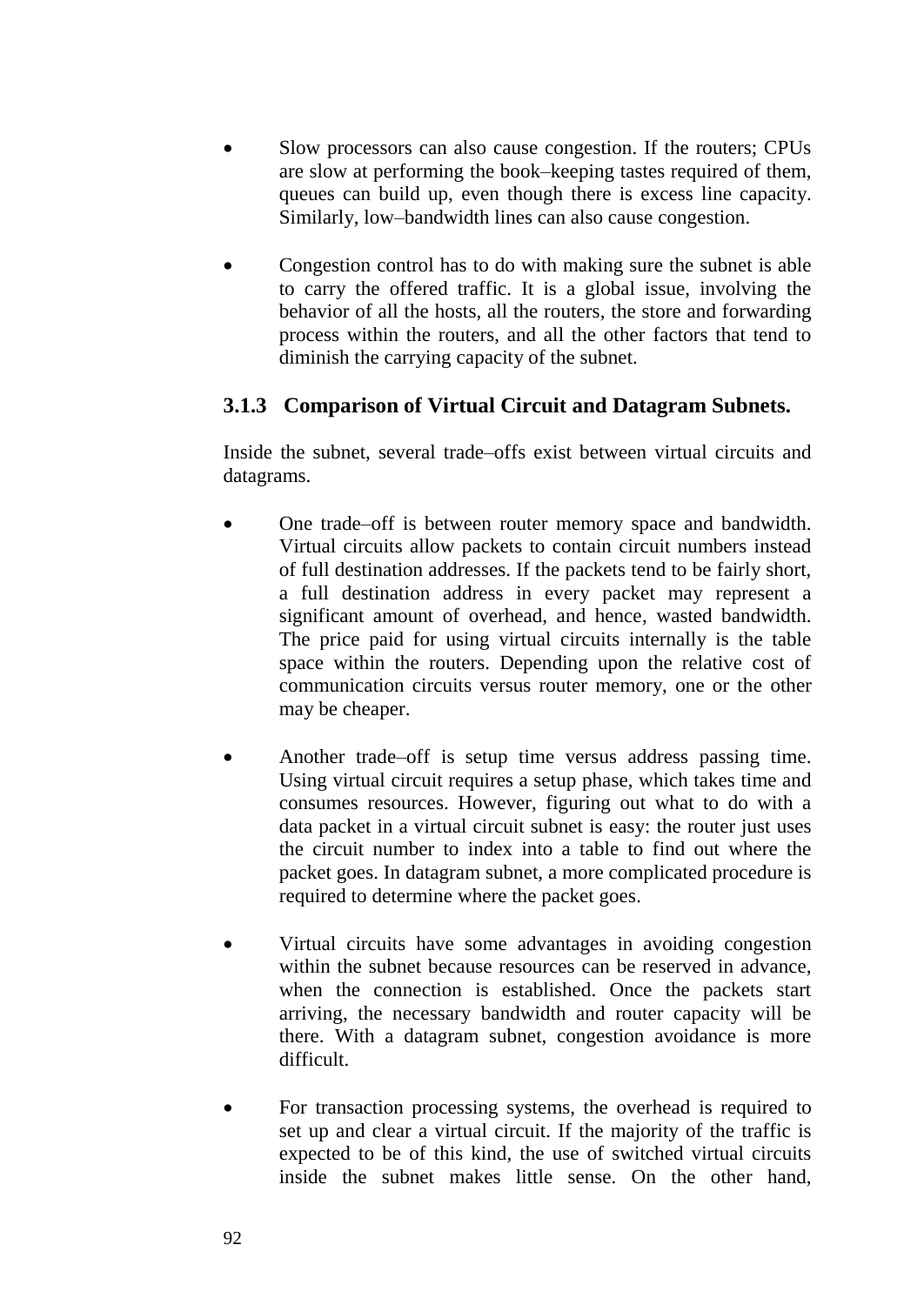permanent virtual circuits, which are set up manually and last for months or years, may be useful here.

- Virtual circuits also have vulnerability problem. If a router crashes and loses its memory, even if it comes back up a second later, all the virtual circuits passing through it will have to be aborted. In contrast, if a datagram router goes down, only those users whose packets were queued up in the router at the time, will suffer, and may be not even all those, depending upon whether they have already been acknowledged or not. The loss of communication line is fatal to virtual circuits using it but can be easily compensated for if datagrams are used.
- Datagrams also allow the routers to balance the traffic throughout the subnet, since routes can be changed halfway through a connection.
- It is worth explicitly pointing out that the service offered is a separate issue from the subnet structure. In theory, all four combinations are possible. Obviously, a virtual circuit implementation of a connection–oriented service and datagram implementation of a connectionless service are reasonable. Implementing connections using datagrams also makes sense when the subnet is trying to provide a highly robust service.

## **3.1.4 Internetworking**

In internetworking modes are connected together through different network equipment. Networks connect to other networks through repeaters, bridges or routers. A repeater corresponds to the physical layer and always routes signals from one network segment to another. Bridges route using Data Link Layer and routers route using the network layer.

Networks differ in various ways, so when multiple networks are connected together, problems can occur. Sometimes the problems can be finessed by tunneling a packet through a hostile network, but if the source and destination networks are different, this approach fails. When different networks have different maximum packet sizes, fragmentation may be called for.

# **3.1.4.1 Repeaters**

All types of network connections suffer attenuation and pulse distortion. For a given cable specification and bit rate, each has a maximum length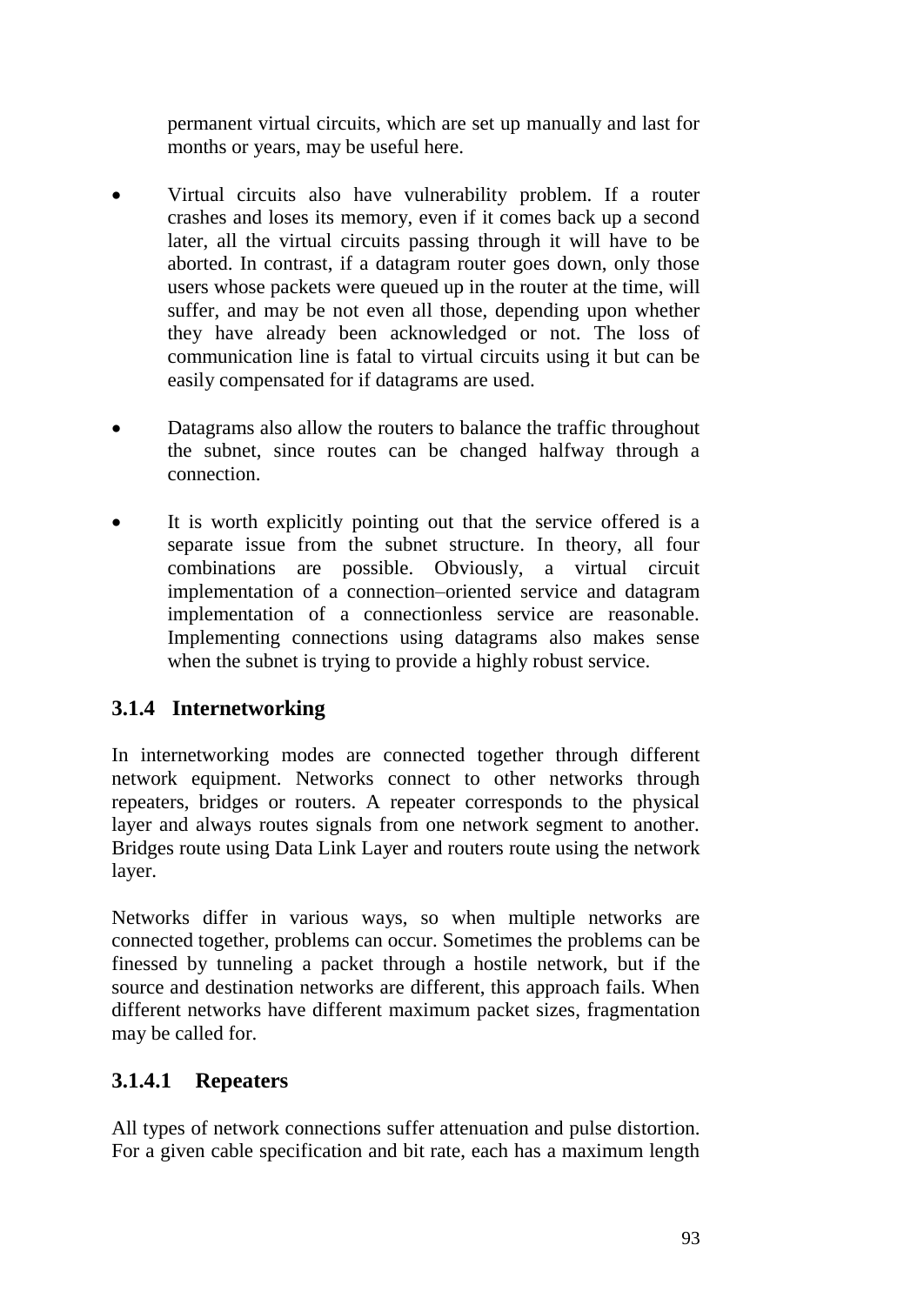of cable. Repeaters can be used to increase the maximum interconnection length and will do the following:

- Clean signal pulses.
- Passes all signals between attached segments
- Boost signal power
- Possibly translate between two different media types (e.g., fibre optic to twisted–pair cable).

### **3.1.4.2 Bridges**

Bridges filter input and output traffic so that only packets intended for a network are actually routed into the network and only packets intended for the outside are allowed out of the network.

### **3.1.4.3 Routers**

Routers examine the network address field and determine the best route for the packet. They have the great advantage that they normally support several different types of network layer protocols.

Routers, which only read one type of protocol, will normally have high filtering and forwarding rates. If they support multiple protocols, then there is normally an overhead in that the router must detect the protocol and look into the correct place for the destination address.

#### **3.2 Transport Layer**

The Transport Layer provides reliable cost effective data transport from the source machine to destination machine.

### **3.2.1 Transport Service And Mechanism**

The Transport Layer provides various services, the most important being an end–to–end, reliable, connection–oriented byte stream from sender to receiver. It is accessed through service primitives that permit the establishment, use and release of connections.

Transport protocols must be able to do connection management over unreliable networks. Connection establishment is complicated by the existence of delayed duplicate packets that can reappear at opportune moments. To deal with them, three–way handshakes are needed to establish connections. Releasing a connection is easier than establishing one but is still far from trivial due to the two–army problem.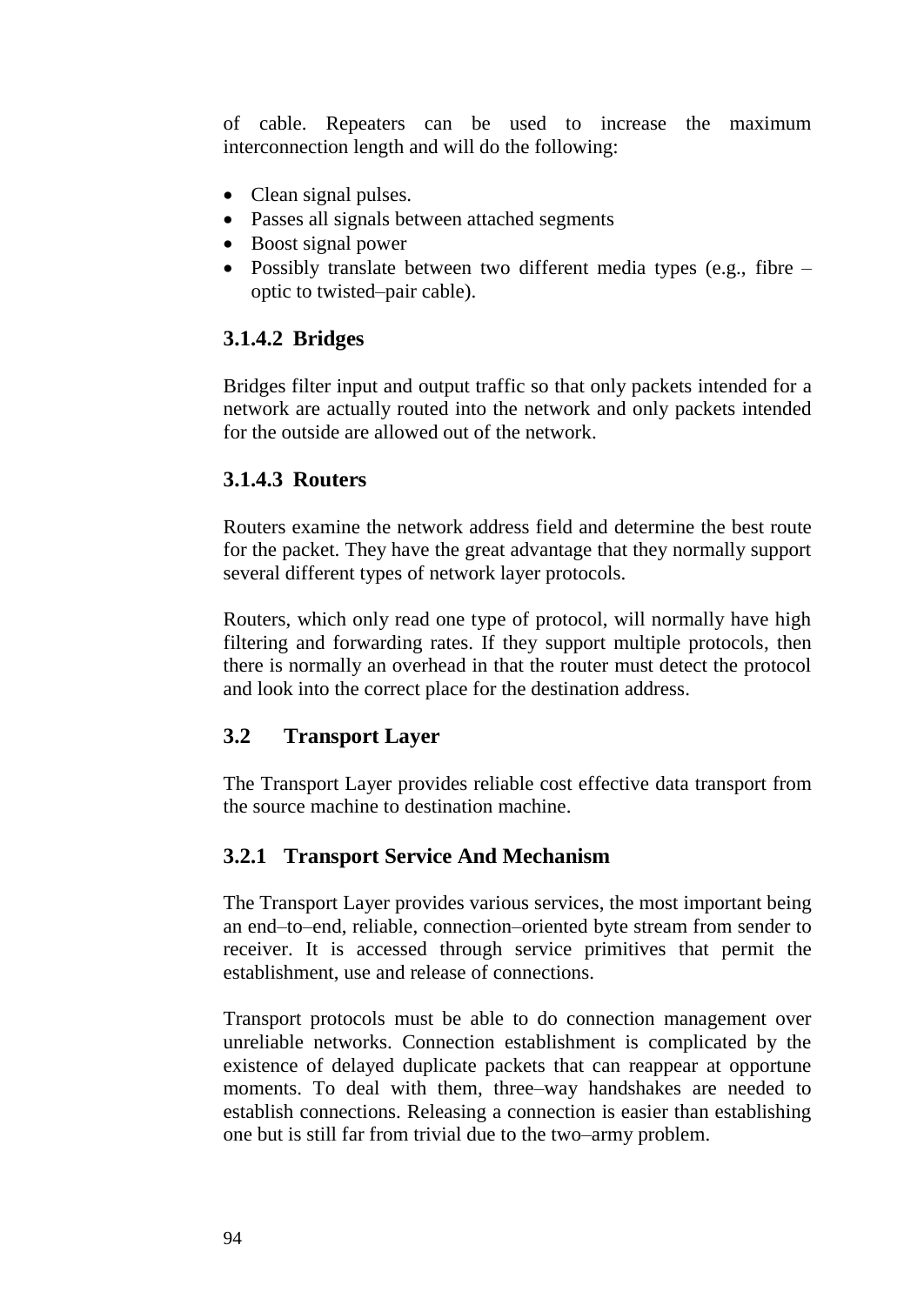## **3.2.2 Types of Service/Quality of Service (QoS)**

The need to define quality of service arises from the realisation that users require different quality presentations at different times. The different quality presentations map onto different parameter values. When a multimedia presentation is transmitted via a network, it translates into different requirements of network performance. To be able to specify QoS aspects concisely and to request them of a network, QoS must be specified as a set of parameters that can be assigned numerical values. In a multimedia presentation, the ultimate user of the system is a human being. Thus, the quality of the presentation is a matter of the user's perception, which is limited by the response of the human vision and auditory senses. This perceptual nature of QoS makes it subjective and difficult to quantify precisely. Thus, it is easier to specify a range of values rather than a single value.

# **3.2.3 Transport Control Mechanism**

The transport control service is implemented by a transport protocol used between the two transport entities. It is similar to the Data Link Protocol, but with some differences:

- Environments in which they operate (at the data link layer, two routers communicate directly via a physical channel, whereas at the transport layer, this physical channel is replaced by the entire subnet.
- In Data Link Protocol, it is not necessary for a router to specify which router to talk to–each outgoing line uniquely specifies a particular route.

## **3.2.3.1 Addressing**

When an application process wishes to set up a connection to a remote application process, it must specify which one to connect to. In Internet, these end–points are (IP address + Local Port) pairs. The end–point in this context:

- **TSAP** (Transport Service Access Point)
- **NSAP** (Network Service Access Point)

A transport entity supports multiple TSAPs.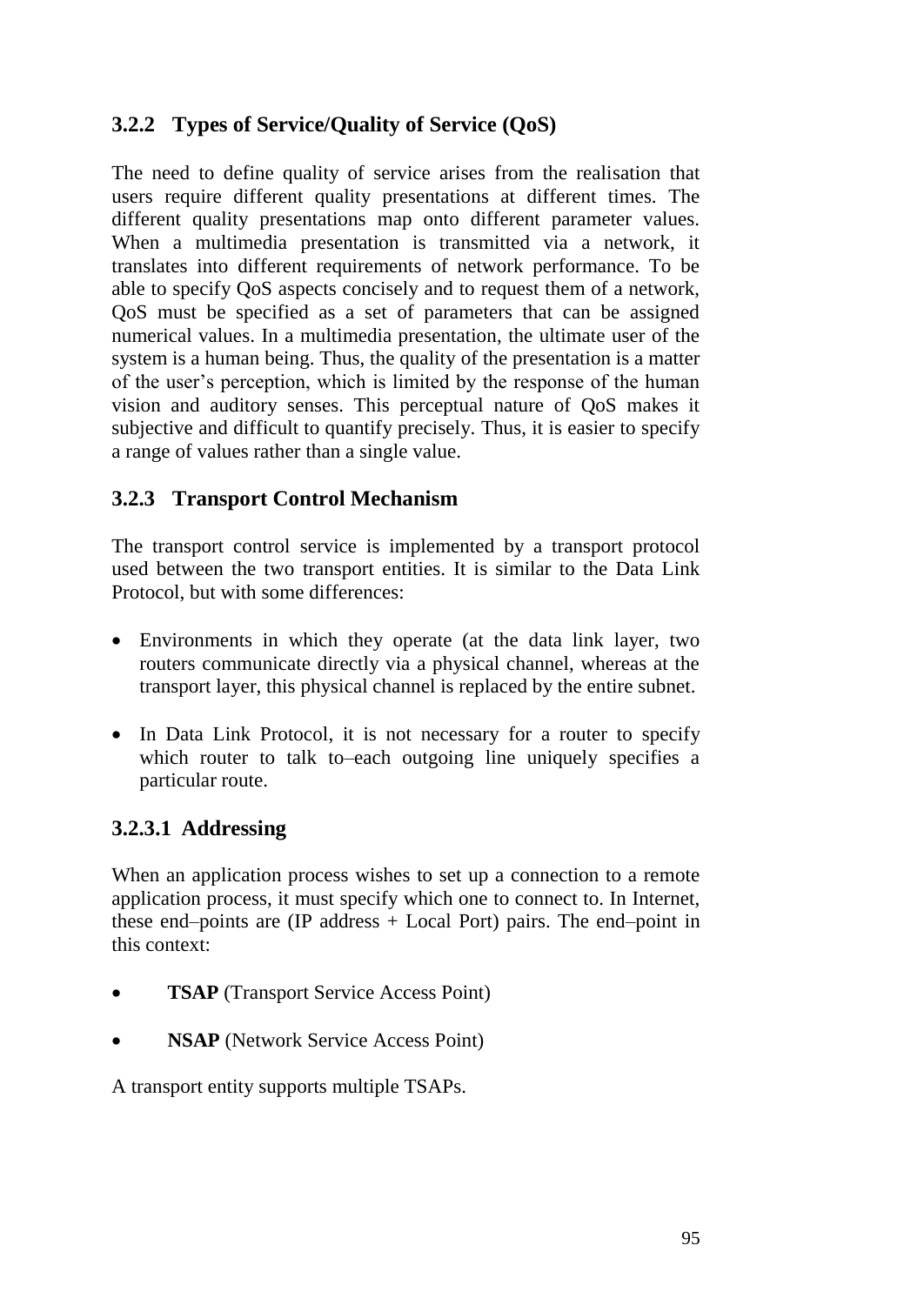## **3.2.3.2 Flow Control And Buffering**

Flow control of transport layer is similar to that of Data Link Layer, but in Transport layers, the number of connections open is numerous as compared to Data Link Layer.

If the subnet provides datagram service, the sending transport entity must also be buffered, for re–transmitting in the case of loss. If the receiver knows that the sender buffer all TPDUs (Transport Protocol Data Units) until they are acknowledged, the receiver may or may not dedicate specific buffers to specific connections.

In summary, if the network service is unreliable, the sender must buffer all TPDUs. However, with reliable network services, other trade–off becomes possible.

The optimum trade–off between source buffering and destination buffering depends on the type of traffic carried by the connection. For low–bandwidth bursty traffic, such as that produced by an interactive terminal, it is better not to dedicate any buffer, but rather to acquire them dynamically at both ends.

## **3.2.3.3 Multiplexing**

Multiplexing is multiple things on to one i.e., multiplexing several conversations onto connections Virtual circuits and physical links play a role in several layers of the network architecture.

### **Need for Multiplexing**

- A number of virtual circuits are open by the users or one user opening more than one, which requires a lot of buffer in the router; this gives a solid reason for packet switched network.
- To bill the users based on the amount of data sent, not the connection time.

**Upward Multiplexing:** Multiplexing of different transport connections onto the same network connection is attractive.

**Downward Multiplexing**: The transport layer opens multiple network connections and distributes the traffic among them on a round–robin basis.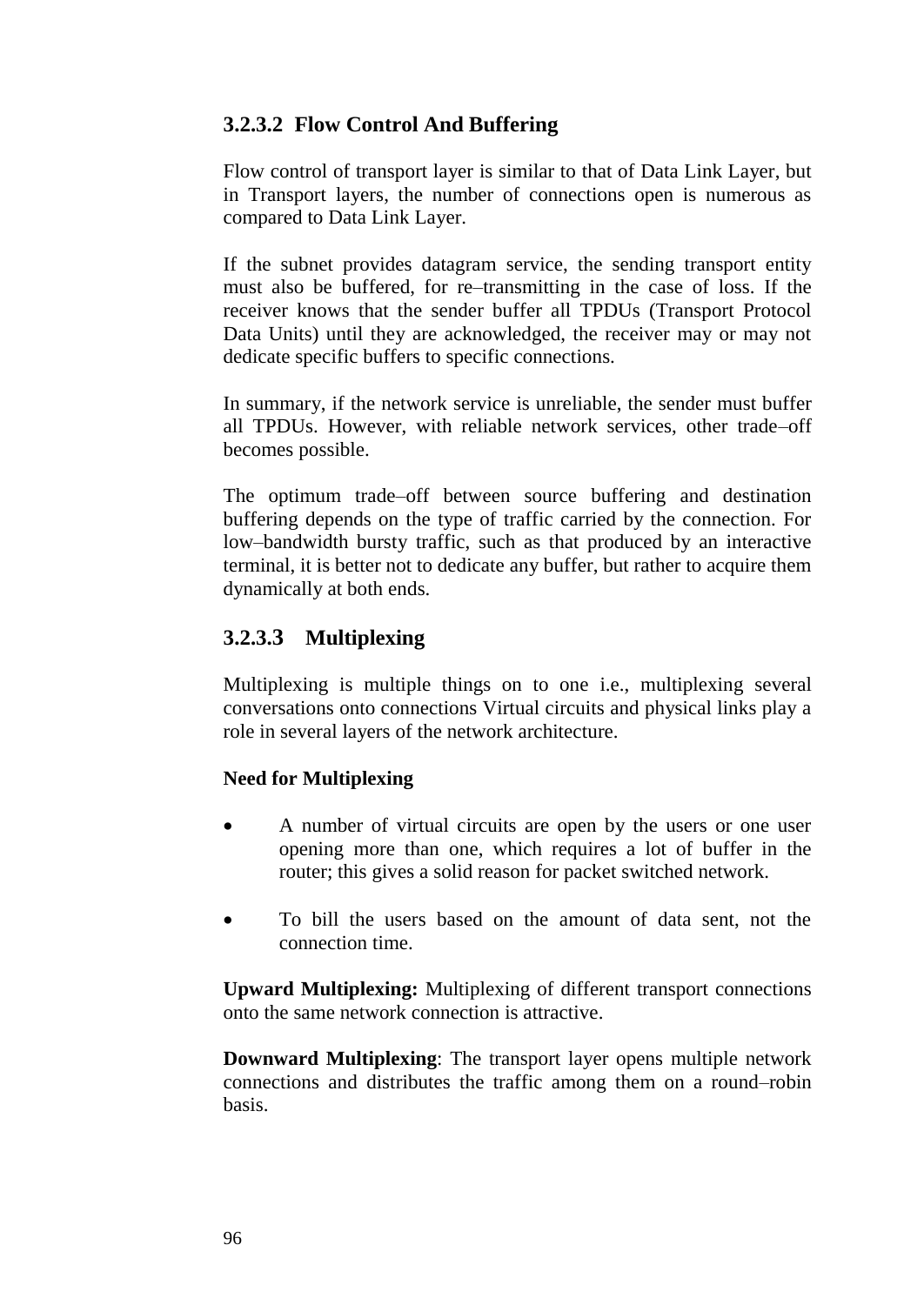## **3.2.3.4 Connection Establishment and Management**

Connection Establishment is not as easy as it sounds, but it is in fact, a complicated task, we have to take care of the losses that occur during transmission. At first glance, it would seem sufficient for one transport entity to just send a CONNECTION REQUEST TPDU to the destination and wait for a CONNECTON ACCEPTANCE reply. The problem occurs when the network is not reliable.

The solution could be to give each connection a connection identifier, chosen by the initiating party, and put it in each TPDU, including the one requesting the connection. After each connection is released, each transport entity could update a table listing absolute connection as (peer transport entity, connection identifier) pair.

Unfortunately, this scheme has a basic flaw: it requires each transport entity to maintain a certain amount of history information indefinitely. If a machine crashes and loses its memory, it will no longer know which connection identifiers have already been used.

# **3.2.3.5 Crash Recovery**

If host and routers are subject to crashes, recoveries from these crashes become an issue. If the transport entity is entirely within the hosts, recovery from network and router crashes is straightforward. If the network later provides datagram services, the transport entity expects lost TPDUs all the time and knows how to cope with them. If the network layer provides connection–oriented service, then loss of virtual circuits is handled by establishing a new one and then probing the remote transport entity to ask it which TPDUs it has received and which one it has not received.

# **3.2.4 TCP/UDP**

In this section we will discuss two important transport layer protocols: TCP and UDP.

## **3.2.4.1 Transmission Control Protocol (TCP)**

TCP provides a highly reliable, connection–oriented, end–to–end transport service between processes in end systems connected to the subnet. TCP only assumes that the layer below offers an unreliable datagram service. TCP provides the types of facility associated with the ISO Class 4 transport service, including error recovery, sequencing of packets, flow control by the windowing method, and the support of multiplexed connections from the layer above.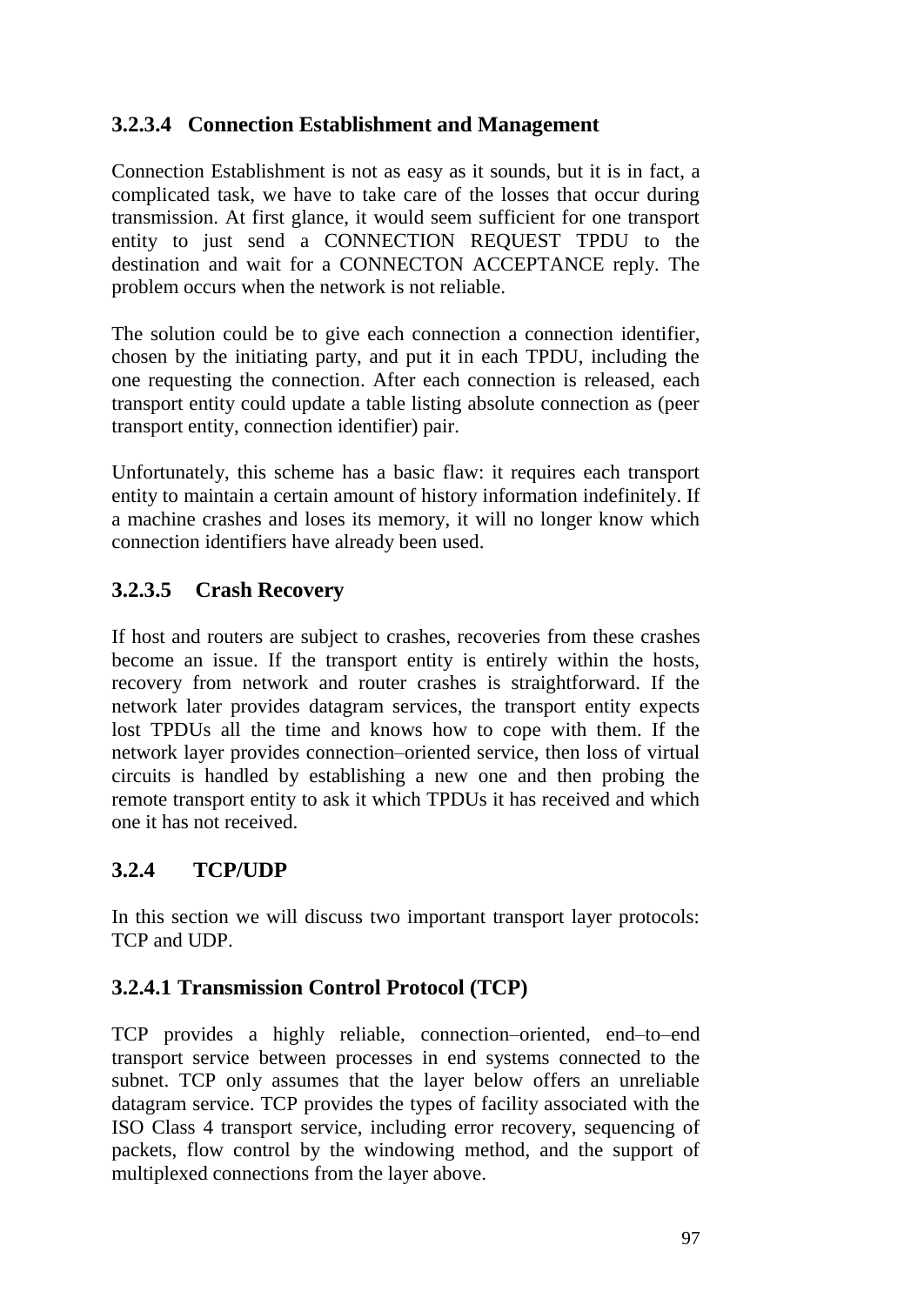## **3.2.4.2 Format of TCP Header**

The sender's TCP layer communicates with the receiver's TCP layer using the TCP protocol data unit. It defines parameters such as the source port, destination port, sequence number and so on. Its descriptions are given below:

- Source and destination port number which are 16 bit values to identify the local port number.
- Sequence number which identifies the current sequence number of the data segment. This allows the receiver to keep track of the data segments received. Any segment that is missing can be easily identified.
- Data offset which is a 32-bit value and identifies the start of the data.
- Flags the flag field is defined as UAPRSE, where U is the urgent flag, a the acknowledgement flag, P the push function, R the reset flag, S the sequence synchronize flag and E the end of transmission flag.
- Windows is a 16 bit values and gives the number of data blocks that the receiving host can accept at a time.
- Checksum is a 16 bit checksum for the data and header.
- $\bullet$  UrgPtr is the urgent pointer and is used to identify an important area of data.

## **3.2.4.3 User Data Protocol (UDP)**

The internet protocol suite also supports a connectionless transport protocol, UDP (User Data Protocol). UDP provides a way for applications to send encapsulated raw IP datagrams and send them without having to establish a connection. Many client–server applications that have one request and one response use UDP rather than go through the trouble of establishing and later releasing a connection.

A UDP segment consists of an 8–byte header followed by the data. The two ports serve the same function as they do in TCP: to identify the end–points within the source and destination machines. The UDP length field includes the 8–byte header and the data. The UDP checksum includes the same format pseudo–header, the UDP header, and the UDP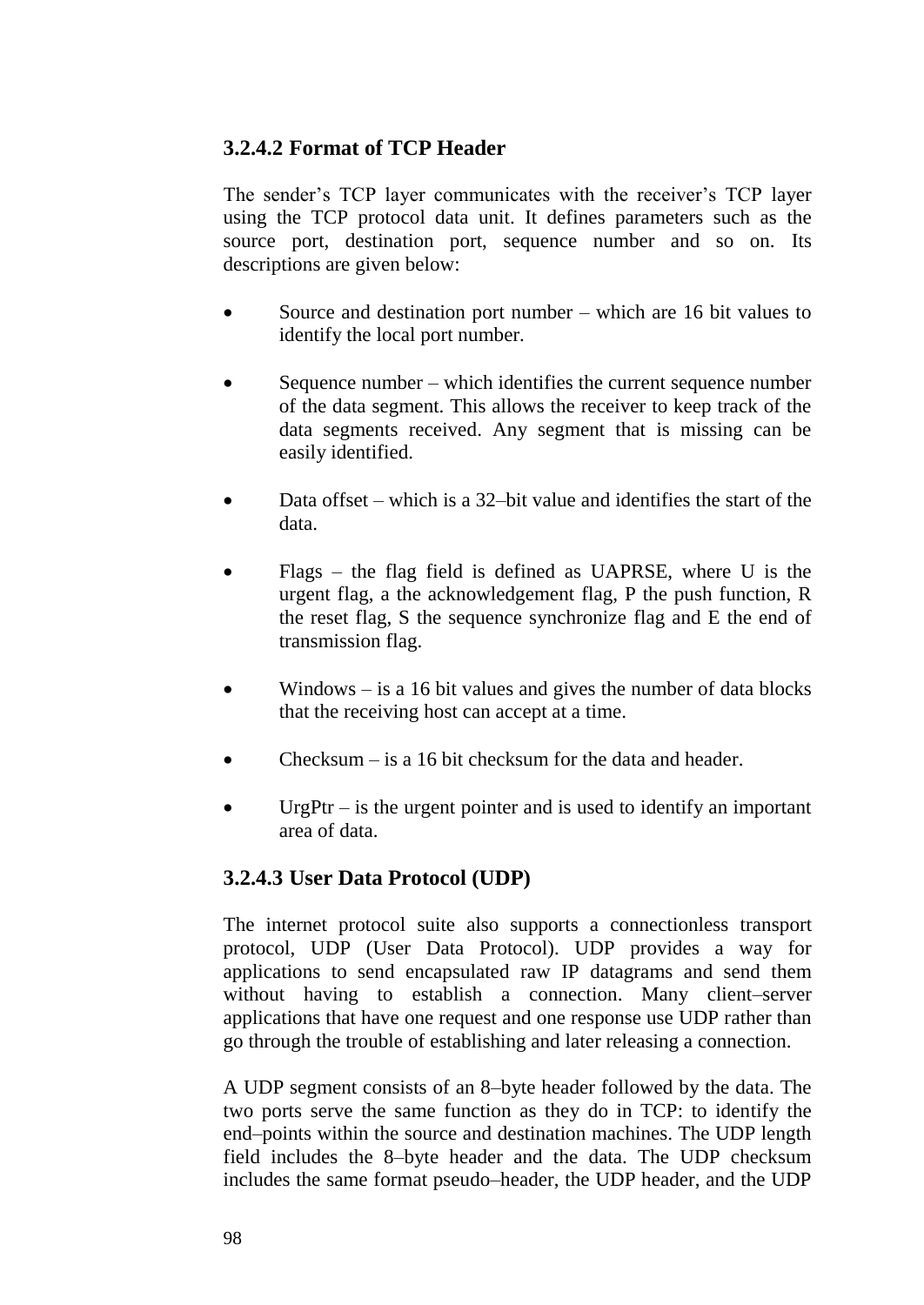data, padded out to an even number of bytes if need be. It is optional and stored as 0 if not computed.

# **3.3 Application Layer**

The Application Layer contains a variety of protocols that are commonly needed. For example, there are hundreds of incompatible terminal types in the world. To solve this problem there is need to define an abstract network virtual terminal that editors and other programs can be written to deal with.

Another application layer function is file transfer. Different file systems have different file naming conventions.

# **3.3.1 The Domain Name System (DNS)**

DNS is a scheme for assigning meaningful high–level name to a large set of machines, and discusses a mechanism that maps between high– level machine names and IP addresses. It considers both the translation from–high level name to IP addresses and the translation from IP addresses to high–level machines names. It has been used to assign machine names throughout the global Internet. It uses a geographically distributed set of servers to map names to addresses, the implementation of the name mapping mechanism provides a large scale example of the client sever paradigm.

In a TCP/IP internet, hierarchical machine names are assigned according to the structure of organisations that obtain authority for parts of the namespace, not necessarily according to the structure of the physical network interconnections.

# **3.3.2 TCP/IP Internet Domain Name**

The mechanism that implements a machine name hierarchy for TCP/IP Internets is called the Domain Name Systems (DNS). DNS has two conceptually independent aspects. The first is abstract; it specifies the name syntax and rules for delegating authority over names. The second is concrete; it specifies the implementation of a distributed computing system that efficiently maps names to addresses. This section considers the name syntax, and later sections examine the implementation.

The domain name system uses a hierarchical naming scheme as domain names. As in our earlier examples, a domain name consists of a sequence of sub names separated by a delimiter character, the period. In our examples we said that individual sections of the name might represent sites or groups, but the domain system simply calls each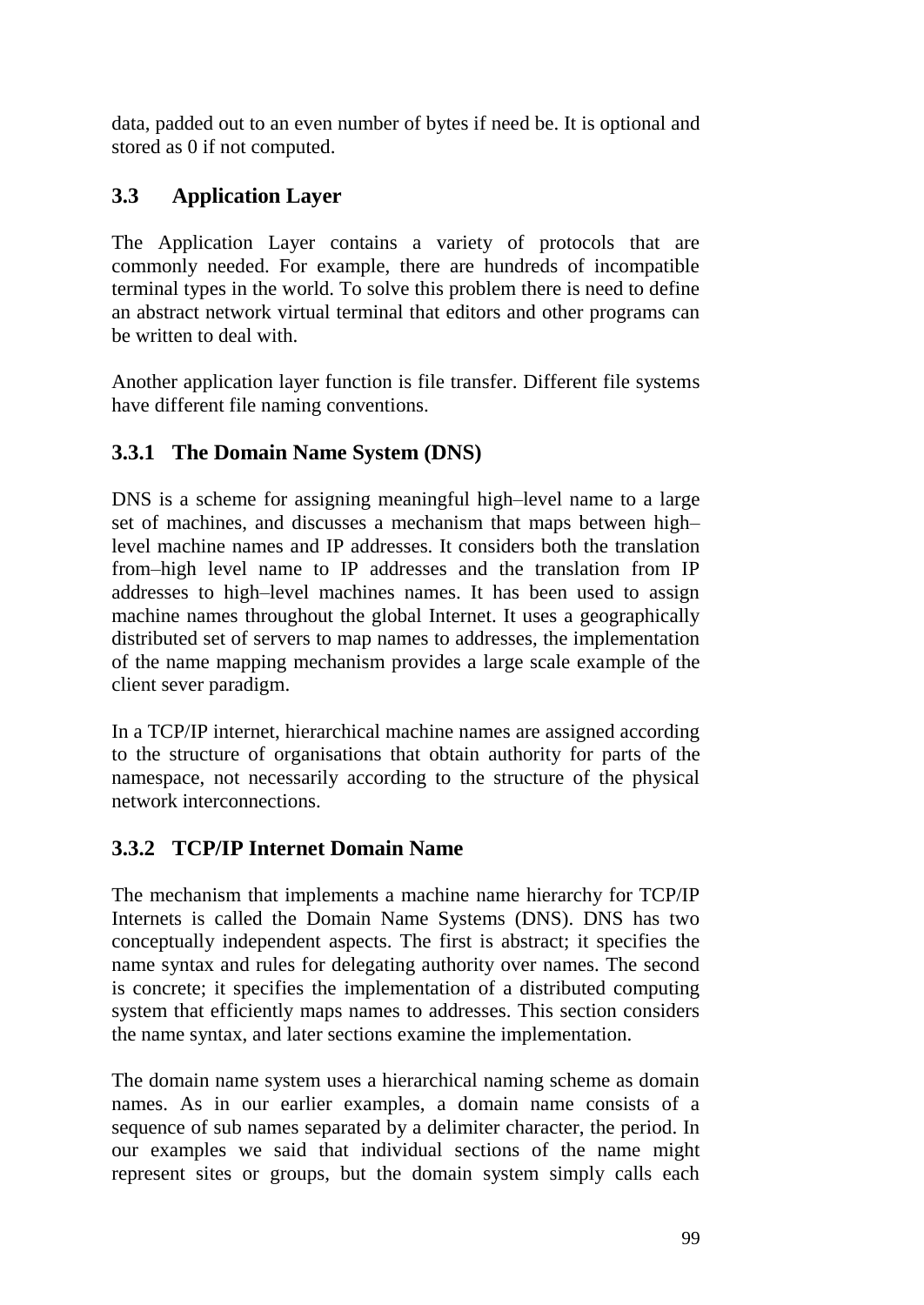section, a label. Thus, the domain name cs.ignou.org contains three labels: CS, IGNOU, and ORG. Any suffix of a label in a domain name is called a domain. In the above example, the lowest level domain is CS. ignou.org (the domain name for ignou) and the top level domain is org. As the example shows, domain names are written with the local label first and the top domain last. As we will see, writing them in this order makes it possible to compress messages that contain multiple domain names.

| <b>Domain Name</b> | <b>Meaning</b>                       |
|--------------------|--------------------------------------|
| Com                | <b>Commercial Organisations</b>      |
| Edu                | <b>Educational Institutes</b>        |
| Gov                | <b>Government Institutions</b>       |
| Mil                | <b>Military Groups</b>               |
| <b>Net</b>         | Major network support centres        |
| Org                | Organisations other than those above |
| Arpa               | Temporary ARPANET domain (obsolete)  |
| <b>INT</b>         | <b>International Organisations</b>   |
| Country code       | Each country (geographic scheme)     |

### **3.3.3 Electronic Mail**

This is the most widely used service facilitating users to send and receive messages electronically in a store and forward manner. Different E–mail standards, viz., SMTP, UUCP and X400 Message Handling system, are supported on ERNET.

Electronic Mail is a system whereby a computer user can exchange messages with other computer users or group of users via a communications network.

The backbone of an electronic mail system is a communication network that connects remote terminals to a central system or a local area network that interconnects personal computers. Users can send mails to a single recipient or they can broadcast it to any number of selected users on the systems. When multi–tasking personal computer and workstation are used, mail can be delivered to users while they are working on something else. Otherwise, users have to interrogate their mail boxes in a central system, or file server.

Many users first encounter computer networks when they send or receive electronic mail to or from a remote site. E–mail is the most widely used application service. Indeed, many computer users access networks only through electronic mail.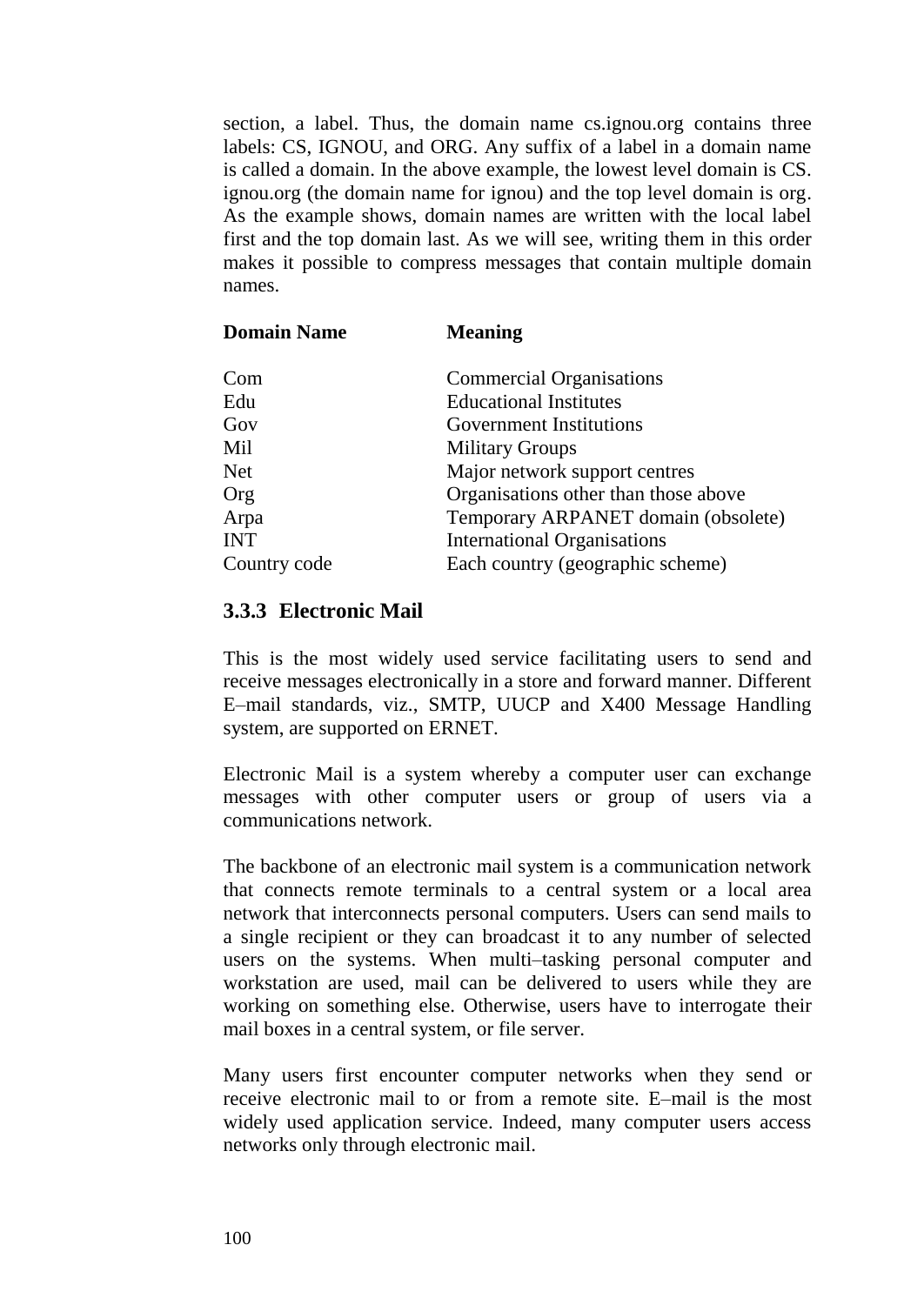E–mail is popular because it offers a fast, convenient method of transferring information. E–mail can accommodate small notes or large voluminous memos with a single mechanism. It should not surprise you to learn that more users send files with electronic mail than with file transfer protocols.

### **Characteristics**

- Store and forward
- Delivery time ranging from few seconds to hours
- Largely textual
- Binary files may be appended or "uuencoded"
- Multimedia ("mime" standard)
- Distribution lists with "cc:", "bcc:", "fcc:"
- Mail forwarding
- Auto–processing
- Statistics collection
- Secure email
- Several mailers: smtp,uucp (smtp requires IP connectivity; uucp works with dial–up).

## **3.3.4 WWW (World Wide Web)**

The World Wide Web is a system for linking up hypertext documents. Each document is a page written in HTML, possible with hyperlinks to other documents. A browser can display a document by establishing a TCP connection to its server, asking for the document, and then closing the connection. When a hyperlink is selected by the user, that document can also be fetched in the same way. In this manner, documents all over the world are linked together in a giant web. Some facts about WWW:

- Fastest growing discovery and retrieval system
- Presently 10,000 servers, growing at an astounding rate
- Retrieve "hypermedia" documents, with text, graphics, audio, video, and links to other hypermedia documents.
- A navigational system based on "hyperlink"
- State–less interaction between client and server, conforming to "http" protocol.

## **3.3.5 Mail–Based Applications**

Plain–old mail **Notices** Auto–save and processing News dissemination through LISTSRV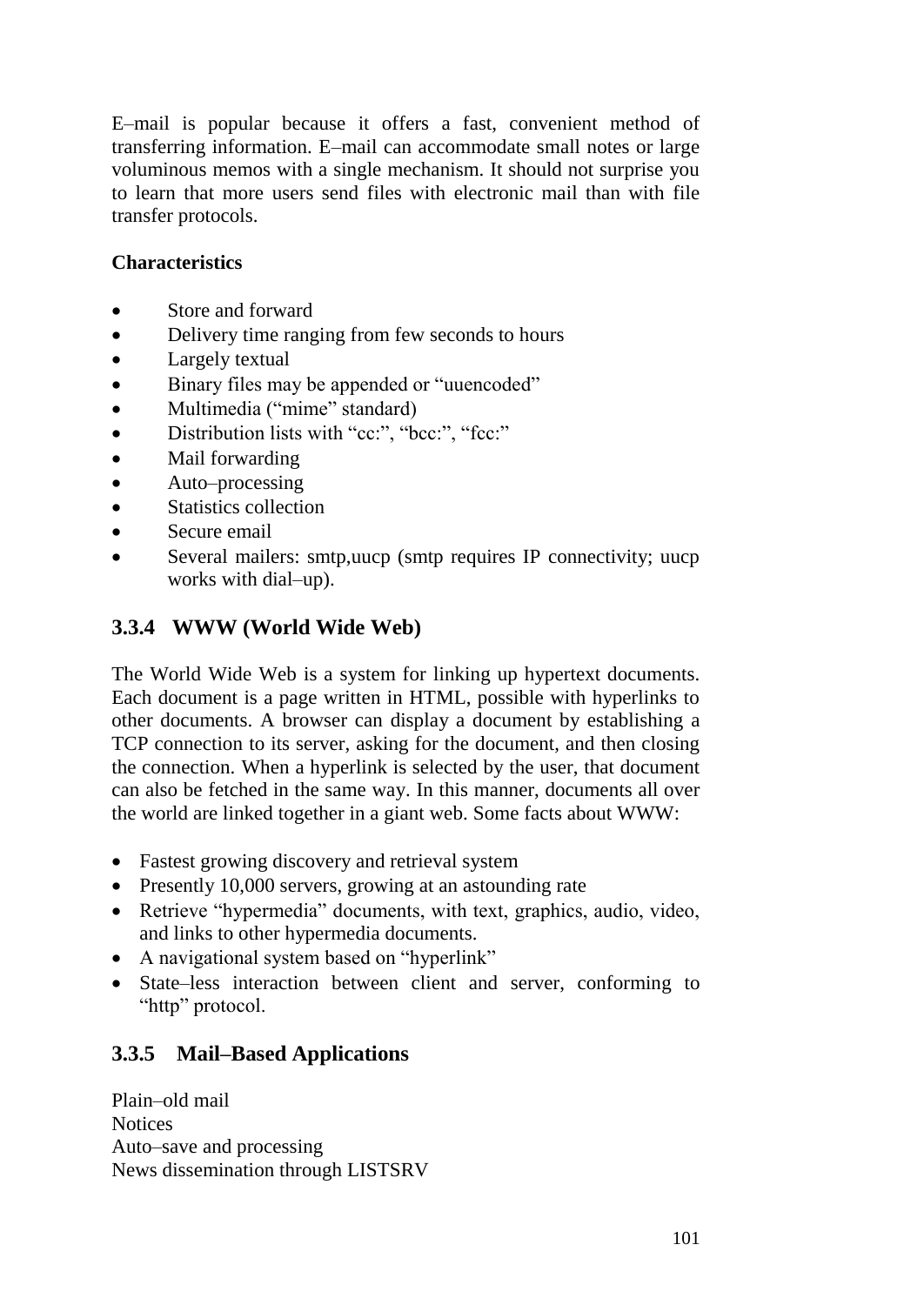Archival search and retrieval Access to network–wide news (bulletin boards)

# **3.4 Remote Procedure Call (RPC)**

The designers chose to build three independent pieces; the NFS protocol itself, a general purpose Remote Procedure Call (RPC) mechanism, and a general purpose External Data Representation (XDR). Their intent was to separate the three to make it possible to use RPC and XDR in other software, including application programs as well as other protocols. For example, a programmer can divide a program into a client side and a server side that use RPC as the chief communication mechanism can one of the client sides, the programmer designates some procedures as remote, forcing the compiler to incorporate RPC code into those procedures. On the server side, the programmer implements the desired procedures and uses other RPC facilities to declare them to be part of a server. When the executing client program calls one of the remote procedures, RPC automatically collects values for argument, from a message, sends the message to the remote server, awaits a response, and stores returned values in the designated arguments. In essence, communication with the remote server occurs automatically as a side– effect of a remote call. The RPC mechanism hides all the details of protocols, making it possible for programmers who know little about the underlying communication protocols to write distributed programs.

## **3.5 File Transfer Protocol (FTP)**

FTP (File Transfer Protocol) is the primary method of transferring files over the Internet. "FTP" transfers files to and from a remote network site. Some sites maintain Anonymous accounts on the system for retrieval of public domain softwares stored on the system.

The ftp protocol is used to access files by FTP, the Internet's file transfer protocol. FTP has been around more than two decades and is well entrenched. Numerous FTP servers all over the world allow people anywhere on the internet to log in and download whatever files have been placed on the FTP server. The web does not change this; it just makes obtaining files by FTP easier, as FTP has a somewhat arcane interface.

### **3.6 Telnet**

Telnet is a program that allows you to establish a virtual terminal connection between two machines using TCP/IP. For this, you must have its internet address or host name of computer.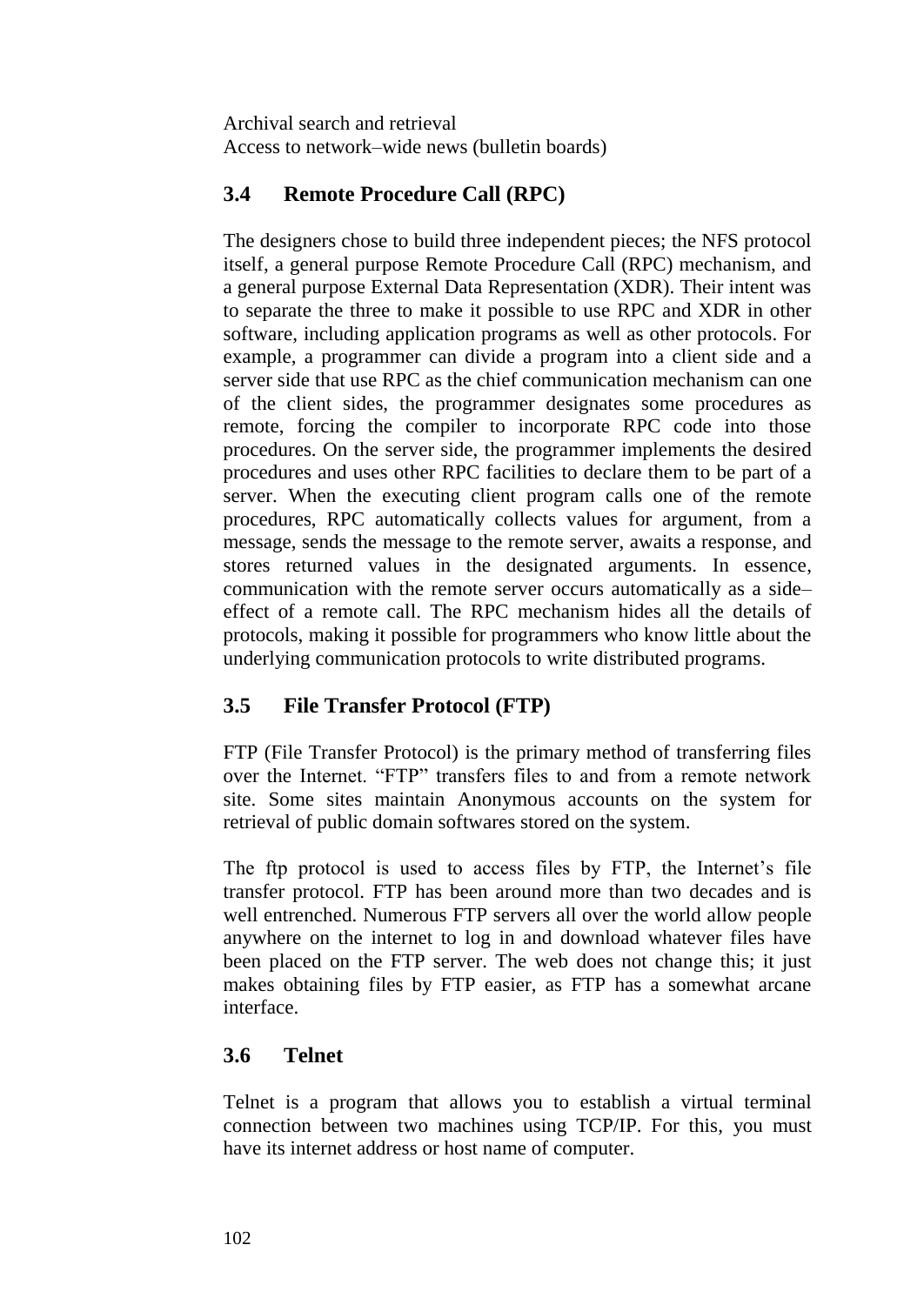## **4.0 CONCLUSION**

In this unit, you have been taken through Network Layer, Transport Layer and Application layer. Also the various algorithms, mechanisms, and protocols relating to each of these layers have been discussed.

It has also discussed other concepts like multiplexing, crash recovery, electronic mail, WWW, etc.

### **5.0 SUMMARY**

In this unit, you have been introduced to the network, transport and application layers, their features, services offered by them and the algorithms used by them. Other concepts covered include internetworking, repeaters, routes, bridges, multiplexing, addressing and transport control mechanisms. Standards and definitions of commonly used terms in Application Layer are covered briefly to familiarise you with current trends.

## **6.0 TUTOR-MARKED ASSIGNMENT**

- i. What is the difference between virtual circuit and Datagram subnets?…………………………………………………………... …………………………………………………………………… …………………………………………………………………… ……………………………………………………………………
- ii. Distinguish between non–adaptive and adaptive algorithms. …………………………………………………………………..... ……………………………………………………………………. …………………………………………………………………….

## **7.0 REFERENCES/FURTHER READING**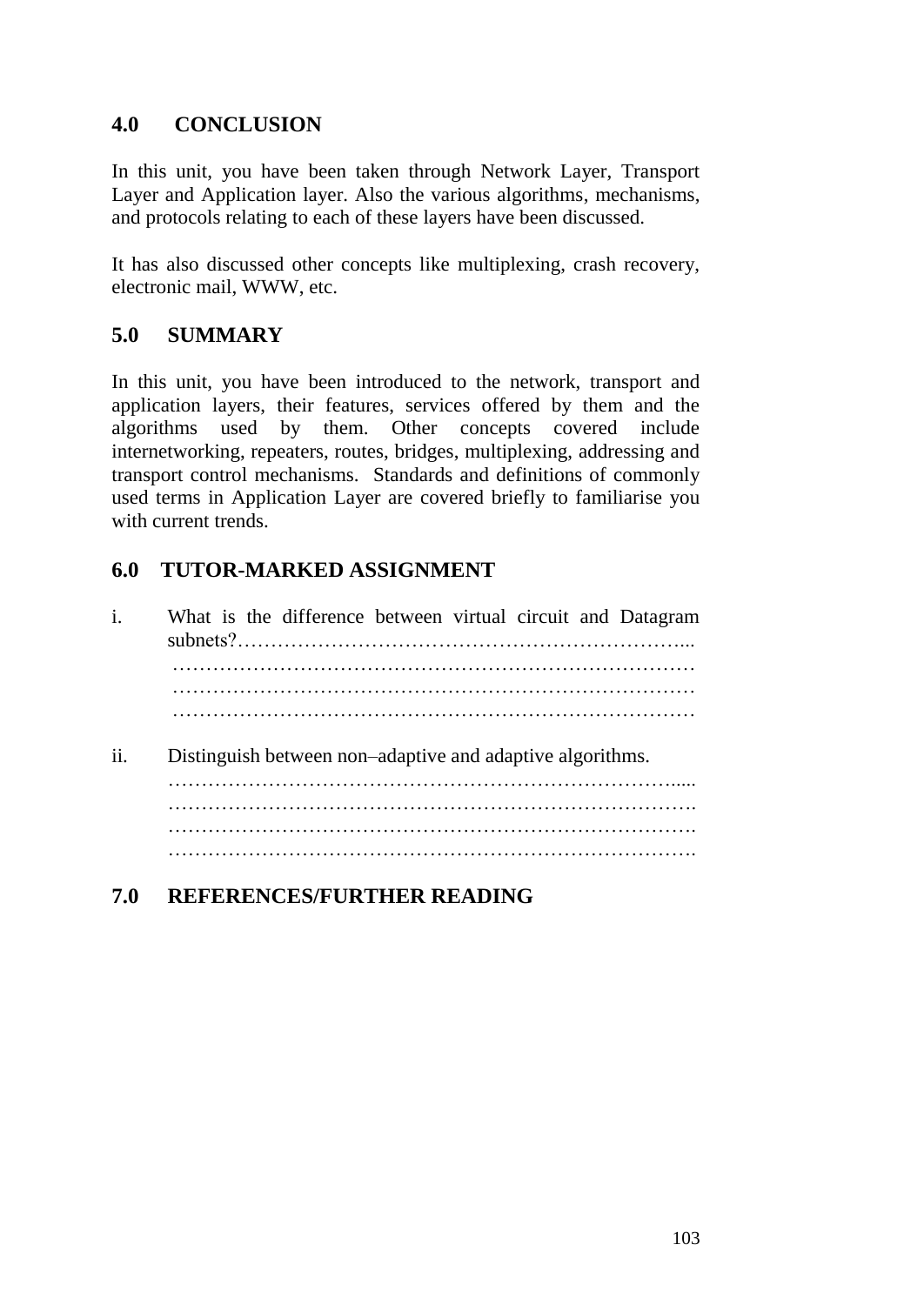## **MODULE 2 NETWORK DEVICES & TECHNOLOGY**

- Unit 1 Network Devices–I
- Unit 2 Network Devices–II
- Unit 3 Integrated Services Digital Network (ISDN)
- Unit 4 Asynchronous Transfer Mode (ATM)

### **UNIT 1 NETWORK DEVICES–I**

#### **CONTENTS**

- 1.0 Introduction
- 2.0 Objectives
- 3.0 Main Content
	- 3.1 Network Devices
		- 3.1.1 Repeaters
		- 3.1.2 Bridges
		- 3.1.3 Switches
		- 3.1.4 Hubs
		- 3.1.5 Comparison of Switches and Hubs
- 4.0 Conclusion
- 5.0 Summary
- 6.0 Tutor–Marked Assignment
- 7.0 References/Further Reading

### **1.0 INTRODUCTION**

As corporations grow, network designers need to extend the area of a network, the number of users on a particular network, and the bandwidth available to the network users. To solve these problems, network designers break a network into smaller portions and connect them with networking devices such as bridges, switches and gateways etc. Depending on the complexities of each of the networks being connected, a choice is made between these different network devices.

In this unit, and the next unit, we will examine features of several network devices.

### **2.0 OBJECTIVES**

At the end of this unit, you should be able to:

- repeaters
- bridges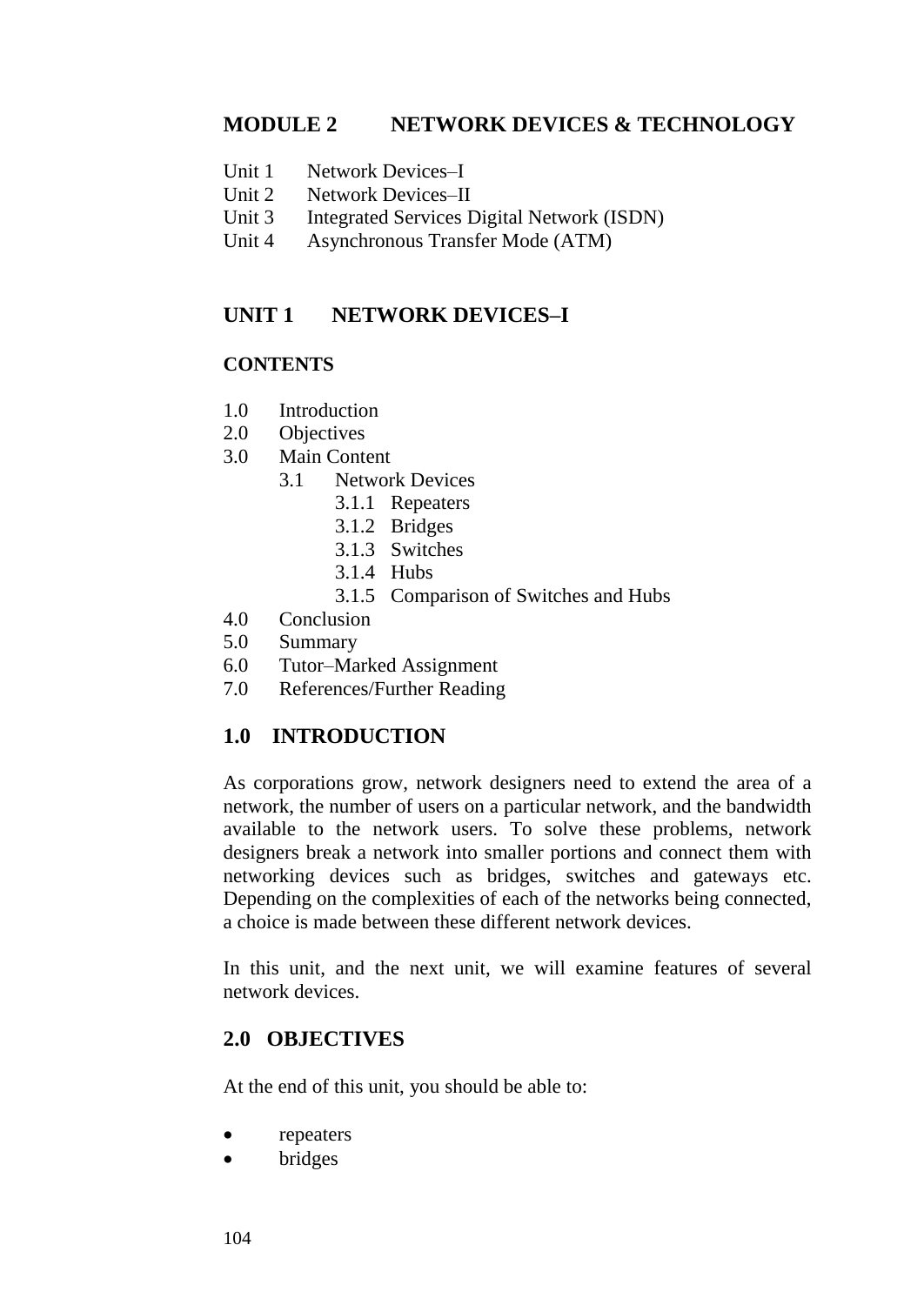- switches
- hubs.

## **3.0 MAIN CONTENT**

### **3.1 Network Devices**

Most common features of network devices are to interconnect networks, boost signals etc. The basic difference between them is that they operate at different layers. Now let us examine each device separately.

### **3.1.1 Repeaters**

When a signal is sent over a long network cable, signal gets weakened due to attenuation. This results in some data getting lost in the way. In order to boost the data signal, Repeaters are needed to amplify the weakened signal. They are known as signal boosters or amplifiers. They are physical layer devices. They are like small boxes that connect two segments of networks, refine and regenerate the digital signals on the cable and send them on their way.

Repeaters help in increasing the geographical coverage of networks i.e. LAN for example, IEEE802.3 Standard allows for up to four repeaters connecting five cable segments to a maximum of 3000 metres distance.

Repeaters use different physical media as:

**This Ethernet cable and fibre optic cable:** Token ring networks translate between electrical signals on shielded or unshielded twisted pair wiring and light pulse on fibre–optic cabling.

In modern installations, repeaters are housed in the central wiring hubs of 10 Base–T and fibre optic cable systems.

Repeaters send every bit of data appearing on either cable segment through to the other side, even if the data consist of malformed packets from a malfunctioning Ethernet adapter or packets not destined for use of the local LAN segment.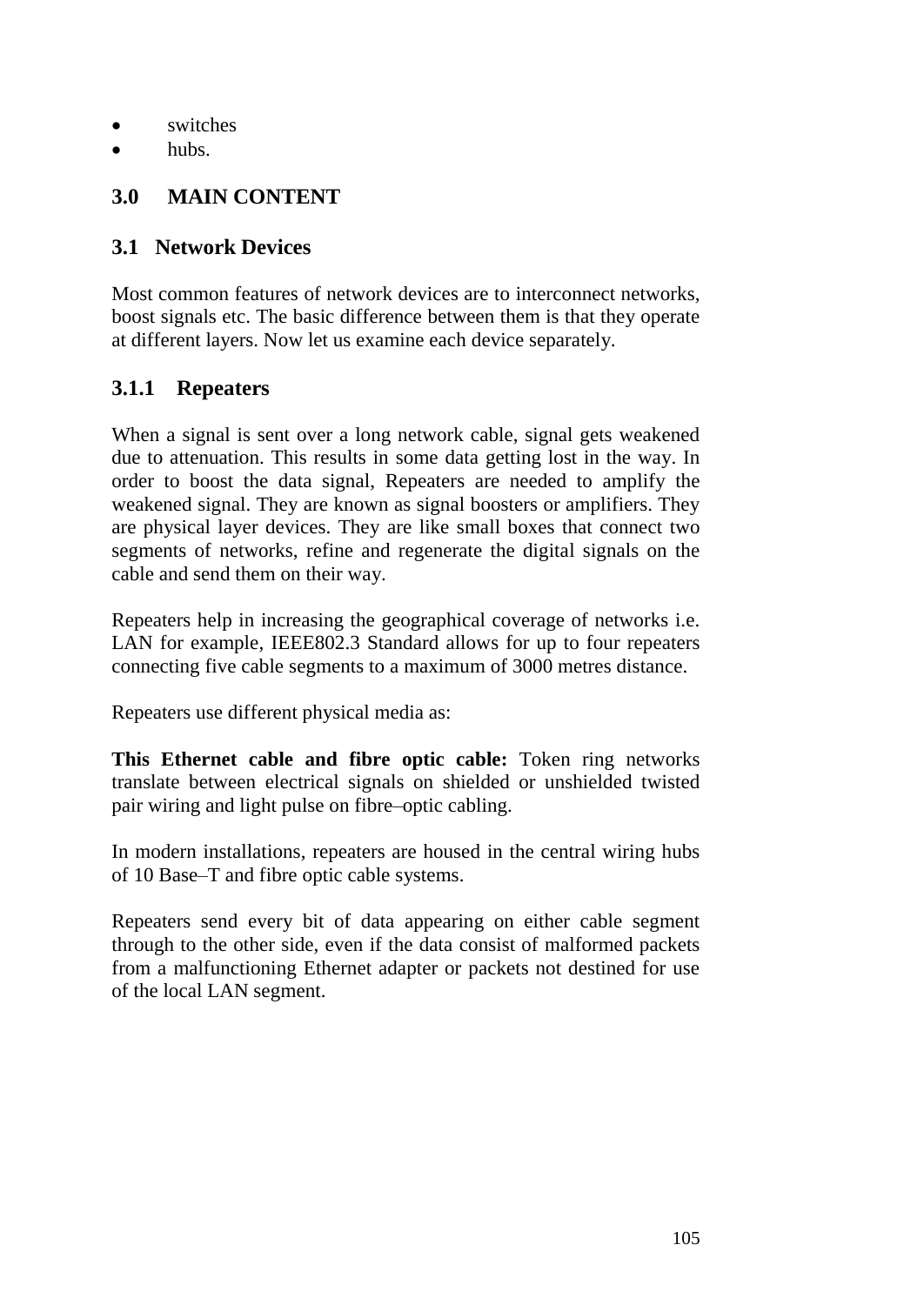

**Figure 1 : Repeater Action**

#### **Bridges**

Segmenting a large network with a device has numerous benefits. Among these are reduced collisions (in an Ethernet network), contained bandwidth utilization, and the ability to filter out unwanted packets. However, if the addition of the interconnect device required extensive reconfiguration of stations, the benefits of the device would be outweighed by the administrative overhead required to keep the network running. Bridges were created to allow network administrators to segment their networks transparently. This means that individual stations need not know whether there is a bridge separating them or not. It is up to the bridge to make sure that packets get properly forwarded to their destinations. This is the fundamental principle underlying all of the bridging behaviours.

Bridges work at the Data Link Layer of the OSI model. Since bridges work in the Data Link Layer they do not examine the network layer addresses. They just look at the MAC addresses for Ethernet and Token Ring, Token Bus and determine whether or not to forward or ignore a packet.

#### **Purpose of a Bridge**

The purposes of a Bridge are as followings:

- 1. Isolates networks by MAC addresses
- 2. Manages network traffic by filtering packets
- 3. Translates from one protocol to another.

Now let us examine each functionality of a bridge in detail.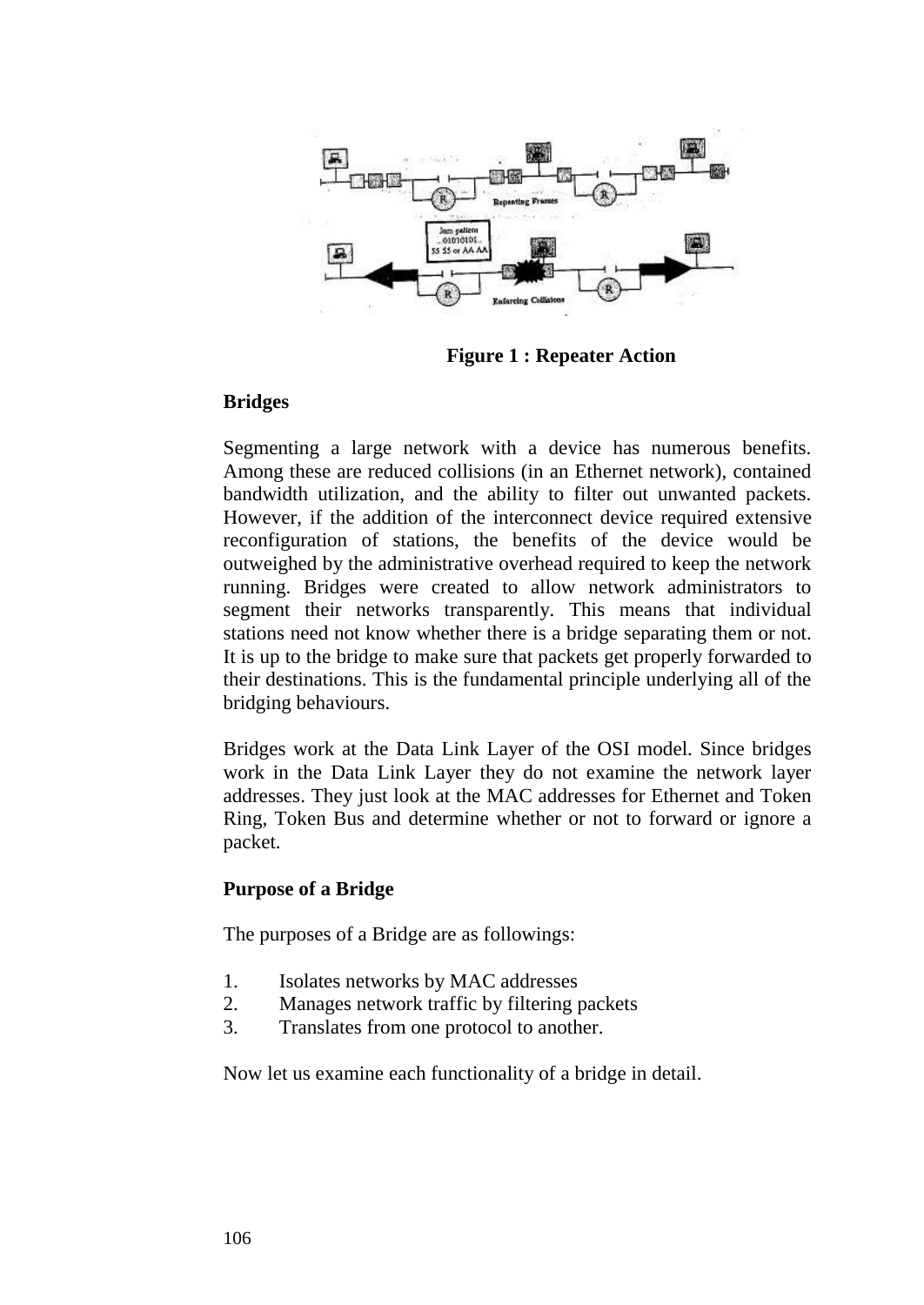#### **1. Isolates networks by MAC addresses**

A bridge divides a network into separate collision domains (Fig. 2). This reduces congestion as only frames that need to be forwarded are sent across interfaces. All transmissions between nodes connected to same segment are not forwarded and therefore, do not load the rest of the network.



Thus, bridges effectively improve the bandwidth of the network by reducing the unnecessary traffic in the network.

For example, if you have one segment called 100: it has 50 users (in several departments) using this network segment. The Engineering Department is CAD (Computer–Aided Design)–oriented, while the Accounting Department is into heavy number crunching (year end reports, month end statements, etc.). On this network, any traffic between clients of Accounting Department and the Accounting File Server (in the Accounting Department) will be heard across the Segment 100. Likewise, any traffic between the Engineering Dept clients (to the CAD File Server) will be heard throughout the Network Segment. The result is that "Other" Departments accesses to the Generic File Server are incredibly slow: this is because of the unnecessary traffic that's being generated from other departments (Engineering and Accounting).

The solution is to use one bridge to isolate the Accounting Department and another bridge to isolate the Engineering Department. The Bridges will only allow packets to pass through that are not on the local segment. The bridge will first check its "routing" table to see if the packet is on the local segment. If it is, it will ignore the packet, and not forward it to the remote segment. If a client of Accounting Department sends a packet to the Accounting File Server, then Bridge #1 will check its routing table (to see if the Accounting File Server is on the local port). If it is on the local port, then Bridge #1 will not forward the packet to the other segments. If a client of Accounting Department sends a packet to the Generic File Server, Bridge #1 will again check its routing table to see if the Generic File Server is on the local port. If it is not, then Bridge #1 will forward the packet to the remote port.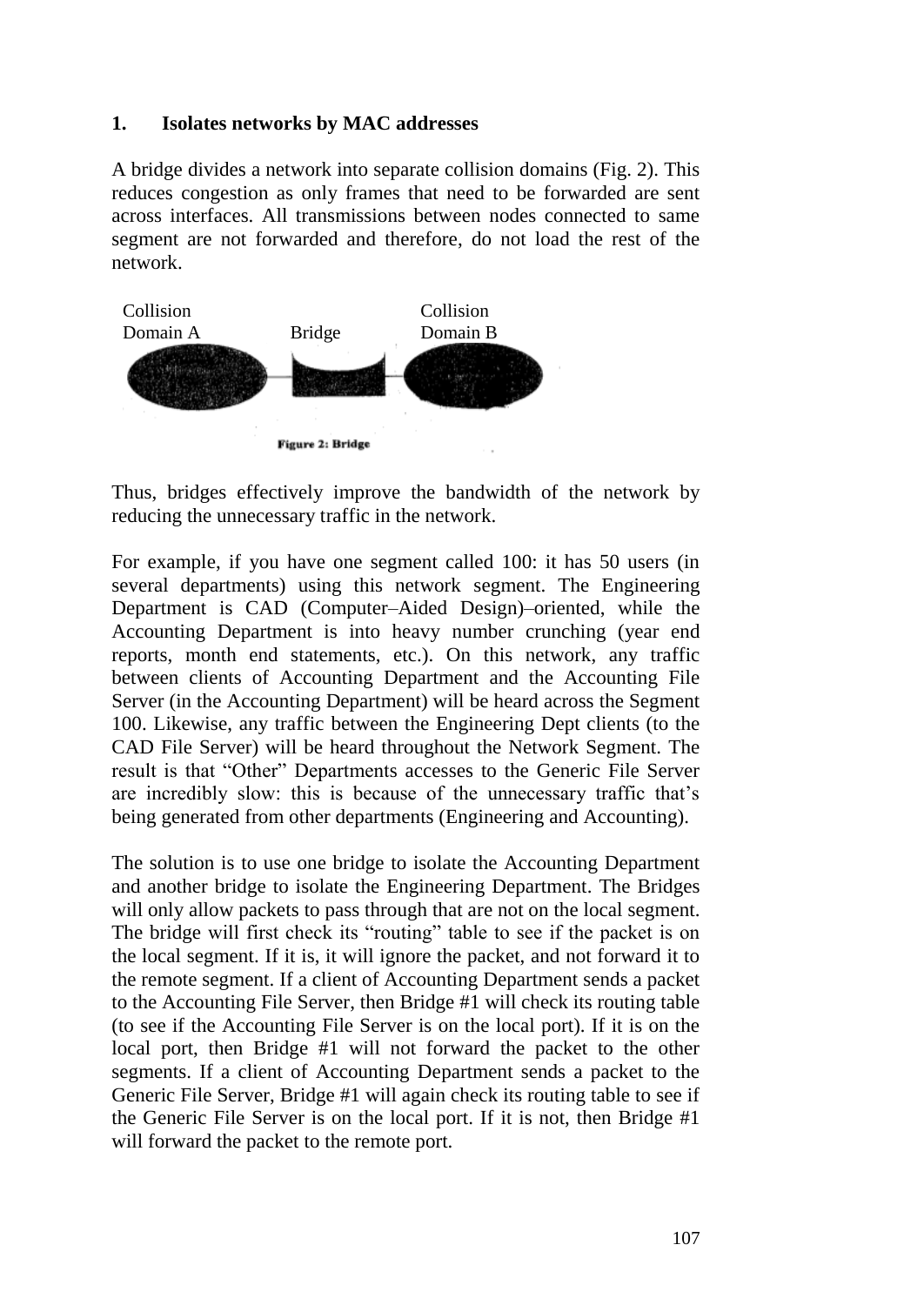## **2. Manages network traffic by filtering packets**

Bridges listen to the network traffic, and build an image of the network on each side of the bridge. This image of the network indicates the location of each node (and the bridge's port that accesses it). With this information, a bridge can make a decision whether to forward the packet across the bridge – if the destination address is not on the same port – or, it can decide not to forward the packet (if the destination is on the same port).

### **3. Translates from one protocol to another**

The MAC layer also contains the Bus Arbitration method used by the network. This can be CSMA/CD, as used in Ethernet, or Token Passing, as used in Token Ring. Bridges are aware of bus arbitration and special translation bridges can be used to translate between Ethernet and Token Ring.

Bridges physically separate a network segment by managing the traffic (that's based on the MAC address). Bridges are store and forward devices. They receive a packet on the local segment, store it, and wait for the remote segments to be clear before forwarding the packet. The two physical types of bridges are Local and Remote bridges.

### **4. Local Bridges**

Local Bridges are used (as in the previous examples) where the network is being locally (talking about physical location now) segmented. The 2 segments are physically close together: same building, same floor, etc. Only one bridge is required.

### **5. Remote Bridges**

Remote Bridges are used in pairs, and also used where the network is remotely segmented (again, talking of physical locations). The two segments are physically far apart: different buildings, different floors, etc. 2 x half–bridges are required; one at each segment. The remote bridges are half of a normal bridge, and may use several different communications media in between.

### **6. Bridging Methodologies**

Transparent Bridges examine the MAC address of the frames to determine whether the packet is on the local segment or on the distant segment. Early bridges required the system administrator to manually build the routing table to tell a bridge which addresses were on which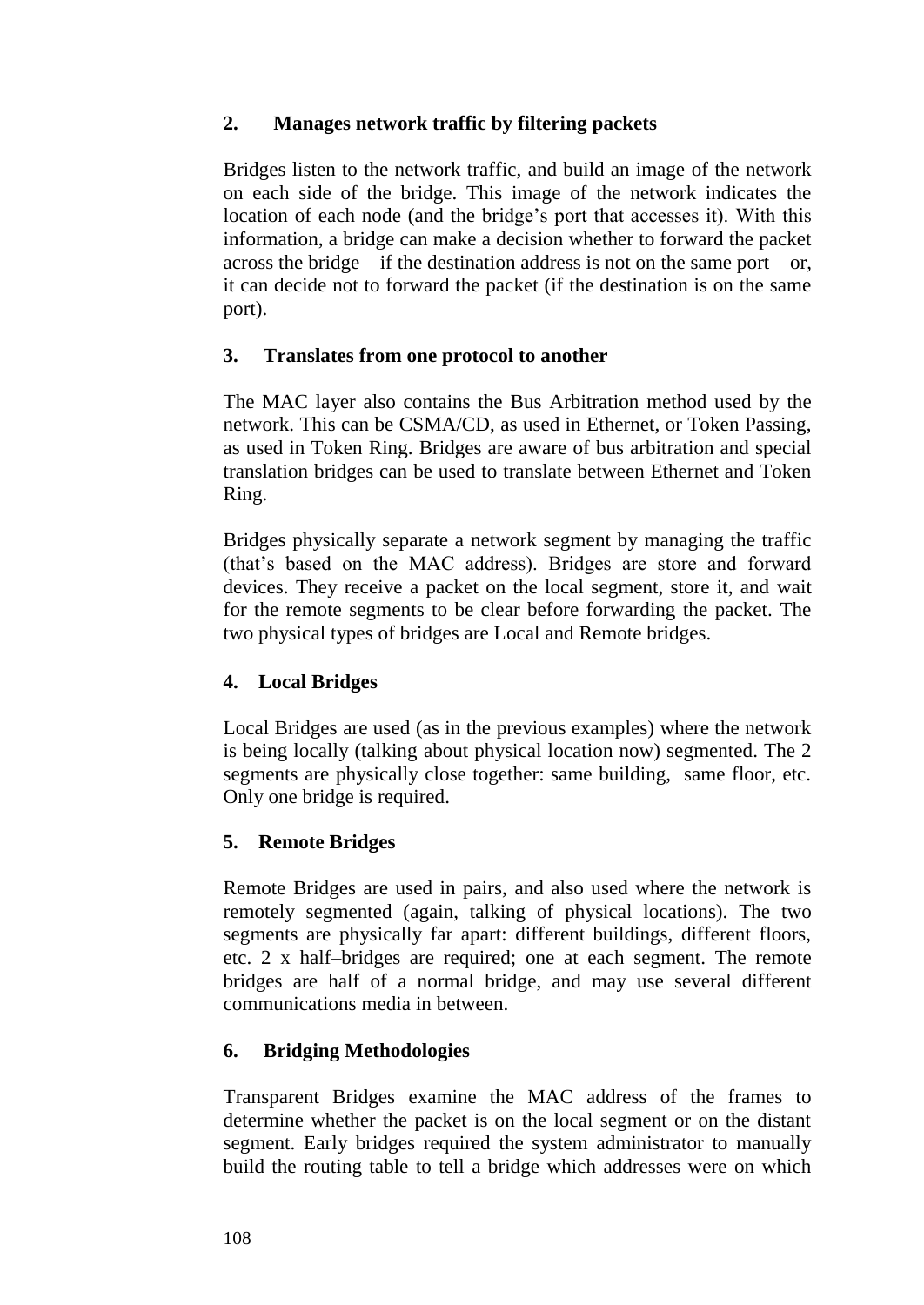side of the bridge. Manually building a routing table is called *fixed* or *static* routing. Modern bridges are self–learning: they listen to the network in **promiscuous mode,** meaning that they accept all packets, regardless of the packets' addressing. The bridge then looks up each packet's destination DLC Address in its internal tables to find out which port the destination NIC is attracted to. Finally, it forwards the packet onto only the necessary port. In the case of a broadcasting message, the bridge forwards the packet onto every port except the port that the packet came from. **Promiscuous listening** is the key to the bridge's transparent operation. Since the bridge effectively "hears" all packets that are transmitted, it can decide whether forwarding is necessary without any special behaviour from the individual stations**.**

Consider a situation where there are two bridges, Bridge A and B. As frames flow on Bridge A's local port, Bridge A examines the source address of each frame. Any frames with a destination address (other than the nodes on the local port) are forwarded to the remote port. As far as Bridge A is concerned, nodes on Bridge B's local port appear as if they were on Bridge A's remote port and therefore are mapped in the table accordingly. Similarly, Bridge B also develops its routing table for various nodes.

The algorithm used by transparent bridges is *backward learning*. As mentioned above, the bridges operate in **promiscuous mode** and track the source addresses of different frames. Because it knows what ports different addresses come from, it also knows onto what port to send packets going to those addresses. The backward learning algorithm can be written in Pseudo Code as follows:

*if the address is in the tables then forward the packet onto the necessary port. if the address is not in the tables, then forward the packet onto every port except for the port that the packet was received on, just to make sure the destination gets the message. add an entry in your internal tables linking the source address of the packet to whatever port the packet was received from.*

Take, for example, a simple network consisting of a four–port transparent bridge with five stations attached to it. The ports on the bridge shall be numbered one through four, with Station A and Station B on port 1, no station on port 2, Station C on port 3, and Station D and Station E on port 4. The bridge has just been brought on–line, and its tables are empty.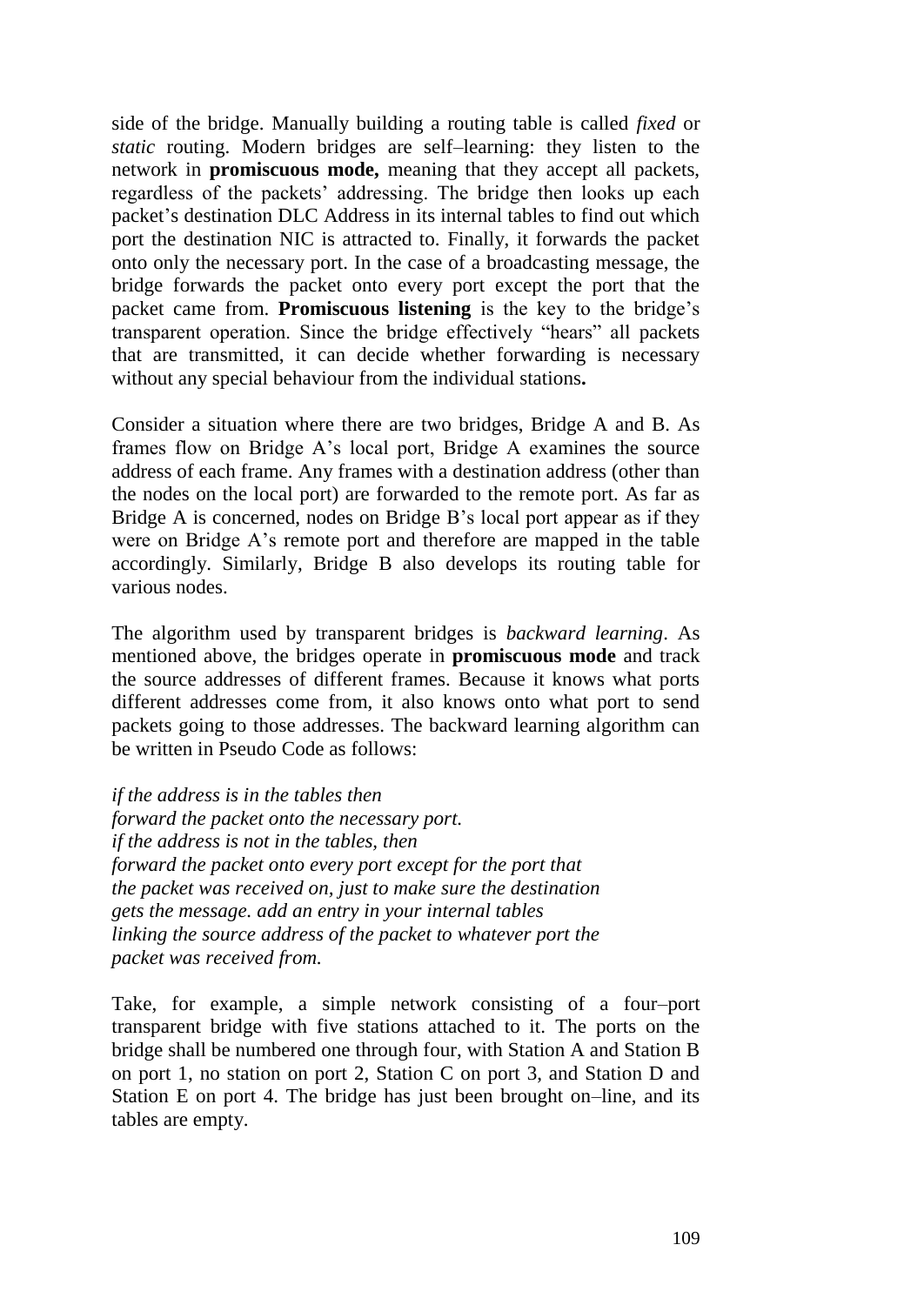Station B transmits a packet destined for station C. Since the bridge doesn't know what port station B is on yet, it puts the packet out onto every port except Port 1 (the packet came from Port 1, so the bridge knows that the packet has already been seen by stations on port 1). This behaviour is known as flooding. The bridge also examines the source address in the packet and determines that Station B is attached to Port 1. It updates its stables to reflect this.

Now that the bridge knows where Station B is, it will forward packets destined for Station B only onto Port 1. As stations transmit packets, the bridge will learn the location of more and more stations until, finally, it knows the location of every station that is attached to its ports. The beauty of the system is that even if the bridge doesn't know the location of a station, packets still get sent to their destination, just with a tiny bit of wasted bandwidth.

Finally, the bridge ages each entry in its internal tables and deletes the entry if, after a period of time known as the aging time, the bridge has not received any traffic from that station. This is just an extra safeguard to keep the bridge's tables up–to–date.

### **7. Advantages of Transparent Bridges**

- Self learning: Requires no manual configuration, considered plug and work.
- Independent of higher level protocols (TCP/IP, IPX/SPX, Netbeui, etc.).
- No hardware changes required, no software changes required.

#### **8. Disadvantages of Transparent Bridges**

Can only work with one path between segments: loops are not allowed: A loop would confuse the bridges as to which side of the bridge a node was really on (i.e., local or remote)? Transparent Bridges are not suitable for use on MANs on WANs, because many paths can be taken to reach a destination. In a LAN, it is simple to determine that a loop occurs, but in a large corporate network (with several hundred bridges), it may be next to impossible to determine. As such, bridges are most commonly used in LAN–to–LAN connectivity (and not in MANs or WANs).

### **9. Spanning Tree Bridges**

The Spanning Tree Protocol was developed to address the problem of loops in Transparent Bridging. The IEEE 802.ID (Institute of Electrical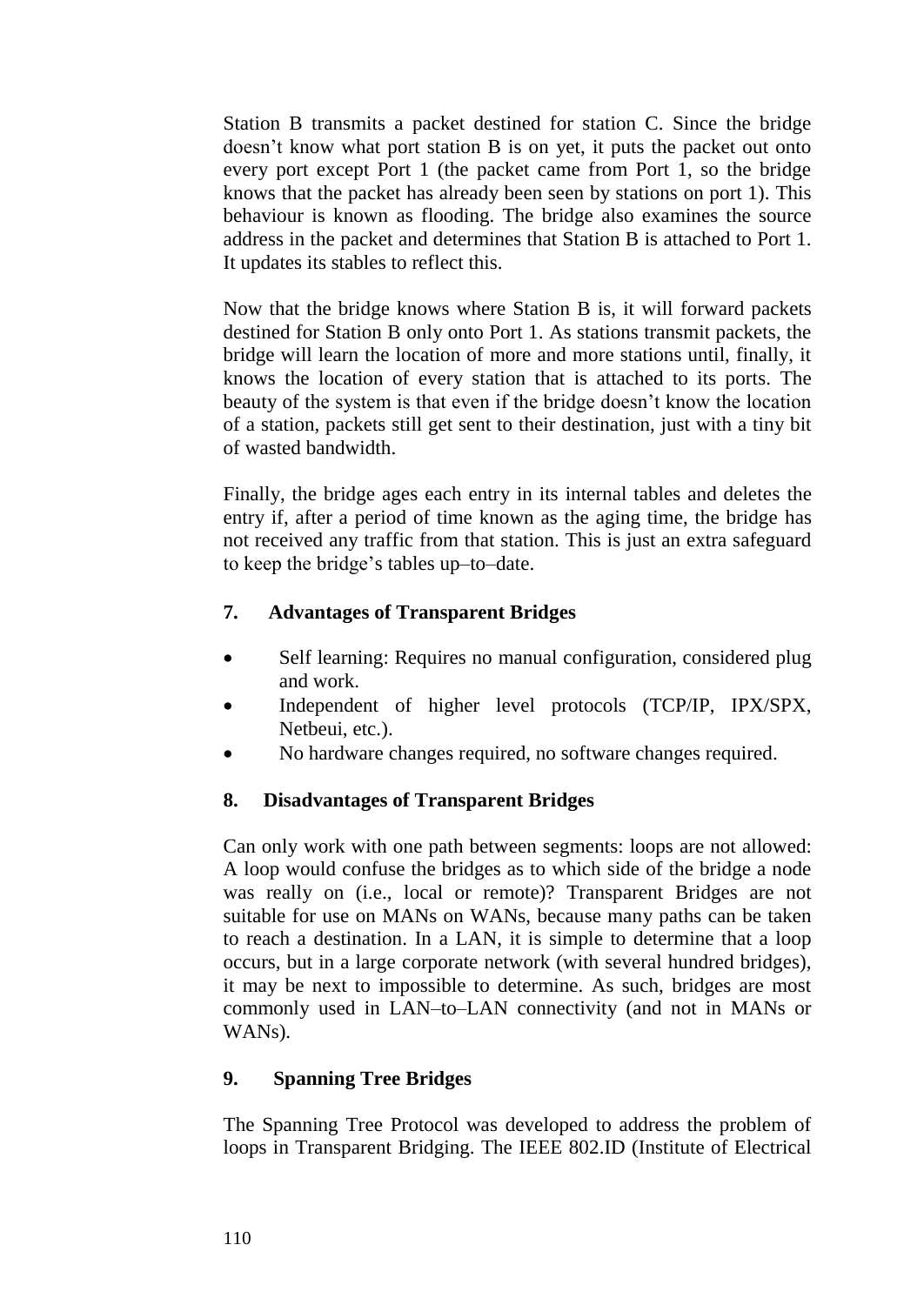and Electronic Engineers) committee formed the Spanning Tree Protocol.

The Spanning Tree Protocol (STP) converts a loop into a tree topology by disabling a bridge link. This action ensures that there is a unique path from any node to every other node (in a MAN or WAN). Disabled bridges are kept in a stand–by–mode of operation until a network failure occurs. At a time, the Spanning Tree Protocol will attempt to construct a new tree, using any of the previously disabled links.

The Spanning Tree Protocol is a Bridge–to–Bridge communication where all bridges cooperate to form the overall bridge topology. The Spanning Tree algorithm is dynamic, and periodically checks every one to four seconds to see if the bridge topology has changed.

Each bridge is assigned an arbitrary number that assigns priority to the bridge in the Internetwork. The number is concatenated with the bridge MAC address. If 2 bridges have the same priority, the MAC address is used as a tie breaker mechanism. The lower the assigned number, the higher the bridge priority.

During initial power–up, a Bridge Protocol Data Unit (BPDU) is flooded out each network port of the bridge. The BPDU contains the following: the current spanning tree root, the distance to the root (measured in hops through other bridges), the bridge address information, and the age of the information in the BPDU. Bridges priorities are usually controlled manually so as to configure the traffic flow – over the Internetwork – on a preferred path.

Problems can arise where, for example, the Spanning Tree Algorithm may select a path from Los Angeles to New York City – and back to San Francisco rather than the preferred route of Los Angeles to San Francisco.

#### **10. Source Routing Bridges**

Source–Routing is mostly used to interconnect token ring LANs. In Source–Routing, the source station must determine, in advance, the route to the LAN of the destination station, and include this route in the header of each frame. To determine the routing information, the source station first issues a search frame which is generally an LLC Test command, on its ring. If a response is received from the desired destination station, it indicates that both source and destination stations are on the same ring and that no routing information is required.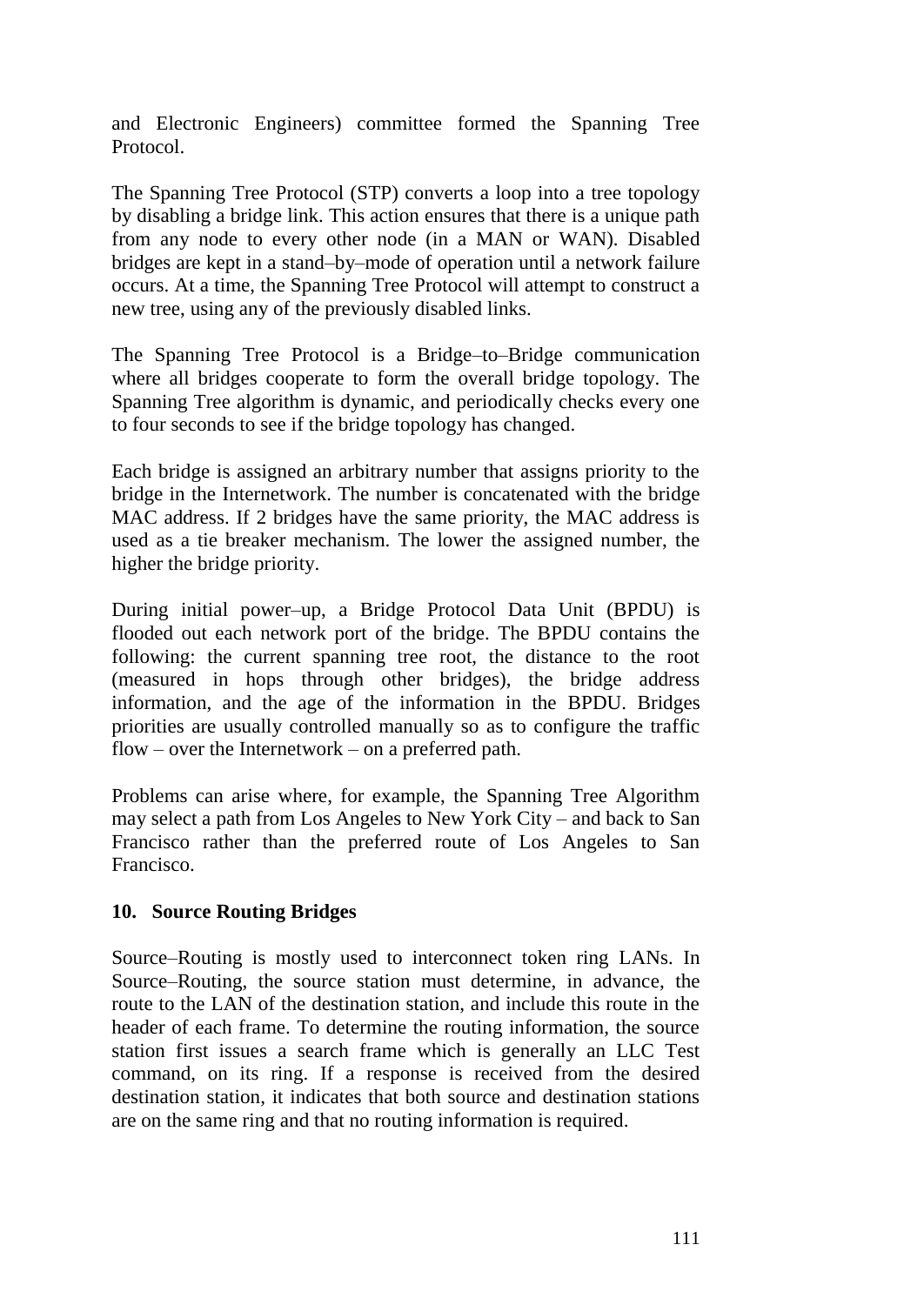However, if no response is received, the source station issues a route discovery frame, which fans–out on every ring in the LAN segment. As the frame is forwarded from one ring to another, each bridge updates the routing information in the search frame. When the search frame reaches the destination, it contains the route between the source and destination stations. The destination station then sends a response frame to the source station, with the routing information. Both stations then use the routing information in each subsequent frame sent to each other.

Source–Routing uses two key parameters to identify a route between a source station and a destination station. These parameters are ring numbers and bridge numbers. Each ring is assigned a unique number.

These numbers generally range between 1 and FFF (hex). Each bridge is assigned a bridge number, ranging between 0 and F (hex). The only restriction when assigning bridge numbers is that parallel bridges connecting identical rings, must have different bridge numbers. The route between the source and the destination stations consists of LAN numbers and bridge numbers. The route is obtained by thus: each bridge which receives the route discovery frame adds to the existing route, its number and the ring number that it forwards this frame to.

The Pseudo Code for Source Routing Bridges can be written as:

- The host uses its known path to the destination if it has one that is not old.
- Else, the host sends a probe message.
- The probe will be forwarded by every bridge that sees it, on every LAN to which the bridge is attached (except the one the probe came in on).
- If the bridge sees its own ID already in the path the probe is accumulating, it will drop the probe without forwarding it (preventing a loop).
- The probe will eventually get to the destination by every possible path, including the shortest.
- The destination will return the probe to the sender, using the discovered route as its source routing path.
- The source will then send its "real" message using the newly discovered route.

## **3.1.3 Switches**

A switch is a device that incorporates bridge functions as well as point– to–point 'dedicated connections'. They connect devices or networks, filter, forward and flood frames based on the MAC destination address of each frame. Switch operates at Data link layer of the OSI model.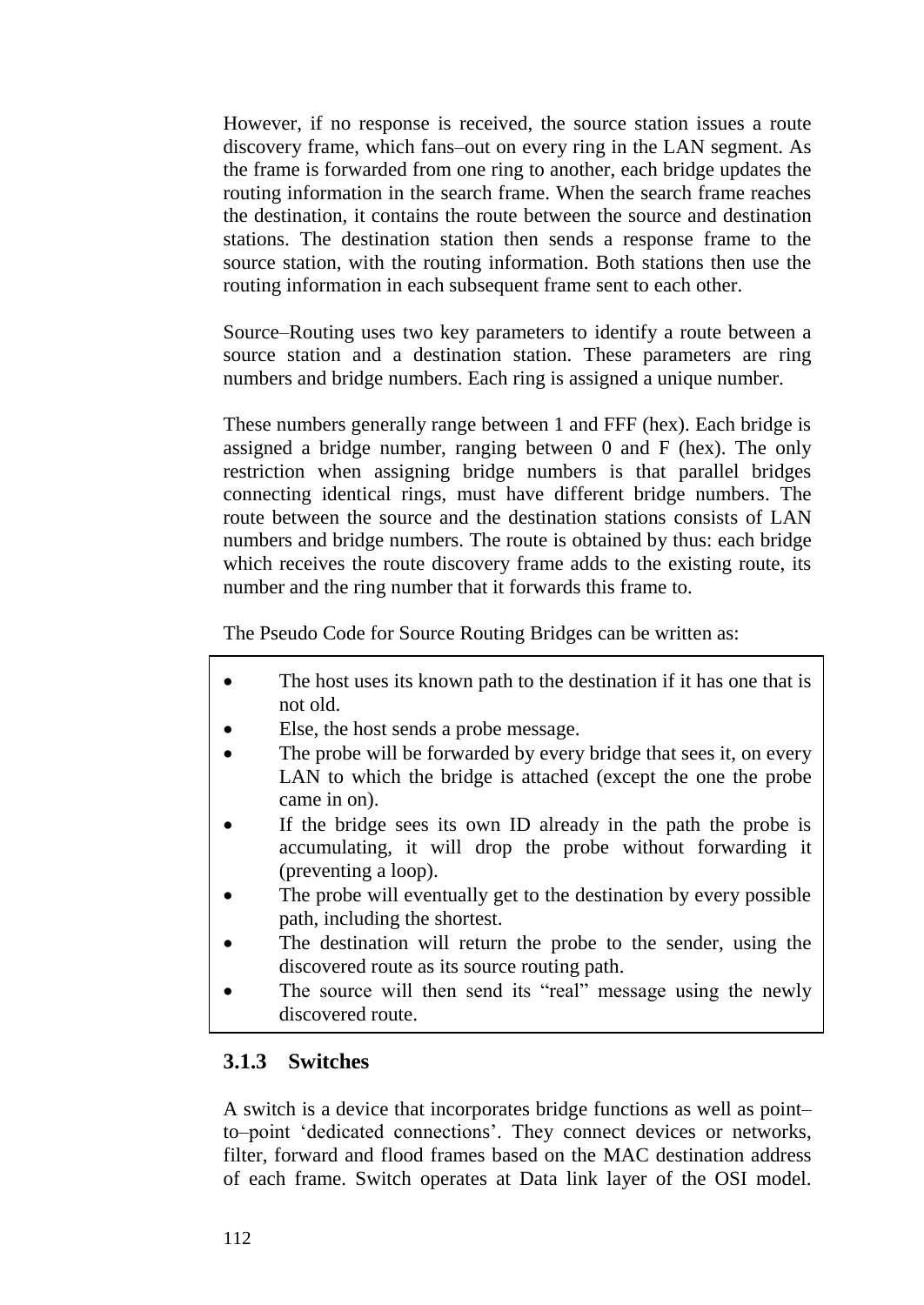They are technically called bridges. They move data without contention. Ethernet switches provide a combinations of shaed/dedicated 10/100/1000 Mbps connection. Some E–net switches support cut– through switching: frame forwarded immediately to destination without waiting for assembling of the entire frame in the switch buffer. They significantly increase throughput. It provides express lane for traffic.



### **3.1.4 Hubs**

If multiple incoming connections need to be connected with multiple out–going connections, then a hub (Figure 4) is required. In data communications, a hub is a place of convergence where data arrive from one or more directions and are forwarded out in one or more other directions. Hubs are multi–port repeaters and as such, they obey the same rule as repeaters. They operate at the OSI Model Physical Layer.

Hubs are used to provide a Physical Star Topology. At the centre of the star is the Hub, with the network nodes located on the tips of the star.



#### **Star Topology**

The hub is installed in a central wiring closet, with all the cables extending out to the network nodes. The advantage of having a central wiring location is that it's easier to maintain and troubleshoot large networks. All of the network cables come to the central hub. This way, it is especially easy to detect and fix cable problems. You can easily move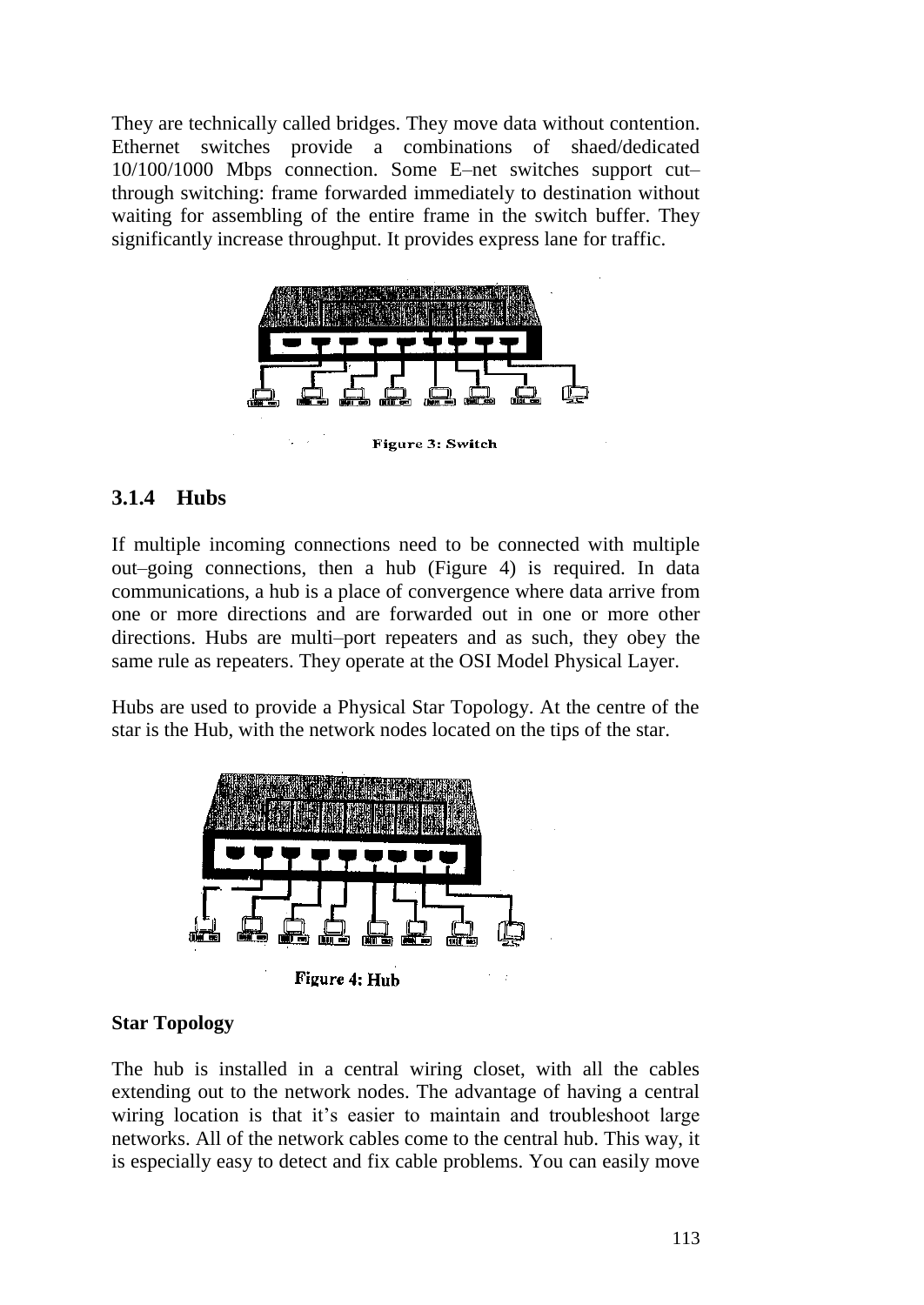a workstation in a star topology by changing the connection to the hub at the central wiring closet.

The disadvantages of a star topology are shown below:

- Failure of the Hub can disable a major section of the network.
- The Star Topology requires more cabling than does the Ring or the Bus topology because all stations must be connected to the hub, not to the next station.

### **Hub's Segment–to–Segment Characteristics**

To understand the Ethernet segment–to–segment characteristics of a hub, let us first determine how the Ethernet Hubs operate. Logically, they appear as Topology, and physically, as a Star Topology. Looking inside an Ethernet, we can see that it consists of an electronic printed circuit board. Understating that inside the Hub is only more repeaters, we can draw the conclusion that all connections attached to a Hub are on the same segment (and have the same segment number). A single repeater is said to exist from any port to any port, even though it is indicated as a path of 2 repeaters.

### **Cascaded Hub Network**

Connecting hubs together through ports creates Cascading Hubs. One Master Hub (Level 1) is connected to many Level 2 (slave) Hubs, which are masters to Level 3 (slave) Hubs in a hierarchical tree (or clustered star). The maximum number of stations in a Cascaded Hub Network is limited to 128.

#### **Backbone Networks**

In a Backbone Network, there is no master Hub. The level 1 Hubs are connected through their AUI port to a Coax backbone. For thin coax, up to 30 hubs can be connected together. For thick coax, up to 100 hubs can be connected to the backbone. The backbone is considered to be a populated segment.

Level 2 Hubs are allowed to be connected to Level 1 Hubs' 10 Base T ports. This connection between the two hubs is considered an unpopulated segment, or link segment. Up to 1,024 stations (or nodes) can be attached to the Level 2 Hubs' 10 BaseT ports.

All stations and segments would appear as 1 Logical segment, with 1 Network Number. In the real world, 1024 stations are never attached to 1 segment; as the resulting traffic would slow the network to a crawl.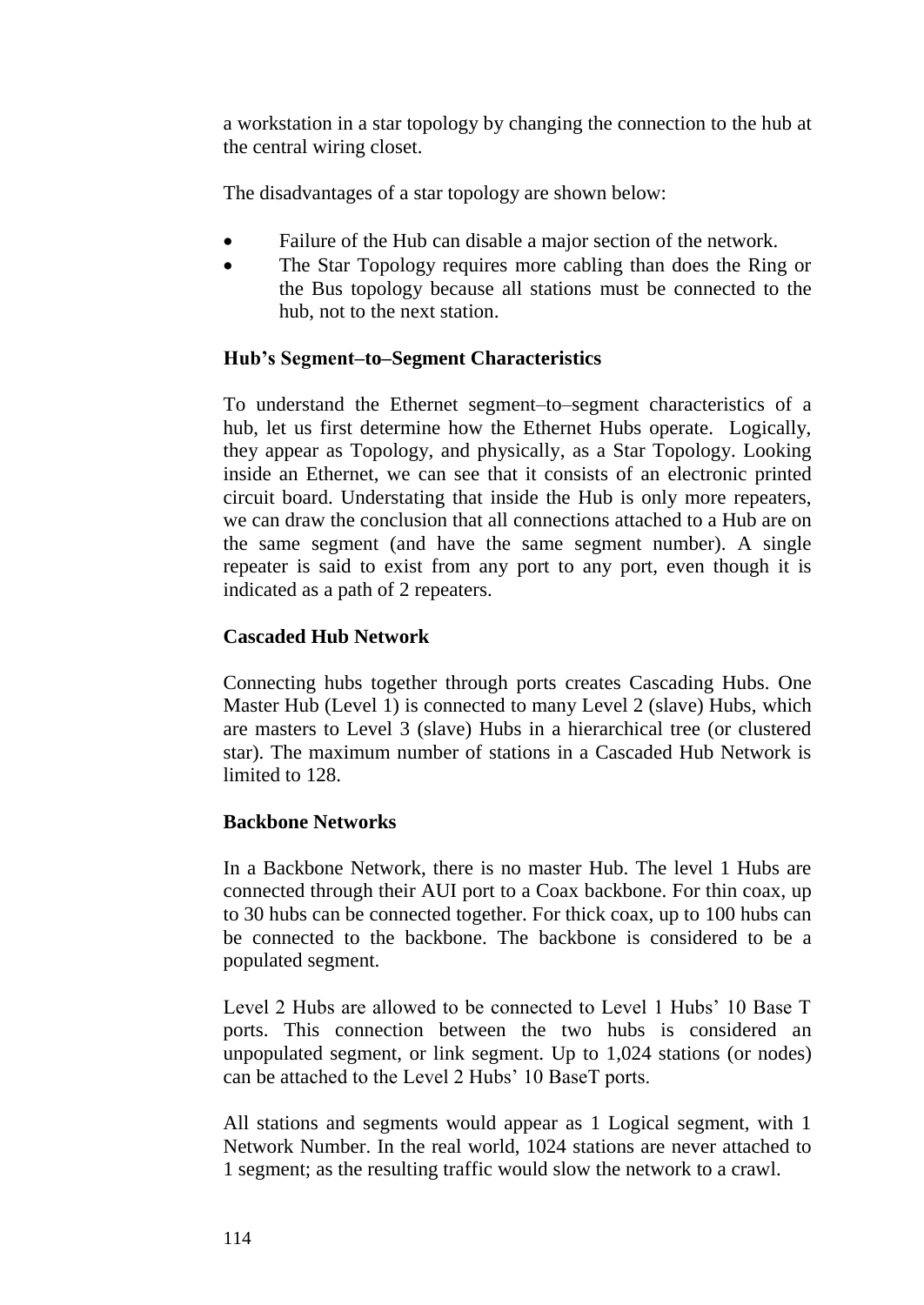#### **Hub's Addressing**

Because a Hub is just many repeaters in the same box, any network traffic between nodes is heard over the complete network. As far as the stations are concerned, they are connected on 1 long logical bus (wire).

### **Half–Duplex and Full–Duplex Ethernet Hubs**

Normal Ethernet operation is Half–Duplex: only 1 station or node is talking at a time. The stations take turns talking on the bus (CSMA/CD– bus arbitration). Full–Duplex Ethernet Hubs are hubs which allow two– way communication, thus doubling the available bandwidth from 10 Mbps to 20 Mbps. Full–duplex hubs are proprietary products, and normally only work within their own manufacturer's line.

For example, if A wanted to talk to C, a direct 10 Mbps line would be connected through the two switching hubs. Simultaneously, if D wanted to talk to B, another direct 10 Mbps line (in the opposite direction) would be connected through the two switching hubs (doubling the available bandwidth to 20 Mbps).

There are no official standards for Full–Duplex Ethernet although proprietary standards do exist.

#### **Switching Hubs**

Switching hubs are hubs that will directly switch ports to each other. They are similar to full duplex hubs, except that they allow dedicated 10 Mbps channels between ports.

If A wanted to communicate with B, a dedicated 10 Mbps connection would be established between the two. If C wanted to communicate with D, another dedicated 10 Mbps connection would be established.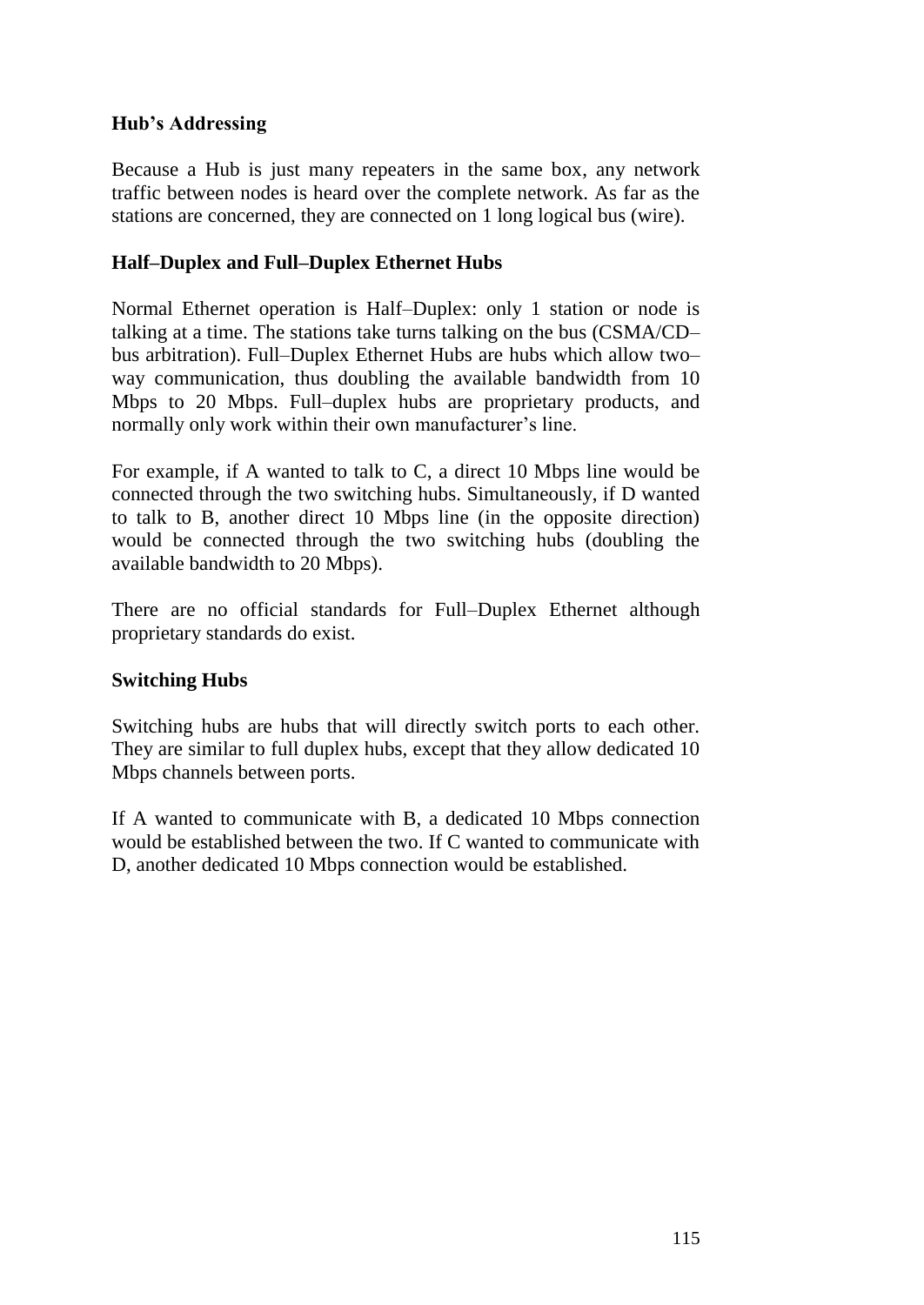|    | <b>HUBS</b>                   | <b>SWITCHES</b>                       |
|----|-------------------------------|---------------------------------------|
| 1. | <b>Collision Domain</b>       | <b>Broadcast Domain</b>               |
| 2. | All of the parts on a hub are | Each part on a switch may be          |
|    | part of the same Ethernet     | regarded as a separate Ethernet       |
|    |                               | (but all are part of the same local   |
|    |                               | area network).                        |
| 3. | All parts on a hub share the  | Each part on a switch has its own     |
|    | same $10Mb (100 Mb)$          | 10Mb (100 Mb) bandwidth               |
|    | bandwidth)                    |                                       |
| 4. | Any frame appearing on one    | A directed frame appearing on one     |
|    | port of a hub is repeated to  | part of a switch is forwarded only to |
|    | all other ports on the hub    | the destination port.                 |
| 5. | A sniffer on any hub port     |                                       |
|    | can see all of the traffic on |                                       |
|    | the network                   |                                       |
| 6. | A hub will repeat defective   | Switched networks are difficult to    |
|    | frames                        | sniff.                                |

## **3.1.5 Comparison Of Switches And Hubs**

## **4.0 CONCLUSION**

In this unit, we have examined the features of several network devices such as repeaters, bridges, switches, hubs, etc and their various purposes in networks.

This unit has exposed you to when and how to use any of these devices. But you should note that all the network devices discussed in this unit are used at physical layer and Data link layer.

## **5.0 SUMMARY**

In this unit we have studied about features of different network devices namely: repeaters, bridges, hubs and switches.

| <b>Repeaters</b> | are used in long distance network cable to enhance the signals<br>that get weakened due to attenuation.                                 |
|------------------|-----------------------------------------------------------------------------------------------------------------------------------------|
| <b>Bridges</b>   | are used to interconnect multiple LANs two devices at the data<br>link layers of the OSI model.                                         |
| <b>Switches</b>  | are used for performing the functions of bridges as well as<br>point-to-point dedicated connections.                                    |
| <b>Hubs</b>      | are used to interconnect various incoming connections<br>with different outgoing connections at the Physical layer<br>of the OSI Model. |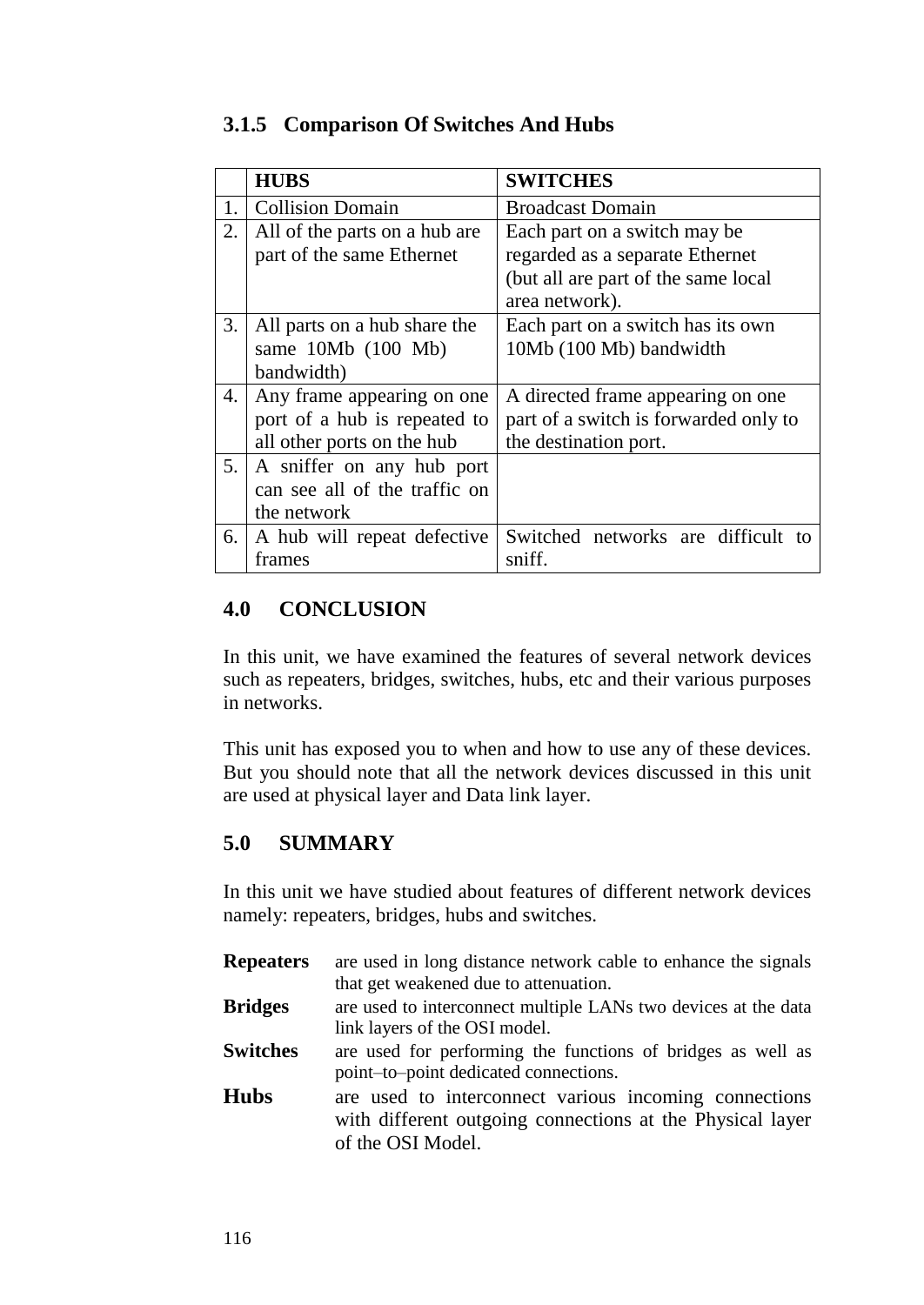## **6.0 TUTOR–MARKED ASSIGNMENT**

- 1. Which of the following network devices is used at the physical layer? (a) Routers (b) Bridges (c) Repeaters (d) Switches
- 2. List the major functionality of a bridge
- 3. Compare Switches and Hubs.
- 4. What are Switching Hubs?

In the next unit, we will examine another set of network devices.

# **7.0 REFERENCES/FURTHER READING**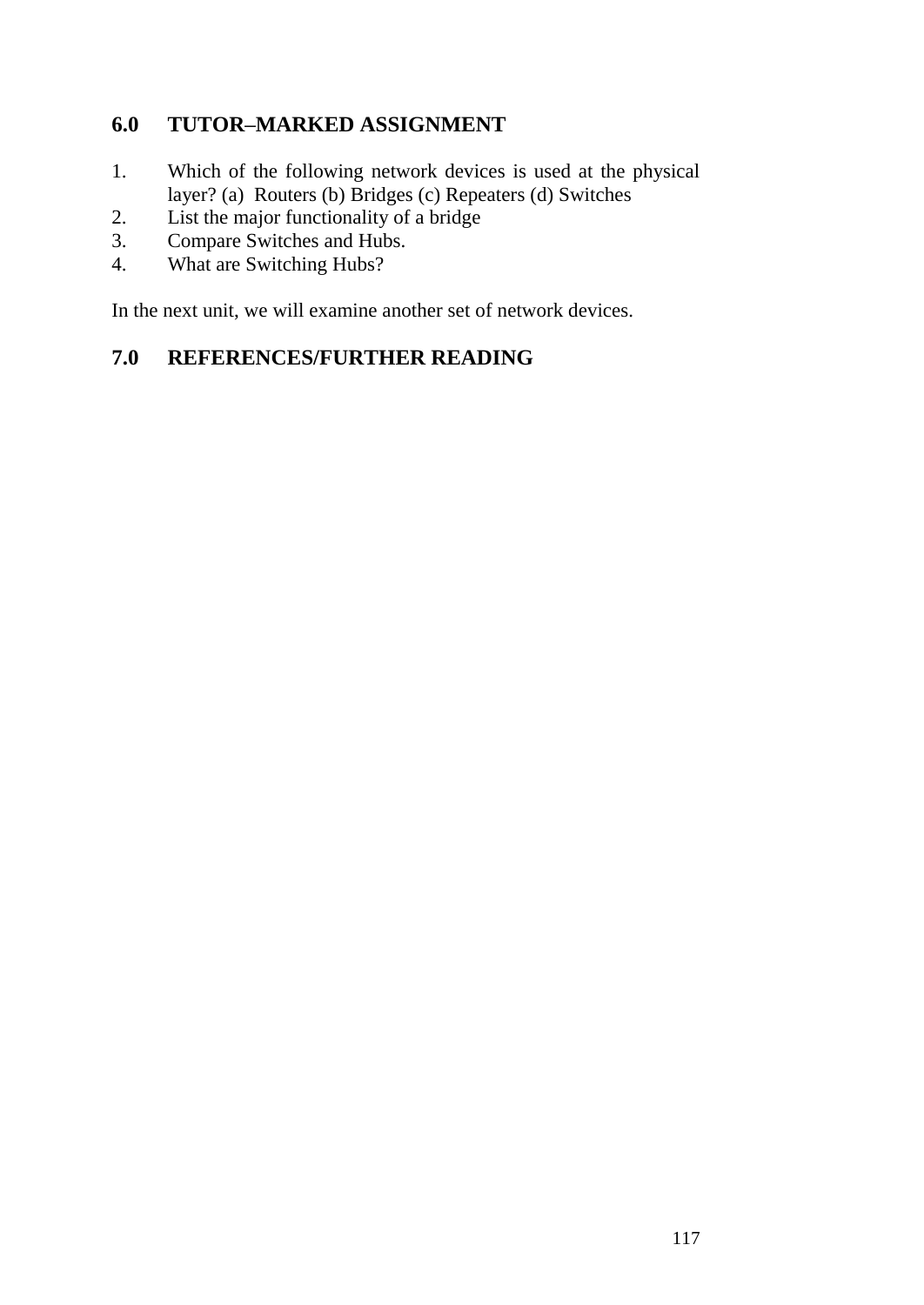### **CONTENTS**

- 1.0 Introduction
- 2.0 Objectives
- 3.0 Main Content
	- 3.1 Network Devices
		- 3.1.1 Routers
		- 3.1.2 Comparison of Bridges & Routers
		- 3.1.3 Gateways
		- 3.1.4 Modems
- 4.0 Conclusion
- 5.0 Summary
- 6.0 Tutor–Marked Assignment
- 7.0 References/Further Reading

## **1.0 INTRODUCTION**

In the previous unit, we studied some of the network devices which are used at physical layer and data link layer. In this unit, we continue our discussion about devices/operating at lower layers, and also look at higher layer devices. Routers and Gateways work at network layers and above, whereas modem work at a lower layer. We will also examine the differences between bridges and routers.

### **2.0 OBJECTIVES**

At the end of this unit, you should be able to:

- routers
- gateways
- modems.

### **3.0 MAIN CONTENT**

#### **3.1 Network Devices**

### **3.1.1 Routers**

In an environment consisting of several network segments with different protocols and architecture, a bridge may not be adequate for ensuring fast communication among all of the segments. A complex network needs a device which not only knows the address of each segment, but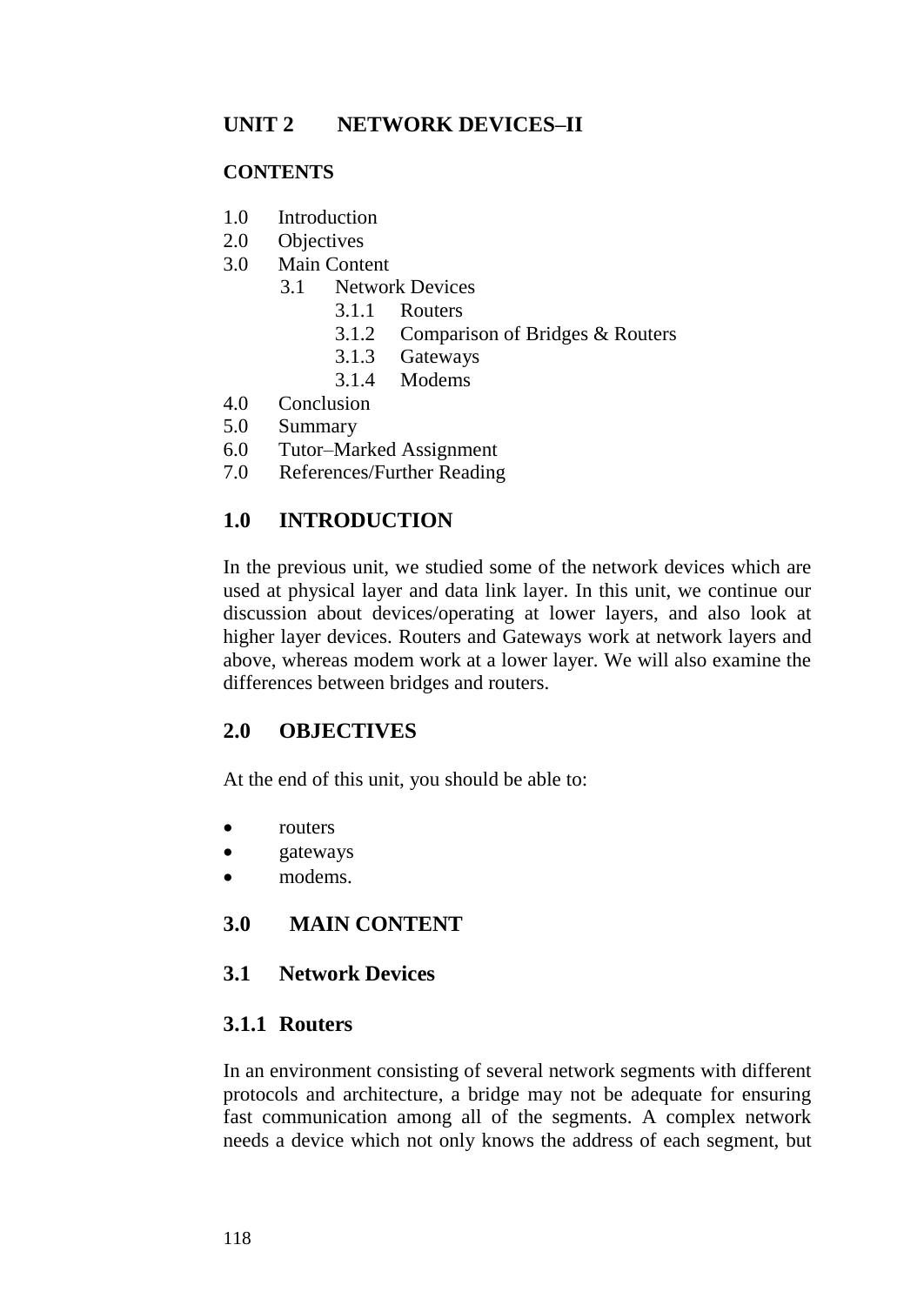also can determine the best path for sending data and filtering broadcast traffic to the local segment. Such a device is called a Router.

Routers are both hardware and software devices. They can be cards that plug into a collapsed backbone, stand–alone devices or software that would run on a file server.

#### **Purpose of Routers**

The purpose of a router is to connect nodes across an Internetwork, regardless of the Physical Layer and Data Link Layer protocol that is used. Routers are hardware and topology–independent. Routers are not a ware of the type of medium or frame that is being used (Ethernet, Token Ring, FDDI, X.25, etc.). Routers are a ware of the Network Layer protocol that is used (e.g., Novell's IPX, UNIX's IP, XNS, Apple's DDP, and so on).

#### **Router OSI Operating Layer**

Routers operate on the OSI Model's Network Layer. The Internetwork must use the same Network Layer protocol. Routers allow the transportation of the Network Layer PDU through the Internetwork, even though the Physical and Data Link Frame size and addressing scheme may change.

Routers that only know Novell IPX (Internetwork Packet Exchange) will not forward Unix's IP (Internetwork Packet) PDUs, and vice versa. Routers only see the Network Layer protocols that they have been configured for. This means that a network can have multiple protocols running on it (e.g., SPX/IP, TCPIIP AppleTalk, XNS, etc.).

For example, a Novell SPX/IPX router; only sees the Network Layer protocol, IPX. This means that any TCP/IP PDUs will not pass through: the router does not recognise the PDUs, and doesn't know what to do with them. Therefore, routers allow network traffic to be isolated – or segmented – based on the Network Layer Protocol. This provides a functional segmentation of the network.

Routers that can only see one protocol are called Protocol–Dependent Routers. Routers that can see many different protocols (two or more) are called Multi–protocol Routers.

#### **Routing Protocols**

Routing Protocols are a "sub–protocol" of the Network Layer Protocol. They deal specifically with the routing of packets from the source, to the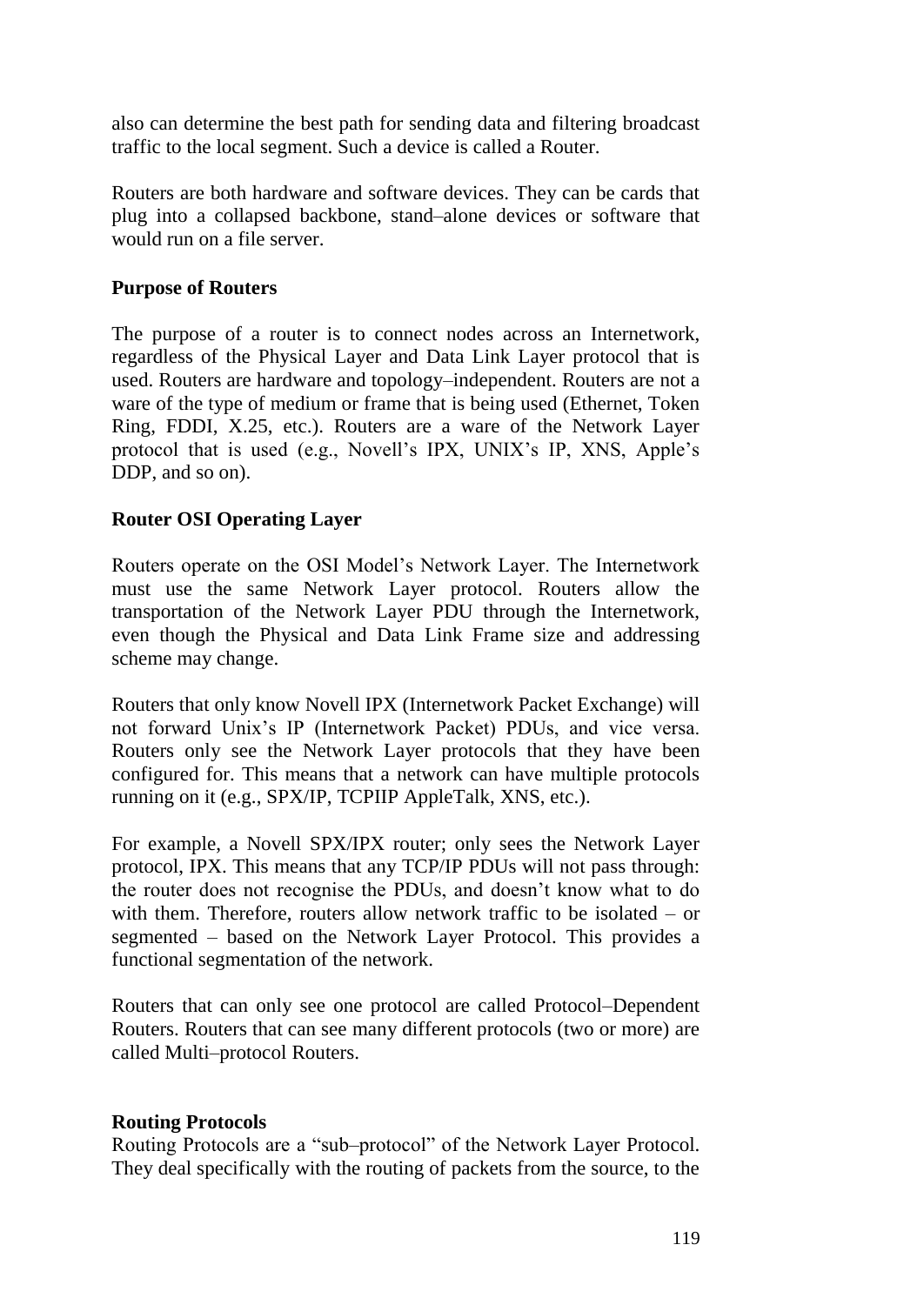destination (across an Internetwork). Examples of Routing Protocols are: RIP, IGRP and OSPF. Let us look at each of these protocols in some more detail.

#### **RIP–Routing Information Protocol**

RIP was one of the first routing protocols to gain widespread acceptance. It is described in RFC1058, which is an internet standard. Commercial NOS, such as Novell, Apple, Banyan Vines, and 3Com, use RIP as the base routing algorithm for their respective protocol suites.

RIP is a distance vector algorithm. Routers maintain a detailed view of locally–attached network segments, and a partial view of the remainder of the routing table. The routers contain information on the umber of Hop counts of each segment. A hop is considered to be one transverse through a router. Pass through a router and the hop count increases by 1.

The routers are updated every 30 seconds, when each router sends out a RIP broadcast. This advertisement process is what enables RIP routing to be dynamic. Dynamic routers can change routing tables on the fly (as the network configuration changes). By using the Hop Count information from their routing tables, routers can select the shortest path (the least number of hops) to the destination.

#### **Apple uses RTMP (Routing Table Maintenance Protocol):**

This adds a good, bad or suspect route status indicator, depending on the age of the route information.

#### **Novell adds Ticks to the RIP Algorithm:**

Ticks are dynamically assigned values that represent the delay associated with a given route. Each tick is considered 1/18 of a second. LAN segments are typically assigned a value of 1 tick. A T1 link may have a value of 5 to 6 ticks and a 56 Kbps line may have a value of 20 ticks. A larger number of ticks indicate a slower routing path.

Three commonest problems that can occur with RIP are shown below:

#### **1. Routing loops**

The router indicates that the shortest path is going back the way the packet came from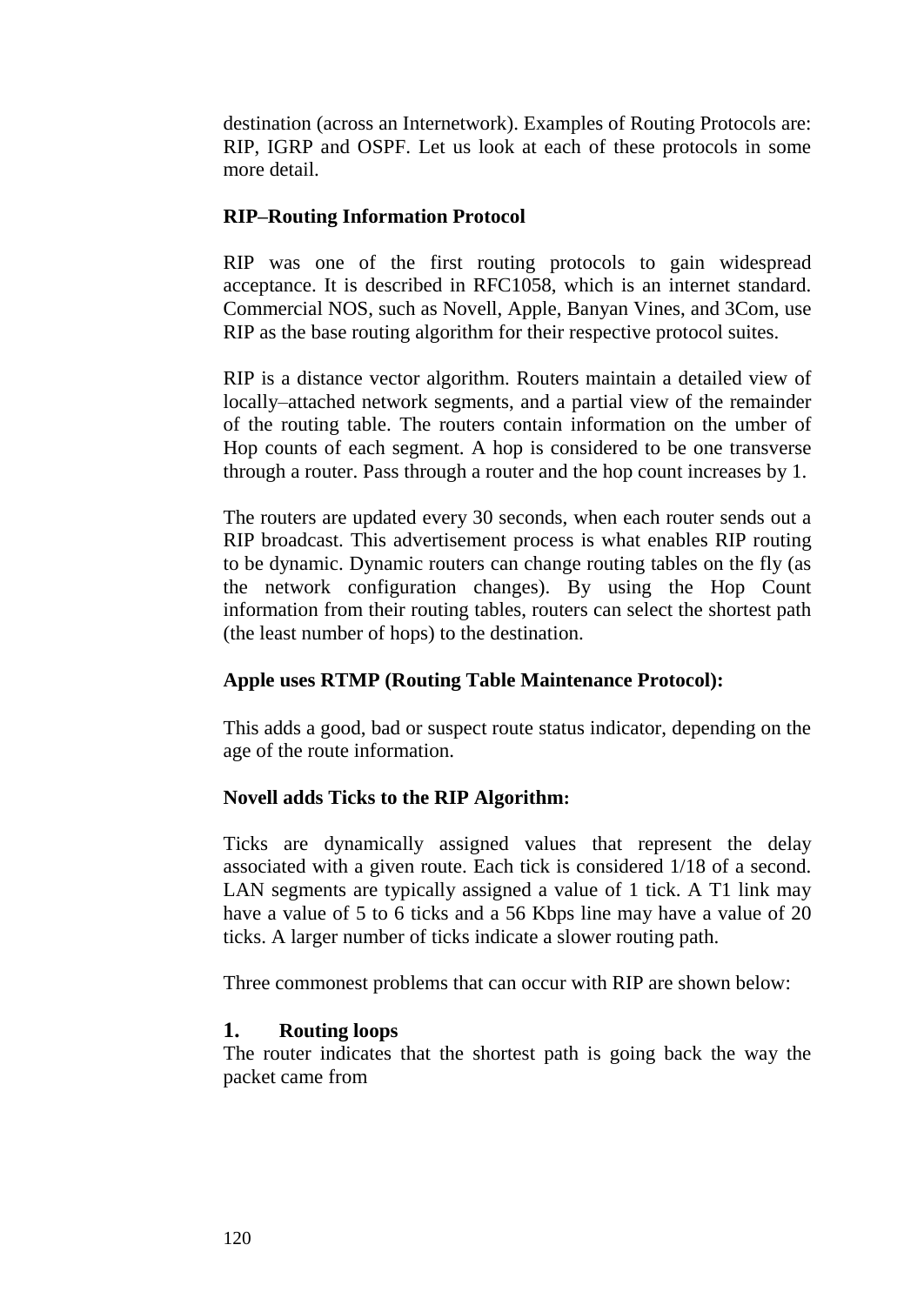#### **2. Slow Route Convergence**

Routers have delay timers that start counting after the RIP advertising packet is broadcast. This gives the routers time to receive and formulate a proper routing table from the other routers. If the delay timer is too short, the routing table can be implemented with incomplete data causing routing loops.

### **3. Hop Count Exceeded**

The maximum number of hop counts is 15 for RIP. A hop count of 15 is classified as unreachable which makes RIP unsuitable for large networks where hop counts of 15 and above are normal.

### **EGRP–Exterior Gateway Routing Protocol**

EGRP was created to solve many of the problems with RIP, and has become the default routing protocol across the internet. EGRP is an enhanced distance vectoring protocol; it uses up to5 metrics (conditions) to determine the best route as shown below:

- 1. Bandwidth
- 2. Hop Count (Delay)–maximum of 255
- 3. Maximum Packet size
- 4. Reliability
- 5. Traffic (Load).

These routing metrics are much more realistic indicators (of the best routes) than simple hop counts.

### **OSPF–Open Shortest Path First**

#### **OSPF is a link state premises:**

It has several states of routers that are linked together in a hierarchical routing model. This means that each router maintains link status information and this is exchanged between routers wishing to build routing tables. Unlike RIP, OSPF uses IP directly, OSPF packets being identified by a special value in the IP datagram protocol field.

The top of the root is the Autonomous Router that connects to the autonomous systems (the Internet). The next is the Backbone Routers, the highest area in the OSPF system. Border routers are attached to multiple areas and they run multiple copies of the routing algorithm. Last are internal routers that run a single routing database for one area.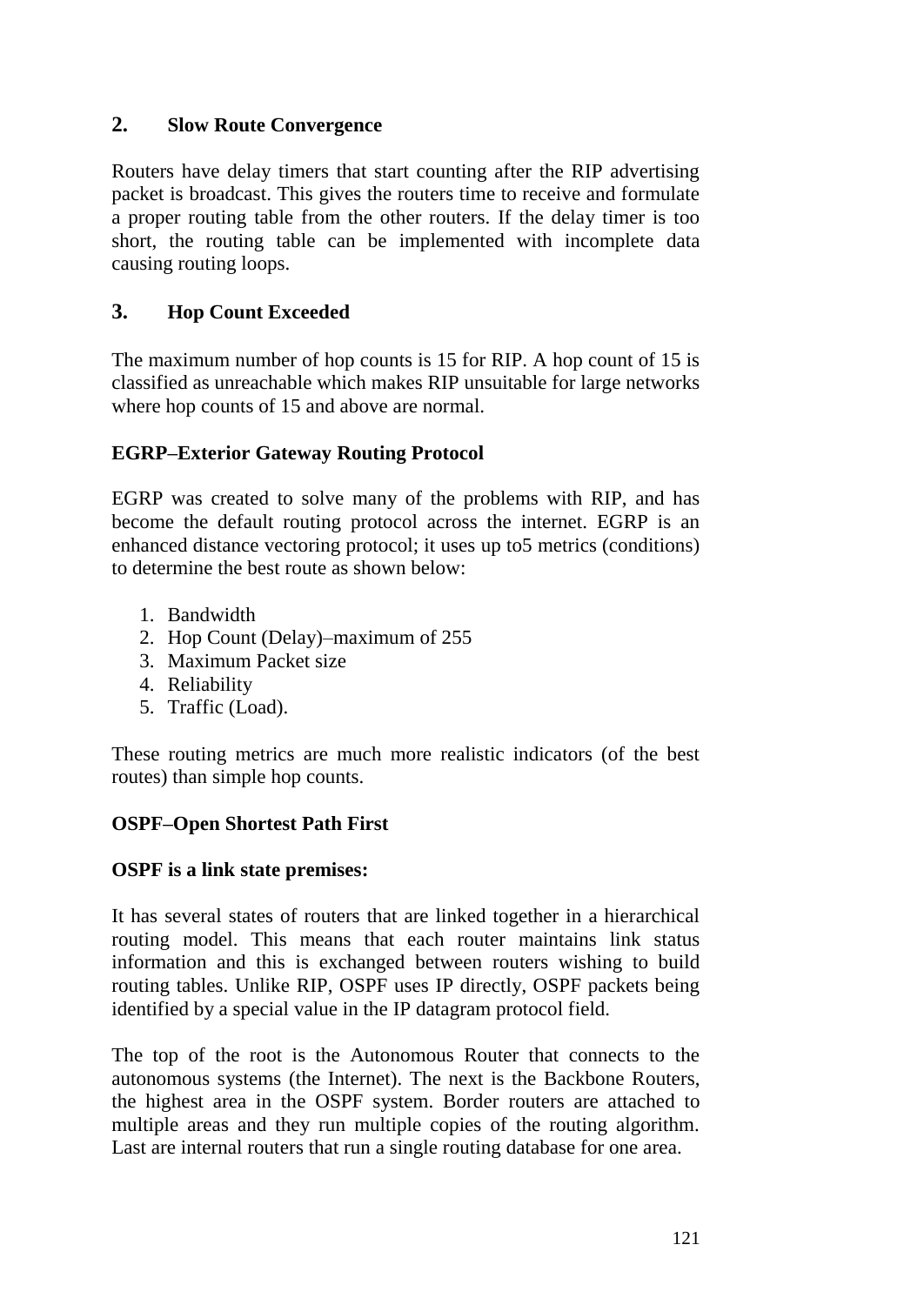Basically, by dividing the network into a routing hierarchy, both substantial reduction of routing update traffic and faster route convergence – result on a local basis. Each level has a smaller routing table and less to update.

## **3.1.2 Comparison of Bridges and Routers**

- Both are stored–and forward devices, but Routers are Network Layer devices (examine network layer headers) and Bridges are Link Layer devices.
- Routers maintain routing tables (hierarchical, aggregatable addresses) and implement routing algorithms, bridges maintain filtering tables (flat addresses) and implement filtering, learning and spanning tree algorithms.

## **3.1.3 Gateways**

This device (Figure 1) is used to connect totally dissimilar networks. They function at a high end of OSI model. They perform protocol conversion for all seven layers of the OSI model. They are commonly used to connect a LAN and a main frame computer. Gateways handle conversions of messages, addresses and protocol, to deliver a message from one network to another. They offer greatest flexibility in internetworking communications. Gateway's decision – making is more complex than Routers. They are very costly and their implementation, maintenance and operations, are also very complex. They are slower than other devices. They can recover e–mail messages in one format and convert them into another format.

Gateways provide an interface between IPX–based LANs and the IP protocols of the internet. This provides a centralised and secure way to connect IPX–based LANs to IP networks. Because of this, a single IP address can be used for an entire network. Therefore, this eliminates configuration and maintenance problems.

Dual–homed Gateway is also present in the network. It is a system that has two or more network interfaces. It acts to block or filter some or all of the traffic trying to pass between the networks in firewall configuration.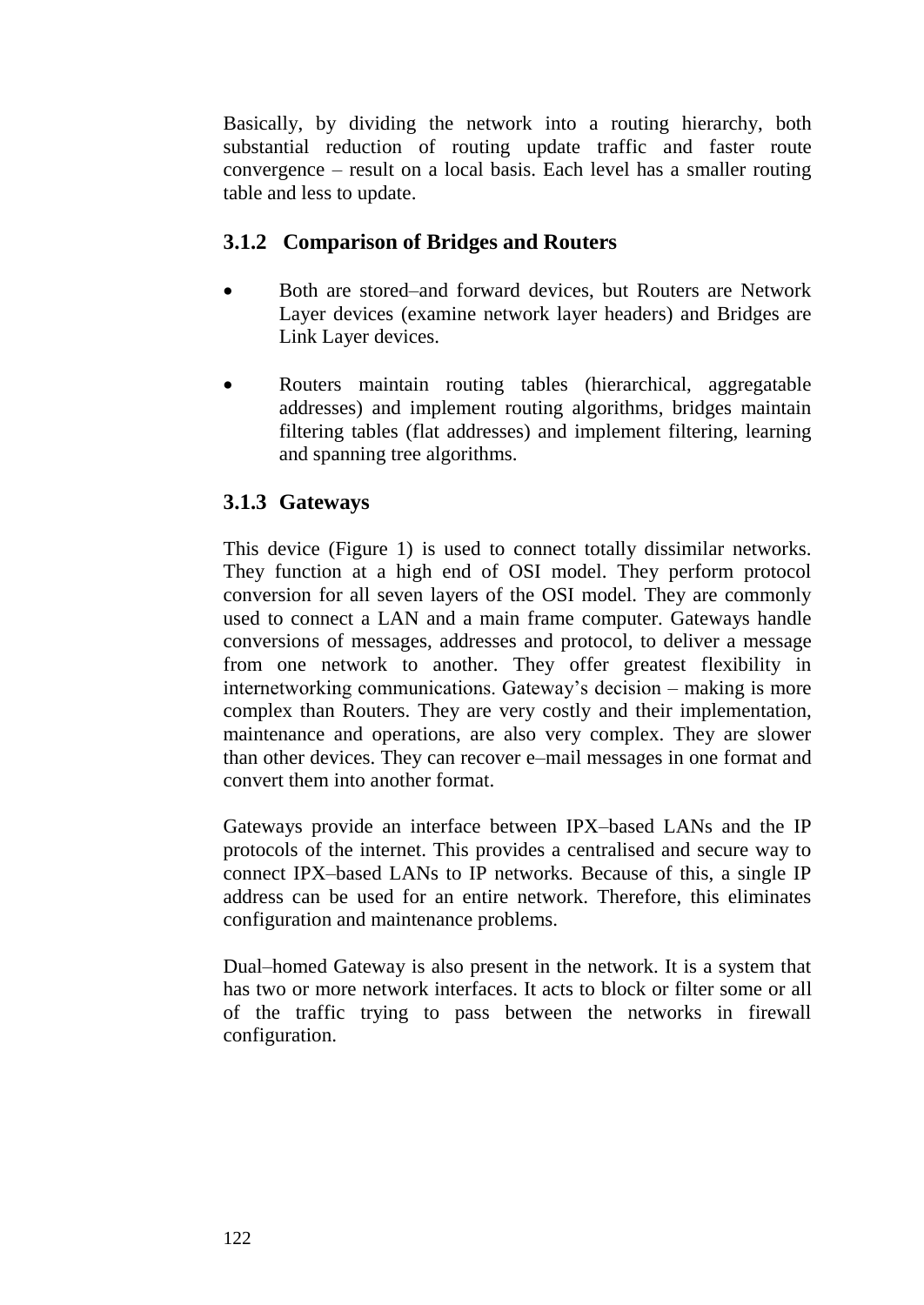

**Figure 1: Gateway**

Gateway has its main memory and processor to perform protocol conversion.

Typical corporate gateways connect the PC world of token Ring, Ethernet and AppleTalk LANs to IBM's main frame SNA environment with x.25 packet switched networks or DECnet networks.

At the lowest level, gateway provides terminal emulation so all LAN workstations can emulate varies considerably depending on the gateway.

Second level of gateway functionality includes file sharing between LAN & host. Novell has developed a platform – independent version of netware that will run on several different platforms, including several traditional mini–computer platforms.

At the higher level of functionality, a gateway would provide peer–to– peer communications between micro computer programs running on the LAN, and mainframe programs running on the host. These types of client/server relationships will become more and more important in the near future as programs are written to distribute databases among LAN's mini–computers and mainframes, with the machine users communicating with the programs, using the same type of user interface.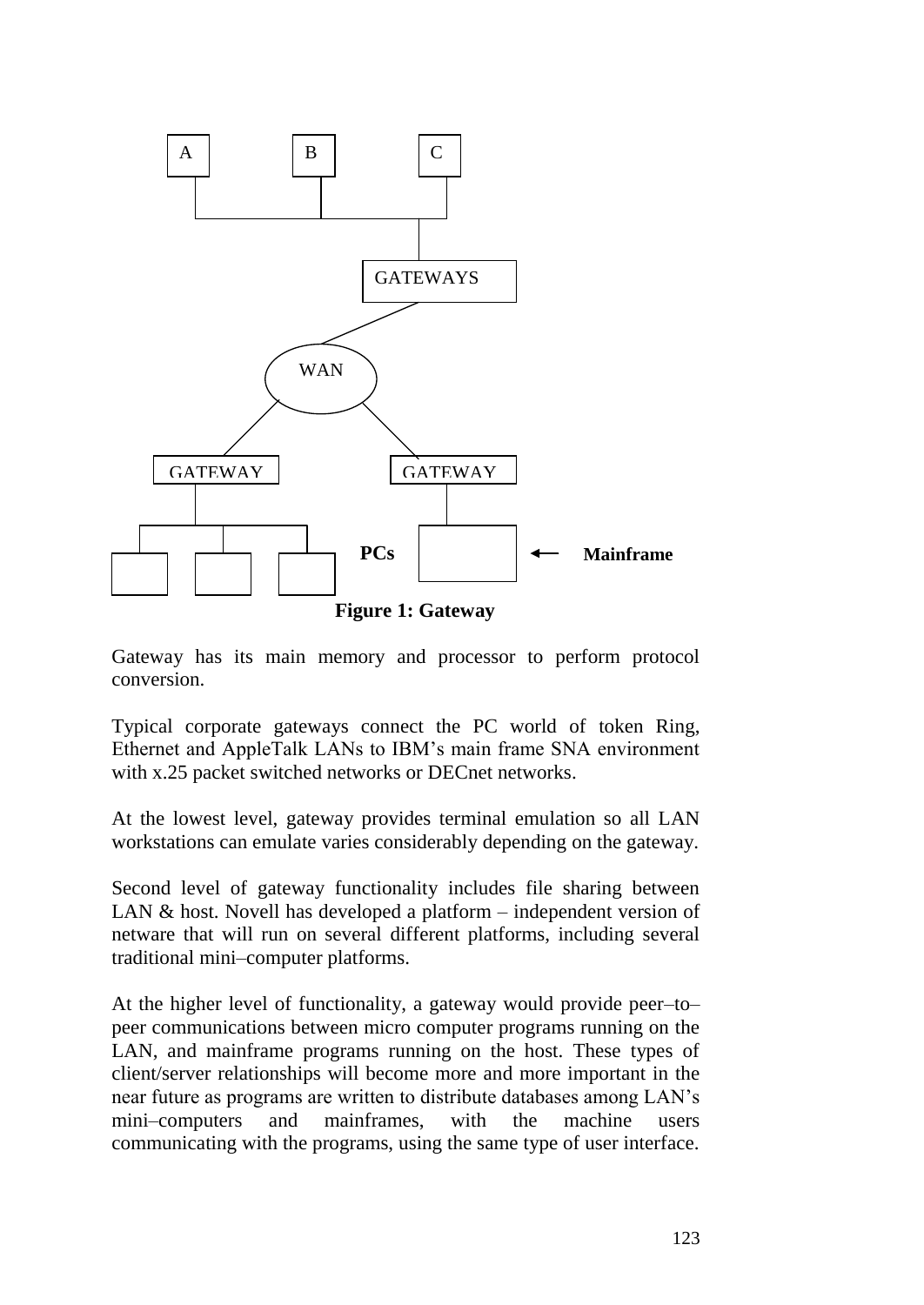#### **How Do Gateways Link Hosts and LANs?**

Using gateway's micro–mainframe connection is much more cost effective than other types of connections like using coaxial cable via PC 3270 emulation card etc. The gateway board emulates a cluster controller so each network workstation is seen by the mainframe as a terminal linked to the cluster controller. The gateway's multiple mainframe sessions are split among the network's workstations, so the channel rarely sits idle. Only the gateway needs to have a circuit card and the software necessary for protocol conversion and terminal emulation.

#### **Remote LAN Gateways**

These gateways (Figure 2) are becoming very common because of the evolution of enterprise networks and WAN. A PC on the remote site's LAN functions as a gateway and runs gateway software. This gateway PC functions as a cluster controller and communications with a frontend processor using IBM's Synchronous Data Link Control (SDLC) protocol via synchronous modems located at both sites.

The limitation of these gateways has speed. A synchronous modem can dial up a front–end processor at speeds up to 64Kbps. Companies with heavy micro–mainframe traffic might require multiple remote gateways to solve this congestion problem.

#### **X.25 Gateways**

Remote LAN can also communicate with IBM mainframe viz., x.25 gateway. A gateway PC with an adapter card functions as a cluster controller and runs special gateway software that Contains the QLLC protocol, an IBM defined protocol that runs over the X.25 suite. The other LAN workstations emulate IBM 3270 terminals. The IBM host simply assumes it's communicating with the remote cluster controller.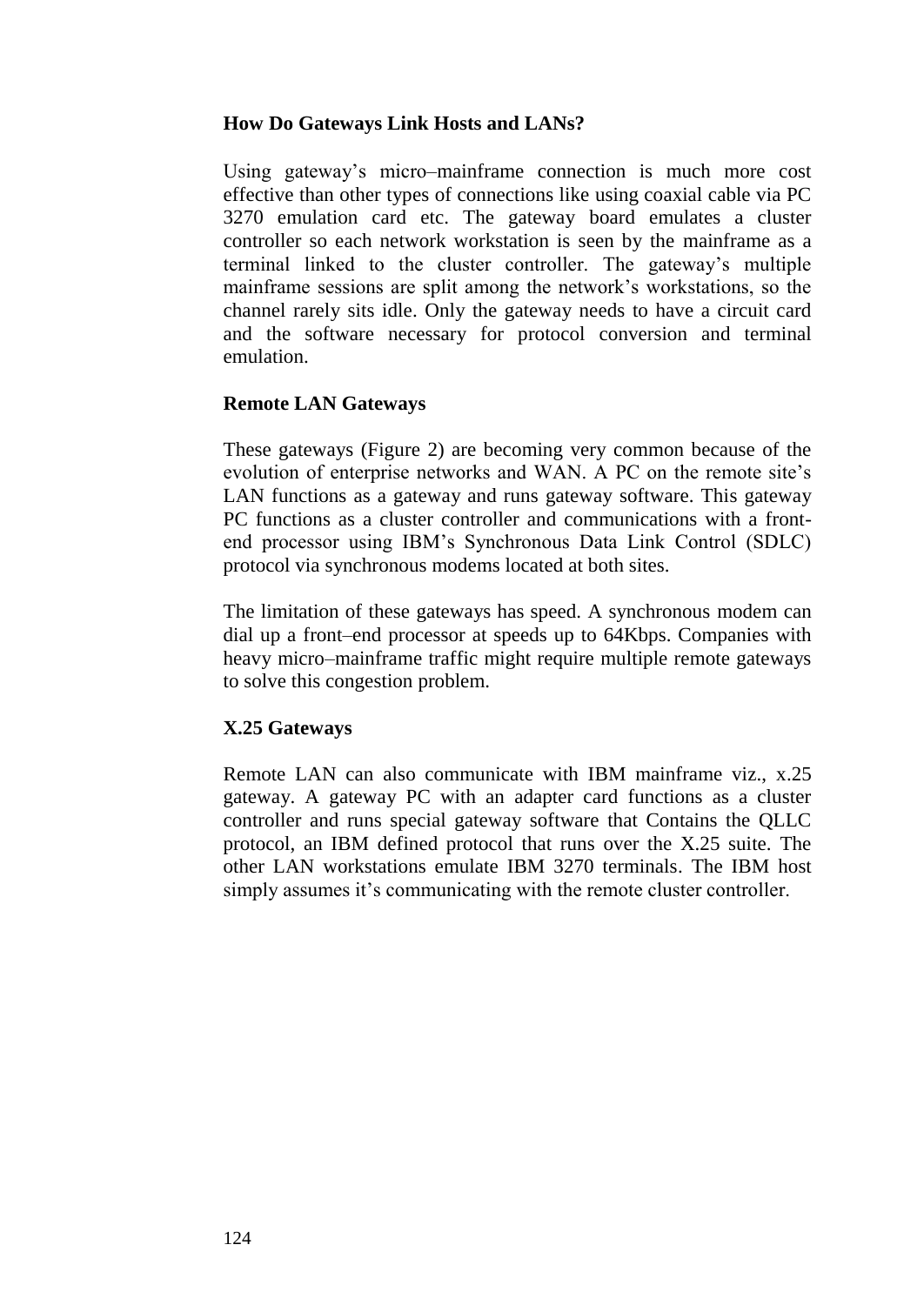

**Figure 2: Remote LAN Gateway**

**Netware Workstation running 3270 Terminal Emulation Software**

### **3.14 Modem**

This is a device which is used to convert digital signals generated by the computer into an analog signal to be carried by a public access telephone line. It is also the device that converts the analog signal received over a phone line into digital signal usable by the computer. A modem derives it meaning from a modulation, and demodulation is a composite word that refers to two functional units that make up a device. A signal modulator and a signal demodulator. A modulator converts digital signal into an analog signal. A demodulator converts analog signal into digital signal.

Modem can be classified into many categories to include the mode of transmission and their techniques, as well as by the application features they contain and the type of lines they are built to service.



**Figure 3: Signal conversion by modems i.e Modulation and Demodulation**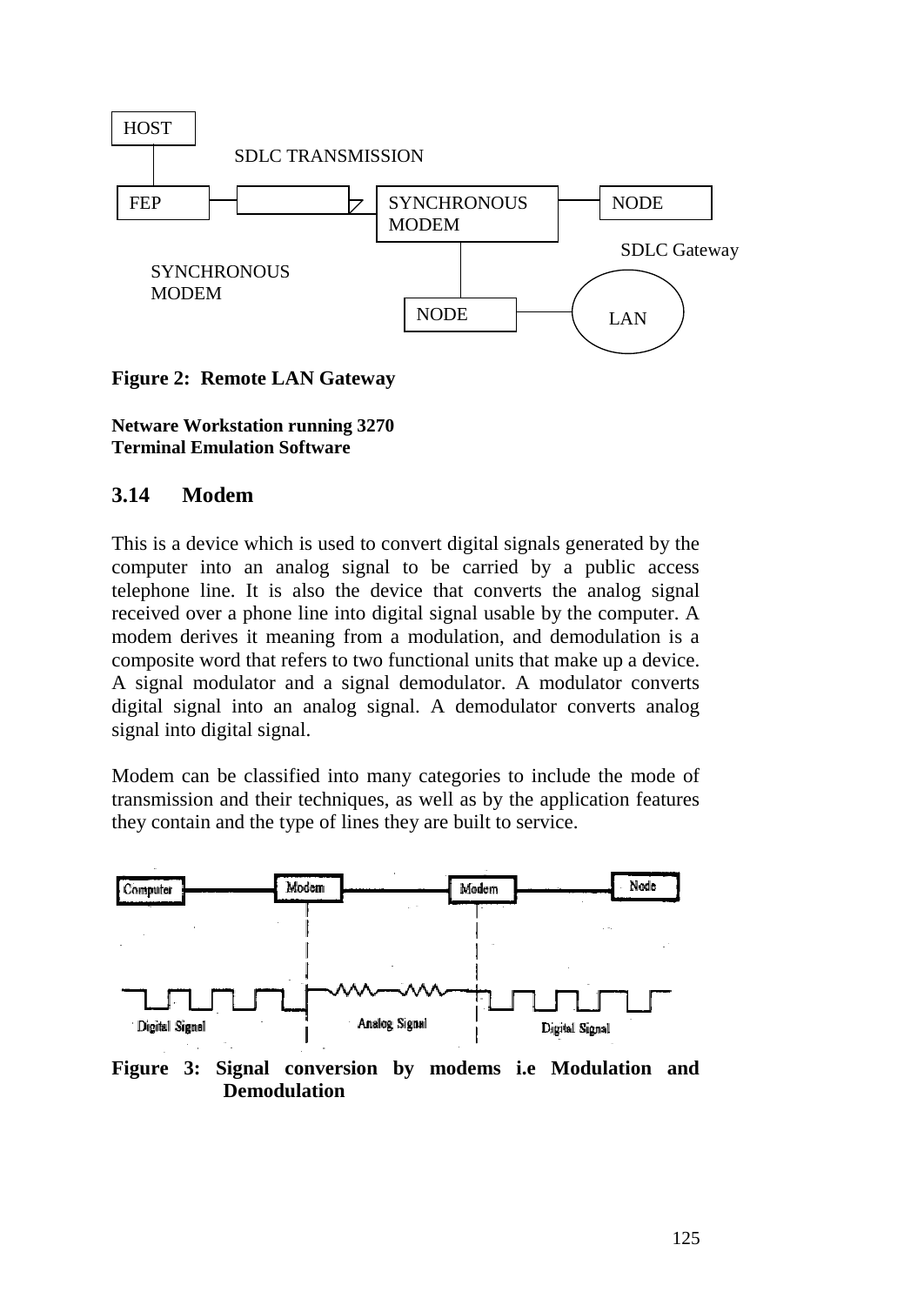### **Speed**

Modem speed ranges from 300 bps to 56kbps. It normally transmits about 10 bits/character (each character has 8 bits); maximum rate of characters for a high speed modem is 2,880 characters/sec. For example, a compressed image of 20KB (equivalent to 20,000 characters) will take nearly 6 seconds to load on the fastest modem. The tasks which a modem can perform are:

- 1. Automatically dials another modem using either touch–tone or pulse dialing.
- 2. Auto answer i.e., automatically answers another modem for making connection.
- 3. Disconnects a telephone connection when data transfer has been completed or if an error occurs.
- 4. Automatic speed negotiation between two modems
- 5. Converts bits into the form suitable for the line (Modulator)
- 6. Transfer data reliably with the correct type of handshaking
- 7. Convert received signals back into bits (demodulator)

#### **Modem standards**

The CCIT (now known as ITU) has defined standards for modem communication. Each uses v number to define their type.

| $v.22$ bis | It operates at 1200 or 2400bps |
|------------|--------------------------------|
| v.32       | Operates at 9600 bps           |
| $v.32$ bis | Operates at 19,200 bps         |
| v. 33      | Operates at 14,400 bps         |
| v. 34      | Operates at 28,800 bps         |
|            |                                |

#### **Modem Commands**

They are provided by Hayes Company that pioneered Modems and defined the standard method of programming the mode of modem, which is the AT command language. A computer gets the attention of the modem by sending "AT" command. For example, 'ATDT' is the touch–tone dial command. Initially, a modem is in the command mode and accepts commands from the computer. These commands are sent at either 300 bps or 1200bps.

Most commands are sent with AT prefix. Each command is followed by carriage return character; a command without this is ignored. More than one command can be placed in a single line and spaces can be entered to improve readability, either character case can be used.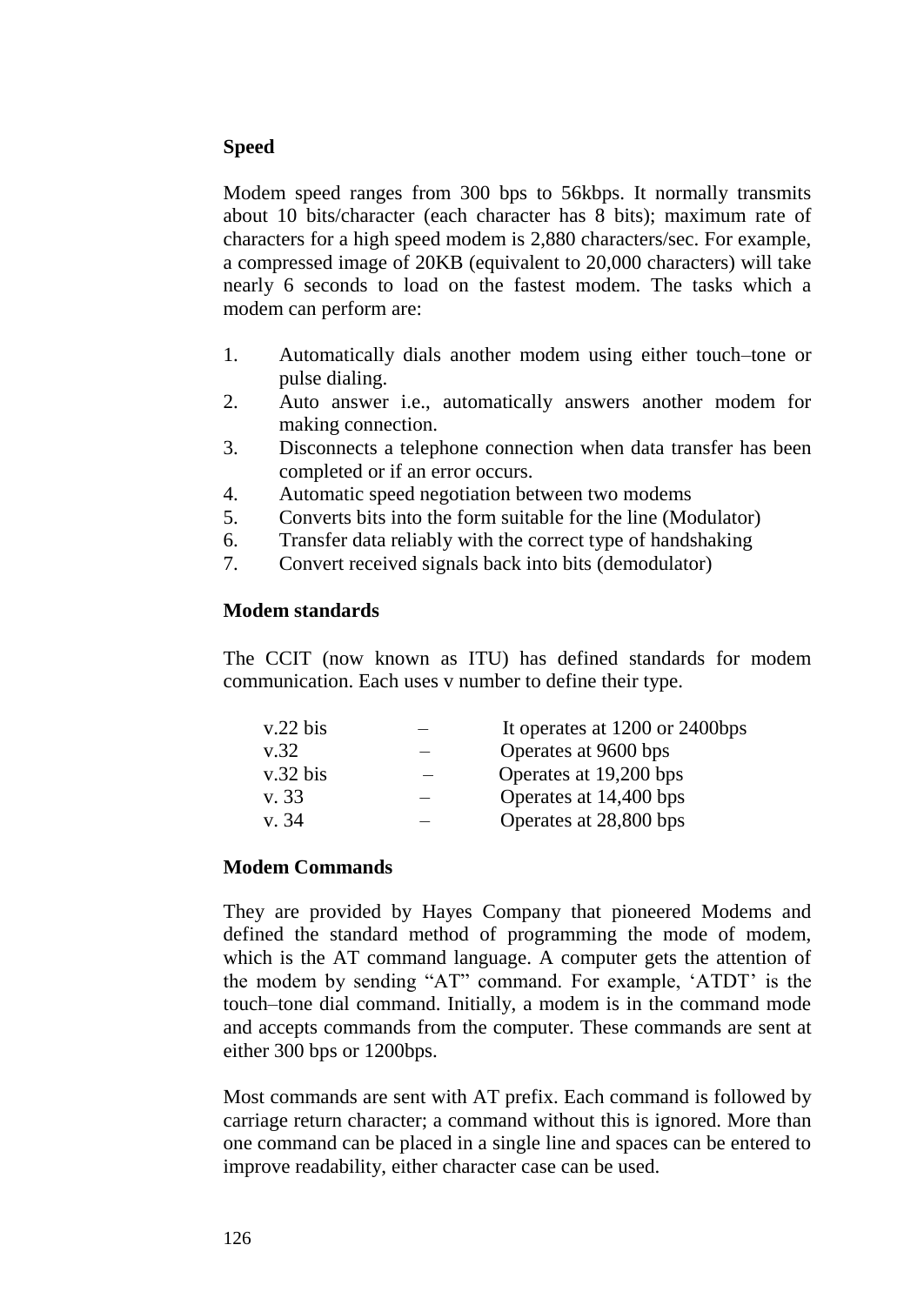Modem can enter two states; the normal state and command state. In the normal state, the modem transmits or receives characters from the computer an in the command state, characters sent to the modem are interpreted as commands. Once a command is interpreted, the modem goes into the normal state. Any character sent to the modem is then sent along with line. To interpret the modem or to end a connection so that it goes back into command mode, three consecutive '+' characters are sent i.e.  $'+++$ '.

#### **Example:**

When a computer wants to make a connection using telephone no. 17325, it sends the command. 'ATCH 17325' using tone dialing. The modem then replies with an OK response i.e., 'O' value and it tries to make connection with remote modem. If it is not able to make connection, it sends a message in form of a code as (3) for no carrier, (7) for busy (6) for no dial tone etc. If it gets connected then it returns a connect code as it sends '+++' and then waits for a command from host computer. In this case, command is "hang–up the connection" (ATH). The modem will then return an OK response when it has successfully cleared the connection.



**Figure 4: Connection establish & release** 

The modem contains various status registers called s–register which store modem settings.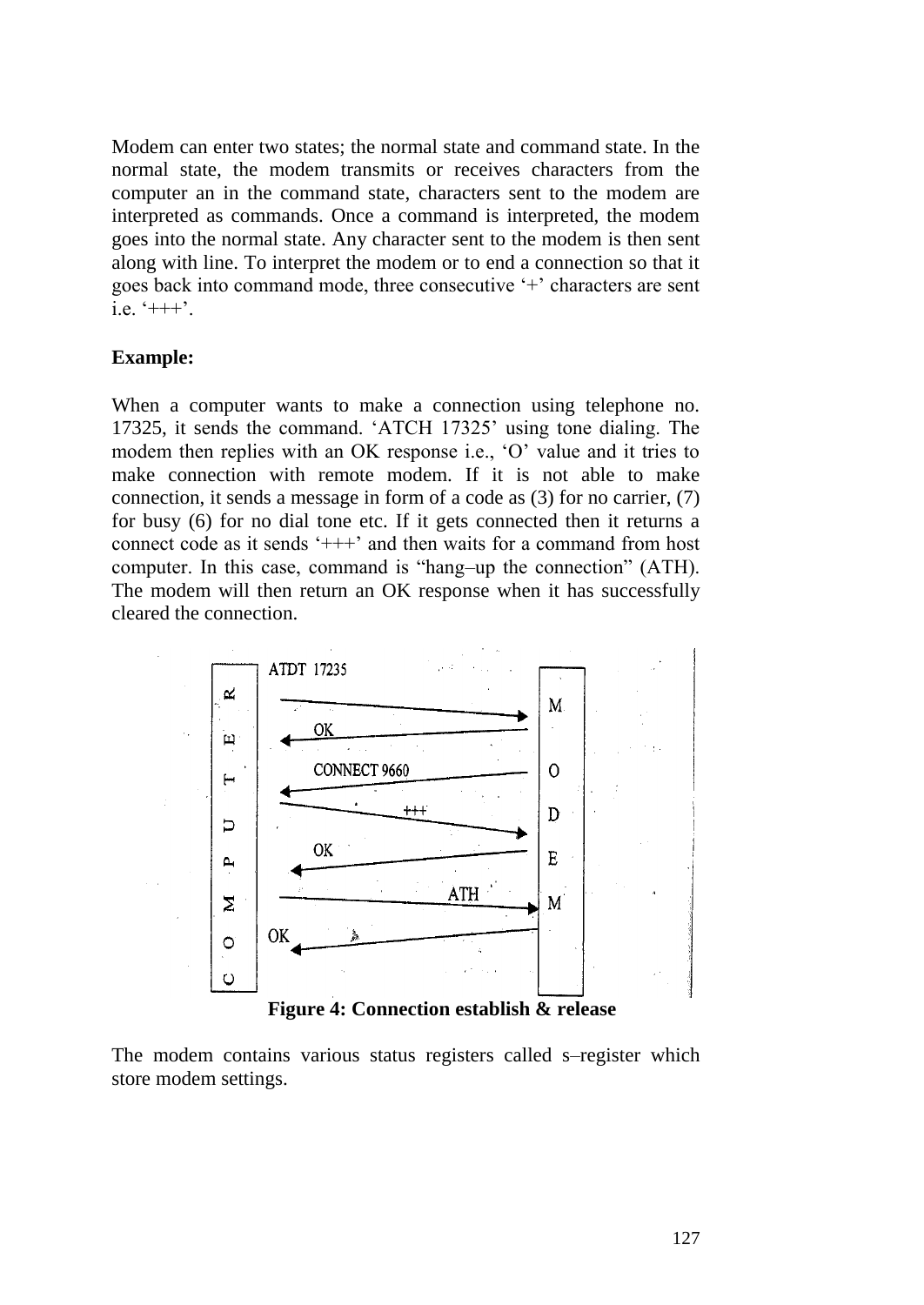#### **Modem Set Up**

The following figure shows a sample window from the MS Windows terminal program (in both MS Windows 3.x and Windows 95/98). It shows the modem command window. It can be seen that when the modem dials a number, the prefix to the number dialed is 'ATDT'. The hang–up command sequence is '+++' ATH.

| <b>MODEM COMMANDS</b>          |               |              | X                                               |
|--------------------------------|---------------|--------------|-------------------------------------------------|
| <b>COMMAND</b><br><b>DIAL</b>  | <b>PREFIX</b> | <b>SUFFX</b> | OK                                              |
| HANG UP:                       | <b>ATDT</b>   |              | <b>CANCEL</b>                                   |
| BINARY IX: $++$                |               | <b>ATH</b>   | <b>MODEM</b>                                    |
| <b>BINARY RX:</b>              |               |              | <b>DEFAULT</b><br><b>O HAYES</b><br>O MULTITECH |
| <b>ORIGINATE:</b><br>$IEISO=0$ |               | <b>ATQOV</b> | O TRAILBLAZER<br>O NONE                         |

**Figure 5: Modem commands window**

#### **Modem Indicator**

These are used to inform the user about current status of a connection. Typically the indicator lights are:

- AA ON when receiving call. OFF when not receiving calls, flash when call is incoming.
- $CD ON$  when modem detects the remote modem's carrier, else it is off.
- $OH ON$  when modem is on the hook else off.
- RD Flashes when modem is getting data or a command from the computer.
- SD Flashes when Modem is sending data.
- TR Shows that DTR line is active i.e., computer is ready to send or receive data.
- MR Shows that modem is powered up.

The following table illustrates widely used modems with bit rates & modulation techniques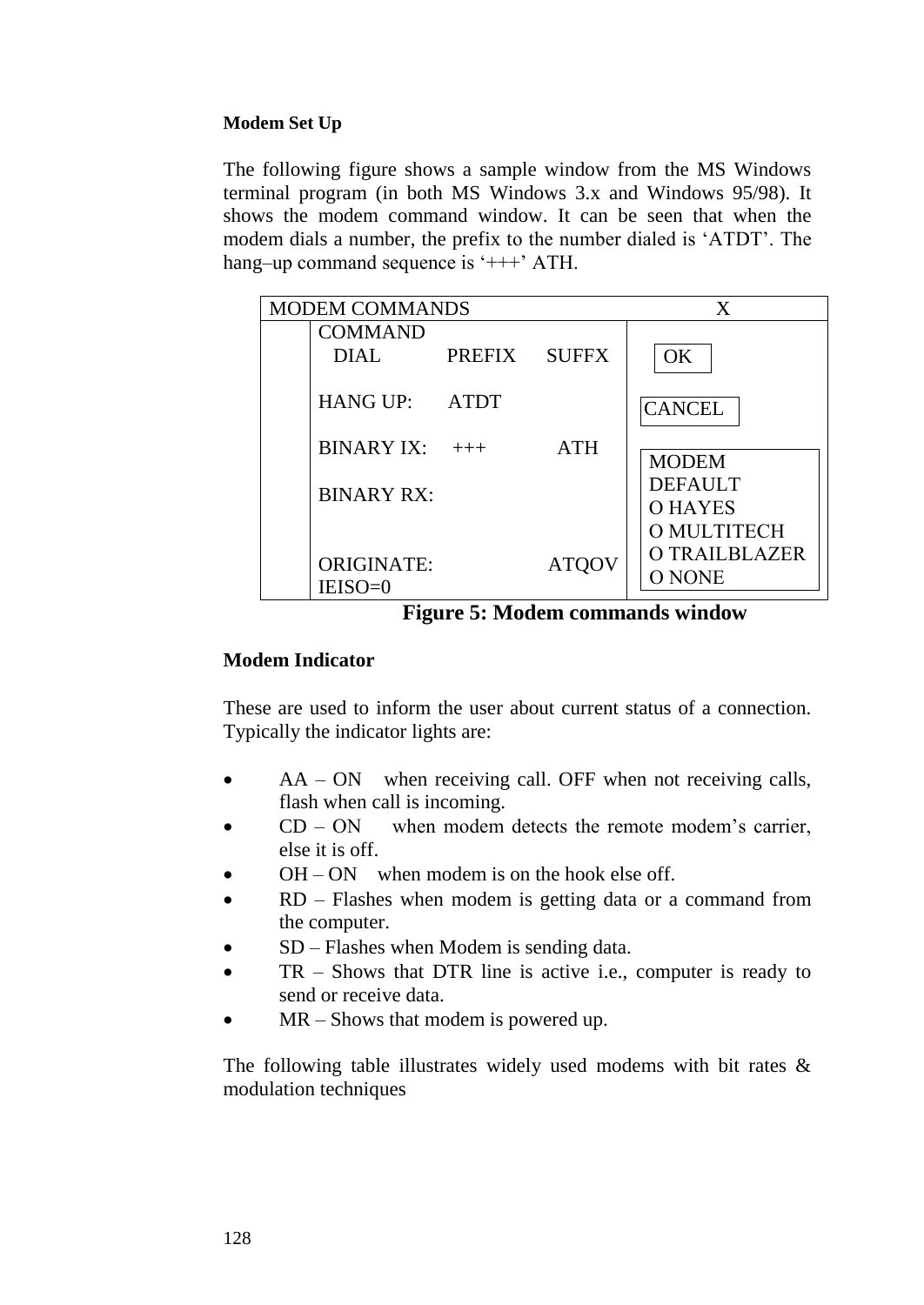### **Typical Modems:**

| <b>ITU Recommendations</b> | Bit rate (bps) | <b>Modulation</b> |
|----------------------------|----------------|-------------------|
| V.21                       | 300            | <b>FSK</b>        |
| V.22                       | 1200           | <b>PSK</b>        |
| $V.22$ bis                 | 2400           | <b>ASK/PSK</b>    |
| $V.27$ ter                 | 4800           | <b>PSK</b>        |
| V.29                       | 9600           | <b>ASK/PSK</b>    |
| V.32                       | 9600           | <b>ASK/PSK</b>    |
| V.32 bis                   | 14400          | <b>ASK/PSK</b>    |
| V.34                       | 28800          | <b>ASK/PSK</b>    |

Most modems operate with V .22 bis (2400bps), V.32 (9600bps), V.32 bis (14400bps) The V.32 and V.32 bis modems can be enhanced with echo cancellation. They also typically have built–in compression using either the V.42 bis standards or MNPC (Microcom Networking Protocol) level 5.

# **4.0 CONCLUSION**

In this unit you have been taken through network devices such as routers and gateways that work at network layers and above, and modems that work at a lower layer.

This unit has also exposed you to the differences between bridges and routers.

## **5.0 SUMMARY**

In this unit, we have studied about some networking devices which are used at higher layers of OSI model. The devices which were covered are the following:

### **1. Router**

Used to connect two devices at the network layer of the OSI Model

#### **2. Gateway**

Used to connect totally dissimilar networks because they can perform protocol conversion for all seven layers of the OSI Model.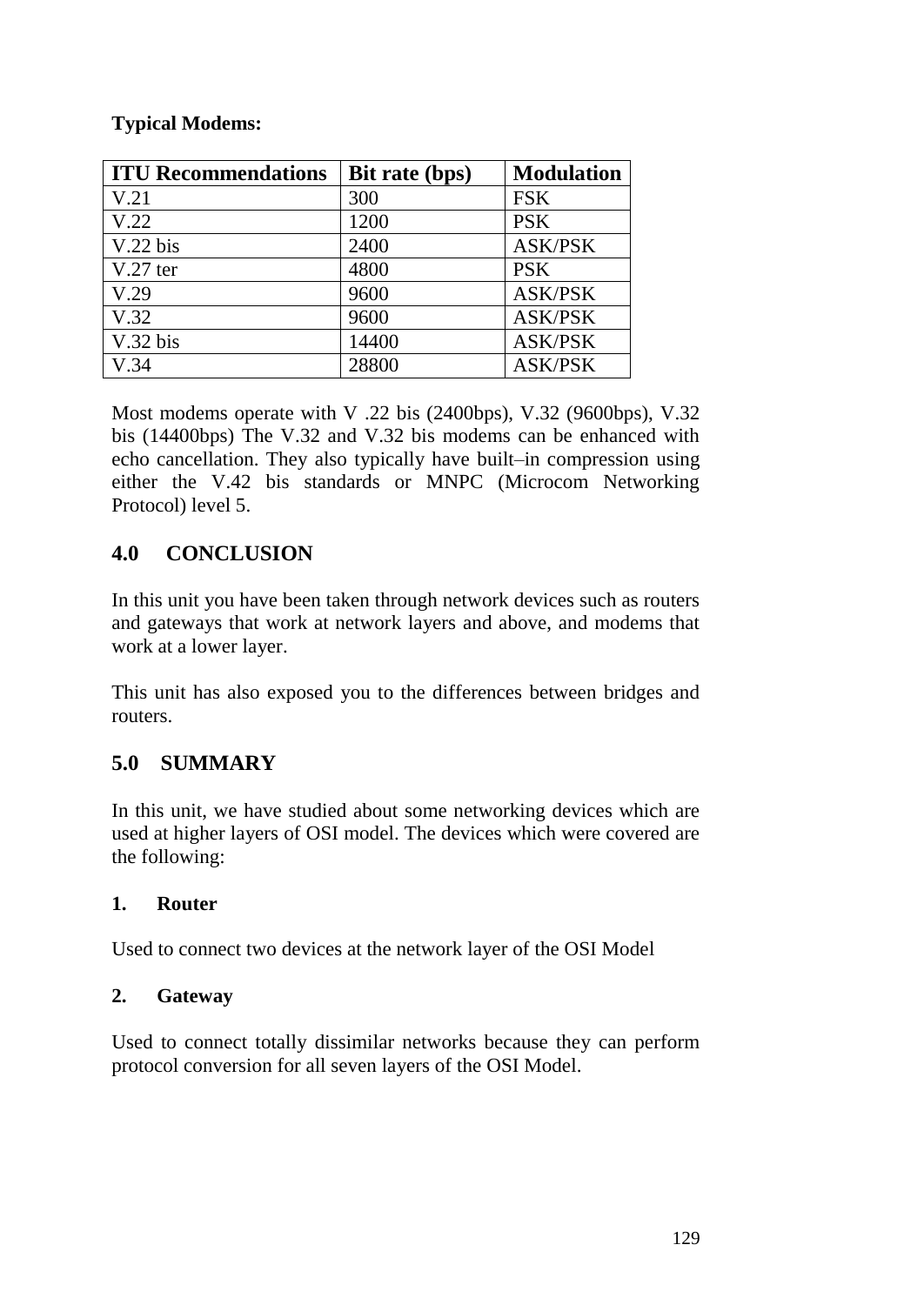## **3. Modem**

Used to connect the computer with the telephone lines. A Modem can convert digital signal of a computer to analog signals, so that it can be transferred through the telephone lines.

## **6.0 TUTOR–MARKED ASSIGNMENT**

- 1. Which layer does the Router operates?
	- (a) Physical Layer (b) MAC Layer (d) Network Layer
	- (c) Session Layer
- 2. List few standards of modems.
- 3. List the names of routing protocols.

# **7.0 REFERENCES/FURTHER READING**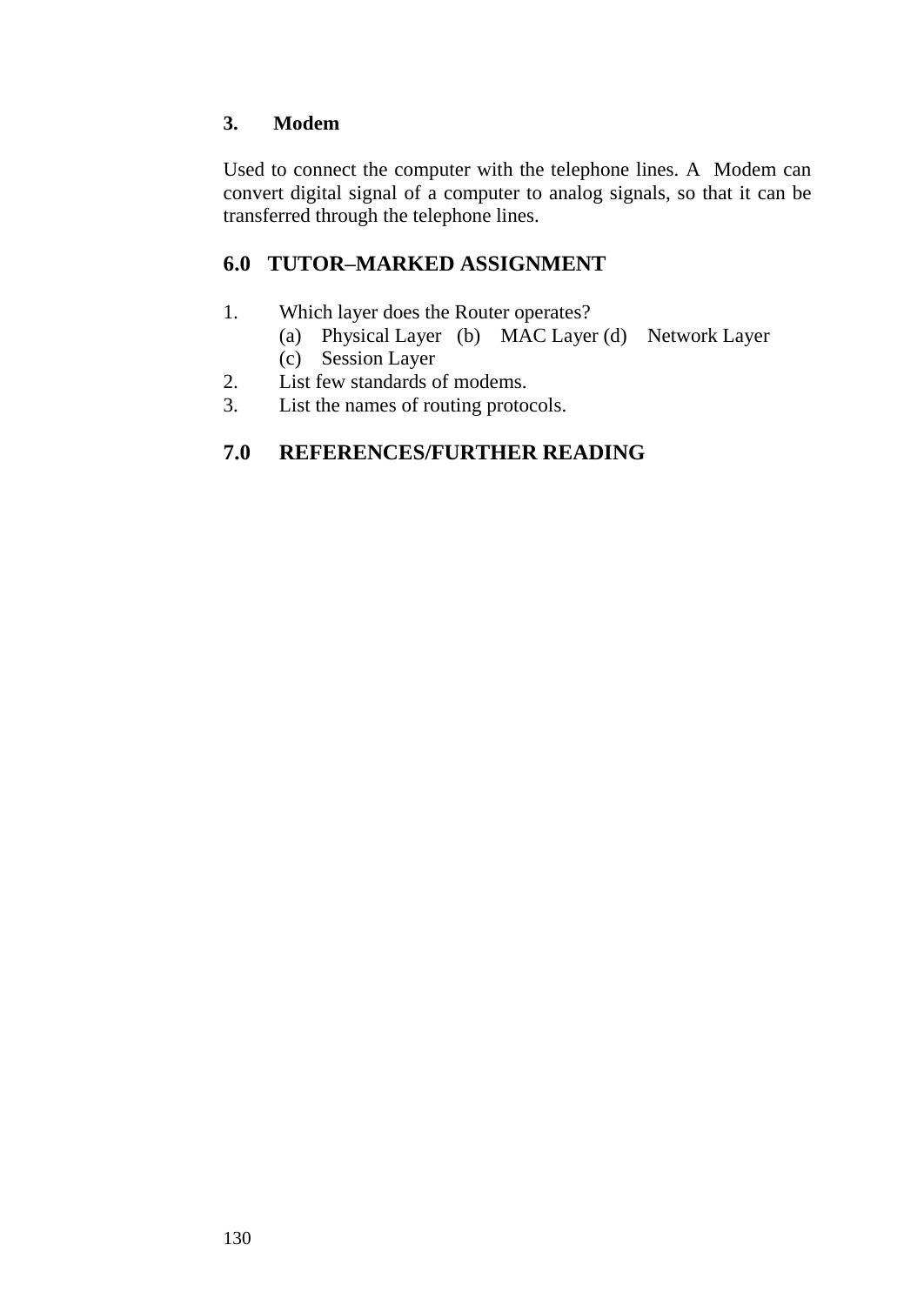# **UNIT 3 INTEGRATED SERVICE DIGITAL NETWORK (ISDN)**

## **CONTENTS**

- 1.0 Introduction
- 2.0 Objectives
- 3.0 Main Content
	- 3.1 Baseband and Broadband Communication
	- 3.2 ISDN Services: BRI and PRI
	- 3.3 Advantages of ISDN
	- 3.4 ISDN Applications
- 4.0 Conclusion
- 5.0 Summary
- 6.0 Tutor–Marked Assignment
- 7.0 References/Further Reading

## **1.0 INTRODUCTION**

**ISDN** stands for Integrated Services Digital Network. It is an international communications standard for sending voice, video and data over digital telephone lines or normal telephone wires. This system allows data to be transmitted simultaneously across the world using end–to–end digital connectivity.

The early phone network consisted of a pure analog system that connected telephone users directly by an interconnection of wires. This system was very inefficient and was very prone to breakdown and noise, and did not lend itself easily to long distance connections. Beginning in the 1960s, the telephone system gradually began converting its internal connections to a packet–based, digital switching system. Still, the final connection from the local central office to the customer equipment was, and still largely is, an analog Plain–old Telephone Service (POTS) line.

A standards movement was started by the International Telephone and Telegraph Consultative Committee (CCIT), now known as International Telecommunications Union (ITU). The ITU is a United Nations organisation that coordinates and standardises international telecommunications. Original recommendations of ISDN were in CCITT Recommendation 1.120 (1984) which described some initial guidelines for implementing ISDN.

In the term ISDN:

 "**Integrated Services**" refers to ISDN's ability to deliver two simultaneous connections, in any combination of data, voice, and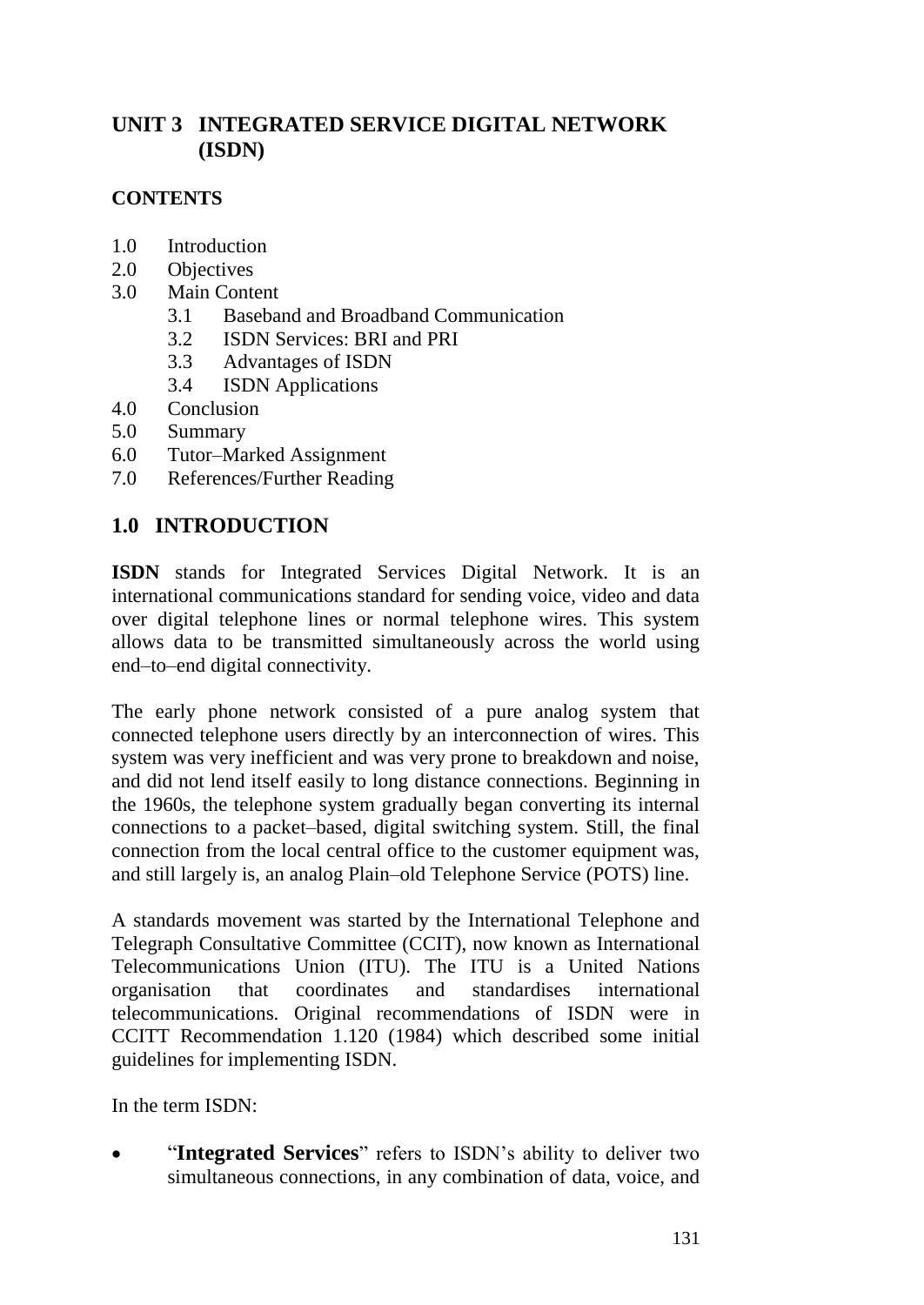fax, over a single line. Multiple devices can be attached to the line and used as needed. That means an ISDN line can take care of most people's complete communications needs, without forcing the purchase of multiple analog phone lines at a much higher transmission rate.

- "Digital" refers to its purely digital transmission, as opposed to the analog transmission of plain old telephone service. ISDN transmits data digitally, resulting in a very clear transmission quality.
- **"Network"** refers to the fact that ISDN is not simply a point–to– point solution like a leased line. ISDN networks extend from the local telephone exchange to the remote user and include all of the telecommunications and switching equipment in–between. When you have ISDN, you can make connections throughout the world to other ISDN equipment. If your ISDN equipment include analog capabilities, you can also connect to analog modems, fax machines, and telephones, even though they may be connected to plain old telephone service.

ISDN supports data transfer rates of 64Kbps. Most ISDN lines offered by telephone companies give two lines at once, called **Bearer channels** or B–Channels.

**B–channels:** You can use one line for voice and the other for data, or you can use both lines for data to give you data rates of 128 Kbps, three times the data rate provided by today's fastest modems. Some switches limit B channels to a capacity of 56 Kbps. A data channel (**D–channel)**  handles signalling at 16Kbps, depending on the service type.

## **2.0 OBJECTIVES**

At the end of this unit, you should be able to:

- explain the term ISDN
- differentiate between baseband and broadband communication
- explain the types of ISDN services
- discuss various advantages of ISDN
- explain the various applications of ISDN.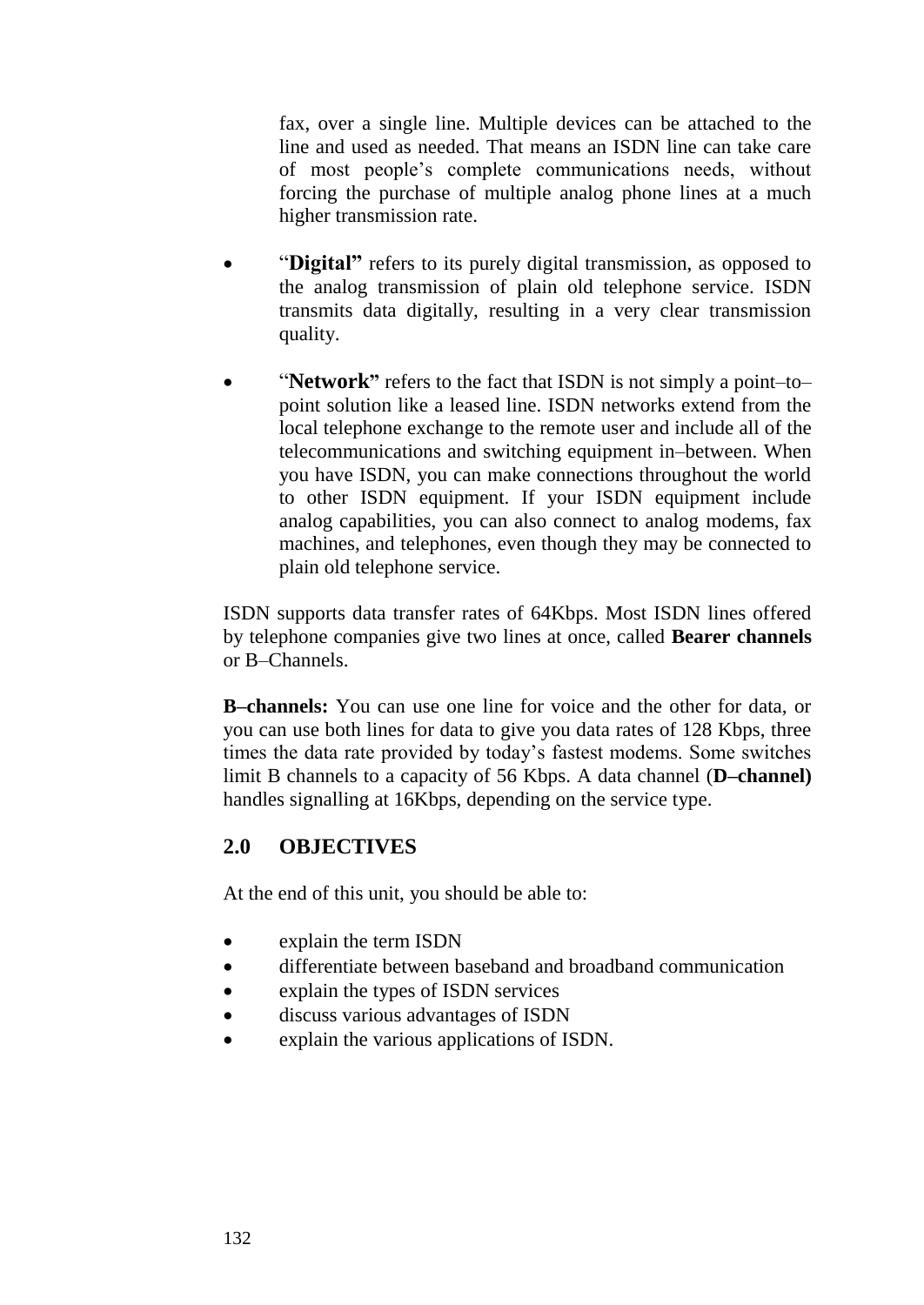## **3.0 MAIN CONTENT**

### **3.1 Baseband and Broadband Communication**

When the ISDN was originally designed, data rates of 64Kbps to 1.544 Mbps were sufficient to handle all existing transmission needs. As application using the telecommunication network advanced, however, these rates proved inadequate to provide for the needs of the next generation of technology, called broadband. ISDN is under development which uses broadband communication. The original version of ISDN employs baseband transmission. Let us look at the difference between the two.

#### **Baseband Communication**

A type of digital data transmission in which each medium (wire) carries only one signal, or channel, at a time. In contrast, broadband transmission enables a single wire to carry multiple signals simultaneously.

Most communications involving computers use baseband transmission. This includes communication from the computer to devices (printers, monitors, and so on), communications via modems, and the majority of networks. An exception is B–ISDN networks, which use broadband transmission.

#### **Broadband communication**

This is a standard for transmitting voice, video and data at the same time over fibre optic telephone lines. Broadband ISDN can support data rates of 1.5 million bits per second (bps), but it has not been widely implemented.

The original version of ISDN employs baseband transmission. Another version called B–ISDN, uses broadband transmission and is able to support transmission rates of 1.5Mbps. B-ISDN requires fibre optic cables and is not widely available.

### **3.2 ISDN Services**

There are two basic types of ISDN services:

- Basic Rate Interface (BRI)
- Primary Rate Interface (PRI)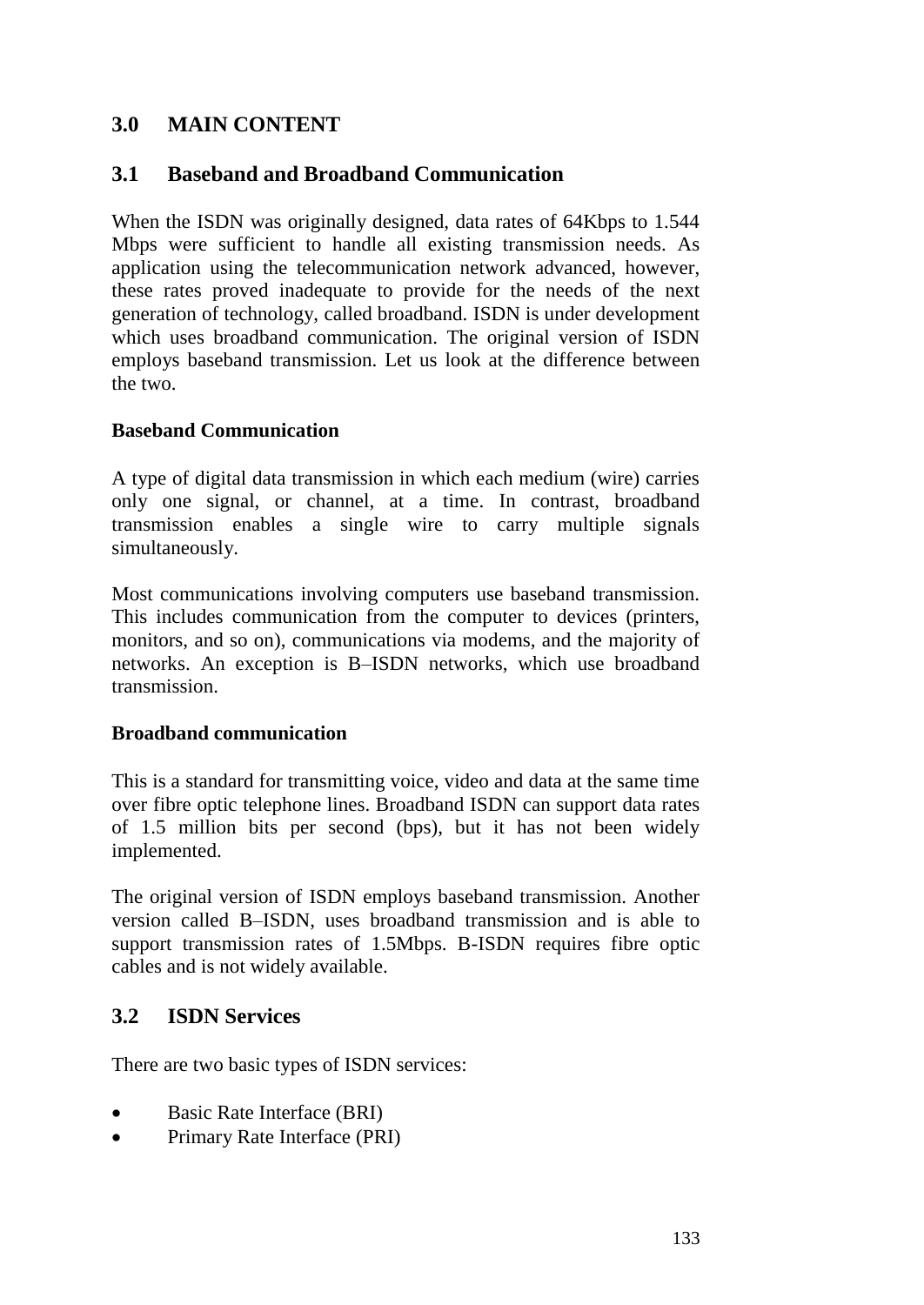**BRI** consists of two 64kbps B – channels and one 16 kbps D – channel for a total of 144 kbps. This basic service is intended to meet the needs of most individual users. **BRI** service is by far the most common and is typically found in homes and businesses alike.

H channels provide a way to aggregate B channels. They are implemented as:

- $\bullet$  H0 = 384 kbs (6 B–channels)
- H010 = 1472 kbps (23 B–channels)
- $H011 = 1536$  kbps (24 B-channels)
- $\bullet$  H012 = 1920 kbps (30 B–channels)–International (E1) only.

To access BRI service, it is necessary to subscribe to an ISDN phone line. The only limitation to access BRI service is that the customer must be within 18,000 feet (about 3.4 miles or 5.5 km) of the telephone company's central office for BRI service; beyond that, expensive repeater devices are required, or ISDN service may not be available at all. Customers will also need special equipment to communicate with the phone company switch and with the other ISDN devices. These devices include **ISDN Terminal Adapters** and **ISDN Routers.**

In BRI service at an office or a home, the ISDN line consists of the same twisted pair of wires traditionally used for analog telephones. Numerous ISDN devices can connect to this single line.

#### **The BRI line provides two types of ISDN communications channels**

- Two "bearer service" B–channels, which carry data and services at 64 kbps (or combine for 128 kbps), and
- A single 16 Kbps D–channel, which usually carries signaling and administrative information used to set up and terminate calls.

Up to eight ISDN devices can be connected to a single BRI line, and can all share the B–channel and D–channel. Individual devices are distinguished through the use of multiple subscriber numbers, with a different ISDN number assigned to each device. D–channel signals automatically route communications to the appropriate ISDN device.

Although only two B–channels are available at any point in time, numerous other calls may be put "on hold" via D–channel signaling, a feature referred to as "**multiple call appearances".**

**PRI** is intended for users with greater capacity requirements. Typically the channel structure is 23 B–channels plus one 64kbps D–channel for a total of 1536 kbps. (in Europe, PRI consists of 30 B channels plus one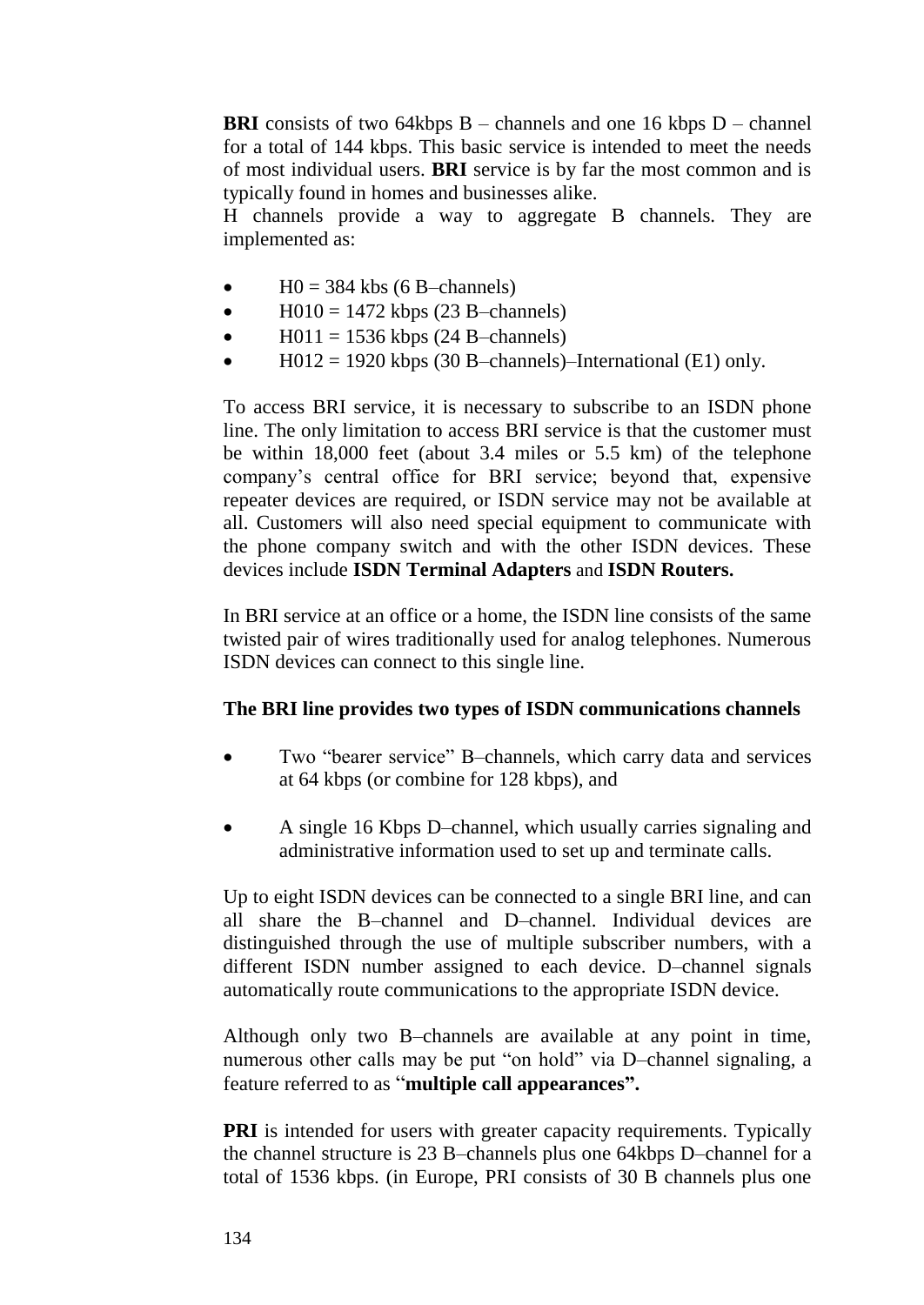64 kbps D–channel for a total of 1984 kbps. It is also possible to support multiple PRI lines with one 64kbps D–channel using **Non–Facility Associated Signaling (NFAS)**

The higher capacity PRI service is a central–site solution for extending applications to large numbers of remote users, who communicate through their BRI connections. With its BRI and PRI services, ISDN has the flexibility to meet the bandwidth needs of a home office, branch office, or company headquarters. A small office can use ISDN BRI to support all of its voice and data communications requirements. In a larger office, multiple ISDN BRI lines can be divided among multiple users and applications via a server of PBX. And users in a very large office can benefit from ISDN PRI's capacity to provide a large quantity of multiple B–channels.

## **3.3 Advantages of ISDN**

There are many advantages of ISDN. In this section we will look at them.

### **Speed**

The modem was a big breakthrough in computer communications. It allowed computers to communicate by converting their digital information into analog signal to travel through the public phone network. There is an upper limit to the amount of information that an analog telephone line can hold. Currently, it is about 56kbps. Commonly available modems have a maximum speed of 56kbps, but are limited by the quality of the analog connection and actual speed goes to about 45 kbps. ISDN is a replacement for plain old telephone service, which was never designed to meet the needs of the information age. ISDN allows multiple digital channels to be operated simultaneously through the same regular phone wiring used for analog lines. The major advantage here is that the telephone company's switches can support digital connections. Therefore, the same physical wiring can be used, but a digital signal, instead of an analog signal, is transmitted across the line. You get ISDN service from the same companies who provide telephone service, and you use it to connect telephones, computers, and fax machines. The difference is that you get much faster, much more dependable connections for voice, data, fax, and even video – all through a single line. BRI ISDN, using a channel aggregation protocol such as BONDING or Multilink–PPP, supports an uncompressed data transfer speed of 128 kbps. In addition, the latency, or the amount of time it takes for a communication to begin on an ISDN line is typically about half that of an analog line. You can plug an ISDN adapter into a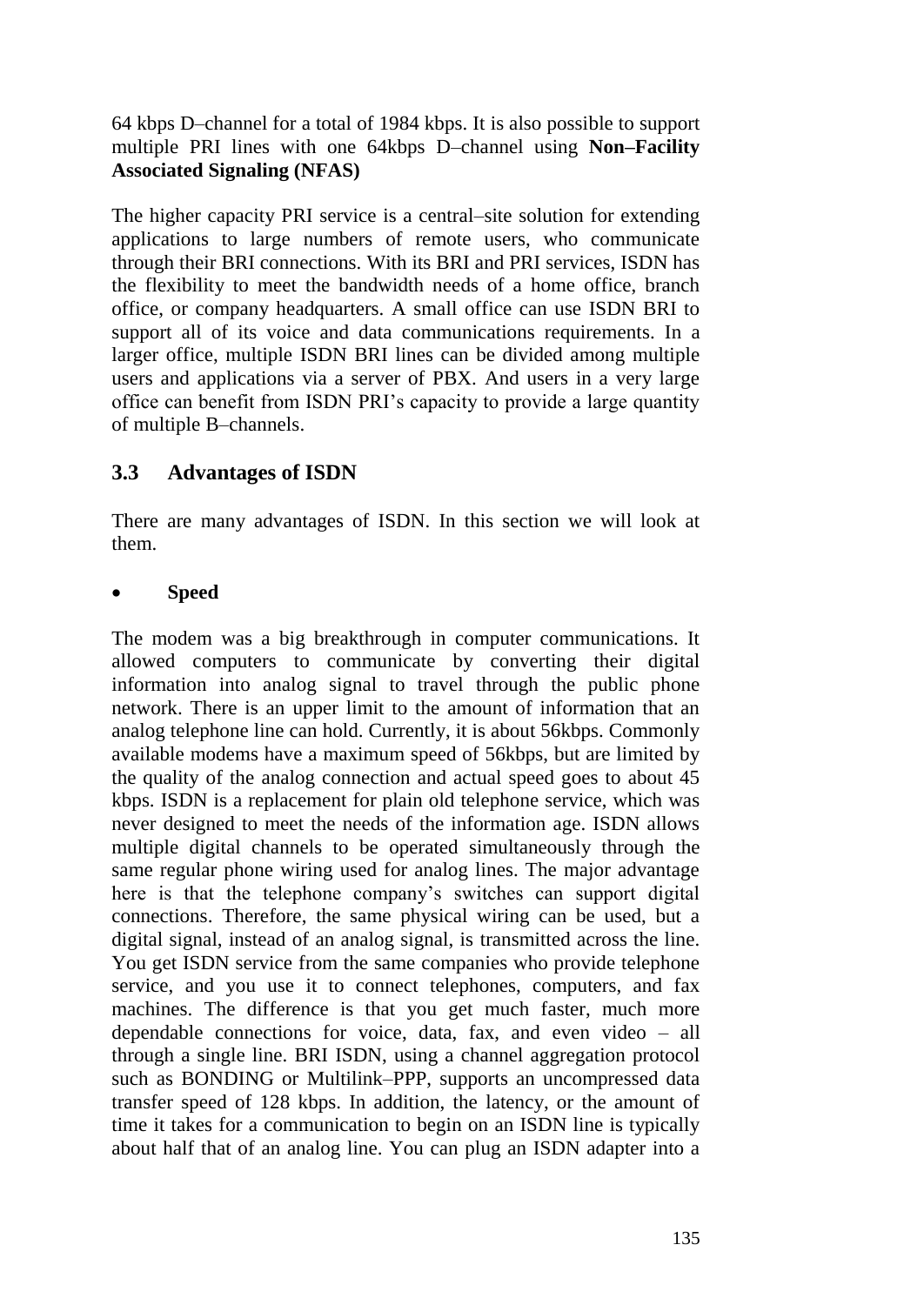phone jack, like you would an analog modem, and get a much faster connection with no "line noise".

## **Multiple Devices**

Before the advent of ISDN, it was necessary to have a phone line for each device that has to be used simultaneously. For example, one line each was required for a telephone, fax, computer, bridge/router, and live video conference system. Transferring a file to someone while talking on the phone or seeing their live picture on a video screen would require several potentially expensive phone lines. With ISDN, it has become possible to combine many different digital data sources and have the information routed to the proper destination. Since the line is digital, it is easier to keep the noise and interference out while combining these signals. ISDN technically refers to a specific set of digital services provided through a single, standard interface. Without ISDN, distinct interfaces are required instead.

### **Signaling**

Instead of the phone company sending a ring voltage signal to ring the bell in your phone ("In–Band signal"), it sends a digital packet on a separate channel ("Out–of–Band signal"). The Out–of–Band signal does not disturb established connections, and call setup time is very fast. For example, a V.34 modem typically takes 30–60 seconds to establish connection, whereas an ISDN call usually takes less than 2 seconds. The signaling also indicates who is calling, what type of call it is (data/voice), and what number was dialled. Available ISDN phone equipment is then capable of making intelligent decisions on how to direct the call.

## **3.4 ISDN Applications**

There are many applications of ISDN. In this section, we will briefly describe some of the applications.

### **Internet Access**

Internet access is one of the most popular applications of ISDN. Compared with even the fastest modem access, ISDN makes Web graphics appear almost immediately, and can reduce download times by over 75%. ISDN can even provide advantages over shared, higher– bandwidth office connections.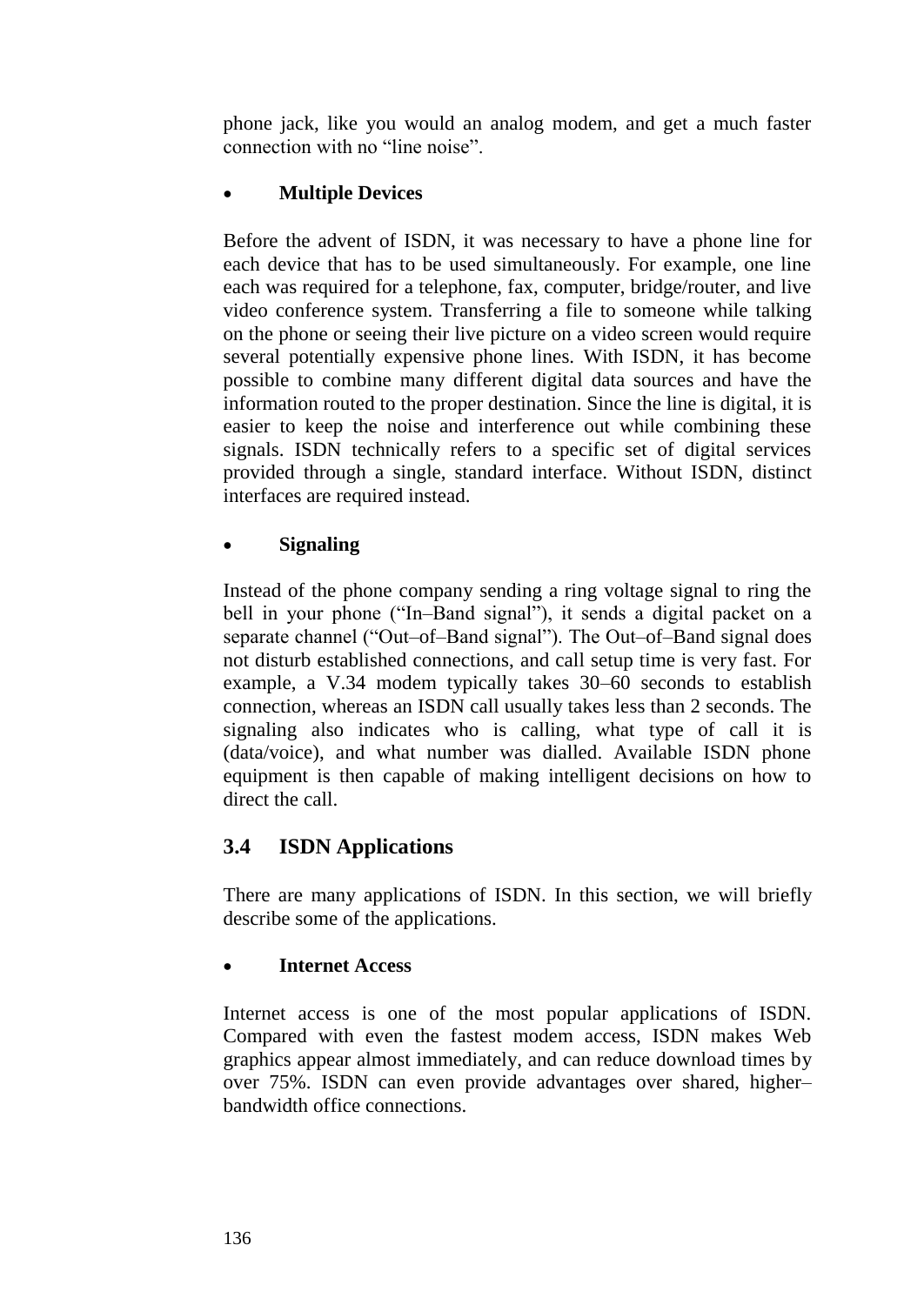### **Telephony**

ISDN provides two exceptionally clear, all–digital telephone connections per BRI line. Connections are established in 2 to 4 seconds, versus the 10 to 30 seconds required for analog telephone connections. The digital ISDN telephone sets include microprocessors that can drive features unavailable in regular telephones, such as automated call–back and direct lines to computer-based call centre applications. The savings in connection establishment time alone can be extremely beneficial. Though 10 to 30 seconds doesn't sound like much, it can mount up quickly in large–scale phone centres. For example, USA today uses ISDN in its Maryland Customer Service Centre. The database links provide the same benefits found in analog–fed CTI systems, but the reduction in connect time has cut an average of 15 seconds each from more than a million calls received each year – that's a total savings of over 4,000 hours, the equivalent of two full–time operators.

#### **Telecommuting**

It is the latest buzzword in IT which is described as the modern way of working from home. ISDN has made telecommuting a reality. With a single ISDN line and an ISDN adapter, telephone, and fax machine, remote professionals can enjoy the same communications capabilities as office–bound workers. Because of the high transmission speed, ISDN succeeds in making remote LAN access seem very much like being locally attached to the LAN. And because a single ISDN line can carry simultaneous data and analog communications, such as telephone calls and faxes, one line can turn the home desktop into an efficient, cost– effective communications centre.

#### **Video Conferencing**

ISDN also supports videoconferencing. One channel is used for voice, and the other channel is used for the display of moving video pictures. Thus, the remote professionals can actually communicate face–to–face with each other. Video conferencing is an emerging ISDN application that's growing fast in popularity, and ISDN is currently the only practical way of making it happen. The ability to transmit quality video and voice across distances used to require very expensive equipment and costly leased lines that were justified only by the most rigorous needs in the largest of companies. And because they depended on leased lines, those video conferencing solutions were point–to–point; a headquarters facility could be linked to satellite facilities, for example, but video conferencing on the scale of teleconferencing was simply impractical.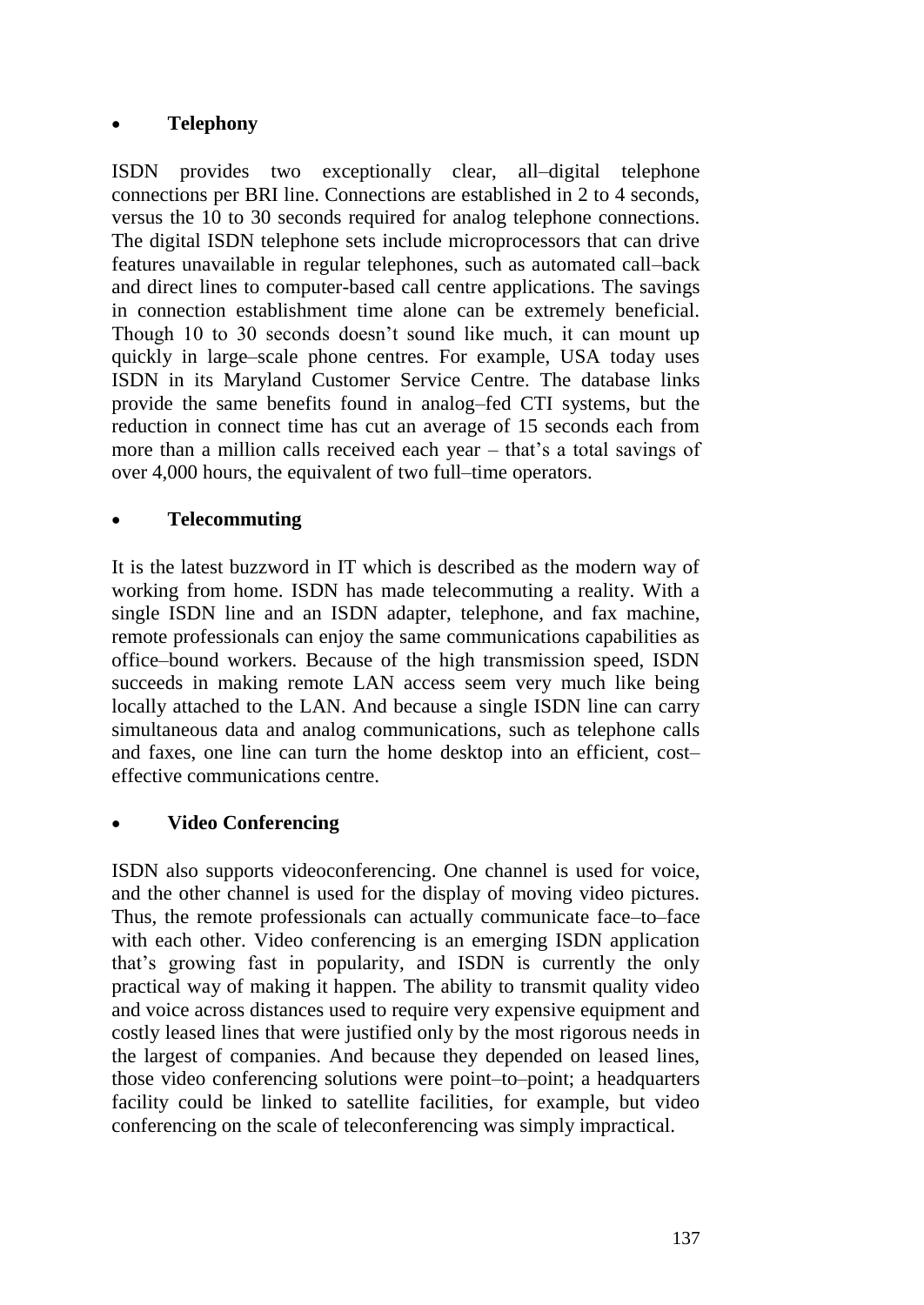ISDN, along with new, lower–cost hardware, is changing that rapidly. Both desktop video conferencing (where a participant joins from a PC equipped with ISDN, a video camera, and a microphone), and conference room video conferencing (where more sophisticated equipment such as remote control cameras, allow group participation) have become as easy to set up as voice conferencing. And because of ISDN's versatility, video conferences can include the sharing of documents, images, and other files with all participants, through file transfers or screen display. This capability is proving highly popular for workgroup collaboration, telecommuting, security and surveillance, and dozens of highly innovative applications.

For general business use, ISDN video conferencing can make meetings much more practical and productive. There is far less travel time and expense involved, as participants no longer need to physically congregate. That also makes scheduling much easier. And since participants are typically at their own offices, video conferencing means everyone has access to their computers and file cabinets for information during the meeting. Other people can also be called into the meeting as needed.

### **Education**

"Distance learning" can be thought of as telecommuting for students. And just as ISDN has made telecommuting a reality for thousands of professional workers, it is making distance learning a practicality for ground–breaking public and private grade schools, high schools, and colleges throughout North America. Computer–based, interactive voice, data, image, and video can go a long way toward helping students who are unable to physically visit a classroom to participate in the learning experience. For example, the College of Education at Ohio State University links elementary schools in the Appalachian region to the university via ISDN, bringing advanced courses even to the most remote locations. At Michigan's Upper Peninsula Intermediate school district, students who formerly travelled up to 80 miles to school now attend 11 local facilities to participate in a full roster of classes, delivered by ISDN. There are many additional examples of similar successful programs throughout the U.S.

#### **Large–scale file transfers**

As computer applications have become increasingly graphically oriented, PC communications have the ability, more than ever, to include the pictures, sounds, and even full–motion video that enable people to show, rather than just tell. Before ISDN, It wasn't practical to communicate this way over distance – downloading a 1–megabyte file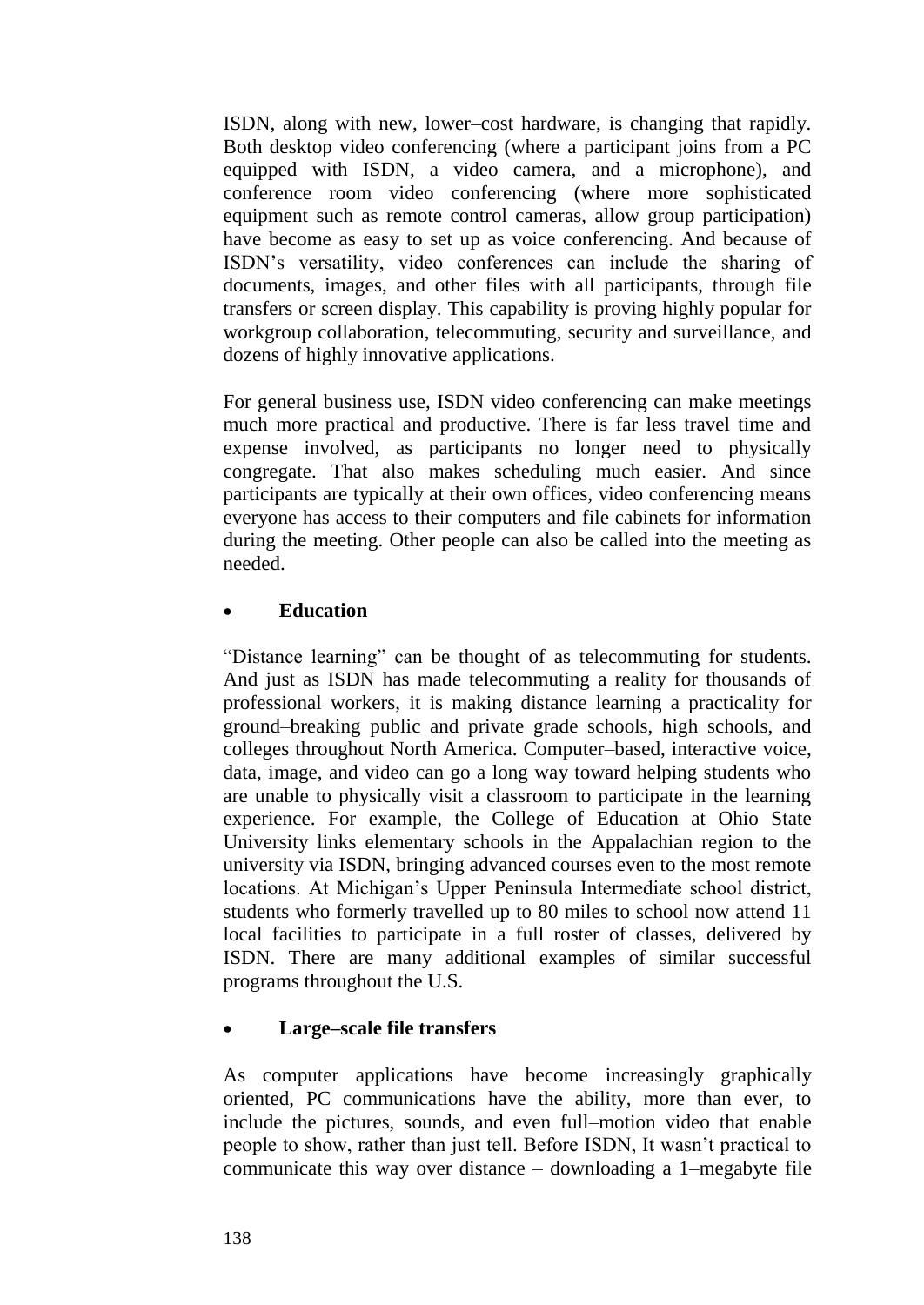with even the fastest modem takes several minutes. With ISDN's faster speed and compression, it takes seconds.

If you've ever encountered a web site that features a video clip you're supposed to watch on your screen, you will understand the limits of modems in multimedia communications. With ISDN, however, multimedia is going to be practical. Many organisations are beginning to turn to imaging systems to store documents, rather than keeping endless files of papers. Once a document has been scanned, it is a graphical file that can be viewed on a computer screen. To transmit it to someone requires the bandwidth of ISDN, and ISDN is becoming very popular with publishers, banks, photo agencies, hospitals, Police departments, manufacturers, government agencies, and countless other industry segments that are driven by digitally stored documents that need to be sent to others.

# **4.0 CONCLUSION**

In this unit, you have been exposed to the concepts of baseband and broadband communication; ISDN, types of ISDN services, advantages of ISDN and its applications.

You should be able to discuss these various concepts and differentiate them where necessary.

# **5.0 SUMMARY**

In this unit, we covered the following topics related to ISDN:

- 1. ISDN stands for **Integrated Services Digital Network.** It is an international communications standard for sending voice, video, and data over digital telephone lines or normal telephone wires.
- 2. ISDN supports data transfer rates of 64 kbps. Most ISDN lines offered by telephone companies give two lines at once, called **Bearer channels or B–channels.**
- 3. Baseband communication is a type of digital data transmission in which each medium (wire) carries only one signal, or channel, at a time.
- 4. Broadband communication is a standard for transmitting voice, video and data at the same time over fibre optic telephone lines.
- 5. ISDN provides two types of services:
	- Basic Rate Interface (BRI) and
		- Primary Rate Interface (PRI)
- 6. Basic Rate Interface consists of two 64 kbps B–channels and one 16 kbps D–channel for a total of 144 kbps. BRI service is by far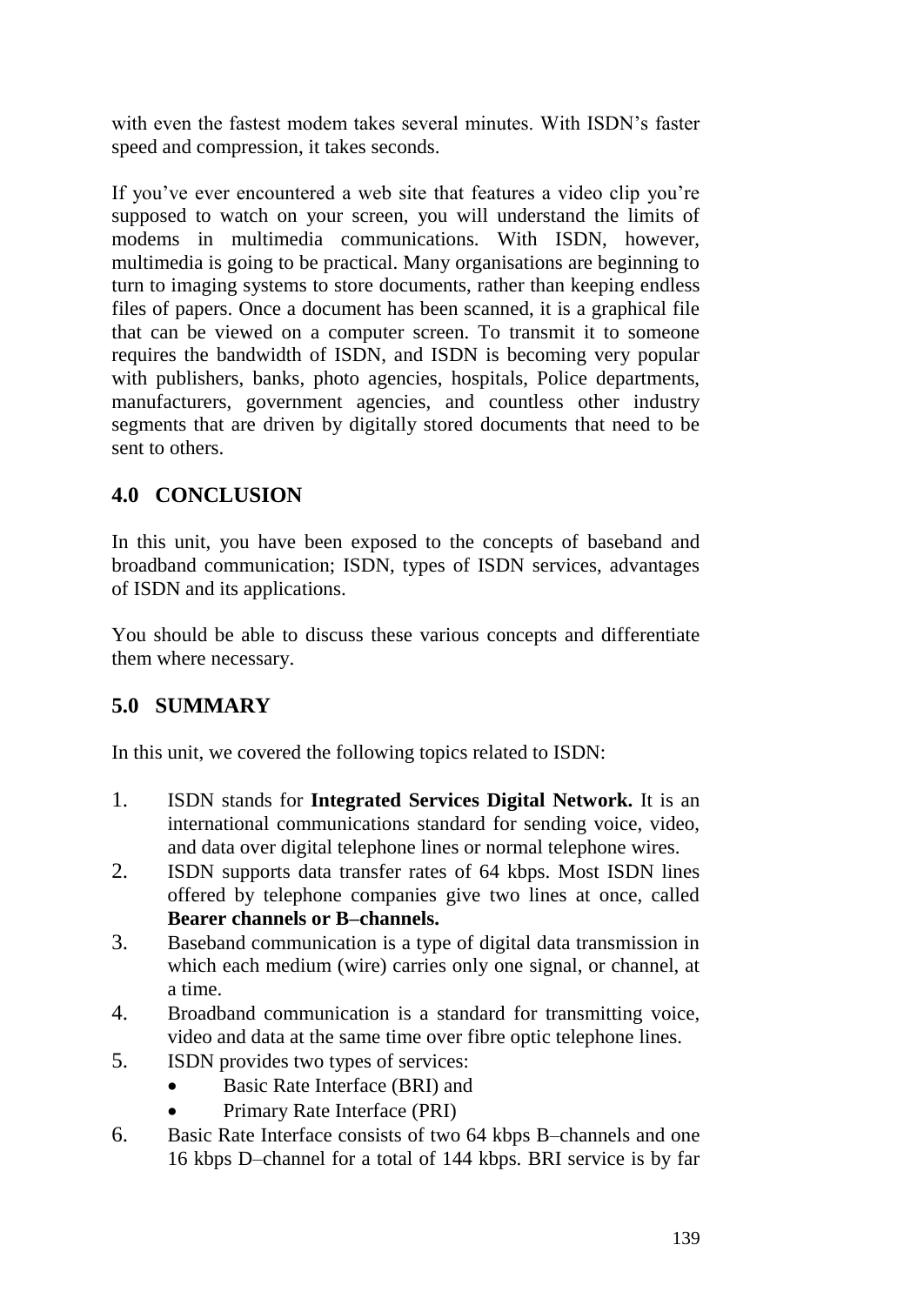the most common and is typically found in homes and businesses alike.

- 7. Primary Rate Interface is intended for users with greater capacity requirements. Typically, the channel structure is 23 B–channels plus one 64 kbps D–channel for a total of 1536 kbps. (In Europe, PRI consists of 30 B–channels plus one 64 kbps D–channel for a total of 1984 kbps. It is also possible to support multiple PRI lines with one 64kpbs D–channel using **Non–Facility Associated Signaling (NFAS).**
	- 8. ISDN is a replacement for plain old telephone service, which was never designed to meet the needs of the information age. ISDN allows multiple digital channels to be operated simultaneously through the same regular telephone wiring used for analog lines. The major advantage here is that the telephone company's switches can support digital connections.
- 9. With ISDN, it has become possible to combine many digital data sources and have the information routed to the proper destination.

## **6.0 TUTOR–MARKED ASSIGNMENT**

- 1. Define ISDN
- 2. Differentiate between baseband and broadband communication.
- 3. List a few applications of ISDN.

## **7.0 REFERENCES/FURTHER READING**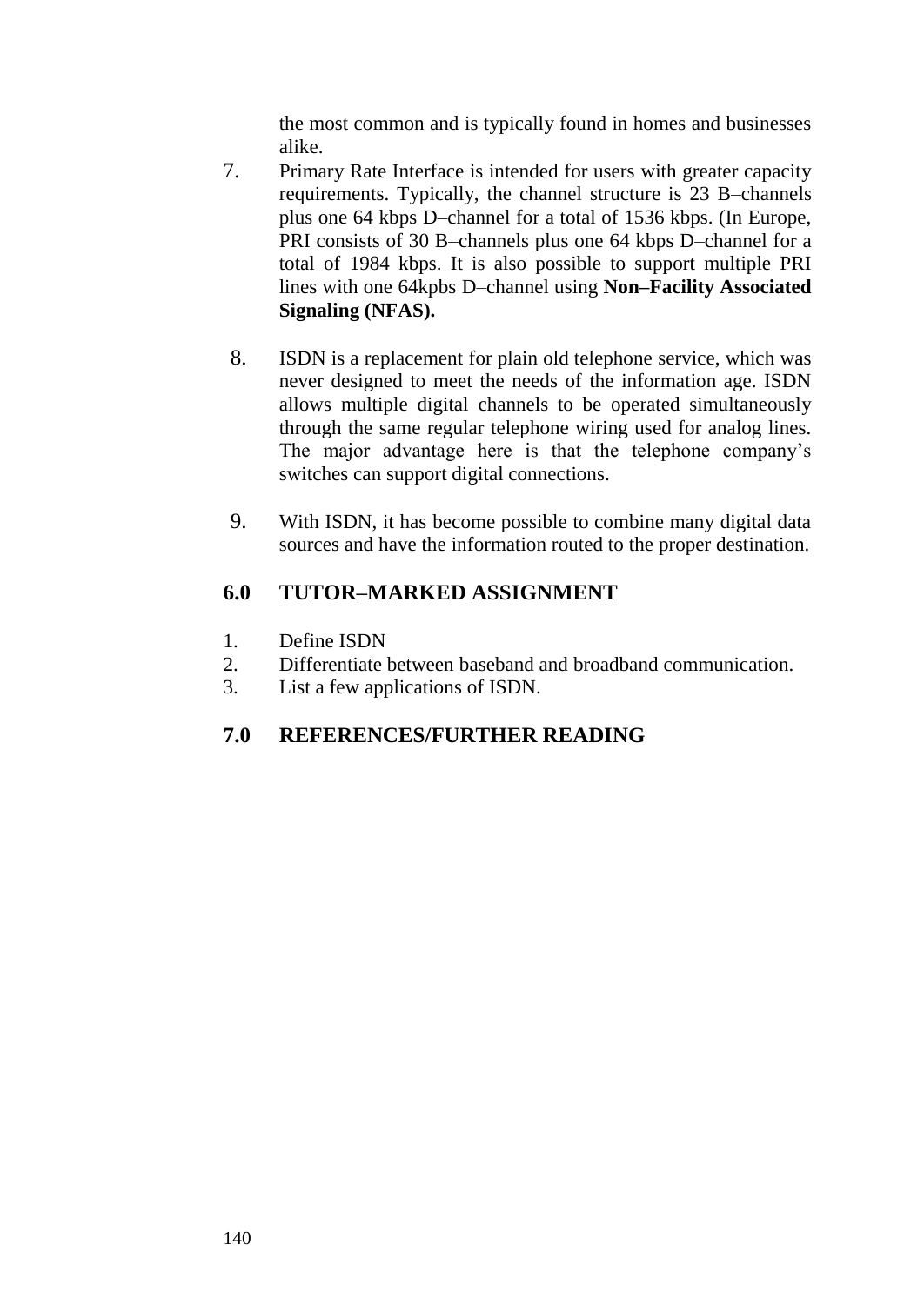# **UNIT 4 ASYNCHRONOUS TRANSFER MODE (ATM)**

### **CONTENTS**

- 1.0 Introduction
- 2.0 Objectives
- 3.0 Main Content
	- 3.1 Switching Techniques
	- 3.2 How compatible is ATM as technology
	- 3.3 ATM–Layered Architecture in comparison with OSI Model
	- 3.4 How ATM Protocol Works
	- 3.5 The ATM Network
	- 3.6 The ATM Cell
	- 3.7 ATM Classes of Service
	- 3.8 ATM Traffic Control
	- 3.9 Benefits of ATM
	- 3.10 ATM Applications
- 4.0 Conclusion
- 5.0 Summary
- 6.0 Tutor–Marked Assignment
- 7.0 References/Further Reading

## **1.0 INTRODUCTION**

Asynchronous Transfer Mode (ATM) is a form of data transmission that allows voice, video and data to be sent along the same network. In contrast to ATM, in the past, voice, video and data were transferred using separate networks. For example, voice was transmitted over the phone, video over cable networks, and data over an internetwork. ATM is the ultimate culmination of all the developments in switching and transmission in the last twenty years and has the best of circuit switching and packet switching (discussed, in the previous block).

Asynchronous Transfer Mode (ATM) is a technology that has its history in the development of broadband ISDN in the 1970s and 1980s. In this unit, first we will have a re–look at different types of switching techniques (technologies) and then we will examine how ATM is compatible with the existing technologies and then compare the architectural difference between ATM and the OSI model and finally, spend some time on how ATM protocol works.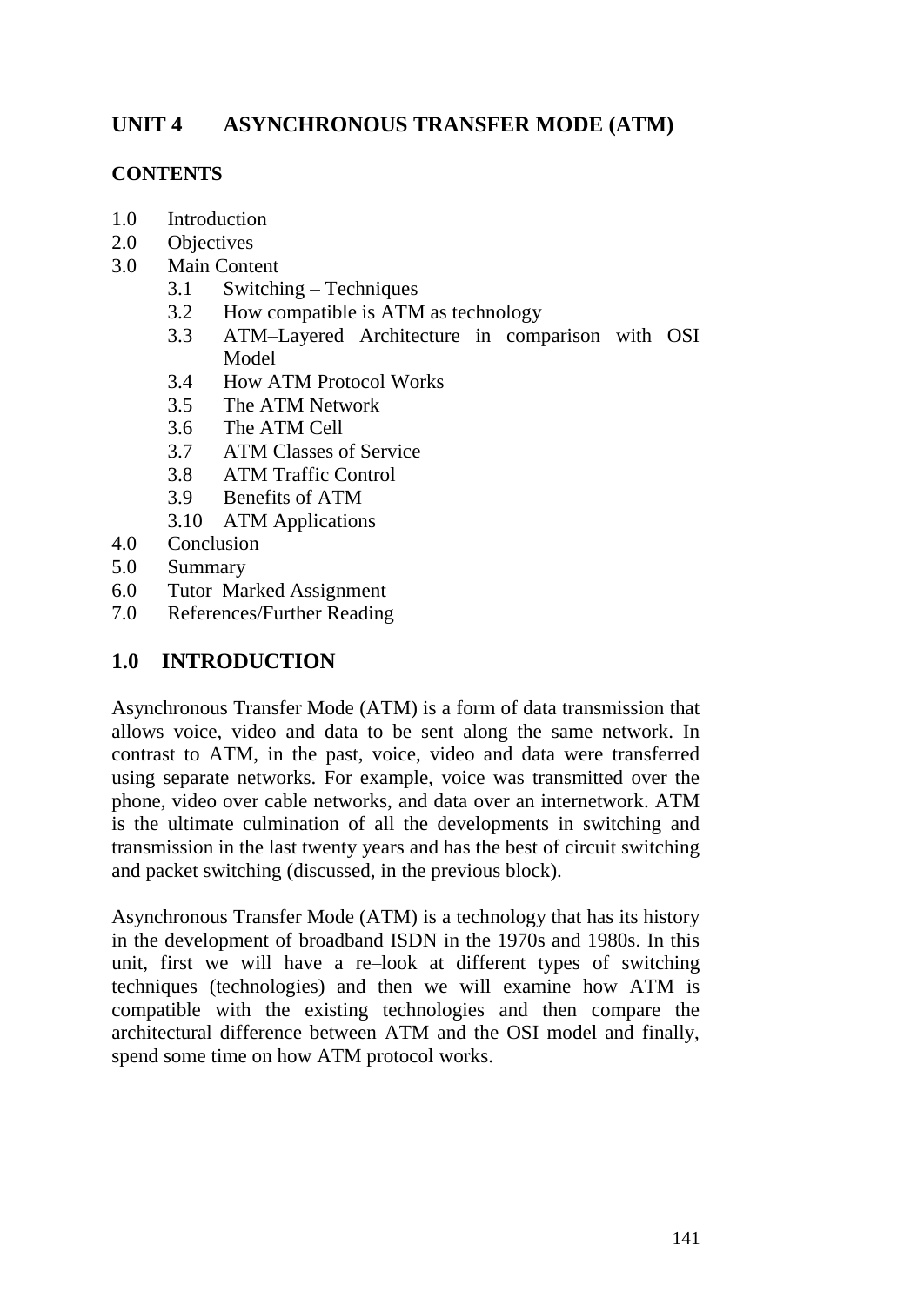## **2.0 OBJECTIVES**

At the end of this unit, you should be able to:

- explain the term ATM
- discuss the compatibility of ATM as technology
- compare ATM-layered architecture with OSI Model
- describe how ATM protocol works
- describe the structure of ATM cell
- identify the various ATM classes of services
- define the various ATM classes of service
- discuss the approach and tools used for ATM traffic control
- discuss the benefits of ATM technology
- explain the various applications of ATM technology

## **3.0 MAIN CONTENT**

### **3.1 Switching Techniques**

In this section, we will discuss different types of switching techniques.

### **Circuit Switching**

This was the first type of data transfer mechanism used. Circuit switching is used in the telephone networks to transmit voice and data signals. In a synchronous transmission, which involves transmission of voice, a synchronized connection must be made between the sender and receiver because there must be a constant time interval between each successive bit, character, or event. To enable synchronized transmission, circuit switching establishes a dedicated connection between the sender and the receiver involved in the data transfer over the network. As a result, the connection consumes network capacity whether or not there is an active transmission taking place; for example, the network capacity is used even when a caller is put on hold. For different applications, utilisation of the line can vary enormously. However, there is little delay and effective transparency for the user. It is very efficient for Constant Bit Rate (CBR).

### **Packet Switching**

In contrast to circuit switching, packet switching ensures that the network is utilised at all times. It does this by sending signals even in the small unused segments of the transmission – for example, between the words of a conversation or when a caller is put on hold. However, in packet switching, there can be variations in the timing when the digital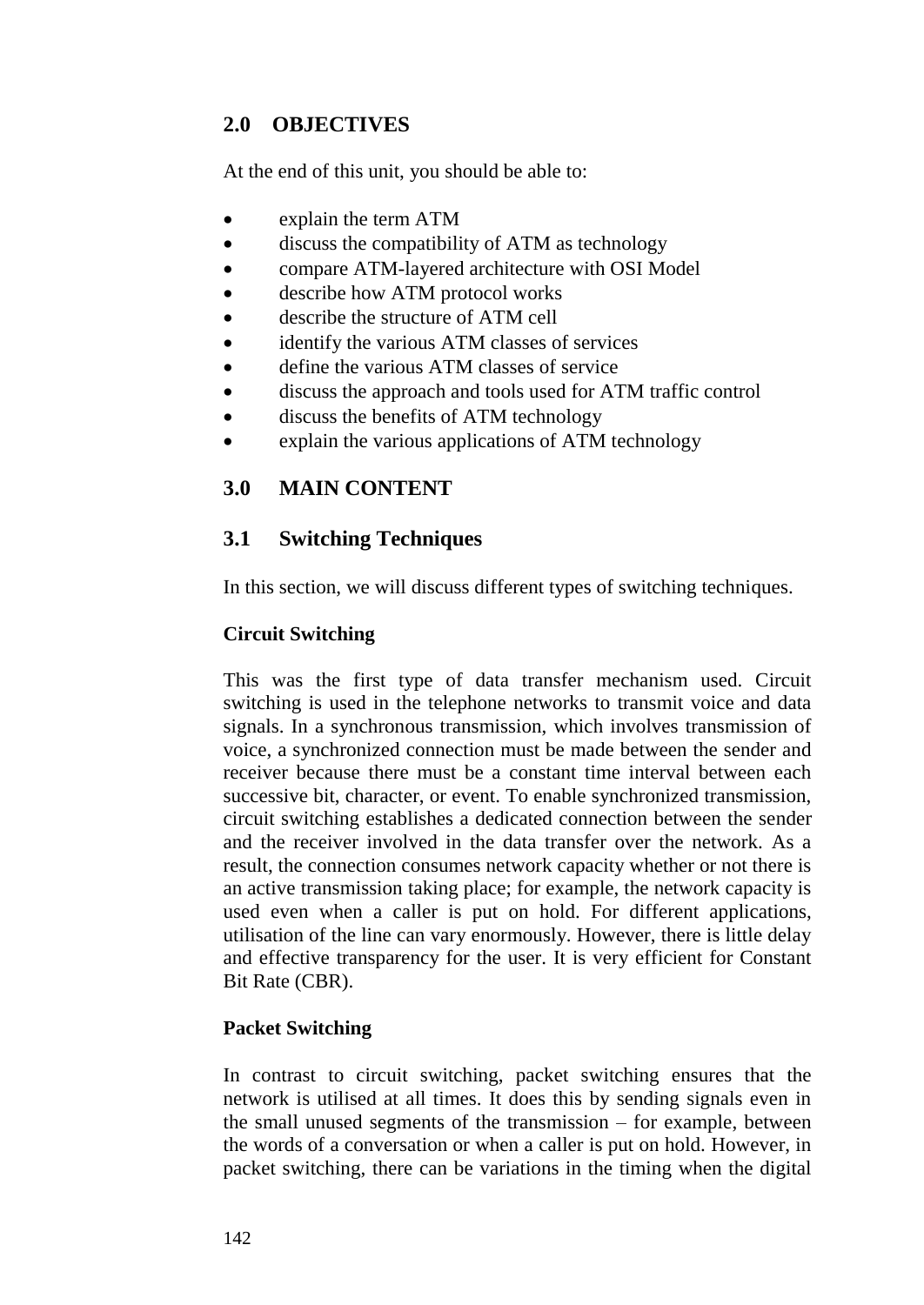bits are received. For normal voice and data communications, this is not a problem, but for broadband signals, such as television, it is a huge problem that causes the picture to jerk and the audio to be out of synchronization with the picture. Data to be sent is broken down into chunks or packets. Each packet contains data and header information for control e.g., routing. At each node the packet is received, stored briefly and passed on. At each node, the packets may be put on a queue for further movement into the network.

There are two approaches to transport–

- **1. Datagram,** where each packet can take any path through the network as long as they all reach the destination.
- **2. Virtual Circuit,** where all the packets are routed through the same path without having the path dedicated.

Datagram allows for dynamic handling of congestion and no call setup is necessary. Virtual channels allow for sequencing, error and flow control.

Though, Packet switching is much more efficient than circuit switching, Packet–switched networks have been slow. The public data networks that use the x.25 standard for public switching allow users to operate typically at speeds of 9.6 kbps. The standard leased lines that large companies use for their high-speed data communications, operate at 56 kbps. ATM can transmit bits through the network at speeds up to 622 Mbps.

### **Multirate Circuit Switching**

This is an enhancement of the synchronous **Time–Division Multiplexing (TDM)** approach used initially in circuit switching. In circuit switching, a station must operate at which must be used regardless of application. In multirate switching, multiplexing is introduced. A station attaches to the network by means of a single physical link which carries multiple fixed data–rate channels (B–channel @ 64kbps). Traffic on each channel can be switched independently through the network to various destinations. This is used for simple ISDN. So the user has a number of data rate choice but they are fixed so Variable Bit Rate (VBR) is difficult to accommodate efficiently.

#### **Frame Relay**

Frame relay is essentially identical to packet switching. Frame relay saw its development as a result of high data rates and low error rates in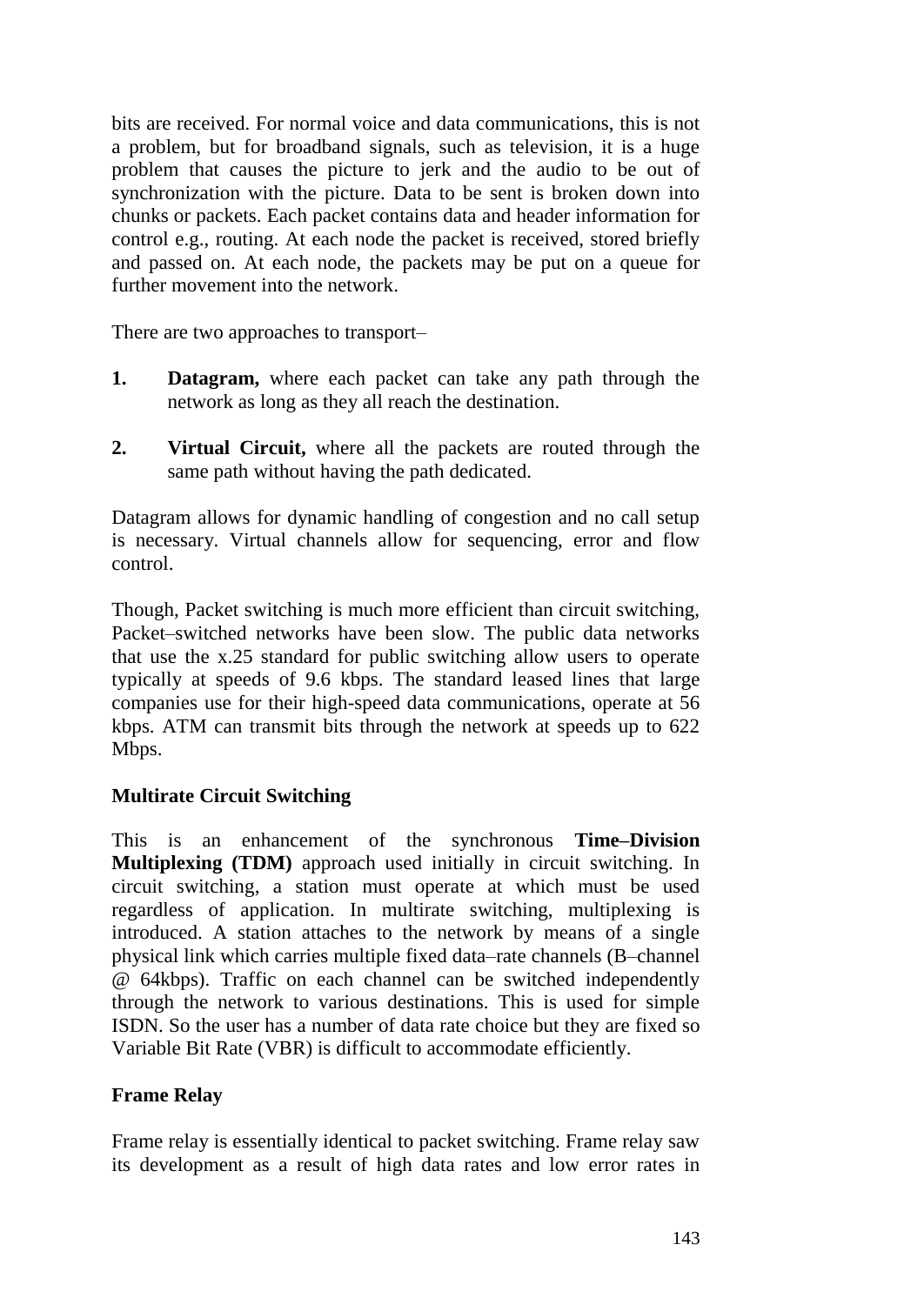modern high–speed communications systems. In old packet switching, there was considerable overhead involved in error recovery, redundancy enhancement and routing information. With Frame relay, the packets are now of variable length and not fixed length, meaning that they were designed to operate at up to 2Mbps. This was very good for VBR.

### **Cell Relay**

This is an evolution from Frame relay and multirate circuit switching. Cell relay uses fixed sized packets called calls. Multirate circuit switching also has fixed channels. Cells relay allows for the definition of virtual channels with data rates dynamically defined. Using a small cell size allows almost constant data rate even though it uses packets. From frame relay, cell relay takes improved error control into account, and allows more errors to be handled at a higher logical level. The fixed–size cells reduce overhead even more and thus allow rates of tens to hundreds of Mbps.

So, in the evolution of switching technology there has been a change from two areas – circuit switching for CBR, and packet switching for VBR

## **3.2 How Compatible is ATM as Technology?**

ATM is emerging as a viable technology. Some of its application are as follows:

- ATM is used in many networks today including both private and public environments. ATM is used extensively by most public service providers today to integrate different types of traffic into one network.
- ATM can be used in existing twisted pair, fibre–optic, coaxial, and hybrid fibre/coax (HFC) networks for local area network (LAN) and wide area network (WAN) communications. Because ATM was developed to have such a wide range of compatibility with existing networks, its implementation does not require replacement or over–building of telephone, data, or cable networks.
- ATM is also compatible with wireless and satellite communications.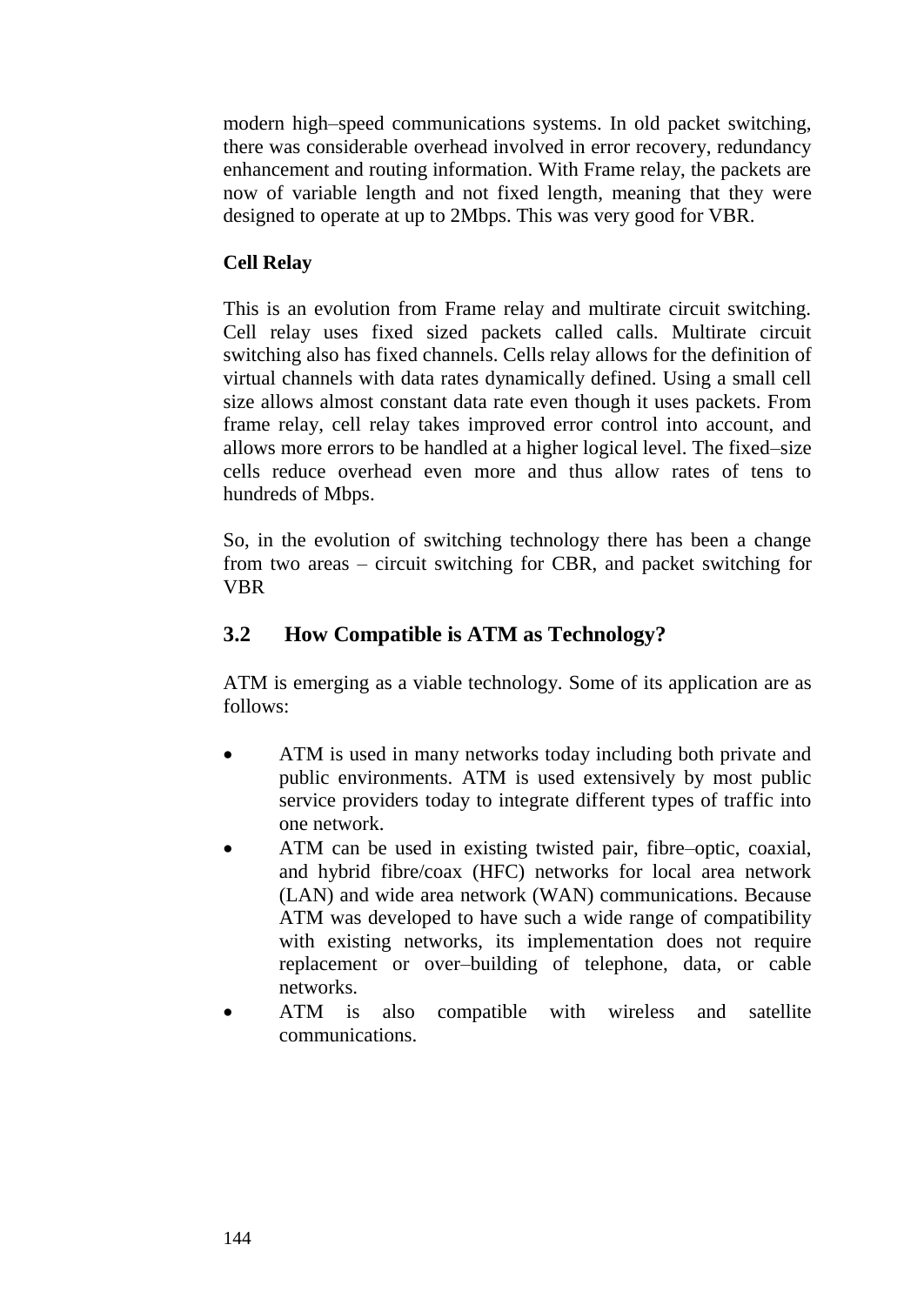## **3.3 ATM Layered Architecture in Comparison with OSI Model**

ATM has a layered structure that is similar to the 7–layered OSI model. However, ATM only addresses the functionality of the two lowest layers of the OSI, i.e;

- The physical layer, and
- The data link layer.

Apart from these two layers, all other layers of the OSI model are irrelevant in ATM, as these layers are only part of the encapsulated information portion of the cell which is not used by the ATM network.

In ATM, the functionality of the two lower OSI layers is handled by three layers.

| <b>Application Layer</b>                    |  |
|---------------------------------------------|--|
| <b>User Layers</b>                          |  |
| <b>ATM Adaptation Layer (AAL):</b>          |  |
| Convergence sublayer                        |  |
| <b>Segmentation and Reassembly sublayer</b> |  |
| <b>ATM Layer</b>                            |  |
| <b>Physical Layer</b>                       |  |
| <b>Transmission Convergence Sub layer</b>   |  |

#### **ATM Protocol Model**

#### **i) Physical Layer**

The Physical layer defines the specification of a transmission medium (copper, fibre optic, coaxial, HFC, wireless) and a signal–encoding scheme and electrical to optical transformation. It provides Convergence with physical transport protocols such as SONET, as well as the mechanism for transforming the flow of cells into a flow of bits.

The ATM form has left most of the specification for this level to the implementer.

ii) The ATM layer deals with cells and cell transport. It defines the layout of a cell and tells what the header fields mean. The size of a cell is 53 bytes (5 bytes of header and 48 bytes of payload). Because each cell is the same size and all are relatively small,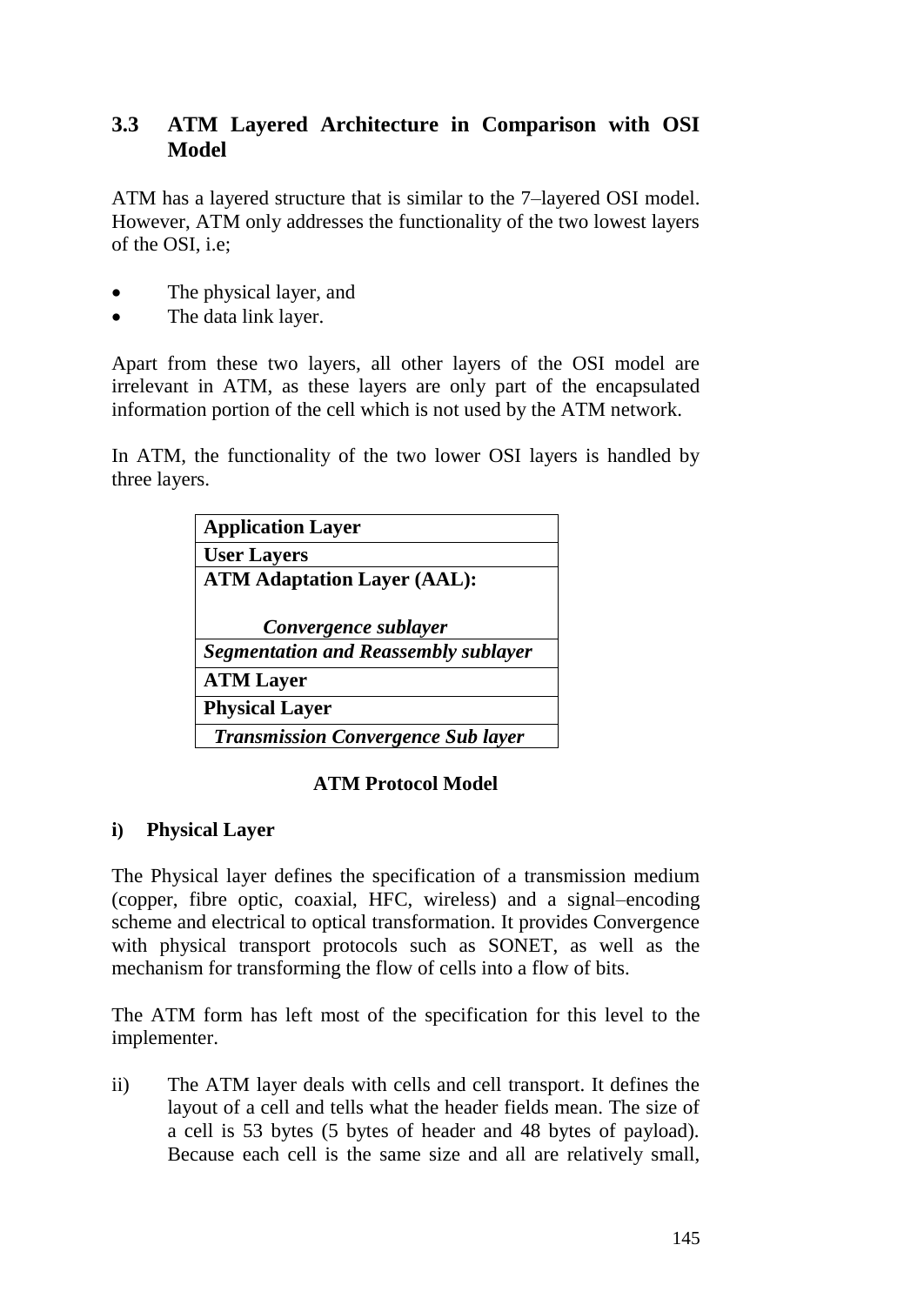delay and other problems with multiplexing different sized packets are avoided.

It also deals with establishment and release of virtual circuits. Congestive control is also located here. It resembles the network layer of the OSI model as it has got the characteristics of the network layer protocol of OSI model like;

- Routing
- Switching
- End-to-end virtual circuit set up
- Traffic management

Switches in ATM provides both switching and multiplexing cell format of ATM Layer are distinguished as

- UNI (User Network Interface)
- UNI (Network–Network Interface

In both cases, the cell consists of a 5–byte header followed by a 48– byte pay–load but the two headers are slightly different.

#### **iii) ATM Adaptation Layer**

The ATM Adaptation Layer (AAL) maps the higher-level data into ATM cells to be transported over the ATM network, i.e., this layer segments the data and adds appropriate error control information as necessary. It is dependent on the type of services (voice, data, etc.) being transported by the higher layer.

This is the adaptation layer that divides all types of user data into 48– byte cells. The ATM layer that adds the five–byte header information to direct the user data to its destination.

Depending on the type of data, several AAL protocols have been defined. However, no AAL is restricted to a specific data class or type; all types of data could conceivably be handled by any of the AALs. The various AAL protocols define are:

- 1. AAL 1
- 2. AAL 2
- 3. AAL ¾
- 4. AAL 5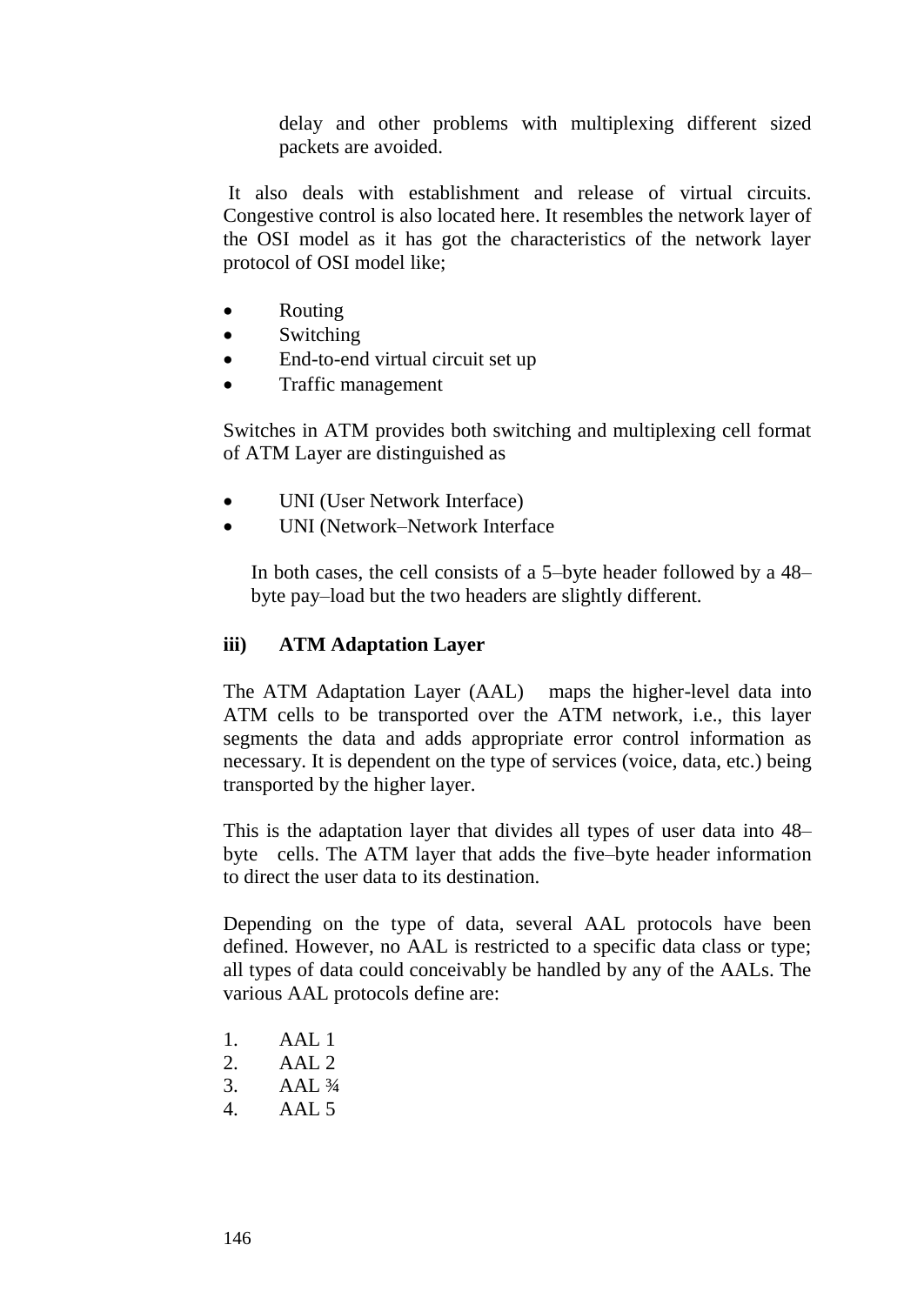It is divided into two sublayers

- SAR (Segmentation & Reassembly)
- CS (Convergence Sublayer)

### **Segmentation & Reassemble**

This is the lower part of the AAL. The SAR sublayer breaks packets up into cells on the transmission side and puts them back together again at the destination. It can add headers and trailers to the data units given to it by the CS to form payloads. It is basically concerned with cells.

### **Convergence Sublayer**

The CS sublayer makes it possible to have ATM system offer different kinds of services to different applications. The CS is responsible for accepting bit streams or arbitrary length messages from the application and breaking them into units of 44 or 48 bytes for transmission.

### **How ATM Protocol Works**

When a user sends data over the ATM network, the higher–level data unit is passed down to the Convergence Sublayer of the AAL Layer, which prepares data for the ATM Layer according to the designated AAL protocol. The data is then passed down to the Segmentation and Reassembly sublayer of the AAL Layer, which divides the data unit into appropriately sized segments.

These segments are then passed down to the ATM Layer, which defines an appropriate cell header for each segment and encapsulates the header and payload segment into a 53–byte ATM cell. The cells are then passed down to the Physical Layer; which streams the cells at an appropriate pace for the transmission medium being used, adding empty cells as needed.

ATM circuits are of two types:

- 1. Virtual Paths and,
- 2. Virtual Channels.

A virtual channel is a unidirectional pipe made up from the concatenation of a sequence of connection elements.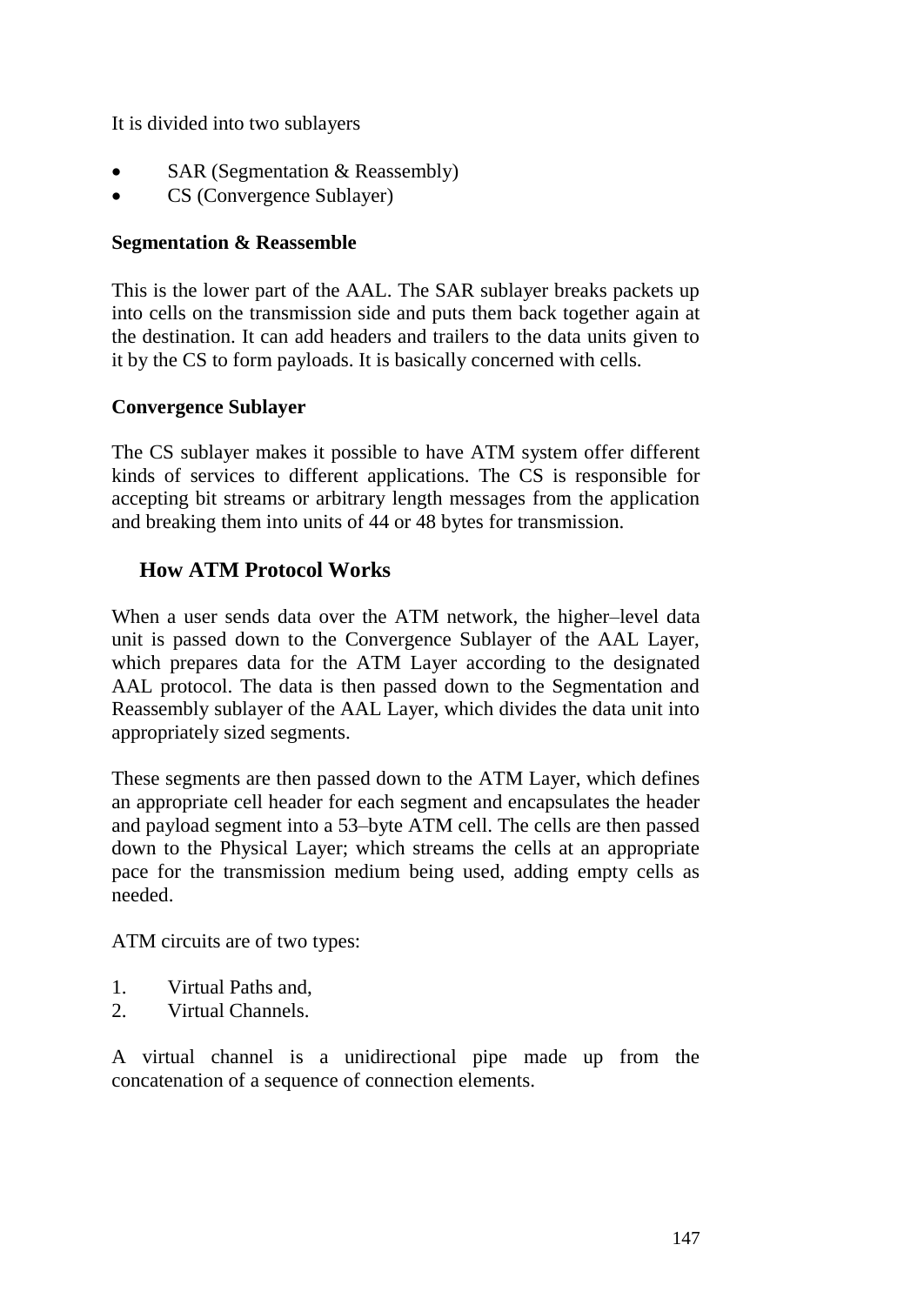**A virtual path** consists of a set of these channels.

Each virtual channel and virtual path has an identifier associated with it. Virtual path is identified by Virtual Path Identifiers (VPI) and a virtual channel is identified by a Virtual Channel Identifier (VCI). All channels within a single path must have distinct channel identifiers but may have the same channel identifier as channels in different virtual paths.

An individual channel can, therefore, be uniquely identified by its virtual channel and virtual path number. Cell sequence is maintained through a virtual channel connection.

ATM connections can be categorised into two types:

- **i) Point–to–point connections: –** These are the connections which connect two ATM end–systems. Such connections can be unidirectional or bidirectional.
- **ii) Point–to–multipoint connection:** These are the connections which connect a single source end–system known as the root node, to multiple destination end–systems (known as leaves).

The basic operation of an ATM switch is very simple to understand.

- 1. The ATM switch receives a cell across a link on a known VCI or VPI value.
- 2. The ATM switch looks up to the connection value in a local translation table to determine the outgoing port (or ports) of the connection and the new VPI/VCI value of the connection on that link.
- 3. The ATM switch then retransmits the cell on that outgoing link with the appropriate connection identifiers.

The manner in which the local translation tables are set up determines the two fundamental types of ATM connections:

- **• Permanent Virtual Connections (PVC):** A PVC is a connection set up by some external mechanism, typically network management, in which a set of switches between an ATM source and destination ATM system are programmed with the appropriate VPI/VCI values.
- **Switched Virtual Connections (SVC):** An SVC is a connection that is set up automatically through a signal protocol. SVCs do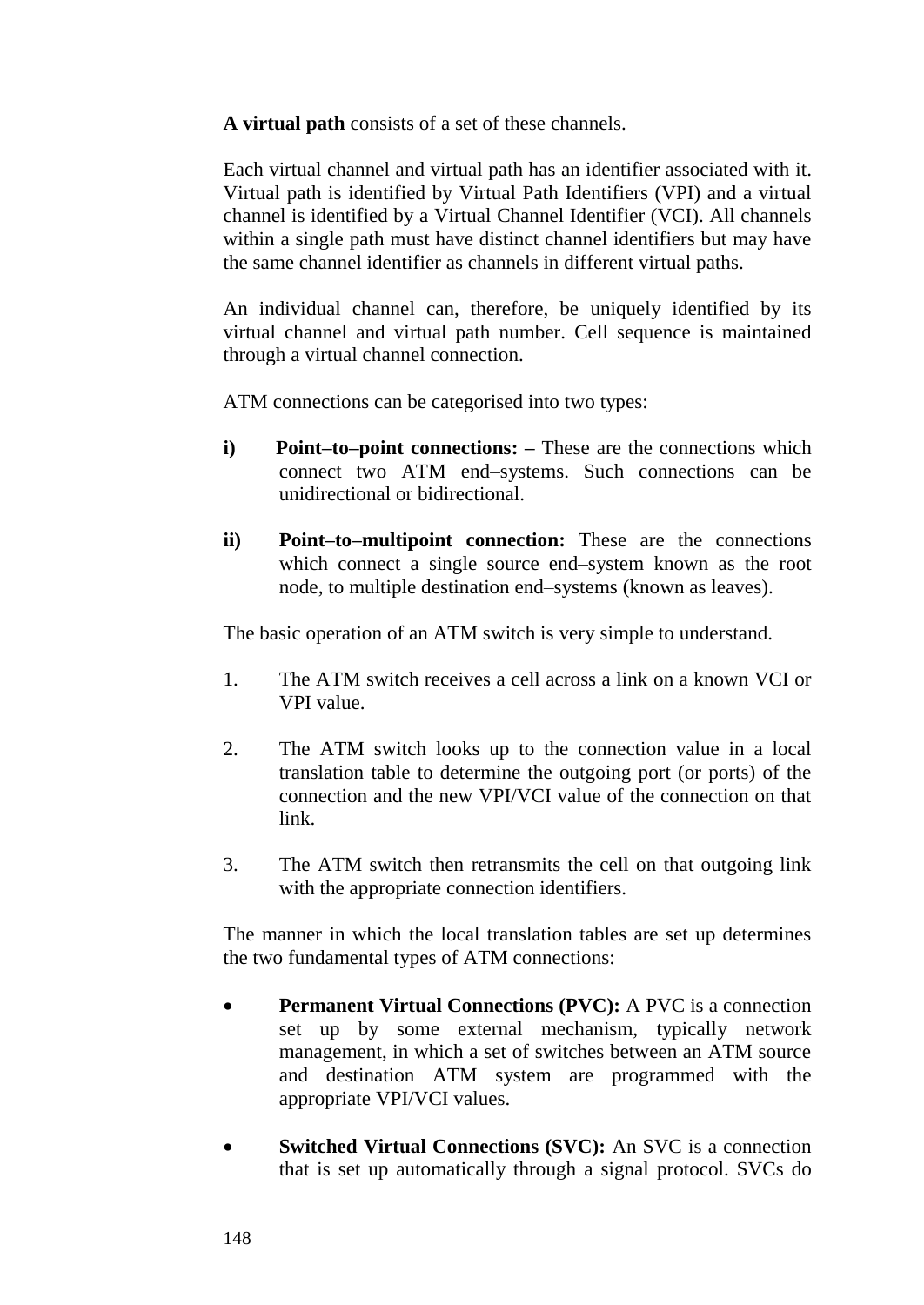not require the manual to set up PVCs and, as such, are likely to be much more widely used.

### **The ATM Network**

An ATM networks consist of a set of ATM switches interconnected by point–to–point ATM links or interfaces. ATM switches support three kinds of interfaces:

- User–Network Interfaces (UNI)
- Network–Node Interfaces (NNI)
- Inter–Carrier Interface (ICI)



**Figure 1: ATM Network**

- The UNI exists between a single end-user and a public ATM network, between a single end-user and a private ATM switch, or between a private ATM switch and the public ATM network.
- The NNI exists between switches in a single public ATM network. NNIs may also exist between two private ATM switches.
- The ICI is located between two public ATM networks.

The major differences between these two types of interfaces are administrative and signaling related. The only type of signaling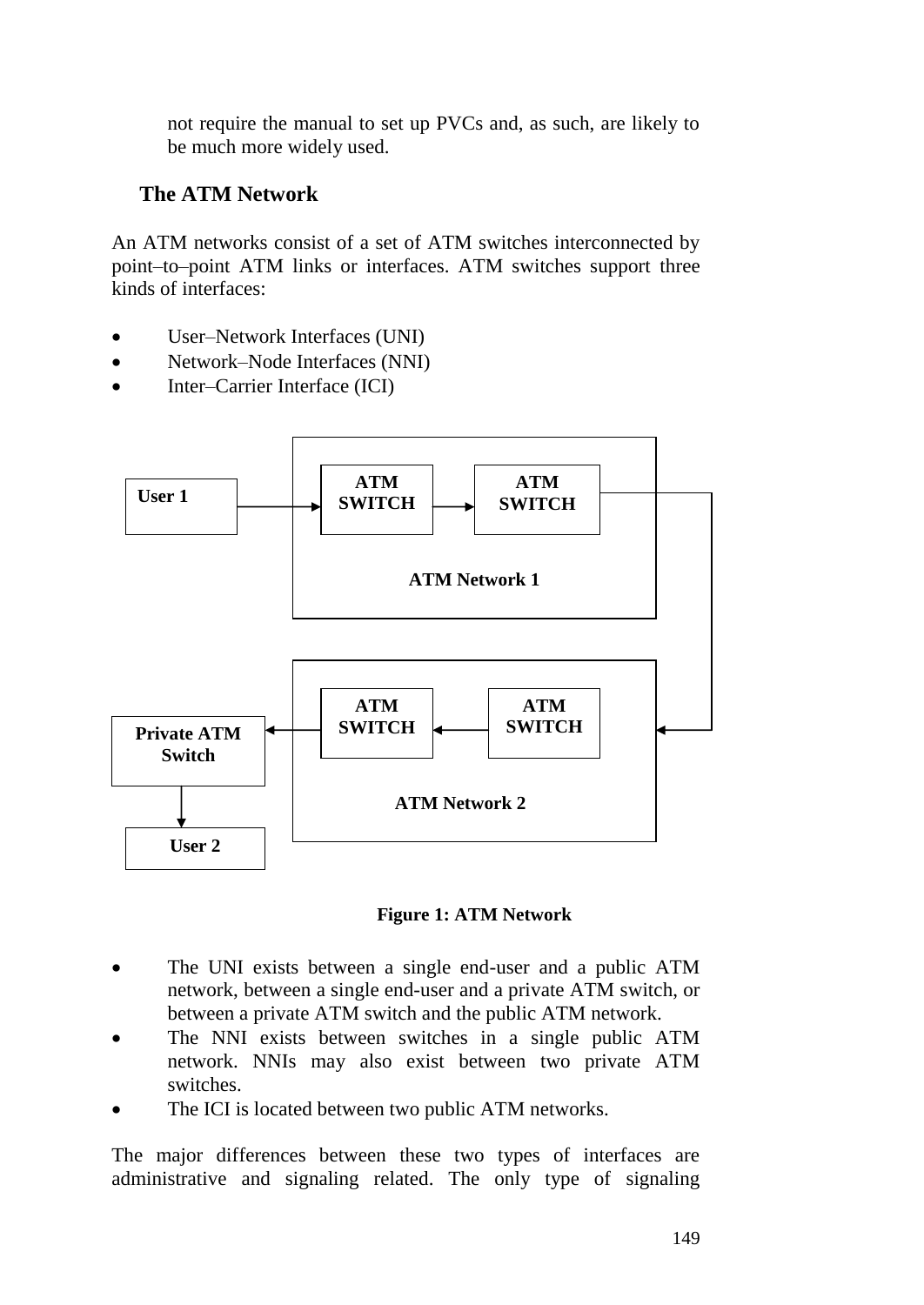exchanged across the UNI is that required to set up a **Virtual Channel** for the transmission.

Communication across the NNI and the ICI will require signaling for virtual–path and virtual–channel establishment, together with various exchange mechanisms for the exchange of information such as routing tables, etc.

## **Let us take an example to understand how the ATM network works**

- Let there be a user 1 in Delhi who wishes to transfer a data file-to user 2 in Bangalore. A virtual channel is created and a virtual path is established from switch to switch within the public ATM network in Delhi (ATM Network 1) which, in turn, establishes contact with the public ATM network in Bangalore (ATM Network 2).
- ATM Network 2 also establishes a virtual path from switch to switch within the network and with the private ATM Switch at the destination. The private ATM network completes the virtual path by establishing a virtual channel with User 2 in Bangalore.
- At each interface in this network, a unique virtual path identifier (VPI) and the virtual channel identifier (VCI) is established for this transmission. These identifiers are significant only for a specific switch and two nodes adjacent to it in the virtual path. Each node within the virtual path (including both the end-users and the switches) maintain a pool of inactive identifiers to be used as needed.
- User 1 or User 2 terminates the cell and the virtual path is discontinued. The VCI and VPI values are returned to the pool of available values for each switch.

Notice that only the user at either end of the transmission deal with the 48–byte information load within the cell. At each stage of the transmission, the switch is only concerned with accepting the cell from one port, changing the VPI/VCI according to its tables, and routing the cell out the appropriate switch port.

## **The ATM Cell**

ATM transmits all the information in small, fixed–size packets called cells. Each individual ATM cell consists of a 5–byte cell header and 48 bytes of data. The ATM network uses the header to support the virtual path and the virtual channel routing, and to perform a quick error check for corrupted cells.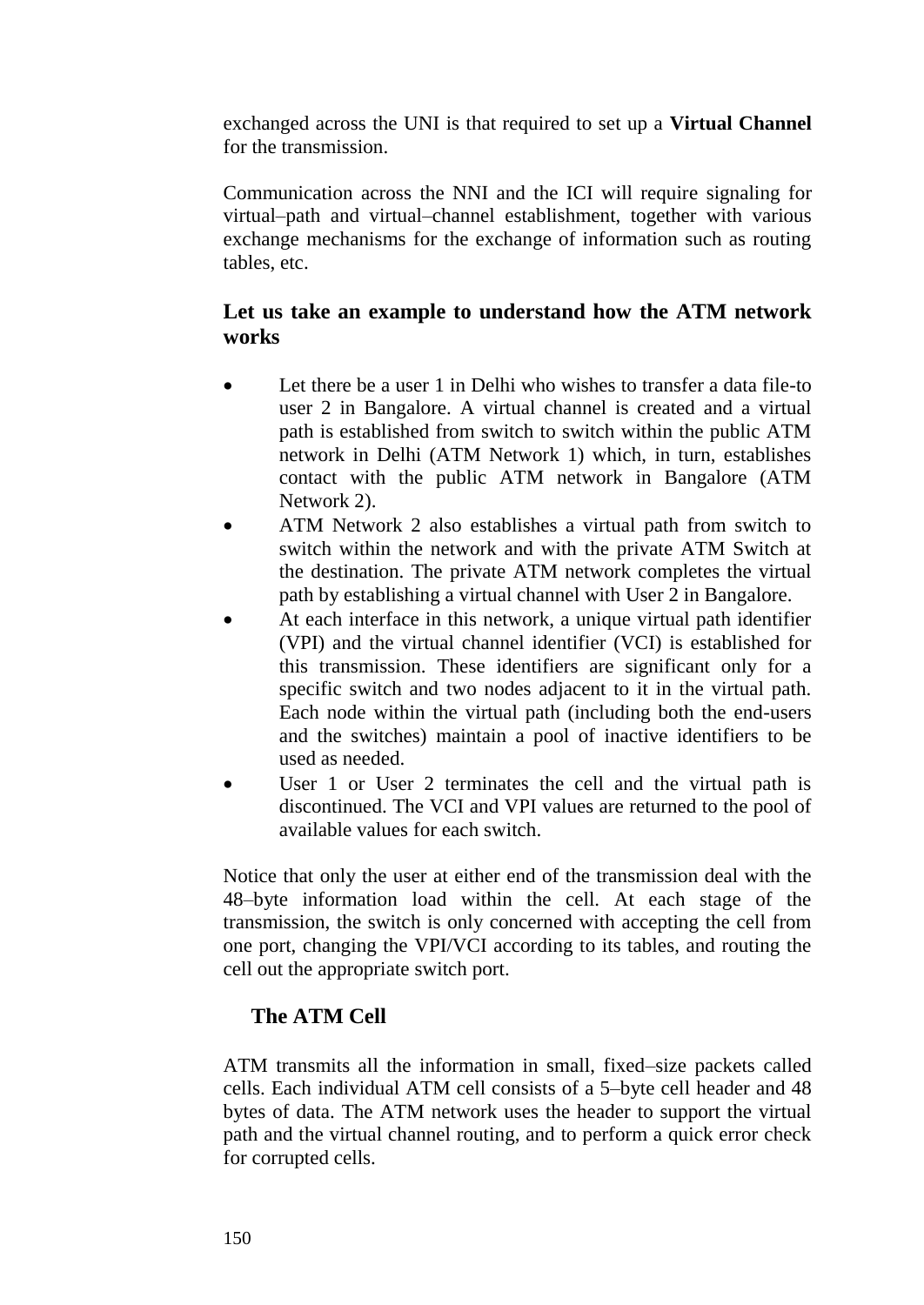Bytes

 5 48 Header User data

## **Figure 2: An ATM Cell**

#### **The Header Format**

The structure of the header is different in UNI and NNI. In the network– network interface, the virtual path identifier field is expanded from 8 to 12 bits.

| Generic Flow Control*      | Virtual Path Identifier    |      |
|----------------------------|----------------------------|------|
|                            |                            |      |
| Virtual Path Identifier    | Virtual Channel Identifier |      |
| Virtual Channel Identifier |                            |      |
| Virtual Channel Identifier | Payload Type ID            | CL P |

Figure 3: User–Network Interface

| Virtual Path Identifier     |                            |     |                            |      |
|-----------------------------|----------------------------|-----|----------------------------|------|
|                             | Virtual Path Identifier    |     | Virtual Channel Identifier |      |
|                             | Virtual Channel Identifier |     |                            |      |
|                             | Virtual Channel Identifier | CLP | Payload                    | Type |
| <b>Header Error Control</b> |                            |     |                            |      |
|                             |                            |     |                            |      |

**Figure 4: Network–Network Interface**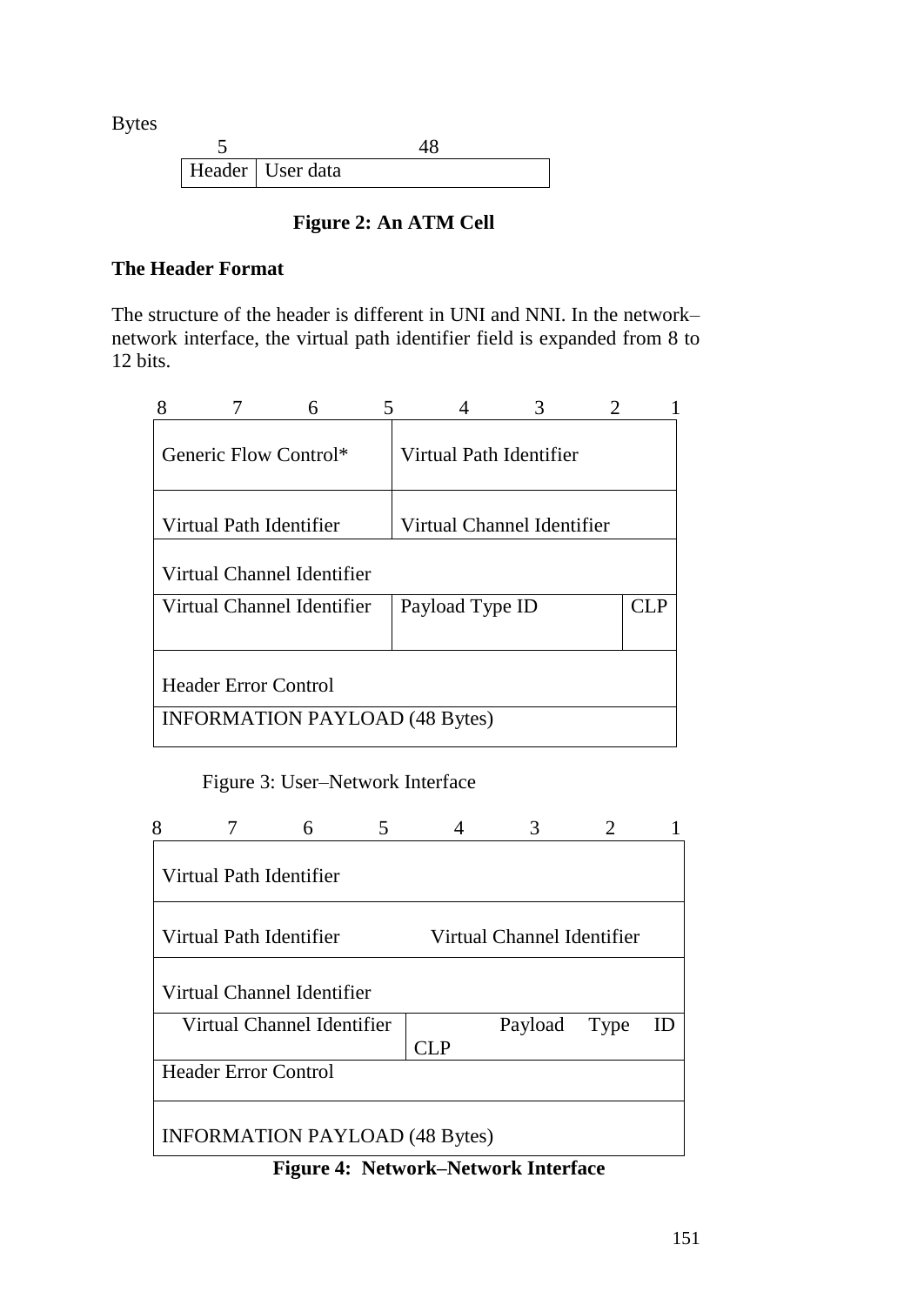Let's now look at the characteristics of each of the fields of the header format of an ATM cell.

## **Generic Flow Control (GFC)**

The GFC field of the header is only defined across the UNI and does not appear in the NNI.

### **Function**

It controls the traffic flow across the UNI.

## **Virtual Path Identifier (VPI)**

The VPI is an 8–bit field for the UNI and a 12–bit field for the NNI

### **Function**

- It constitutes a routing field for the network and is used to identify virtual paths. In an idle cell, the VPI is set to all 0's.
- Together with the Virtual Channel Identifier, the VPI provides a unique local identification for the transmission.

## **Virtual Channel Identifier (VCI)**

It is a 16–bit field used to identify a virtual channel. For idle cells, the VCI is set to all 0's.

### **Function**

- It functions as a service access point it and is used for routing to and from the end-user.
- Together with the Virtual Path Identifier, the VCI provides a unique local identification for the transmission.

## **Payload Type Identifier (PTI)**

The PTI field indicates the type of information in the information field. The value in each of the three bits of PTI indicates different conditions.

Bit 1 is set to 1 to identify operation, administration, or maintenance cells (i.e., anything other than data cells).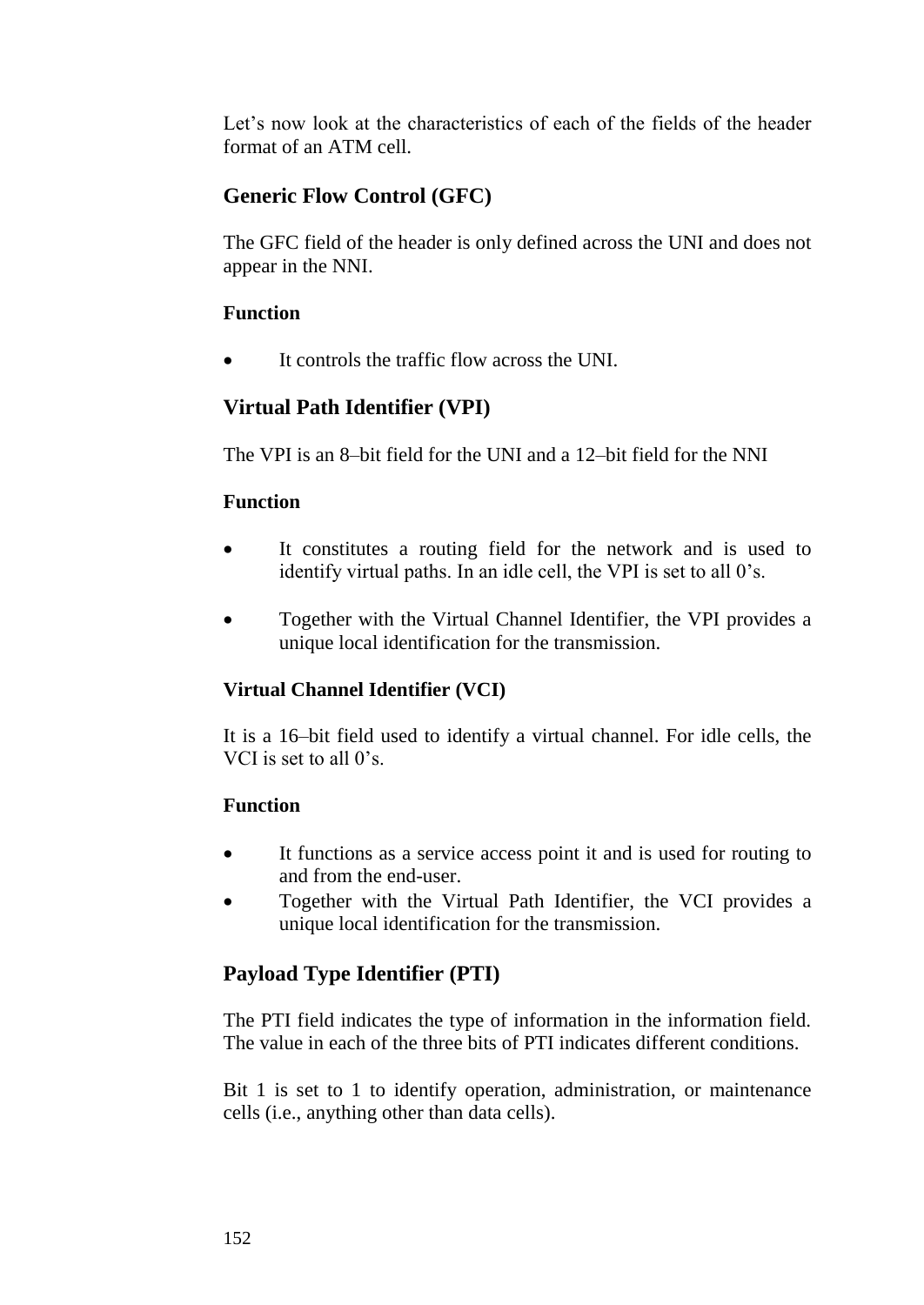Bits 2 is set to 1 to indicate that congestion was experienced by a data cell in transmission and is only valid when bit 4 is set to 0.

Bit 3 is used to convey information between end-users.

## **Cell Loss Priority (CLP)**

The 1–bit CLP field is used for indication of the priority of the cell. It is used to provide guidance to the network in the event of congestion. When set to value 1, it indicates that the cell is subject to discard within the network. When the CLP value is set to 0, it indicates that the cell is of relatively high priority and should be discarded only in situations when no alternative is available.

## **Header Error Control (HEC)**

Each ATM cell includes an 8–bit HEC that is calculated based on the remaining 32 bits of the header.

### **Function:**

 It detects all single–bit errors and some multiple–bit errors. As an ATM cell is received at a switch, the HEC of the cell is compared and all cells with HEC discrepancies (errors) are discarded. Cells with single–bit errors may be subject to error correction if supported or discarded. When a cell is passed through the switch and the VPI/VCI values are altered, the HEC is recalculated for the cell prior to being passed out the port.

### **Advantages of small, fixed-sized cells**

Here is a list of some advantages of a cell.

- 1. Reduced queuing delay for a high priority cell;
- 2. Easy to implement the switching mechanism in hardware;
- 3. The fixed cell size ensures that time–critical information such as voice or video, is not adversely affected by long data frames or packets;
- 4. The header is organised for efficient switching in high–speed hardware implementations and carries pay–load–type information, virtual – circuit identifiers, and header error check.

# **ATM Classes Of Service**

ATM is connection oriented and allows the user to specify the resources required on a per–connection basis (per SVC) dynamically. There are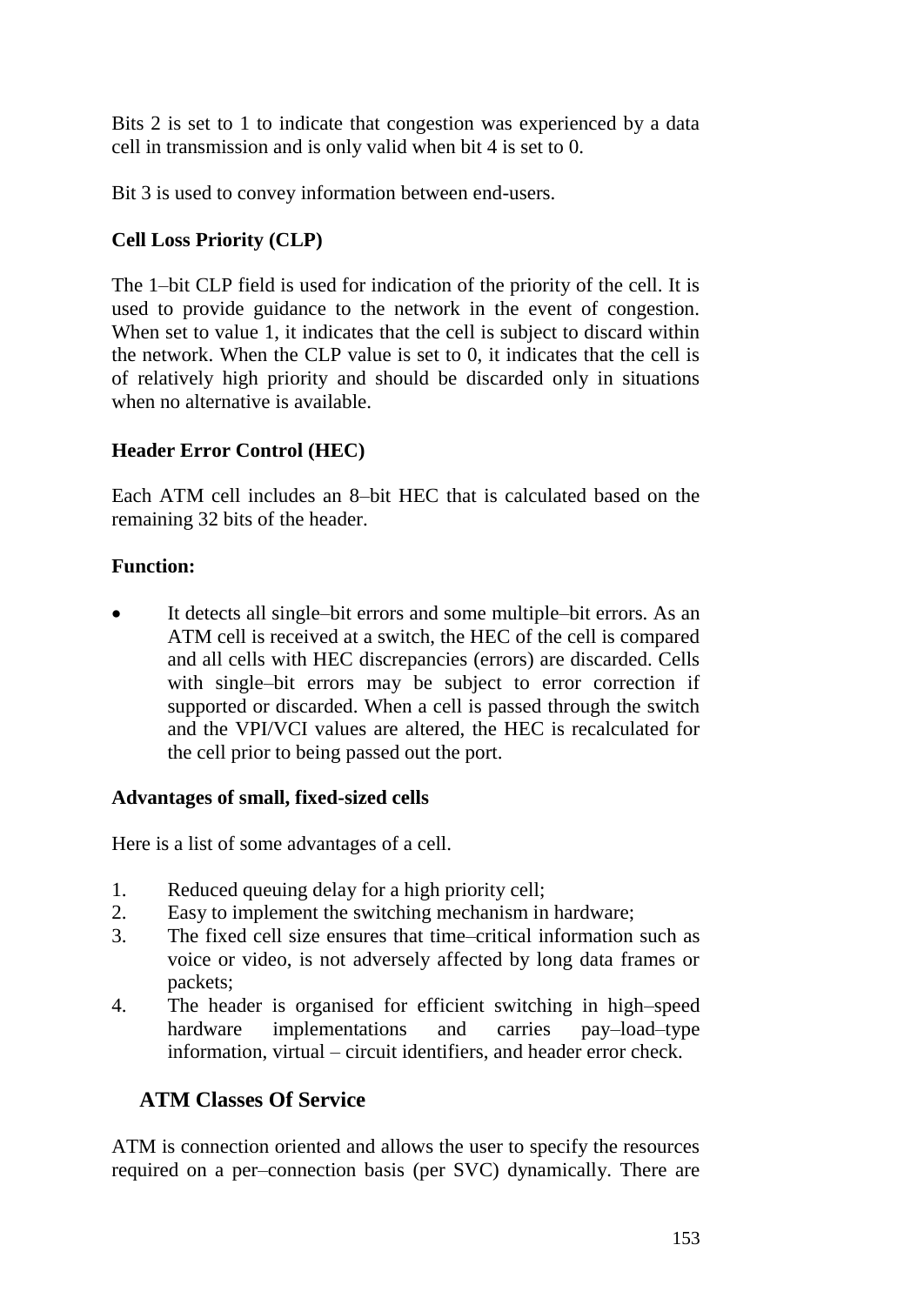| <b>Service class</b>                                           | <b>Quality of Service Parameter</b>                                                                                                                                                                                                                                                                                                                                                                                                                                                                                                                |
|----------------------------------------------------------------|----------------------------------------------------------------------------------------------------------------------------------------------------------------------------------------------------------------------------------------------------------------------------------------------------------------------------------------------------------------------------------------------------------------------------------------------------------------------------------------------------------------------------------------------------|
| Constant bit rate<br>(CBR)                                     | CBR class is used for emulating circuit switching.<br>The cell rate is constant with time. CBR applications<br>are sensitive to cell-delay variation. Examples of<br>applications that can use CBR are telephone traffic<br>(i.e., nx64 kbps), video conferencing, and television.                                                                                                                                                                                                                                                                 |
| Variable bit rate<br>-real time (VBR<br>$- RT)$                | VBR-NRT class allows users to send traffic at a rate<br>that varies with time depending on the availability of<br>user information. Statistical multiplexing is provided<br>make optimum use of network resources.<br>to<br>Multimedia e-mail is an example of VBR-NRT.                                                                                                                                                                                                                                                                            |
| Variable<br>bit<br>real<br>rate-non<br>$(VBR-$<br>time<br>NRT) | This class is similar to VBR-NRT but is designed for<br>applications that are sensitive to cell-delay variation.<br>Examples of real-time VBR are voice with speech<br>activity detection (SAD) and interactive compressed<br>video.                                                                                                                                                                                                                                                                                                               |
| Available<br>bit<br>rate (ABR)                                 | ABR class provides rate-based flow control and is<br>aimed at data traffic such as file transfer and e-mail.<br>Although the standard does not require the cell<br>transfer delay and cell-loss ratio to be guaranteed or<br>minimised, it is desirable for switches to minimise<br>delay and loss as much as possible. Depending upon<br>the state of congestion in the network, the source is<br>required to control its rate. The users are allowed to<br>declare a minimum cell rate, which is guaranteed to<br>the connection by the network. |
| Unspecified bit<br>Rate (UBR)                                  | UBR class is the catch-all other class and is widely<br>used today for TCP/IP.                                                                                                                                                                                                                                                                                                                                                                                                                                                                     |

five classes of service defined for ATM (as per ATM Forum UNI 4.0 specification).

The ATM Forum has identified certain technical parameters to be associated with a connection.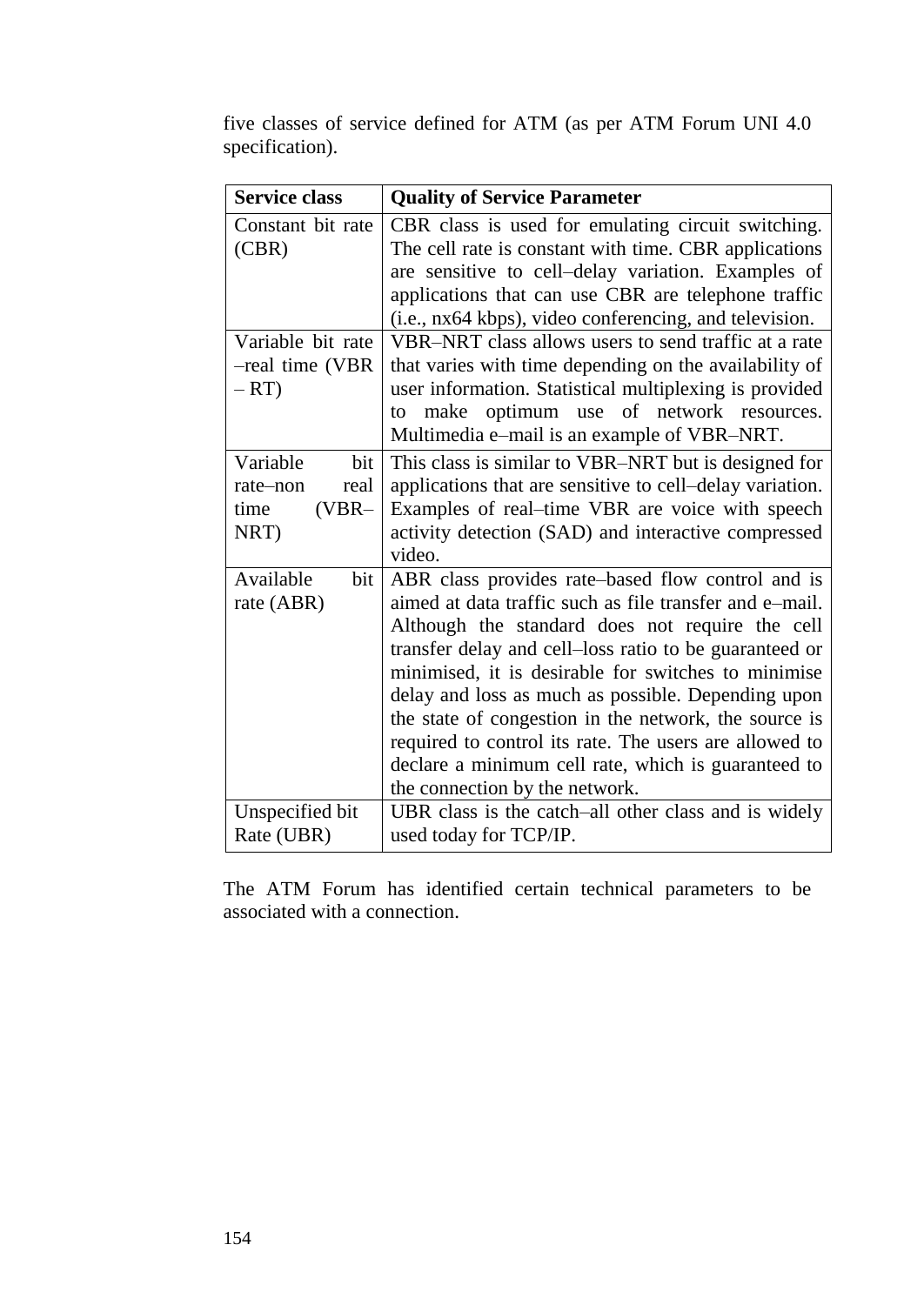# **ATM Technical Parameters**

| <b>Technical</b>  | <b>Definition</b>                                     |
|-------------------|-------------------------------------------------------|
| <b>Parameters</b> |                                                       |
| Cell<br>loss      | CLR is the percentage of cells not delivered at their |
| ratio (CLR)       | destination because they were lost in the network due |
|                   | to congestion and buffer overflow.                    |
| Cell transfer     | The delay experienced by a cell between network       |
| delay             | entry and exit points is called the CTD. It includes  |
| (CTD)             | propagation delays, queuing delays at various         |
|                   | intermediate switches, and service times at queuing   |
|                   | points.                                               |
| Cell delay        | CVD is a measure of the variance of the cell transfer |
| variation         | delay. High variation implies larger buffering for    |
| (CVD)             | delay-sensitive traffic such as voice and video.      |
| Peak<br>cell      | The maximum cell rate at which the user will          |
| rate (PCR)        | transmit. PCR is the inverse of the minimum cell      |
|                   | inter-arrival time.                                   |
| Sustained         | This is the average rate, as measured over a long     |
| cell<br>rate      | interval, in the order of the connection lifetime.    |
| (SCR)             |                                                       |
| <b>Burst</b>      | This parameter determines the maximum burst that      |
| tolerance         | can be sent at the peak rate. This is the bucket-size |
| (BT)              | parameter for the enforcement algorithm that is used  |
|                   | to control the traffic entering the network.          |

### **ATM Technical Parameters**

Finally, there are a number of ATM classes of service. These classes are:

#### **ATM Classes of Service**

| <b>Classes of Service</b> | <b>CBR</b>     | <b>VBR-NRT</b> | $VBR - RT$     | <b>ABR</b>     | <b>UBR</b>     |
|---------------------------|----------------|----------------|----------------|----------------|----------------|
| <b>CLR</b>                | Yes            | Yes            | Yes            | yes            | N <sub>0</sub> |
| <b>CTD</b>                | Yes            | N <sub>0</sub> | Yes            | no             | N <sub>o</sub> |
| <b>CDV</b>                | Yes            | Yes            | Yes            | No             | N <sub>0</sub> |
| <b>PRC</b>                | Yes            | Yes            | Yes            | N <sub>0</sub> | Yes            |
| <b>SCR</b>                | N <sub>0</sub> | Yes            | Yes            | N <sub>0</sub> | N <sub>o</sub> |
| BT @ PCR                  | N <sub>0</sub> | Yes            | Yes            | N <sub>0</sub> | N <sub>0</sub> |
| Flow control              | No             | No             | N <sub>0</sub> | Yes            | No             |

Its extensive class–of–service capabilities make ATM the technology of choice for multimedia communications.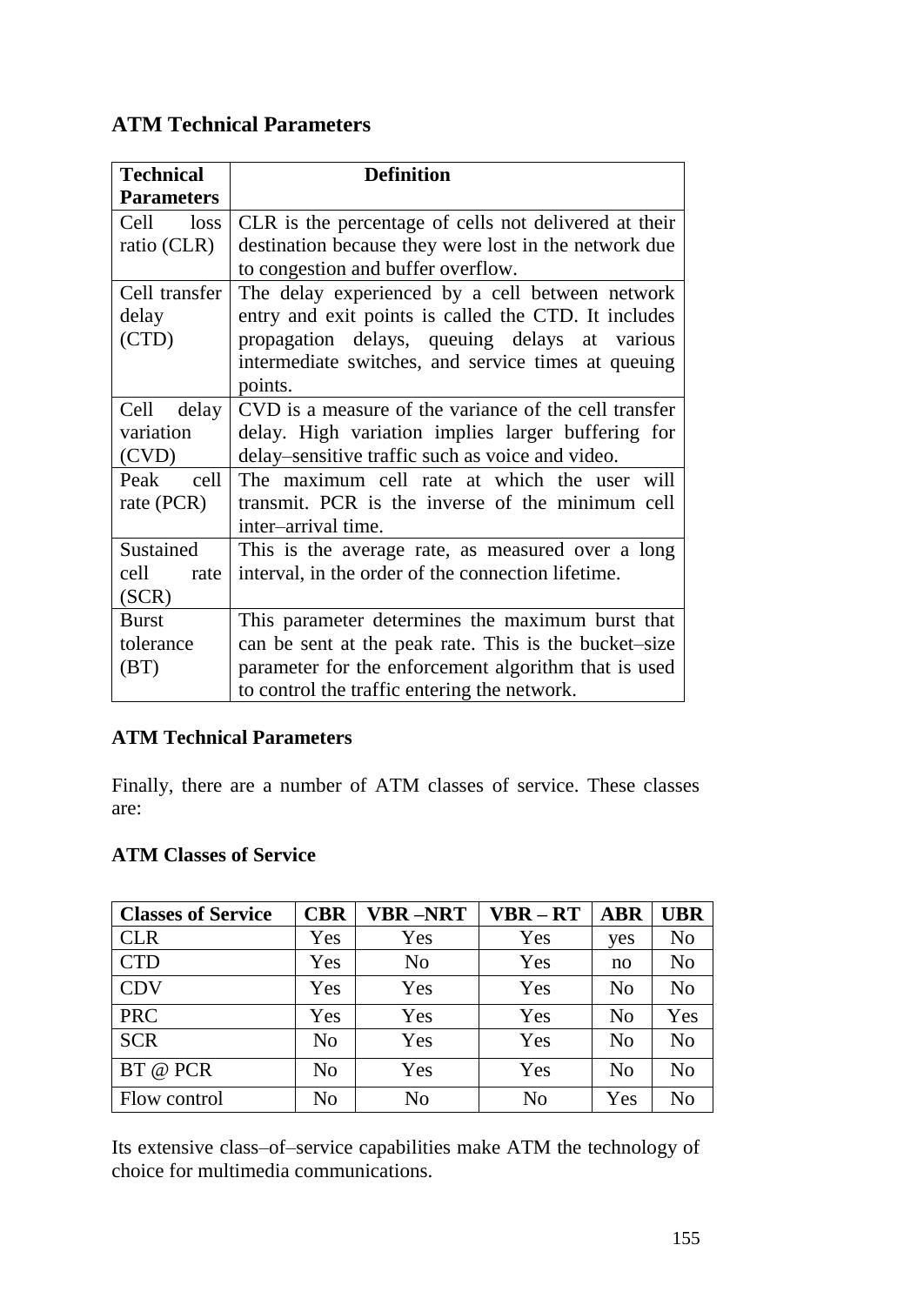## **3.8 ATM Traffic Control**

An ATM network needs efficient traffic control mechanisms to allocate network resources in such a way as to separate traffic flows according to the various service classes and to cope with potential errors within the network at anytime. The network should have the following traffic control mechanisms:

- Network Resource Management
- Connection Admission Control
- Usage Parameter Control and Network Parameter Control
- Priority Control
- Congestion Control.

#### **Network Resource Management**

Network Resource management deals with allocation of network resources in such a way that traffic is separated on the basis of the service characteristics. A tool of network resource management which can be used for traffic control is the **virtual path technique.** A Virtual Path Connection (VPC) groups several Virtual Channel Connections (VCCs) together such that only the collective traffic of an entire virtual path has to be handled. In this type of set up, priority can be supported by re–aggregating traffic types requiring different qualities of service through virtual paths. Messages for the operation of traffic control can be more easily distributed, a single message referring to all the virtual channels within a virtual path will do.

#### **Connection Admission Control**

Connection Admission Control is the set of actions taken by the network in protecting itself from excessive loads. When a user requests a new virtual path connection or virtual channel connection, the user needs to specify the traffic characteristics in both directions for that connection. The network establishes such a connection only if sufficient network resources are available to establish the end–to–end connection with the required quality of service. The agreed quality of service for any of the existing channels must not be affected by the new connection.

#### **Usage Parameter Control and Network Parameter Control**

After a connection is accepted by the Connection Admission Control function, the UPC function of network monitors the connection to check whether the traffic conforms to the traffic contract.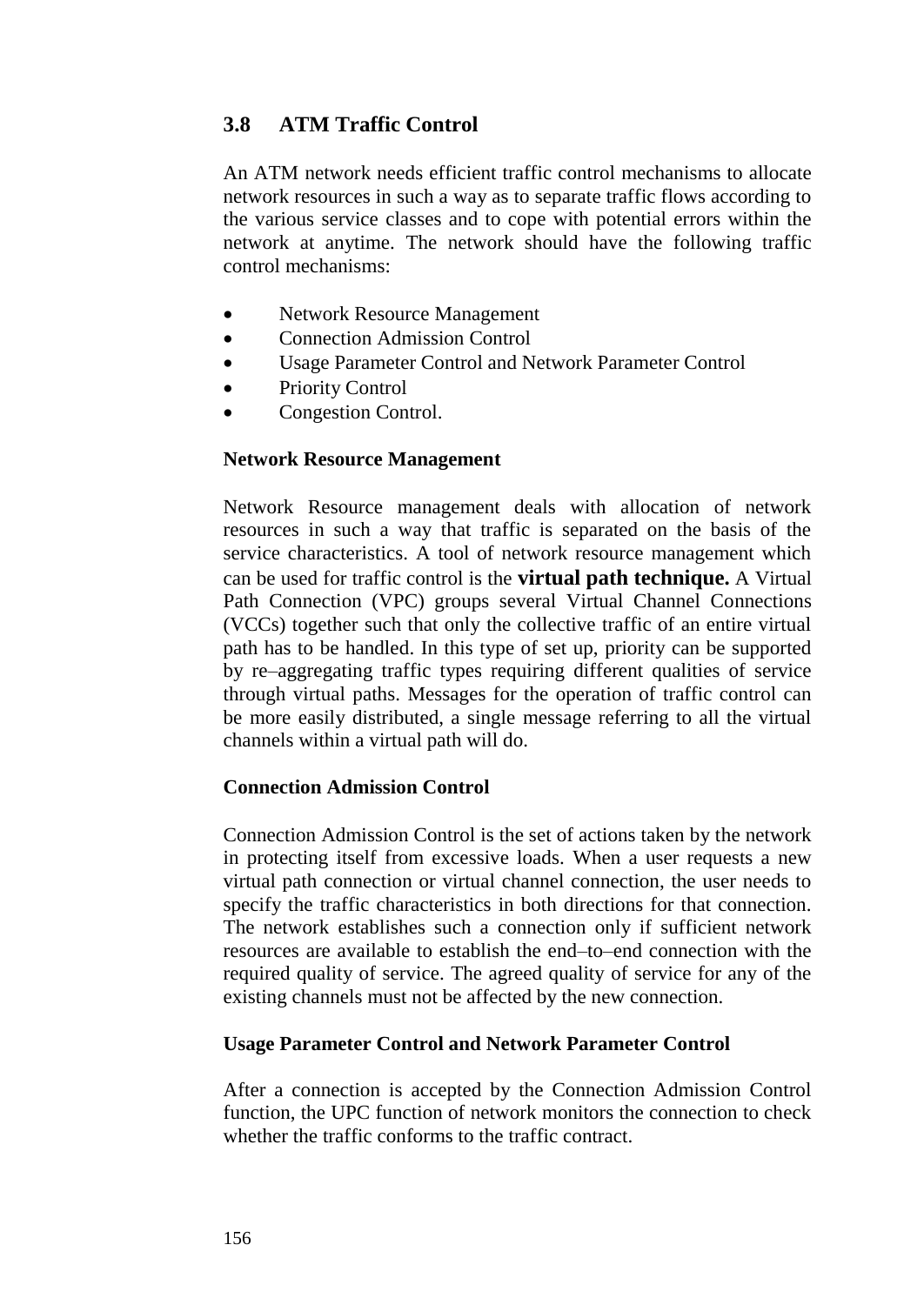The main purpose of UPC/NPC is to protect the network resources from an overload on one connection that would affect the quality of service of other already established connections.

Usage Parameter Control (UPC) and Network Parameter Control (NPC) do the same job at different interfaces. The UPC function is performed at the user network interface, while the NPC function is performed at the network node interface.

Functions performed by the Usage Parameter Control include:

- Checking the validity of VPI/VCI values
- Monitoring the traffic volume entering the network from all active VP and VC connections to ensure that the agreed parameters are not violated.
- Monitoring the total volume of the accepted traffic on the access link.
- Detecting violations of assigned parameters and taking appropriate actions.

## **Priority Control**

Priority control is an important function as its main objective is to discard lower priority cells in order to protect the performance of higher–priority cells.

## **Congestion Control**

Congestion is a state of network wherein the network resources are overloaded. This situation indicates that the network is not able to guarantee the negotiated quality of service to established connections and to the new connection requests. ATM Congestion Control refers to the measures taken by the network to minimise the intensity, spread and duration of network congestion.

## **3.9 Benefits of ATM**

- 1. As a high–bandwidth medium with low delay and the capability to be switched or routed to a specific destination, ATM provides a uniformity that meets the needs of the telephone, cable television, video, and data industries. This universal compatibility makes it possible to interconnect the networks – something that is not currently possible because of the various transmission standards used by each industry.
- 2. One of the key advantages of ATM is its ability to transmit video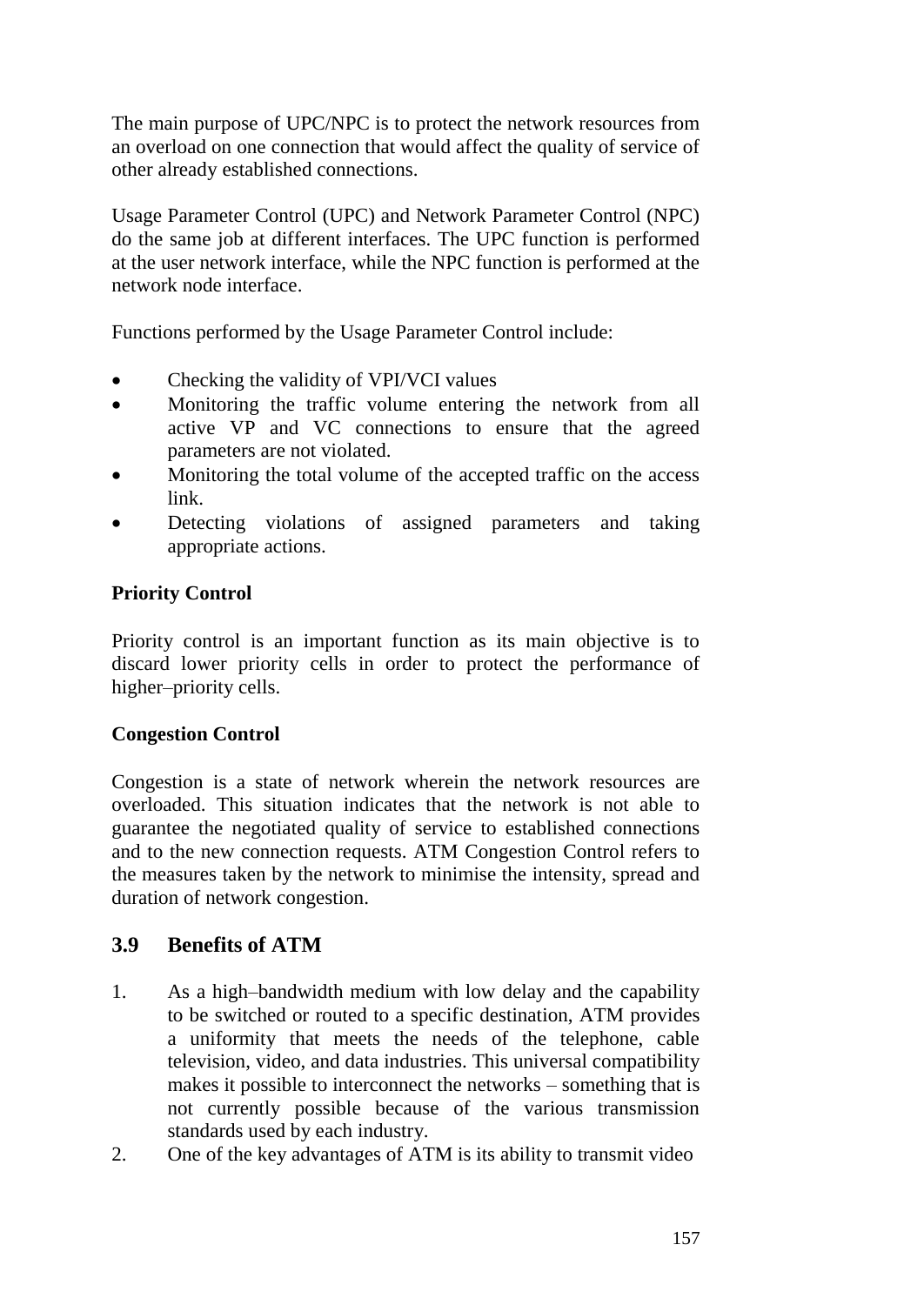without creating a jittery picture of losing the synchronization of the sound and picture.

- 3. ATM is also extremely fast and provides dynamic bandwidth for bursty traffic.
- 4. AT&T has developed ATM switches capable of transmitting 20 gigabits of data per second (Gbps) and a shared switch that can transmit up to 662 Gbps.
- 5. Telephone networks connect every telephone to every other telephone using a dedicated path, but carry narrow bandwidth signals. Cable networks carry broadband signals, but only connect subscribers to centralised locations. To build a network that would provide a dedicated connection between sender and receiver for broadband communications would be prohibitively expensive. For this reason, ATM seems to be the best hope since it can use existing networks to deliver simple voice and data as well as complex and time–sensitive television signals. ATM can also handle bi–directional communications easily.
- 6. Unlike packet switching, ATM is designed for high–performance multimedia networking.

# **3.10 ATM Applications**

ATM technologies, standards, and services are being applied in a wide range of network environments.

## **ATM Services**

Service providers globally are introducing or already offering ATM services to their business users.

## **ATM Work Group and Campus Networks**

Enterprise users are deploying ATM campus networks based on the ATM LANE standards. Workgroup ATM is more of a niche market with the wide acceptance of switched–Ethernet desktop technologies.

## **ATM Enterprise Network Consolidation**

A new class of products has evolved as an ATM multimedia network– consolidation vehicle. It is called an ATM Enterprise Network switch. A full–featured ATM ENS offers a broad range of in–building (e.g., voice, video. LAN, and ATM) and wide-area interfaces (e.g leased line, circuit switched, frame relay and ATM at narrowband and broadband speeds) and supports ATM switching, voice networking, frame–relay SVCs, and integrated multi-protocol routing.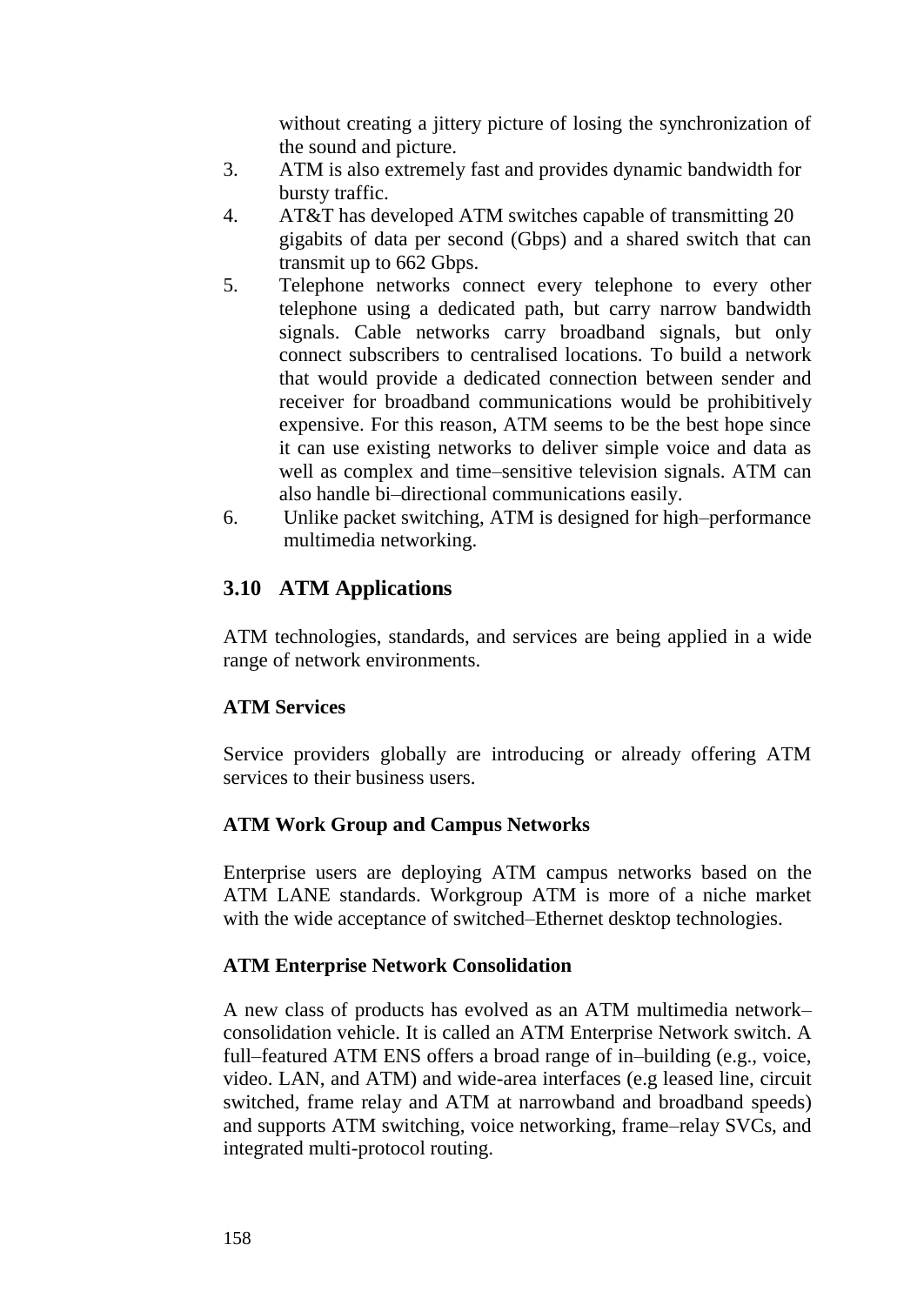#### **Multimedia Virtual Private Networks and Managed Services**

Service providers are building on their ATM networks to offer a broad range of services. Examples include managed ATM, LAN, voice and video services.

#### **Frame–Relay Backbones**

Frame–relay service providers are deploying ATM backbones to meet the rapid growth of their frame–relay services to use as a networking infrastructure for a range of data services, and to enable frame relay to ATM service interworking services.

#### **Internet Backbones**

Internet service providers are likewise deploying ATM backbones to meet the rapid growth of their frame–relay services, to use as a networking infrastructure for a range of data services, and to enable Internet class–of–service offerings and virtual private intranet services.

#### **Residential Broadband Networks**

ATM is the networking infrastructure of choice for carriers establishing residential broadband services, driven by the need for highly scalable solutions.

#### **Carrier Infrastructure for the Telephone and Private–Line Networks**

Some carriers have identified opportunities to make more effective use of their SONET/SDH fibre infrastructure by building an ATM infrastructure to carry their telephony and private–line traffic.

## **4.0 CONCLUSION**

This unit has discussed the different types of switching techniques and how the Asynchronous Transfer Mode (ATM) – layered architecture compares with the OSI model.

Also, you have been taken through how the ATM protocol works, together with a detailed discussion on the ATM network, the ATM cell, the ATM traffic control and classes of services, benefits of ATM and its applications.